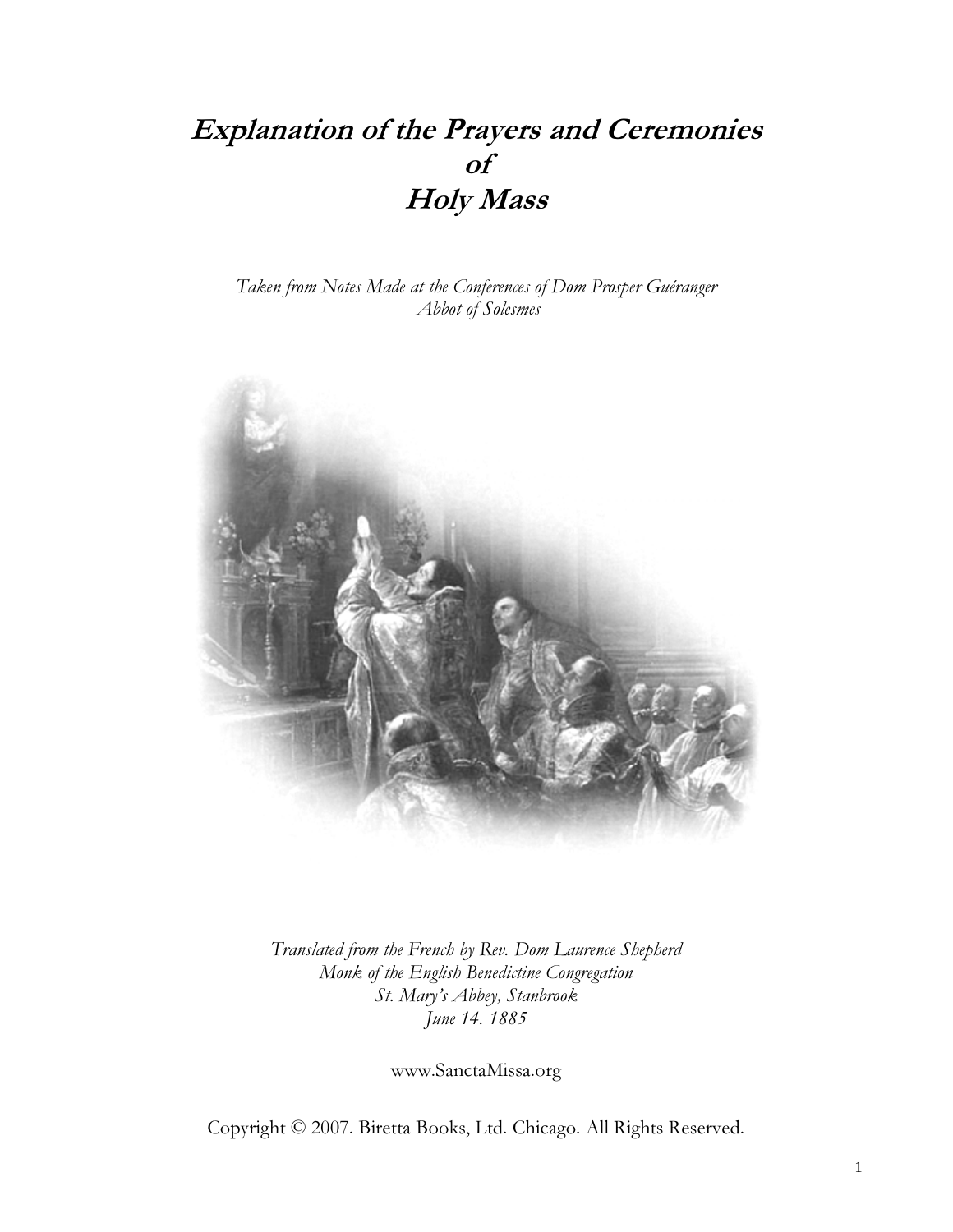## TABLE OF CONTENTS

- 3 EXPLANATION OF THE MASS
- 3 JUDICA ME
- 4 CONFITEOR.
- 6 INCENSING THE ALTAR.
- 7 INTROIT.<br>7 KYRIE.
- KYRIE.
- 8 GLORIA IN EXCELSIS.
- 10 COLLECT.
- 11 EPISTLE.
- 12 GRADUAL.
- 12 ALLELUIA. TRACT.
- 12 SEQUENCE.
- 13 GOSPEL.
- 14 CREDO.
- 23 OFFERTORY.
- 27 INCENSING OF THE ALTAR
- 29 LAVABO
- 29 SUSCIPE, SANCTA TRINITAS.
- 31 ORATE FRATRES.
- 32 PREFACE.
- 33 SANCTUS.
- 35 THE CANON OF THE MASS
- 36 TE IGITUR.
- 39 MEMENTO OF THE LIVING.
- 40 COMMUNICANTES.
- 42 HANC IGITUR.
- 43 OUAM OBLATIONEM.
- 44 CONSECRATION OF THE HOST.
- 45 CONSECRATION OF THE WINE.
- 48 UNDE ET MEMORES.
- 50 SUPRA QUAE PROPITIO.
- 51 SUPPLICES TE ROGAMUS.
- 52 MEMENTO OF THE DEAD.
- 54 NOBIS QUOQUE PECCATORIBUS.
- 55 PER QUEM HAEC OMNIA.
- 59 PATER NOSTER.
- 60 LIBERA NOS QUAESUMUS.
- 62 AGNUS DEI
- 62 PRAYERS BEFORE THE COMMUNION.
- 64 COMMUNION.
- 66 POSTCOMMUNION.
- 66 ITE MISSA EST.
- 67 THE BLESSING.
- 67 THE LAST GOSPEL.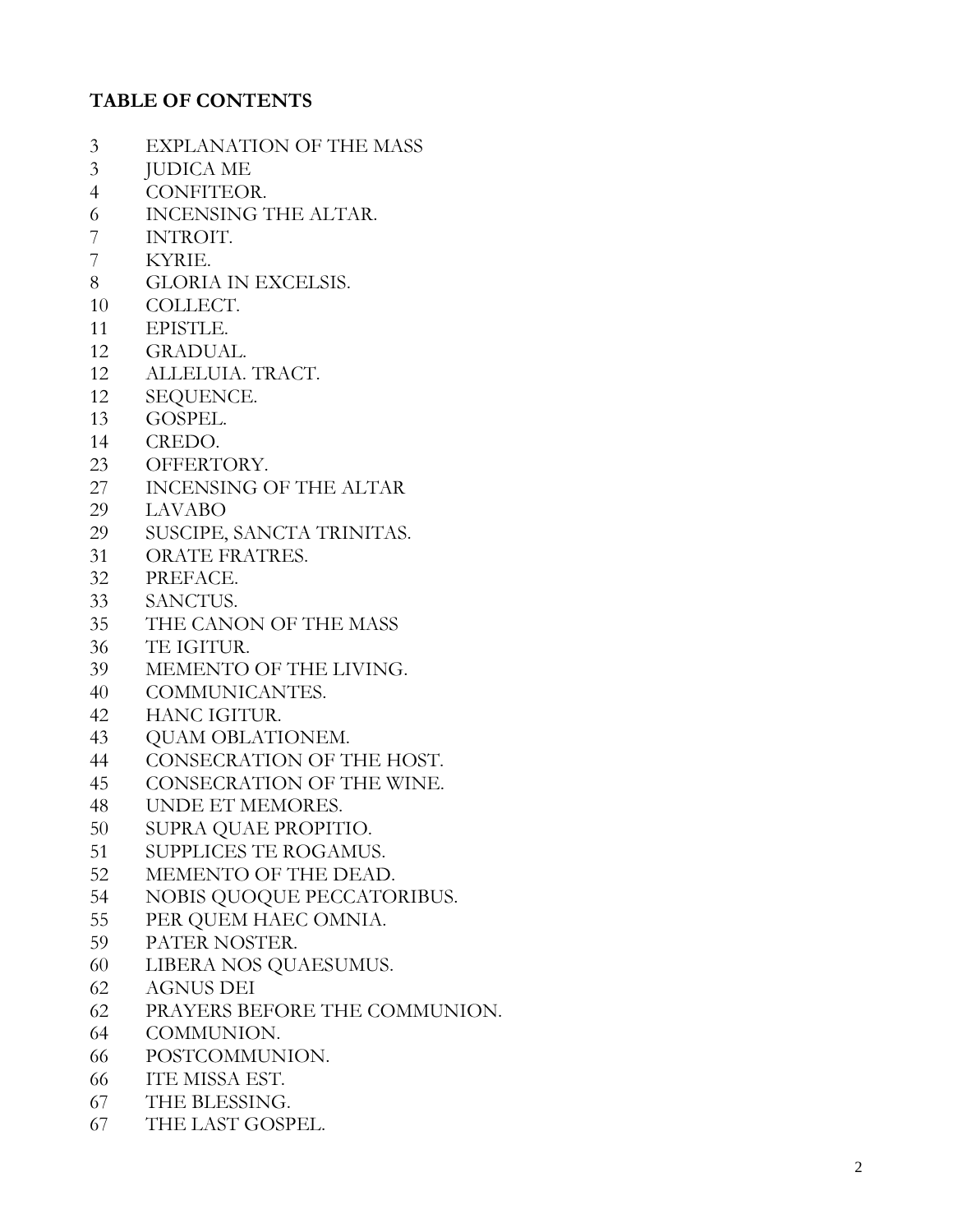## EXPLANATION OF THE MASS

The Ordinary of the Mass, (or, as it is called in the Roman Missal, Ordo Missae,) is the summary of the rubrics and prayers, which are used in the celebration of Mass, and which are observed, without any variation, on all the Feasts celebrated by the Church.

We shall never have anything like a full idea of the ceremonies of the Mass, unless we keep referring to what is called a High Mass, (Missa Solemnis), and which is the type of all others. Thus, one would ask, why does the Priest say the Epistle at one side of the Altar, and the Gospel at the other? why not read both from the middle? This has no connection with the Holy Sacrifice itself; it is merely an imitation of what is done in a High Mass, in which the Deacon has to sing the Gospel on the left, and the Sub-deacon the Epistle on the right, as we shall explain further on. The Priest who celebrates a Mass without Deacon and Sub-deacon, has to take their functions in this instance; and, accordingly, varies his position. We shall continually have to seek in the ceremonies of a High Mass, for the meaning of those of a Low Mass.

The Sacrifice of the Mass is the Sacrifice of the Cross itself; and in it we must see our Lord nailed to the Cross; and offering up his Blood for our sins, to his Eternal Father. And yet we must not expect to find, in the several portions of the Mass, all the detailed circumstances of the Passion, as some authors have pretended to do, when giving us methods for assisting at it.

The Priest leaves the Sacristy, and goes to the Altar, there to offer up the holy Sacrifice. He is, as the rubric expresses it, paratus, - that is, he is clad in the sacred vestments, which are appointed for the celebration of the Sacrifice. Having reached the Altar, he makes the due reverence before it; that is to say, if the Blessed Sacrament be there, he makes a genuflexion; otherwise, he merely makes a profound inclination. This is the meaning of the rubrics saying: debita reverentia.

# JUDICA ME

Having made the sign of the Cross, the Priest says the Antiphon: Introibo ad altare Dei, as an introduction to the 42nd Psalm. This Antiphon is always said, both before and after the Psalm, which he at once begins: Judica me Deus. He says the whole of it, alternately with the Ministers. This Psalm was selected on account of the verse Introibo ad altare Dei: I will go unto the altar of God. It is most appropriate as a beginning to the Holy Sacrifice. We may remark here, that the Church always selects the Psalms she uses, because of some special verse which is appropriate to what she does, or to what she wishes to express. The Psalm, of which we are now speaking, was not in the more ancient Missals: its usage was established by Pope Pius the Fifth, in 1568. When we hear the Priest saying this Psalm, we understand to whom it refers:- it refers to our Lord, and it is in his name, that the Priest recites it. We are told this by the very first verse: Ab homine iniquo et doloso erue me: deliver me from the unjust and deceitful man.

The verse here used as an Antiphon, shows us, that David was still young when he composed this Psalm; for, after saying, that he is going to the Altar of God, he says: Ad Deum, qui laetificat juventutem meam: To God, who giveth joy to my youth. He expresses astonishment at his soul being sad; and, at once, cheers himself, by rousing his hope in God; hence, his song is full of gladness. It is on account of the joy which is the characteristic of this Psalm, that holy Church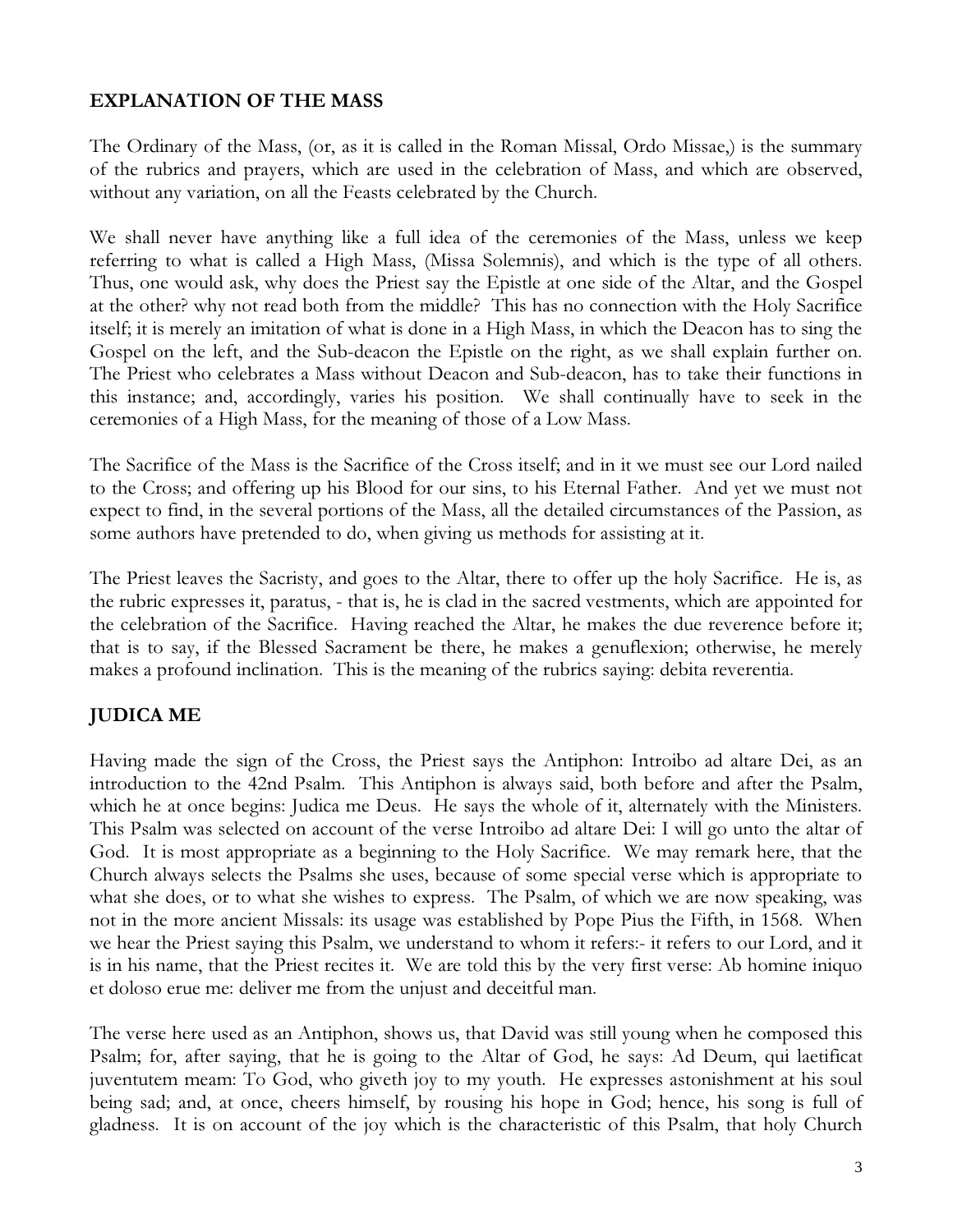would have it be omitted in Masses for the Dead, in which we are about to pray for the repose of a soul, whose departure from this life leaves us in uncertainty and grief. It is omitted, also, during Passiontide, in which season, the Church is all absorbed in the sufferings of her divine Spouse; and these preclude all joy.

This 42nd Psalm is an appropriate introduction to the Mass, inasmuch as it in our Lord whom it will bring among us. Who is He that is to be sent to the Gentiles, but He that is Light and Truth? David foresaw all this; and, therefore, he uttered the prayer: Emitte lucem tuam et veritatem tuam. We take his prayer and make it ours; and we say to our heavenly Father: send forth Him, who is thy Light and thy Truth!

The Psalm having been terminated by the Gloria Patri, and the Antiphon repeated, the Priest asks for God's assistance, saying Adjutorium nostrum in nomine Domini: Our help is in the name of the Lord: To which the Ministers reply: Qui fecit coelum et terram: Who hath made heaven and earth. In the Psalm just recited, the Priest expressed his ardent desire to possess our Lord, who is Light and Truth: but the very thought, that he, - a sinful creature, - is about to meet this Lord of his, makes him feel the need he has of help. True, - God has willed this meeting; he has even vouchsafed to prescribe it as one of our duties: and yet, notwithstanding, man is continually made to feel his unworthiness and nothingness. Before going further in the holy Sacrifice, he is determined to humble himself, and confess that he is a sinner. He encourages himself to this, by making the sign of the Cross, and imploring God's aid. He then begins the avowal of his sins.

## CONFITEOR.

Holy Church here makes use of the formula of confession, which she has drawn up; it probably dates from the 8th century. We are not allowed to make the slightest change in the words. It has this prerogative, in common with all the other Sacramentals, - that its recitation produces the forgiveness of venial sins, provided we be contrite for them. Thus it is, that God, in His Infinite Goodness, has provided us with other means, over and above the Sacrament of Penance, whereby we may be cleansed from our venial sins: He, for this end, inspired His Church to give us her Sacramentals.

The Priest, as we were saying, begins the confession; and, first of all, he accuses himself to God. But, he is not satisfied with that; - he as good as says: "I not only desire to confess my sins to God, but to all the Saints; in order that they may join their prayers with mine, and obtain pardon for me." Therefore, he immediately adds: "I confess to the Blessed Mary ever Virgin." Not that he has ever committed any offence against this holy Mother; but he has sinned in her sight; and the very thought of it urges him to make his sins known to Her also. He does the same to the glorious St. Michael, the great Archangel, who is appointed to watch over our souls, especially at the hour of death. In like manner, he confesses to St. John the Baptist, who was so dear to our Lord, and was His precursor. Lastly, he desires to own his sins to Saints Peter and Paul, the two Princes of the Apostles. Certain Religious Orders have permission to add the name of their Patriarch or Founder. Thus, the Benedictines insert the name of St. Benedict; the Dominicans, St. Dominic; the Franciscans, St. Francis. After mentioning these and all the Saints, he would have even the Faithful, who are present, know that he is a sinner; and he therefore says to them: And to you, Brethren! because, as he is now humbling himself on account of his sins, he not only accuses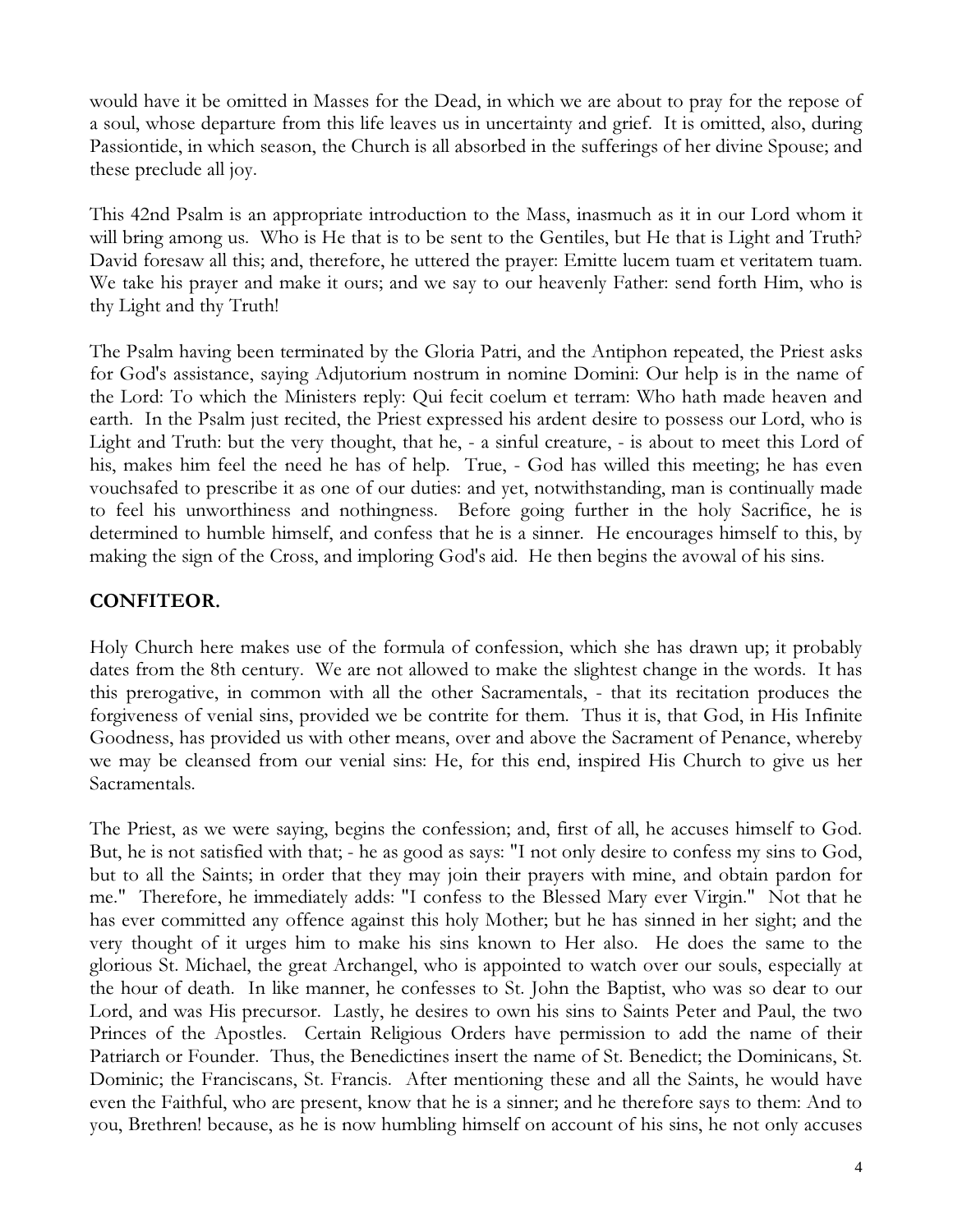himself before those who are glorified in God, but moreover, before those his fellow-mortals who are there visibly present, near the sanctuary. And not satisfied with declaring himself to be a sinner, he adds in what way he has sinned; and confesses, that it is by all the three ways, wherein men commit sin, namely, by thought, word, and deed: cogitatione, verbo, et opere. Then wishing to express, that he has thus sinned and through his own freewill, be utters these words: Mea culpa, mea culpa, mea maxima culpa: through my fault, through my fault, through my most grievous fault. And, that he may, like the publican of the Gospel, outwardly testify his inward repentance, he thrice strikes his breast, whilst saying those words. Conscious of the need he has of pardon, he once more turns towards Mary and all the Saints, as likewise to the Faithful who are present, begging that they will all pray for him. In reference to this formula of Confession, which has been established by our holy Mother the Church, it may be well to remind our readers, that it would, of itself, suffice for one who was in danger of death, and unable to make a more explicit Confession.

The Ministers answer the Priest by wishing him the grace of God's mercy; they express their wish under the form of prayer, during which he, the Priest, remains bowed down, and answers: Amen.

But, the Ministers themselves stand in need of God's pardon; and, therefore, they repeat the same formula as the Priest, for the confession of their sins; only, instead of saying: Et vobis, fratres, and to you, Brethren, they address the Priest, and call him Father: Et tibi, Pater.

It is never allowable to change anything which holy Church has prescribed for the celebration of the Mass. Hence, in the Confiteor, the Ministers must always use the simple words: Et tibi, Pater; Et te, Pater; they must add no further title, not even were they serving the Pope's Mass.

As soon as the Ministers have finished the Confession formula, the Priest says the same prayer for them, as they had previously made for him; and they, also, respond to it by an Amen. A sort of blessing then follows: Indulgentiam, &c., whereby the Priest asks, both for himself and his brethren, pardon and forgiveness of their sins; he makes the sign of the Cross, and uses the word nobis and not vobis, for he puts himself on an equality with his Ministers, and takes his share in the prayer that is said for all.

The Confession having been made, the Priest again bows down, but not so profoundly as he did during the Confiteor. He says: Deus, tu conversus vivificabis nos: Thou, O God, with one look, wilt give us life; to which the Ministers answer: Et plebs tua laetabitur in te: And thy people will rejoice in thee. Then, - Ostende nobis, Domine, misericordiam tuam: Show unto us thy mercy, O Lord; Et salutare tuum da nobis: And grant us the Saviour whom thou hast prepared for us.

The practice of reciting these Versicles is very ancient. The last gives us the words of David, who, in his 84th Psalm, is praying for the coming of the Messias. In the Mass, before the Consecration, we await the coming of our Lord, as they, who lived before the Incarnation, awaited the promised Messias. By that word Mercy, which is here used by the Prophet, we are not to understand the Goodness of God; but, we ask of God, that He will vouchsafe to send us Him, who in His Mercy and His Salvation, that is to say, the Saviour, by whom Salvation is to come upon us. These few words of the Psalm take us back in spirit, to the Season of Advent, when we are unceasingly asking for him who is to come.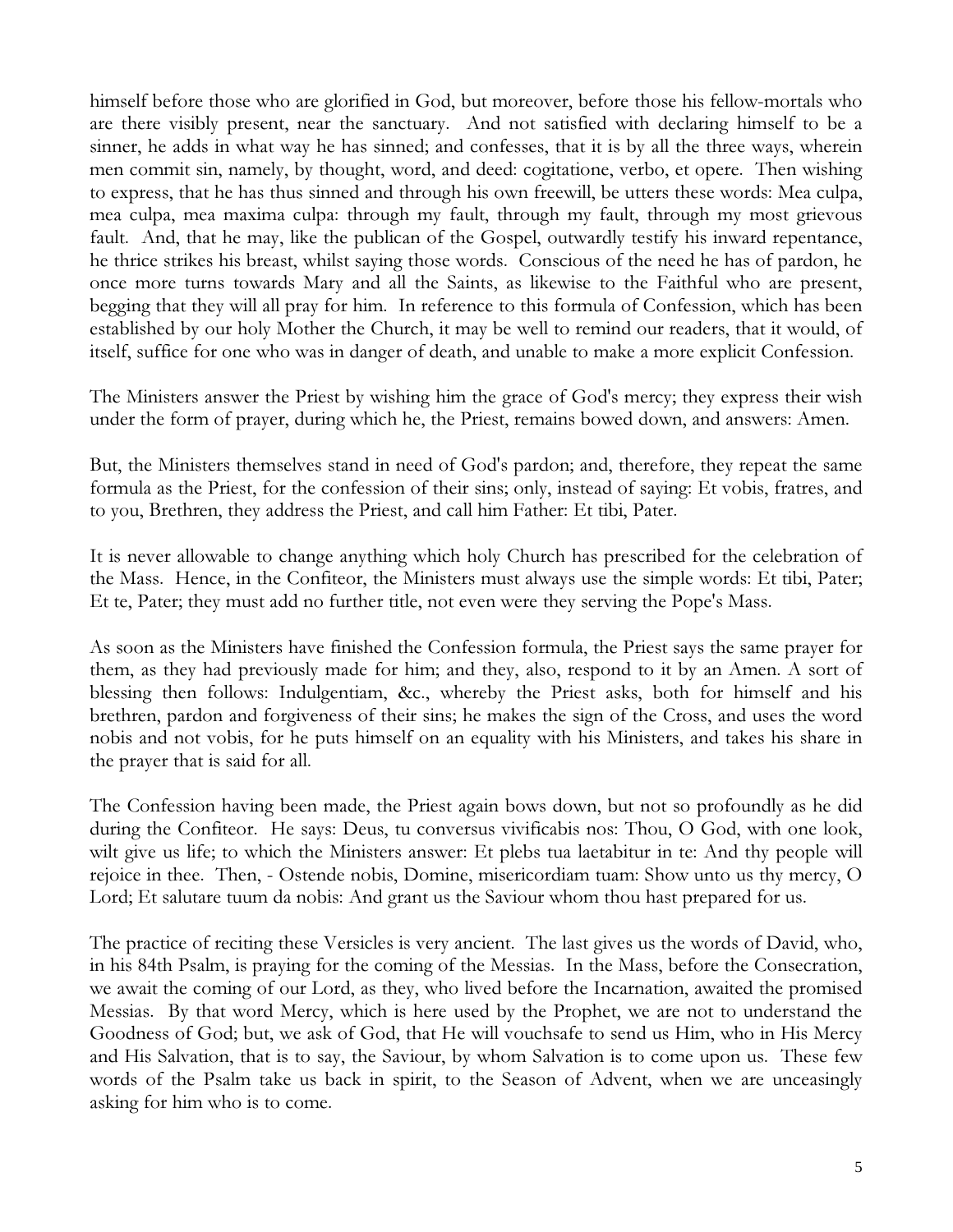After this, the Priest asks of God, that He would vouchsafe to grant his prayer: Domine, exaudi orationem meam: Lord, hear my prayer. The Ministers continue, as though in his name: Et clamor meus ad te veniat: And let my cry come unto thee. The Priest salutes the people, saying: Dominus vobiscum: The Lord be with you. It is as though he were taking leave of them, now that the solemn moment is come for him to ascend the Altar, and, like Moses, enter into the cloud. The Ministers answer him in the name of the people: Et cum spiritu tuo: And with thy spirit.

Whilst going up to the Altar, the Priest says Oremus: he stretches out his hands, and joins them again. As often as he uses this word, he observes the same ceremony. The reason is, that it immediately precedes some prayer which he is going to make; and, when we pray, we raise our hands up to God, who is in heaven, and to whom we are about to speak. It was thus that our Blessed Lord prayed on the Cross. In the prayer, which the Priest says, whilst ascending the Altarsteps, he uses the plural, because he is not alone; for the Deacon and Subdeacon go up together with him, and minister to him. The thought which is uppermost in the Priest's mind, at this solemn moment is, to be all pure; for, as he says, he is entering into the Holy of Holies: Ad Sancta Sanctorum, meaning to express, by this Hebrew superlative, the importance of the act which he is going to fulfil. He prays, therefore, that his sins, as well as those of his Ministers, may be taken away. The nearer we approach to God, the more we feel the slightest sin to be an intolerable blot upon our soul; so that the Priest redoubles his prayer, that God would cleanse him from his sins. He has already prayed this merciful Lord to turn and give him life; Deus tu conversus vivificabis nos. - Ostende nobis Domine misericordiam tuam. But, having drawn nearer to that God, his fear increases, and his desire of pardon is more ardent; he repeats this same prayer again now whilst going up the Altar-steps. Having reached the Altar, he puts his hands upon it, first joined, and then separated, so that he may kiss it. This kissing the Altar is prompted by a sentiment of respect for the Saints' Relics, which are there. Again, another prayer for pardon of his sins: in it, he says: peccata mea: my sins; although he began it by: Oramus Te, Domine: We beseech thee, O Lord; nor is there any inadvertency in this; for, all those who assist at the holy Sacrifice should entertain, for the Priest, a sentiment of filial respect, and pray with and for him.

#### INCENSING THE ALTAR.

The Altar represents our Lord Jesus Christ. The Saints' Relics which are there, remind us that the Saints are His members. For, having assumed our human nature, He not only suffered His Passion, triumphed in His Resurrection, and entered into His glory by the Ascension, - but He, also, founded the Church upon earth, and this Church is His mystical Body; He is its Head, and the Saints are its members. From this point of view, then, our Lord has not the fullness of His mystical Body without His Saints; and it is for this reason, that the Saints, who are reigning with Him in glory, are united with Him, in the Altar, which represents Him.

The Priest, having finished the prayer, which he said bowing down, and his hands joined on the Altar, prepares for its Incensing. Twice will this take place during the Holy Sacrifice, and both times with much solemnity, out of respect for our Lord, who is signified by the Altar, as we have already said. Nevertheless, the Priest does not recite any prayer during the first Incensing; he merely thurifies every portion of the Altar, in such wise as that the whole of it is thus honoured. We learn from the Book of Leviticus, that Incense was used, at a very early period, in the divine worship. The blessing, which the Priest gives it in the Mass, raises this production of nature to the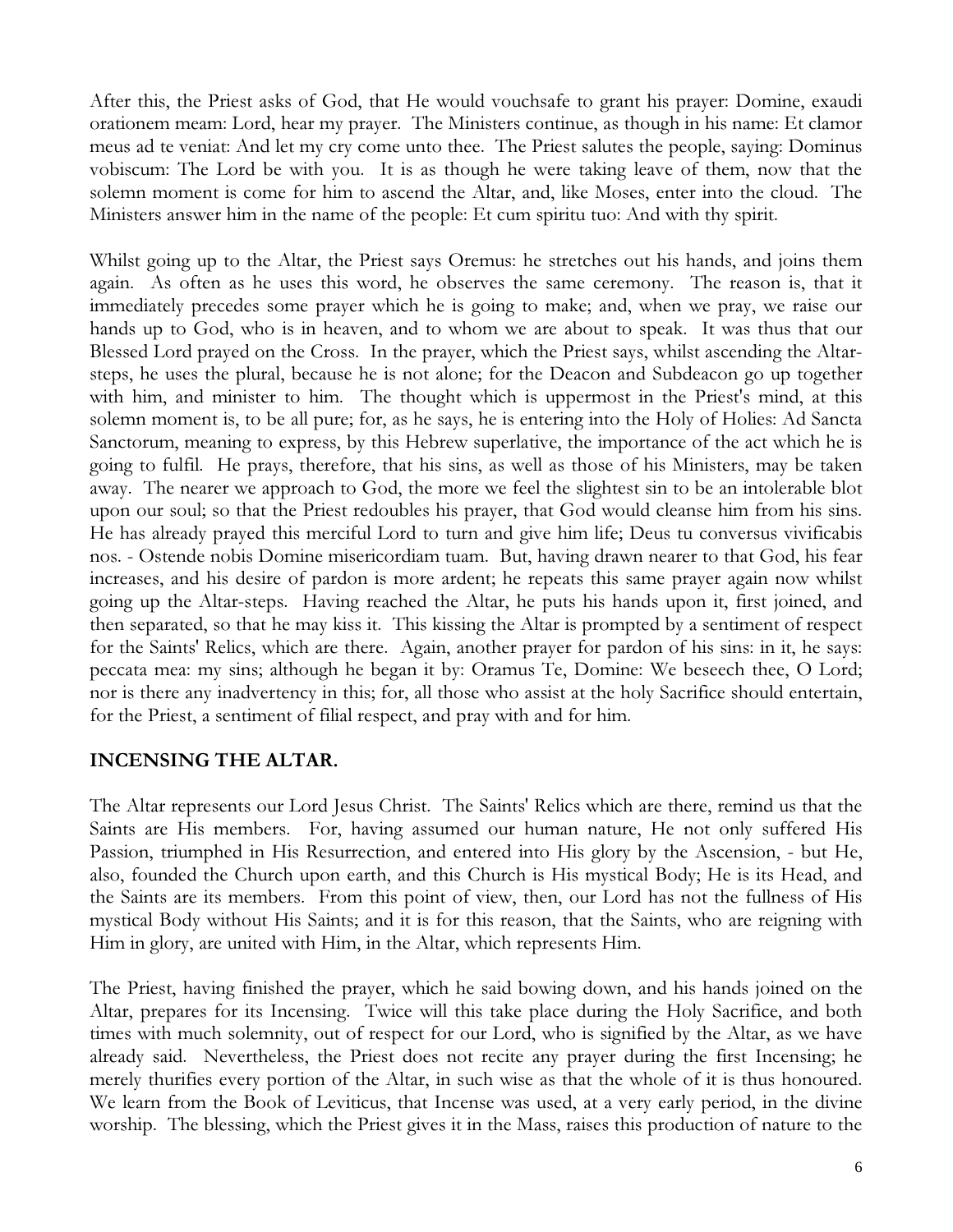supernatural order. Holy Church has borrowed this ceremony from heaven itself; where St. John witnessed it. In his Apocalypse, he saw an Angel, standing, with a golden censer, near the Altar, on which was the Lamb, with four-and-twenty elders around him. (Apoc. viii. 3.) He describes this Angel to us, as offering to God the prayers of the Saints, which are symbolised by the incense. Thus, our holy Mother the Church, the faithful Bride of Christ, wishes to do as heaven does; and taking advantage of the veil of its mysterious secrets being even thus partially raised up by the Beloved Disciple, she borrows, for our earth's imitation, the tribute of honour thus paid, yonder above, to the glory of her Spouse. At this part of the Mass, the Altar alone, and the Priest, are thurified; the incensing of the Choir is reserved for the second time of the ceremony, which is at the Offertory. - It is one of the customs of the Church to expose, on the Altar, images and relics of the Saints, which then are incensed at the same time.

## INTROIT.

The ceremony of the Incensing completed, the Priest says the Introit. Formerly, this was not done. The Ordo of St. Gregory tells us, that the Priest vested in the Secretarium, and then went to the Altar, preceded by the Cross and Torches; during which time, the choir sang the Introit, which was longer than we now have it, for the entire Psalm was sung, and not merely one or two of its verses, with the Gloria Patri, as at present. In like manner, it was the choir alone that took the remaining portions, which were to be sung during the Mass. The custom of the Priest's reciting these several portions, originated with that of Low Mass, which custom was, at last, introduced into High Masses.

These remarks will explain how it is, that the ancient Missals differ considerably from those which are now in use. They simply contain the Prayers: Collects, Secrets, Postcommunions, Prefaces, and the Canon. They were called Sacramentaries. Whatever was sung by the choir was inserted in the Antiphonarium, which now goes under the name of Gradual. (Most of the chanted portions of the Mass are, really, nothing more than Antiphons; only, they have more notes than what ordinary Antiphons have.) In more modern times, ever since Low Masses were introduced, our Missals contain everything that used, formerly, to be sung by the Choir; as also the Epistles and Gospels.

Both the Priest and the Choir make the sign of the Cross at the beginning of the Introit, because it is considered as the opening of the Readings. In Masses for the Dead, the Priest makes the Cross over the Missal only.

# KYRIE.

Next follows the Kyrie, which, at a High Mass, is said at the same side of the Altar, where the Introit was read. The Priest is accompanied by his Ministers, who do not go to the middle of the Altar, until he himself does; meanwhile, they stand behind him, on the steps. In a Low Mass, the Priest says the Kyrie, in the middle. This prayer is a cry of entreaty, whereby the Church sues for mercy from the Blessed Trinity. The first three invocations are addressed to the Father, who is Lord: Kyrie, Eleison; (Lord, have mercy). The following three are addressed to Christ, the Son incarnate: Christe, eleison. The last three are addressed to the Holy Ghost, who is Lord, together with the Father and the Son; and therefore, we say to Him also: Kyrie, eleison. The Son, too, is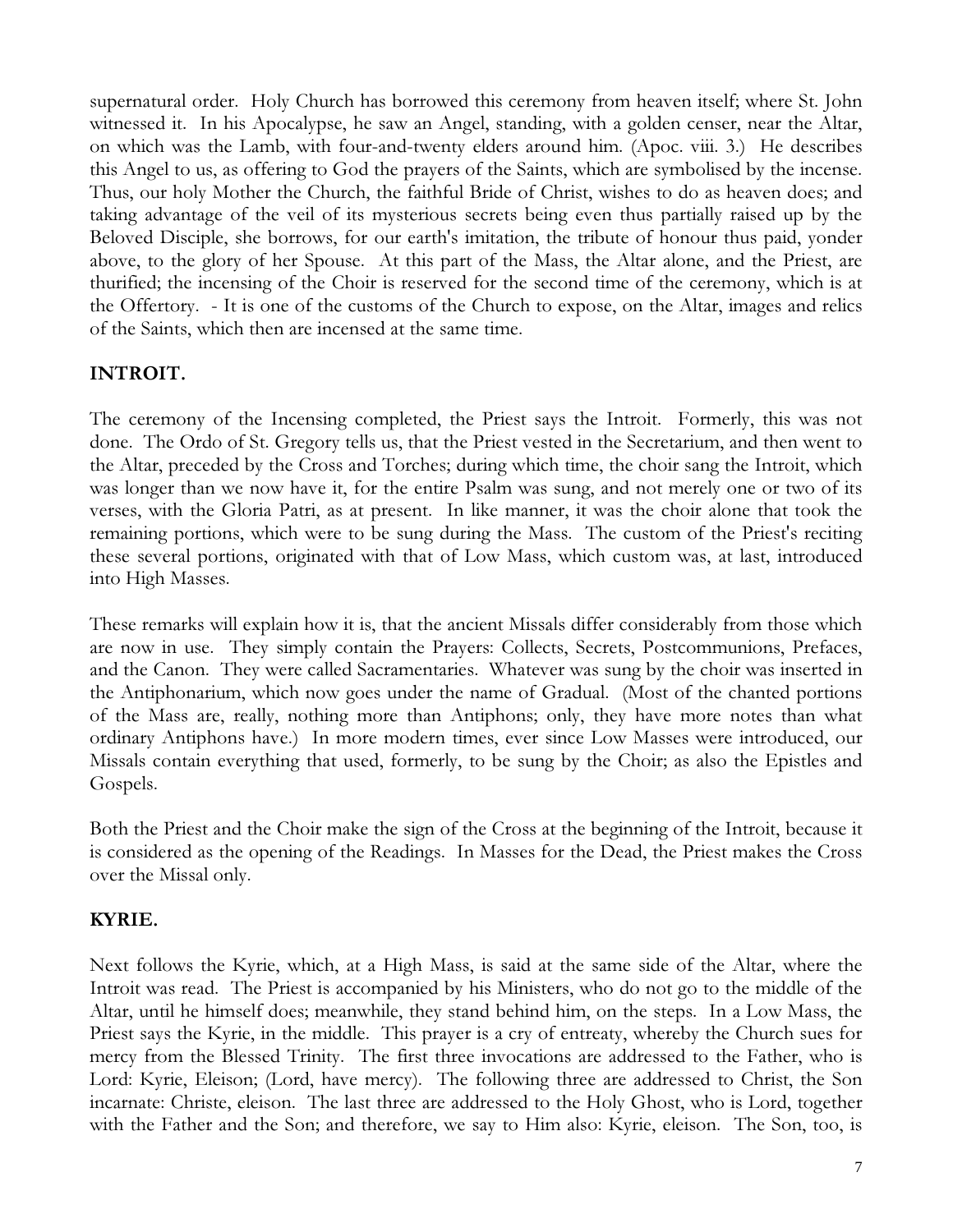equally Lord, with the Father and the Holy Ghost: but, holy Church here gives Him the title of Christ, because of the relation this word bears to the Incarnation. The Choir, too, takes up the same nine invocations; and sings them. Formerly, it was the practice, in many Churches, to intersperse them with words, which were sung to the same melody as the invocations themselves, as we find in several old Missals. The Missal of St. Pius the Fifth did away, almost entirely, with these Kyrie, called, on account of these popular additions, Farsati, (in French, farcis). When the Pope celebrates a Solemn Mass, the singing of the Kyrie is continued during the act of homage which is paid him on his throne: but this is an exception to the present observance throughout the Church. The three invocations, each repeated thrice over, (as now practised,) are like a telling us of our union, here below, with the nine choirs of Angels, who sing, in heaven, the glory of the Most High. This union prepares us to join them in the Hymn which is now to follow, and which these blessed Spirits brought down to this our earth.

#### GLORIA IN EXCELSIS.

Then the Priest has to intone the Gloria in Excelsis Deo, he goes to the middle of the Altar; extends his arms at first, and then joins his hands together; but, neither here, nor at the intonation of the Credo, does he raise up his eyes. At the close of the hymn, he makes the sign of the Cross, because there is pronounced the name of Jesus, who, together with the Holy Ghost, is in the glory of God the Father; and thus mention is made of the Blessed Trinity. This Hymn is one of the most ancient in the Church's collection. There has been an attempt made (Mgr. Cousseau, Bishop of Angoulême. )to prove that it was composed by St. Hilary. But there are really no grounds for such an assertion. One thing is certain, - that this Hymn dates from the earliest days of the Church, and that it is to be found in all the Missals of the Eastern Churches. Nothing can exceed the beauty of its expressions. It is not a long composition, like, for example, the Preface, in which holy Church always begins by some doctrinal teaching, and then turns to prayer: here, on the contrary, all is enthusiasm and fervent language of the soul. The Angels themselves intoned the Hymn; and the Church, inspired as she is, by the Holy Ghost, continues the words of the Angels. Let us dwell upon the words of this magnificent Canticle.

Gloria in excelsis Deo! et in terra, pax hominibus bonae voluntatis: Glory be to God in the highest heavens; and peace on earth to men of good will; to men that are beloved of God. These are the words of the Angels: to God, be glory; to men, who, heretofore, were all children of wrath, the peace and blessing of God. In this the opening of the Hymn, it speaks to God, without distinction of Persons; and holy Mother Church, after the example of the Angels, takes up, at first, the same tone; and thus continues: Laudamus te: We praise Thee; for praise is due to Thee, and we offer it unto Thee. Benedicimus te: We bless Thee; that is to say, we offer Thee thanksgiving, in return for thy benefits. Adoramus te: We adore Thee, O Infinite Majesty! Glorificamus te: We give glory to Thee, for that Thou hast created and redeemed us. The bare addressing these several expressions to God, with the intention of praising Him, thanking Him, adoring Him, and glorifying Him, is a perfect prayer and praise; such is the intention of the Church; let it be ours, and we shall not need to go in search of any higher meaning to our words. Gratias agimus tibi propter magnam gloriam tuam: We give thee thanks for thy great glory. The better to take in the deep meaning of these few words, let us remember that God vouchsafes to make it a glory to Himself to bestow His favours upon us. The greatest of these is the Incarnation; and the Incarnation is his greatest glory. Hence, the Church might well say to Him: We give thee thanks,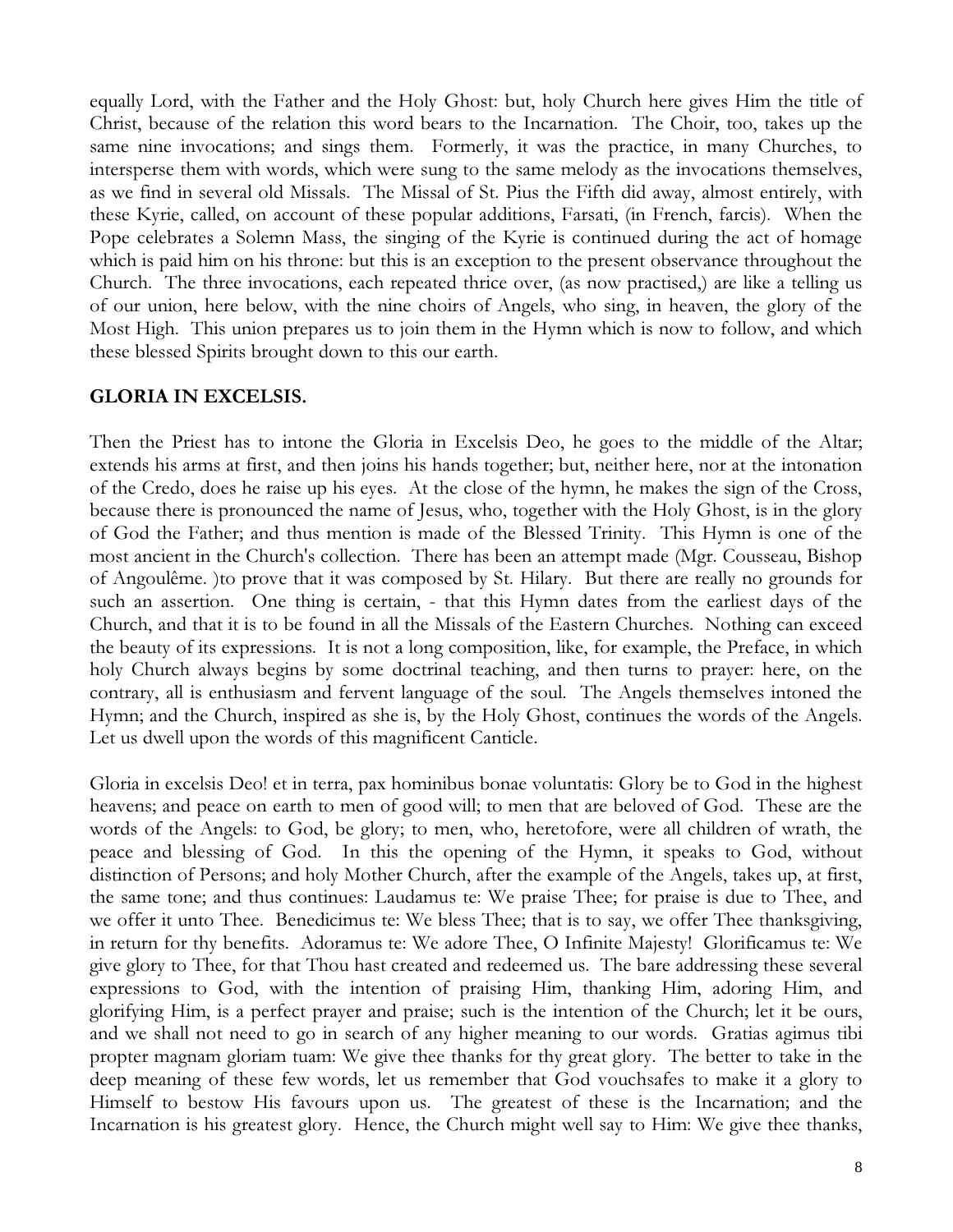because of Thy great glory; The homage paid by the Word Incarnate, even in what might be thought the least of his adorations, procures more glory to the Divine Majesty, than all created beings, unitedly, could do. Truly, therefore, the Incarnation is the great glory of God. And we His creatures give Him thanks for it; because if the Son of God became Incarnate, it was for us, it was because of us, that He did so. Yea, it is for us, that Thou, O God, achievedst the mystery which gives Thee the greatest glory: it is most just, then, that we thank Thee for it: Gratias agimus tibi, propter magnam gloriam tuam! - Domine Deus, Rex coelestis, Deus Pater omnipotens: O Lord God, Heavenly King, God the Father Almighty. Here, the Church addresses herself directly to the Father. Previously, she was intent on the Unity which is in the Godhead; she now thinks of the Trinity; and seeing, first of all, the divine Person who is the Principle and source of the other Two, she exclaims Deus Pater omnipotens! God, Father Almighty! Then she turns to her Divine Spouse. She can never tire speaking of Him; and almost all the rest of the Canticle is addressed to Him. She sings the Incarnate Son of God, and she calls Him Lord: Domine, Fili unigenite: Lord, the Only Begotten Son! She also calls Him by the human name which he received as creature: Jesu Christe! But, she does not forget that He is God; she loudly proclaims it, saying: Domine DEUS, Agnus Dei, Filius Patris! Yes, her Spouse is God; he is, too, the Lamb of God, as St. John declared Him to the people; and, finally, He is Son of the Father. In her delighted love, Holy Church gives her Spouse every title she can think of; she enumerates his glories; it is a joy to her to announce them all in turn. Among these titles, she gives him that of Lamb of God; but she seems to falter a moment, before adding what is the sad consequence of that title, - namely, that He had to take the world's sins upon Himself. She must, first, speak again of His magnificence; she calls Him Filius Patris; and this said, she takes heart, and sings out to her Spouse, that, being the Lamb, He has humbled Himself so low, as to take upon Himself the sins of the world: Qui tollis peccata mundi. Who takest, and takest away, the sins of the world. Thou hast deigned to redeem us by Thy Blood; now, therefore, that Thou art in glory, at the right hand of thy Father, abandon us not, but have mercy upon us: Miserere nobis! She no longer hesitates to say those words; she repeats them, for they tell us where our strength lies: Qui tollis peccata mundi. The Lamb of God, the Son of the Father, taking away our defilements and our sins, what have we to fear? Is it not this that makes us strong? The Church is thus minded. She tells and re-tells the glorious truth first, she asks for mercy and then, she beseeches Him to attend to the prayer of His Bride: Suscipe deprecationem nostram. Behold us here assembled for the Sacrifice; receive, then, our humble prayer.

After having thus spoken, holy Church contemplates her divine Spouse throned in the highest heavens: Qui sedes ad dexteram Patris: Who sittest at the right hand of the Father. Just before, she was complacently looking at Him as the Lamb of God, who had taken on Himself the sins of the whole world; she now advances higher, and goes even to the Father's right hand, where she beholds Him who is the object of her adoration and praise. There, she reaches the very Being of God; there, she pays her homage to all Holiness, all Justice, all Plenitude, all Greatness, as she is now going to proclaim. But, first, she repeats her cry for mercy: Miserere nobis! Have mercy on us, for Thou hast redeemed us! Tu solus Sanctus; Tu solus Dominus; Tu solus Altissimus, Jesu Christe: Thou alone art Holy; Thou alone art Lord; Thou alone art most High, O Christ Jesus! Thus, in this Canticle, holy Church perseveres in her endeavours to reach her divine Spouse; each one of her exclamations is like an attempt to be with Him. She thinks of her own necessities; she thinks of Him; she is all enthusiasm. She no sooner mentions His name, than she must tell all His Perfections; not one must be forgotten. She dwells on His name, because He is her Spouse; she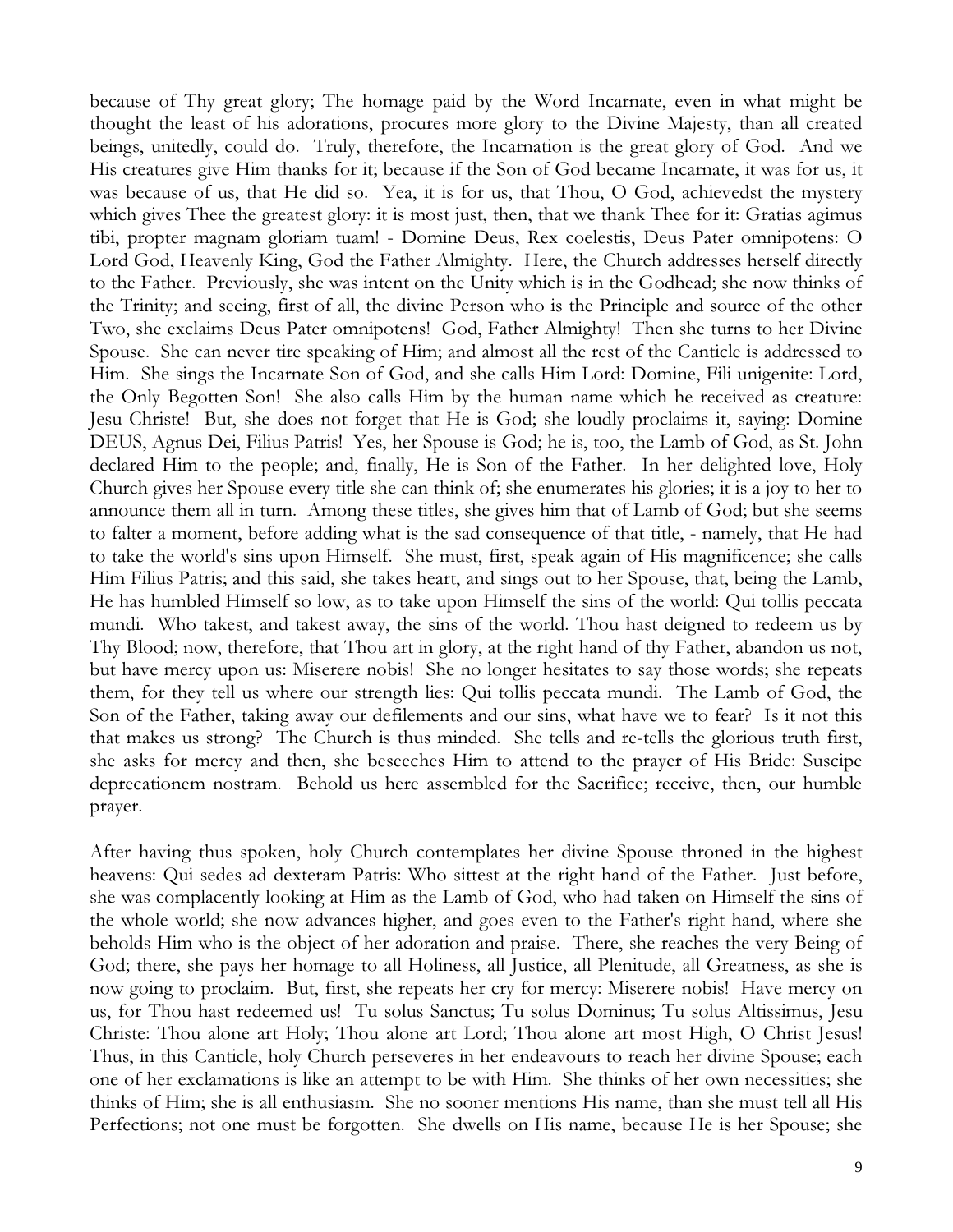praises Him, and glorifies Him, and calls Him the alone God, the alone Lord, the alone Most High. She adds, however: Cum Sancto Spiritu, in gloria Dei Patris; together with the Holy Ghost, in the glory of God the Father. Thus, she mentions each of the Three Persons of the Blessed Trinity and the praise she gives to Christ, by calling Him alone Holy, alone Lord, alone Most High, applies also to the other two Persons, since the Father and the Holy Ghost cannot be separated from the Son, and, like Him, They are alone Holy, alone Lord, alone Most High: and no one is Holy, no one is Lord, no one is Most High, except the great God himself.

In this magnificent Canticle, everything is, at once, grand and simple. Holy Church is in admiration at the thought of her divine Spouse. She began with the Kyrie; then, the Hymn of the Angels followed; she took up their song, and continued it; and the same Spirit that spoke, through the Angels, to the Shepherds, taught the Church how to worthily close the Canticle.

### COLLECT.

The Gloria being finished, the Priest kisses the Altar; and, turning towards the people, says Dominus vobiscum. He has once already addressed his ministers with this salutation; but he was then at the foot of the Altar; it was a sort of farewell; for, when he was just about entering into the cloud, he seemed loath to leave the Faithful people, until he had spoken one word, at least, of affection to them that had been praying together with him. But, now, the Church has a different motive for using these two words; and it is, that she may gain the people's attention to the Collect which the Priest is going to address to God, - in other words, to the Prayer in which he sums up the desires of the Faithful, and presents them under the form of a petition. The word Collect comes from the Latin colligere, which means to bring together things previously existing apart. The importance of the Collect is great. Hence, holy mother Church urges us to listen to it with all respect and devotion. According to Monastic usage, the Choir bows down profoundly while the Priest recites it: in Cathedral Chapters, the Canons turn towards the Altar.

When the Collect is finished, the Choir answers Amen; that is to say, Yes, that is what we pray for, and we assent to everything that has been said. This first Prayer of the Mass is also recited at Vespers, Lauds, and (in the Monastic Rite,) at Matins; the Roman Breviary only says it at the Christmas Matins, before the Midnight Mass. It is not said at Prime, because that portion of the office was of a later institution; neither is it said at Compline, which is considered as Night Prayers, and received its liturgical form from St. Benedict. It is said at Tierce, Sext, and None. All this shows us what importance the Church attaches to the Collect, which, so to say, characterises the day; and this explains why it is preceded by the Dominus vobiscum, which is as though the Priest said to the people: Be all attention, for what is now going to be said, is of the greatest importance. Moreover, the Priest, when here saying the Dominus vobiscum, turns towards the people, which he did not do when he was at the foot of the Altar. But having now ascended to it, and having received the peace of the Lord by kissing the Altar, he announces the same to the assembly, to whom, opening his arms, he says: Dominus vobiscum. The people reply: Et cum spiritu tuo. Then the Priest, feeling that the people are one with him, says: Oremus; Let us pray.

The Pax vobis said here by Prelates, instead of Dominus vobiscum, is a very ancient usage. It was the customary salutation of the Jews. The words of the Gloria: PAX hominibus bonae voluntatis prompted its being used at this part of the Mass. There is every reason for believing, that, in the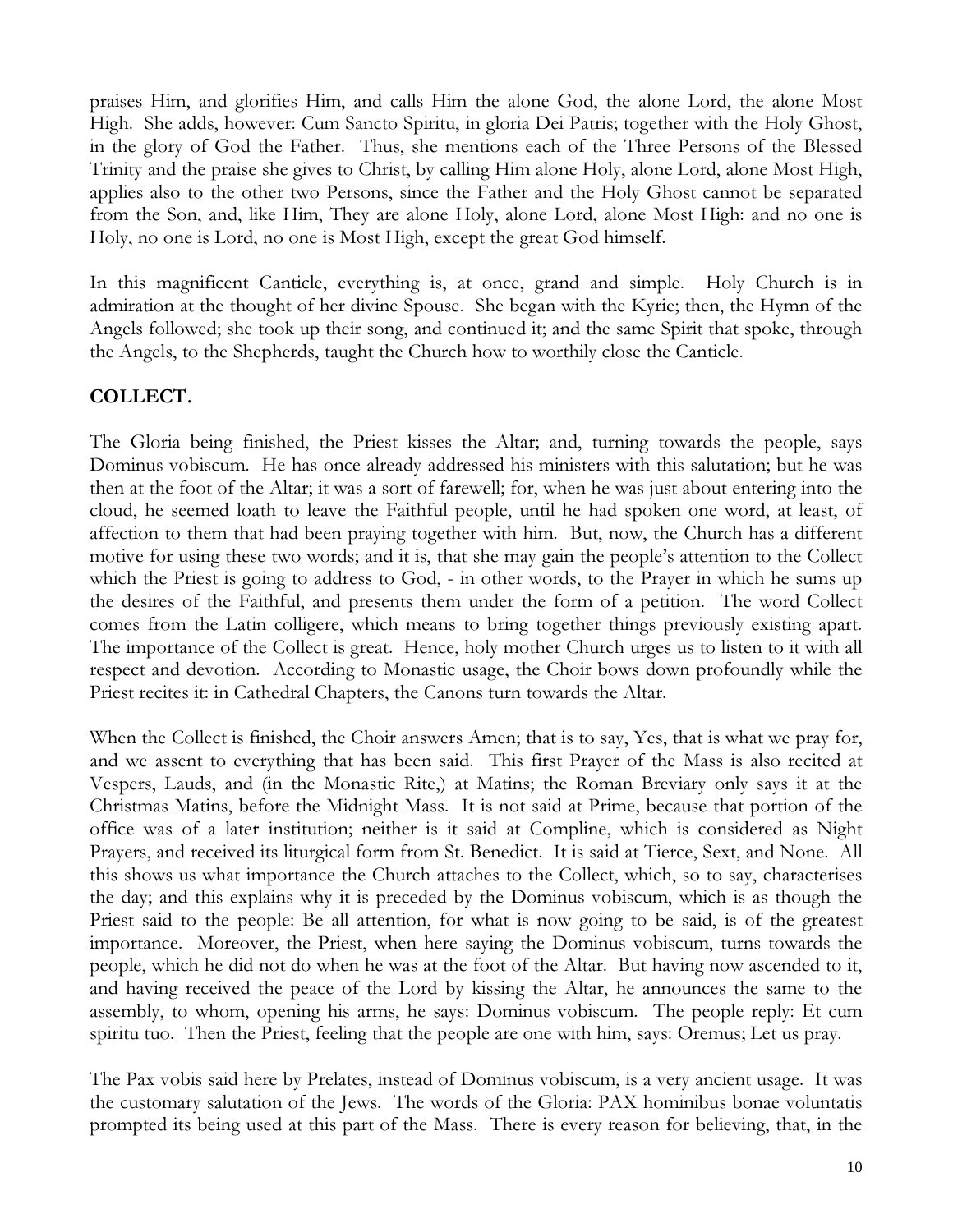early Ages, every Priest used the formula of Pax vobis. It is the same with several of the pontifical ceremonies. Thus, for instance, every Priest, used, formerly, to put on the Maniple at the moment of his going up to the Altar, as a Prelate now does. Later on, it was found easier to put it on in the Sacristy; this took the place of the ancient practice, the which is now reserved to Prelates alone. As the Pax vobis is suggested by the Gloria, it is not said when the Mass, which is being said, excludes that hymn: in which case, the Dominus vobiscum is substituted.

The Priest should stretch out his arms, whilst saying the Collect. Herein, he imitates the ancient manner of praying, used by the first Christians. As our Lord had His arms extended on the Cross, and so prayed for us, - the early Christians had the practice of praying in that same attitude.

This ancient usage has been transmitted to us, in an especially emphatic way, by the paintings of the Catacombs, which always represent prayer as being made in that attitude: hence, the name of Orantes, given to those figures. It is by this means, as also by the writings of the Holy Fathers, that many details regarding the usages of the primitive times have been handed down to memory, which, otherwise, would have been lost.

In the East, the practice of praying with outstretched arms is universal; in our western countries, it has become very rare, and is only used on special occasions. We might say, that publicly, it is only the Priest who prays in that attitude, for he represents our Lord, who offered a prayer of infinite worth whilst hanging on the Cross; He offered it to His Eternal Father.

### EPISTLE.

After the Collect, and the other Prayers, which are frequently added under the name of Commemorations, there follows the Epistle, which is, almost always, taken from the Epistles of one or other of the Apostles, although, occasionally, from some other Book of the holy Scriptures. The custom of reading only one Epistle in the Mass, is not of the number of those which were in use in the primitive Church; yet it dates back at least a thousand years. In the Early Ages, there was read, first, a Lesson from the Old Testament; after which, followed some passage selected from the Apostolic Writings. At present, it is the Epistle alone that is read, excepting on Ember Days and certain Ferias. The practice of reading Lessons from the Old Testament during Mass, ceased when the Missal was drawn up in its present form, and which contains the whole of what is said at Mass, both by the Priest and by the Choir; and, on that account, is called a Full Missal. An Ancient Missal, called a Sacramentary, contained nothing, as we have already stated, beyond the Prayers, the Prefaces, and the Canon. All the rest was to be looked for in the Antiphonary, the Bible, and the Evangeliarium. We have been losers by the change; for each Mass had its proper Preface; whereas, now, the number of these liturgical compositions is reduced to a minimum. The same method was observed in the Divine Office, since, in those times, there were no Breviaries; and each Choir had to be supplied with a Psaltery, Hymnary, Bible, Passional, which related the Acts of the Saints, and a Homily-Book, which contained the Sermons of the Holy Fathers.

For a long period after that, the first Sunday of Advent retained its privilege of having two Epistles in the Mass. At last, it, also, was to have but one. The Office of this Sunday was, however, treated with a special consideration, and has retained, more faithfully than most others, the ancient usages. Thus, though a semidouble, the Suffrages are not to be said upon it; nor, indeed, during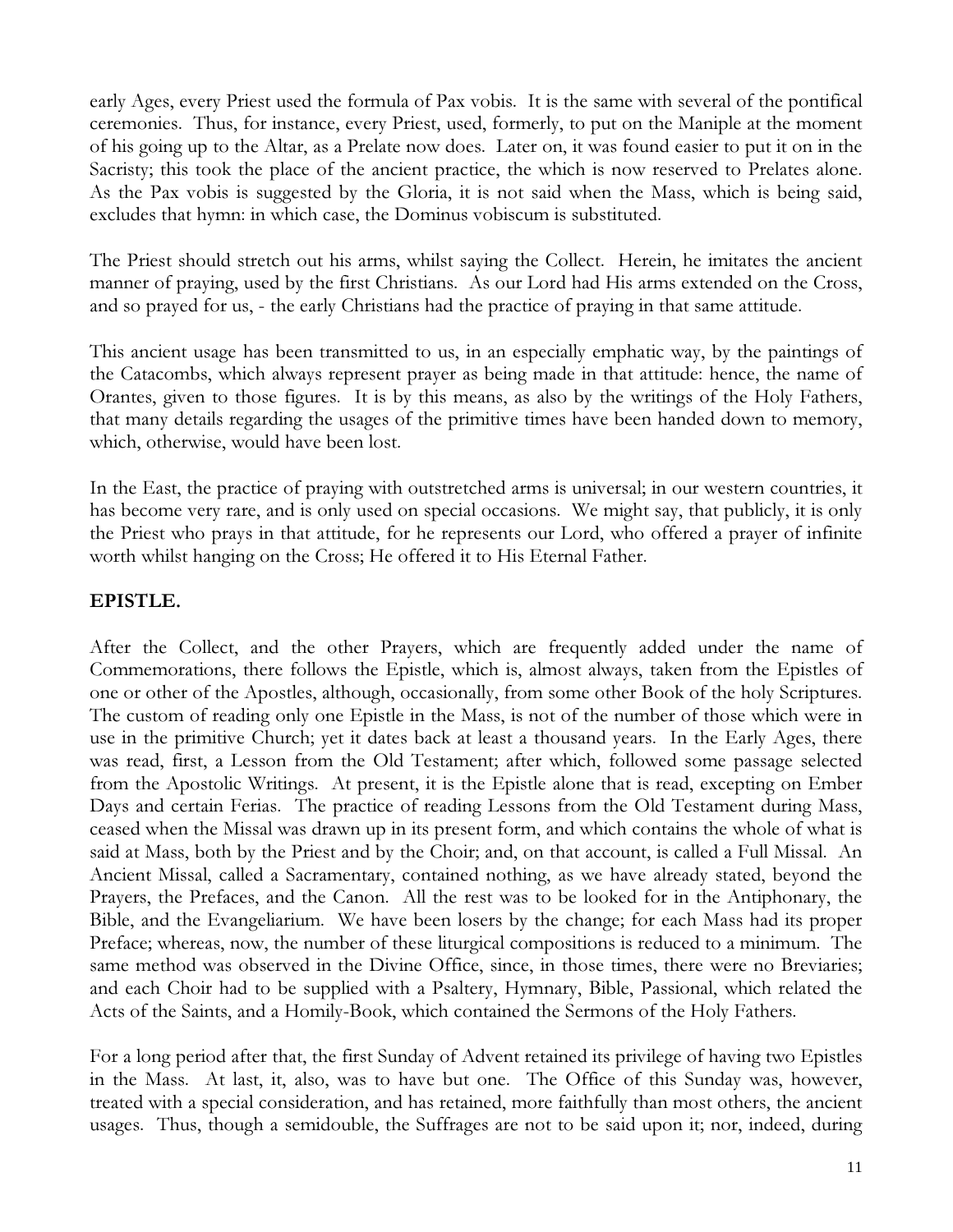the whole period up to the Epiphany. The Suffrages do not date beyond the 11th century; previously there were none.

Thus everything in the holy Sacrifice proceeds with order: the Priest has, first of all, expressed the desires and petitions of the assembled Faithful, - holy Church has spoken through him. We shall soon be hearing the words of our divine Master, in the Gospel; but we are to be prepared for that, by the word of his servant; this was done in the Epistle. So that, we first have the Prophet, then the Apostle, and, at length, our Lord Himself.

# GRADUAL.

Between the Epistle and the Gospel, we have the Gradual. It consists of a Responsory and its Versicle. Formerly, the whole Responsory was repeated both before and after the Versicle, in the way now used with the Brief Responsories; only, the Responsory was exceedingly rich in notes. The Gradual is really the most musical piece in the whole Liturgy; and, as the rendering of it requires great skill, there were never more than two chanters permitted to sing it. When about to sing it, they went to the Ambo, which was a sort of marble pulpit, placed in the church; and it was on account of the steps, which led to the Ambo, that this portion of the chant got the name of Gradual; just as the Gradual Psalms were those which the Jews used to sing whilst ascending the steps of the Temple.

# ALLELUIA. TRACT.

The Gradual is followed by the Alleluia; - or, if the season require it, by the Tract. The Alleluia is repeated after the manner of a Responsory; it is then followed by a Verse; which having been said, the Alleluia is sung a third time. This, by excellence, the chant of the praise of God, deserved to have a Place in the Mass. There is something so joyous, and, at the same time, so mysterious about it, that during penitential seasons, - that is, from Septuagesima to Easter, - it is not to be said.

During those Seasons, it is replaced by the Tract. The Tract takes up the attention of the Faithful during the time required for the several ceremonies, when the Deacon, after having asked the Priest's blessing, goes in procession to the Ambo of the Gospel, and prepares to herald the Word of God. The Tract is composed, sometimes of an entire Psalm, or nearly so, - as we have for the first Sunday of Lent; but, generally, it gives only a few Verses. These Verses, which are sung to a rich and characteristic melody, follow each other without any refrain or repetition: and it is because of their being thus sung without any break, that they are called by this name of Tract.

## SEQUENCE.

On certain Solemnities, there is added to the Alleluia or Tract, what is called the Sequence, (Sequentia). It was added to the chant of the Mass long after the time of St. Gregory; the addition was made some time about the 9th century. It received the name of Sequence, that is to say, sequel, because it originally consisted of certain words adapted to the notes which form a sequel to the word Alleluia, and which were called Sequentia, even before the introduction of the Sequence.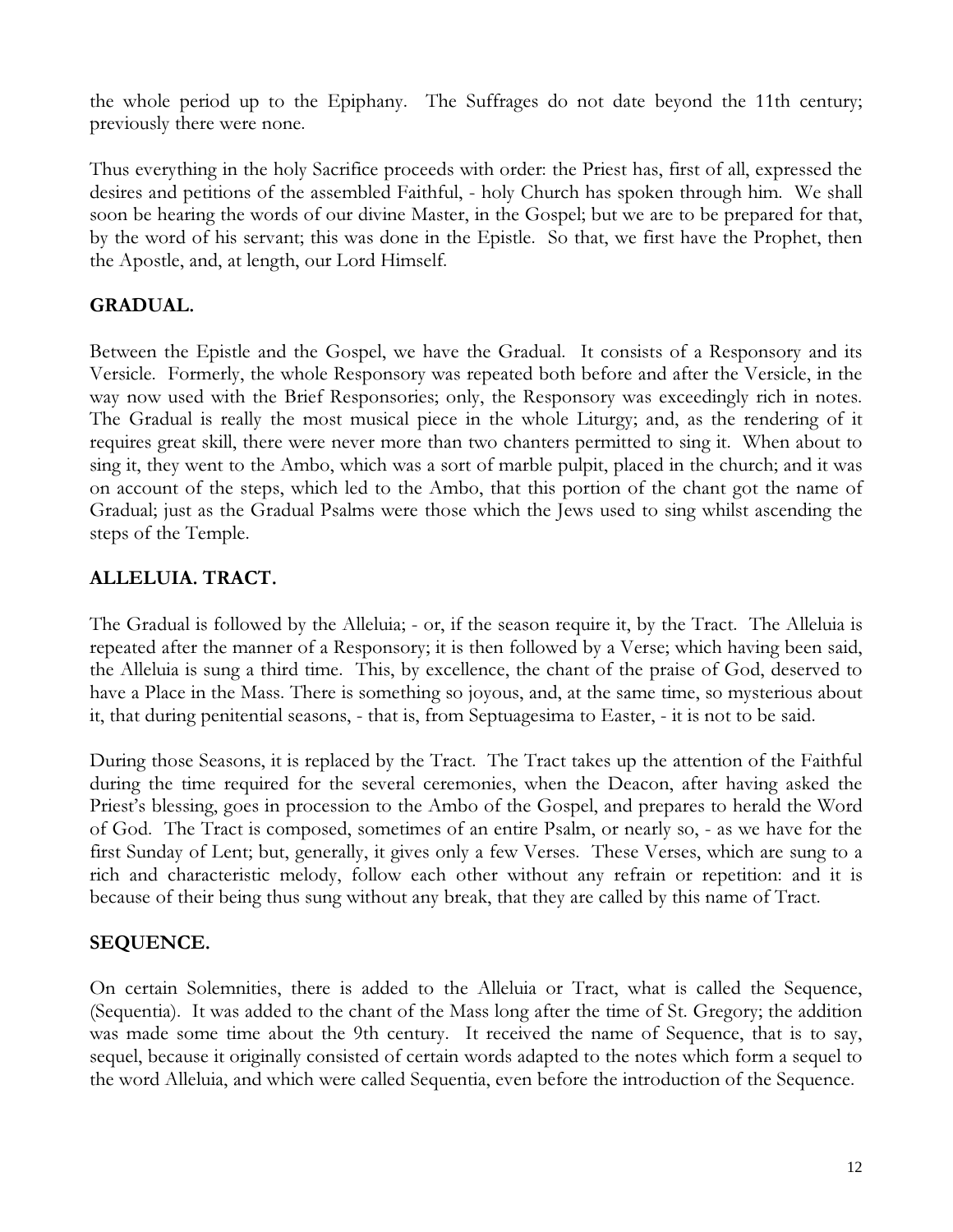It is called, also, the Prose (Prosa,) because originally, it bore no resemblance either to the metrical hymns composed by ancient writers, nor to cadenced rhythms, which appeared later on. It was a real piece of prose, which was sung in the manner we have described, as a way of putting words to the pneuma of the Alleluia. By degrees, however, it partook of the character of a Hymn. - The Sequence thus added to the solemnity of the Liturgy; and, whilst it was being sung, the Bells were rung, as now, and the Organ was played. There was a Sequence for every Feast, and, therefore, for the Sundays during Advent. In the Roman Missal drawn up by order of St. Pius the Fifth, only four of the Sequences were retained. These four are, the Victimae Paschali, which is the most ancient of all, and was followed as the model of the rest; the Veni Sancte Spiritus, the Lauda Sion, and the Dies irae. Later on, there was added the Stabat Mater. The Monastic Missal has also the Laeta dies, for the feast of St. Benedict; it is a composition of the 16th century.

#### GOSPEL.

Whilst the Choir is singing these several pieces, the Deacon takes the Book of the Gospels, and puts it upon the Altar, because the Altar represents our Lord; and he thus signifies the identity existing between the Word of God, which is heard in the Gospel, and Christ Jesus. The Priest does not incense the Book, but he blesses the incense, - an act, which is not permitted to the Deacon. The incense having been blessed, the Deacon kneels upon the top step of the Altar, and says the prayer Munda cor meum. In that prayer, he asks of God, that his heart and his lips may be purified, to the end that he may worthily proclaim the holy Gospel. He there alludes to the coal of fire, with which a Seraph touched the lips of the Prophet Isaias, in order to purify him, and fit him to make known the inspirations received from the Holy Ghost. (Is. vi. 5-7.) This same Prayer is also said at private Masses, by the Priest. After the prayer, the Deacon takes the Book from the Altar; and, kneeling before the Priest, asks for a blessing, because he is going to read: Jube, Domne, benedicere; Please, Father, give me a blessing. In a private Mass, the Priest asks the blessing of God, saying: Jube, Domine, benedicere! and then he answers in the words of the blessing, making such changes as are necessary for the applying them to himself. Having received the blessing, the Deacon kisses the hand of the Priest, who, for this purpose, should place his hand on the Book of the Gospels, which he thus virtually gives to the Deacon, commissioning him to read it in his name.

A procession is then formed towards the Gospel-Ambo; and there the Deacon begins with this solemn expression: Dominus vobiscum. It is the only occasion on which the Deacon is allowed to use these words: and his present use of them is equivalent to his preparing the Faithful; as though he said to them: You are about to hear the Word of God, the eternal Word: it is a great grace for you all: may, then, the Lord be with you! May he enlighten you, and nourish you with His Word! The people answer him, saying: Et cum spiritu tuo. Then, the Deacon announces the title of the passage he is going to give them: he tells it them in these words: Initium, or Sequentia sancti Evangelii; and whilst saying this, he makes the sign of the Cross upon the Book, and at the place where begins the text of the Gospel. He, at the same time, signs himself on the forehead, the lips, and the breast, asking, in virtue of the Cross, which is the source of all grace, that he may always have the Gospel in his heart, and on his lips, and that he may never be ashamed of it. He then takes the thurible, and incenses the Book three times; whilst the Faithful, in answer to the announcement of the Good Tidings, give thanks and glory to our Lord Jesus Christ, whose Word is now going to be heard: Gloria tibi, Domine.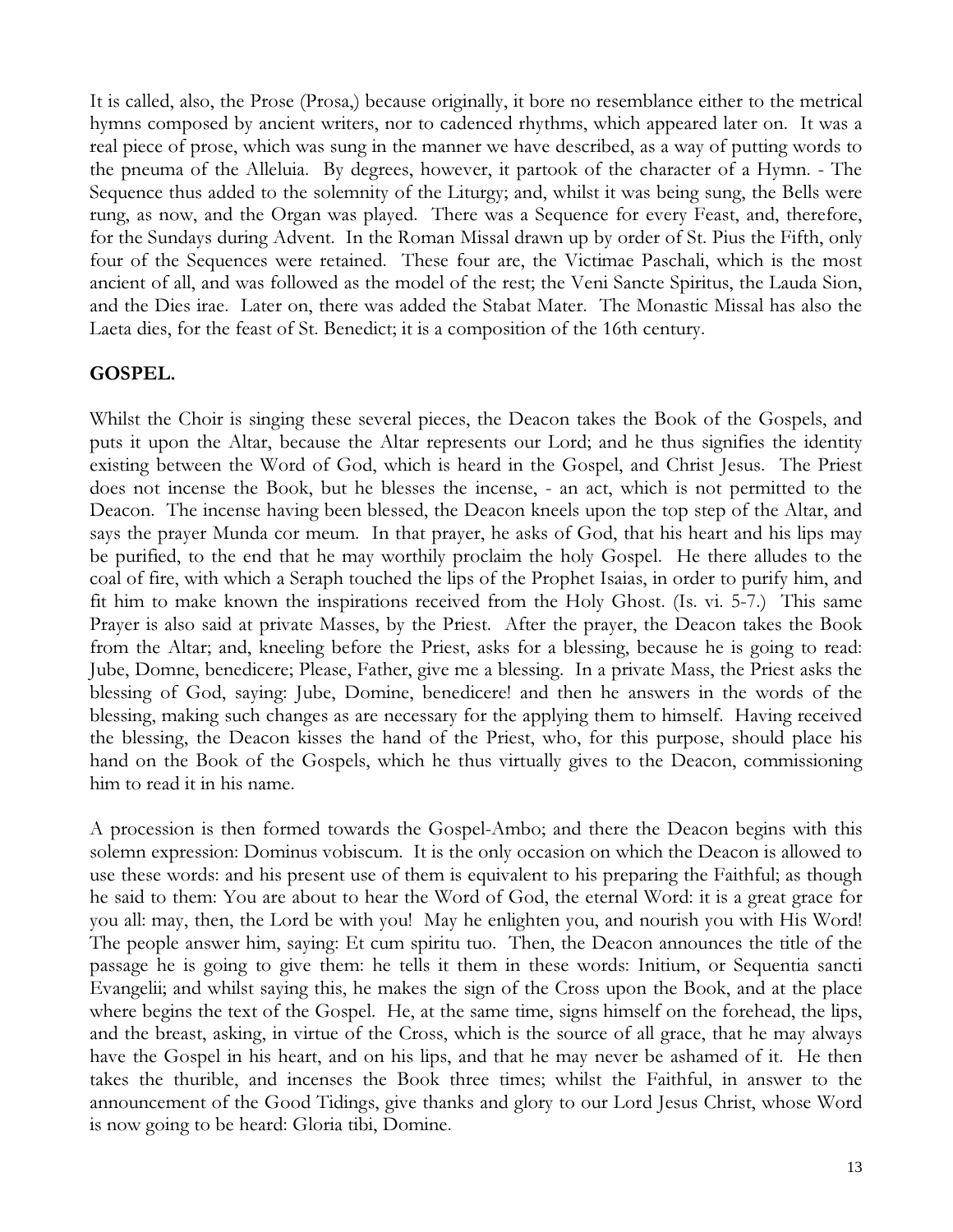It is now time to sing the holy Gospel. The Deacon joins his hands; but does not lean them on the Book, as that would be too great a familiarity with an object so sacred as is the Book, which contains the expression of the Eternal Word. The Deacon having completed what he had to sing, the Subdeacon takes the open Book to the Celebrant, who kisses the first words of the sacred text, saying: Per evangelica dicta deleantur nostra delicta; May our sins be wiped away by these words of the Gospel. In this formula, (which is sometimes used as one of the Blessings at Matins,) we find a species of rhyme, which denotes a medieval origin. Meanwhile, the Deacon turns towards the Priest, in whose name he has been singing the Gospel; and, taking the thurible, thrice honours him with incense. The Priest is the only one to receive this honour at this portion of the Liturgy.

The Priest, who says Mass without Deacon and Subdeacon, should, when he reads the Gospel, so place the Missal, that he himself shall be somewhat turned towards the North. It is the same with the Deacon; - he stands facing the North when he sings the Gospel;- because, according to the word of the Prophet Jeremias (i. 14.) From the North, shall all evil break forth upon all the inhabitants of the Land. It is for the same mysterious reason, that in the Baptism of adults, the Catechumen is put, so as to face the North, when uttering his renunciation of Satan. Formerly, in the larger churches, there were erected two Ambos, or pulpits: one for the Epistle, and the other for the Gospel. At present, we do not find these two Ambos, except in the two churches at Rome, - St. Clement, and St. Laurence,-outside-the-walls. They were used, also, in St. Paul's, before its restoration. It was at the Ambo, that was placed the Paschal Candle, during the forty days preceding the Feast of the Ascension.

We should notice the difference, wherewith the Church would have the Epistle and the Gospel announced in the Mass. As to the Epistle, it is merely preceded by the Subdeacon's saying whence is taken the Passage, which he is going to sing; whereas, the Gospel is always preceded by the words: Dominus vobiscum. The reason is, that in the Epistle, it is but the servant that speaks to us; but, in the Gospel, it is the word of the Master himself, which we are about to hear; and, therefore, a means is taken for exciting the attention of the Faithful. It is only at the end of the Priest's reading of the Gospel, that there is answered: Laus tibi, Christe: because, formerly, the Celebrant read nothing of what was sung by others; the Gospel was of this number, and he merely listened to it. In Masses for the Dead, the Deacon does not ask the Priest's blessing, when about to sing the Gospel. As the asking such a blessing is, more or less, a ceremony expressive of Joy, it is omitted, because of the sadness and mourning which accompany a Requiem Mass. Neither are torches borne at the Ambo; nor does the Priest kiss the Book at the end of the Gospel. For the same reason, the Deacon does not kiss the Priest's hand, after having taken the book from off the Altar.

## CREDO.

The Gospel is followed by the Credo. The object proposed by the recitation of the Credo is, to lead the Faithful to confess the Faith; and since their Faith is based upon the holy Gospel, the Credo comes immediately after the sacred text has been read. It is but right, that the Faithful should utter this profession of faith against the heresies that have been broached.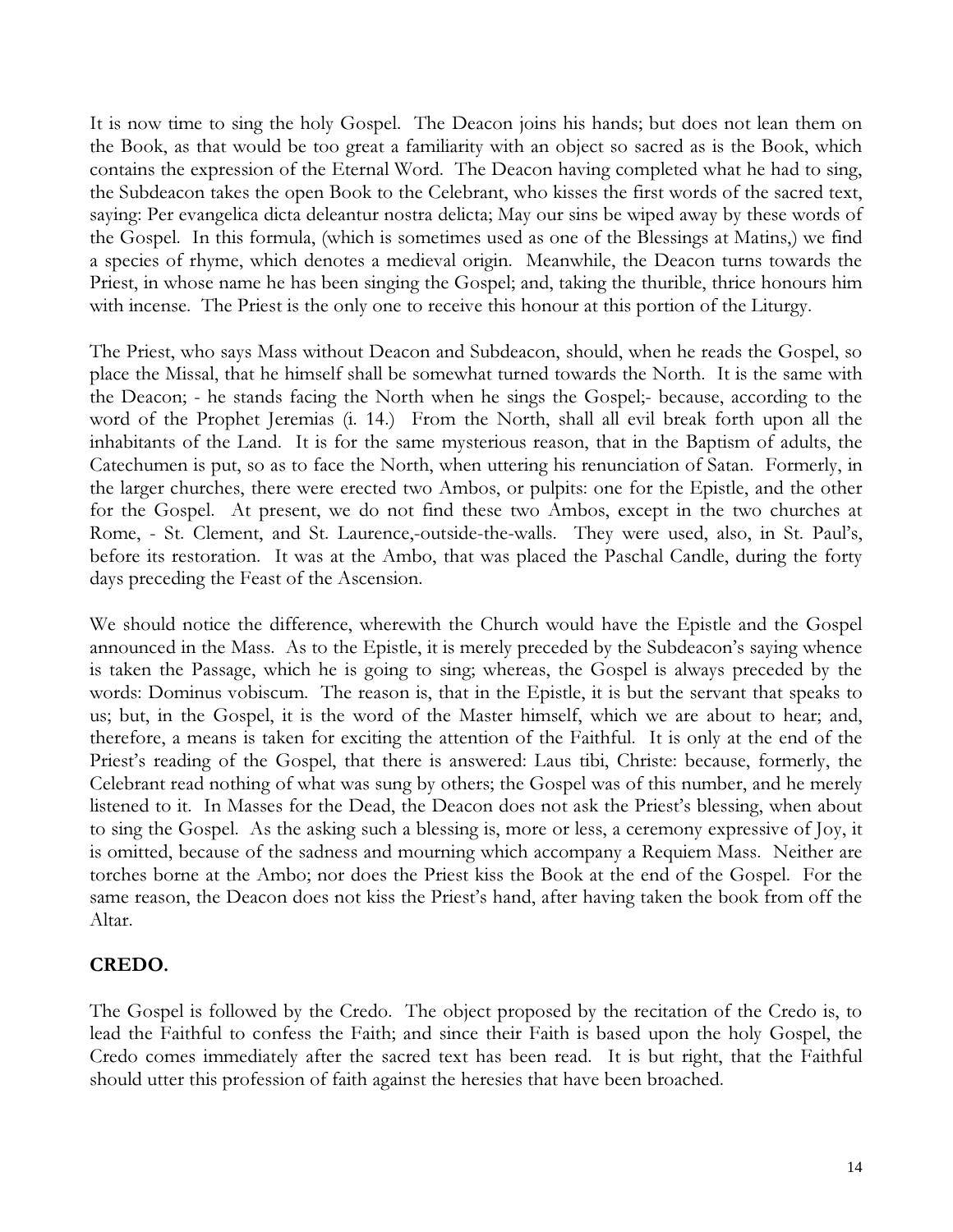The Credo is to be said, not only on all Sundays, but, moreover, on the feasts of the Apostles, who preached the faith; on the feasts of Doctors, who defended it; on the feast of St. Mary Magdalene, who was the first to believe the Resurrection, announced it to the Apostles, and thus became an Apostle to the Apostles; on the feasts of the holy Angels, because allusion is made to them, in these words: Maker of heaven and earth, and of all things visible and invisible; on the feasts of the Blessed Virgin, because the Credo also speaks of our Lady; (but it is omitted in Votive Masses). It is said also on the feast of the Dedication of a Church, and on Patronal Feasts, because it is supposed, that, on both those days, there will be a large concourse of people; and, it is on that account, that it is said on the Feast of St. John the Baptist, should it fall on a Sunday; for, otherwise, it is not said, because St. John came before the Mysteries were accomplished, and because there is no mention made of him in the Symbol. The Credo is said likewise when a Church possesses a large or important Relic of the Saint whose feast occurs, and on which, it is taken for granted, many Faithful will assist at the services.

The Symbol recited during the Mass, is not that of the Apostles, - it is that of Nicea; or, if we would speak with full precision, we should call it the Symbol of Nicea and Constantinople, inasmuch as the entire article referring to the Holy Ghost was added in the first Council of Constantinople against Macedonius.

Until the 11th century, the Credo was not thus publicly said in the Churches at Rome. St. Henry, Emperor of Germany, when visiting Rome, was surprised at not hearing the Credo during the Mass. He spoke on the subject to the then reigning Pontiff, Benedict the Eighth. The Pontiff told him, that the Church at Rome gave, in this, an indication of the purity of her faith, and that she had no need to express her rejection of errors, which had never been harboured within her walls. However, shortly after the Emperor's remark, it was decided, that the Credo should be said, in the Churches in Rome, on Sundays; for that confession of faith would become all the more solemn, by its being promulgated from the very Chair of St. Peter.

The Nicene Symbol is longer than that of the Apostles, which, nevertheless, contains all the truths of faith; but, as heresies have gradually sprung up, it was found necessary to give further development to such of the Articles as were attacked; and thus, the several heresies were pointedly condemned, each one as it appeared. This Symbol contains everything that we have to believe, for we say, in one of the articles: I believe the Church; and hence, by believing all that the holy Church believes, we possess everything that she has adopted, and everything she has declared to be the truth, in the Councils of Nicaea and Constantinople, as also in all the others which followed.

The Symbol used in the Mass begins thus: Credo in unum Deum. I believe in one God. The Apostles had not made use of the word unum; there was nothing, at that period, to make such an insertion necessary. It was at the Council of Nicea, that the Church deemed it needful to add that word, in order to maintain the affirmation of the Divine Unity, at the same time that the Trinity of Persons was expressed, which was directed against the Arians. But why do we say: I believe in one God? Why use the preposition in? It is of the greatest importance, as a moment's reflection will show. What is Faith, but a movement of the soul towards God? that Faith which is united with charity, that living faith placed by holy Church in the hearts of her children, tends of its very nature towards God, ascends and raises itself up to Him, Credo in Deum.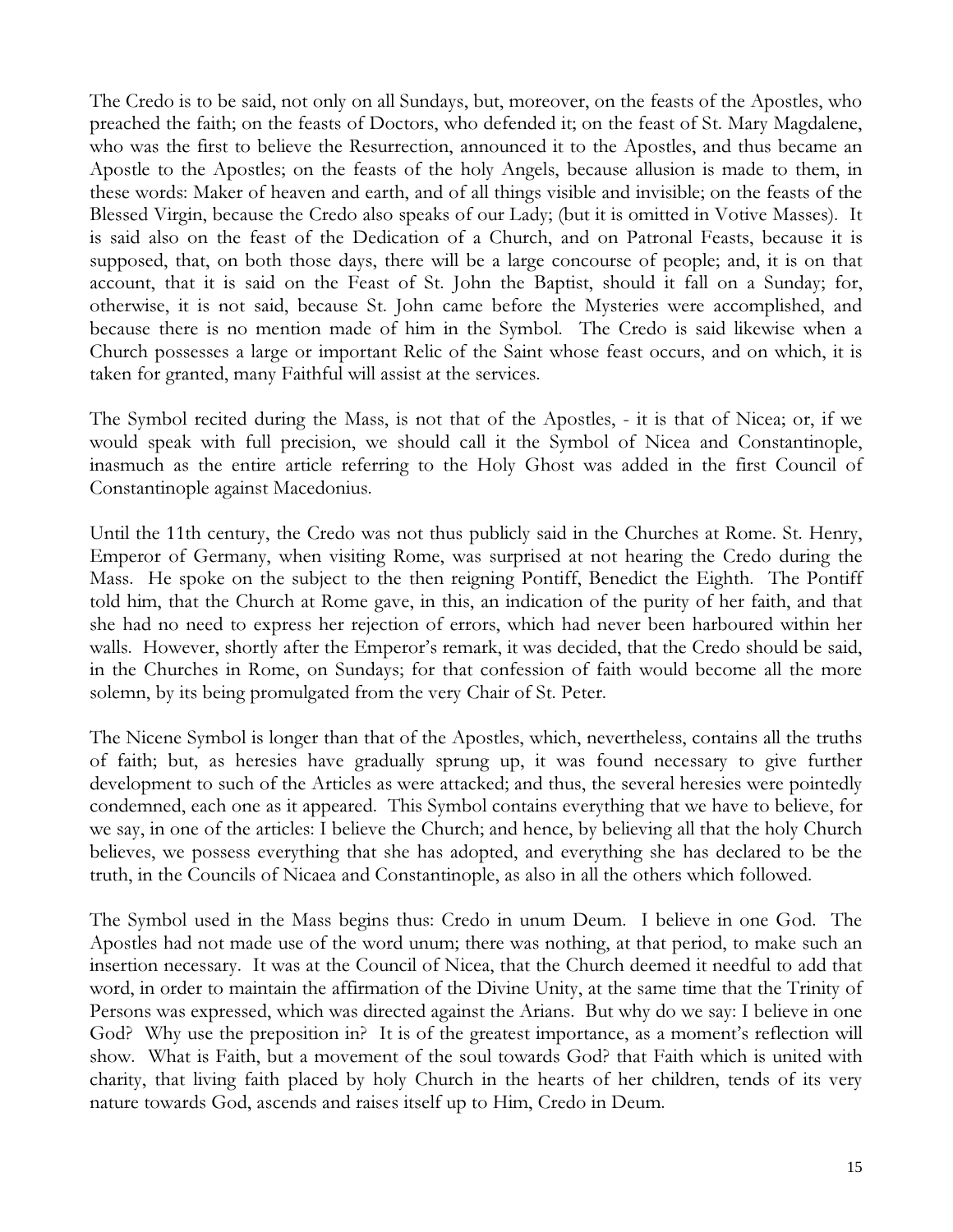There are two ways of knowing God. A man who sees all things of which the universe is composed; - the earth with its numberless productions; the firmament studded with stars, in the midst of which the sun reigns supreme in dazzling splendour, and completes its revolutions in so marvellous a manner; - a man, I say, beholding such wonders arranged with so great order and perfection, cannot help recognising that Some-One has achieved all that; this is what is called a rational truth. If he failed to come to such a conclusion, he would show a total want of intellect, and would be but on a par with brute-beasts to whom understanding has not been given, since they are irrational creatures. This is what is meant by knowing God by reason; we see creation, and we thence conclude that it is the very work of God Himself. But when we talk of knowing God as the Father, as the Son, and as the Holy Ghost, - there is absolutely needed for that conclusion, that God Himself must have told it to us, and that we do believe His Word by faith; that is to say, by that disposition which is supernaturally given unto us, to believe what God has said, to yield to his word. God does reveal such unto me, and he does so by His Church; at once I leap forth from myself, I dart upwards unto Him, and I accept as Truth, that which He deigns to reveal thus unto me. And we confess our God thus: Credo in unum Deum Patrem Omnipotentem.

Factorem coeli et terrae visibilium omnium et invisibilium. God made heaven and earth, all things visible and invisible. The Gnostics were loath to attribute to God the creation of matter and of visible beings; this decision of the Council of Nicaea condemns them, formulating with precision, that all things visible and in visible, visibilium et invisibilium, were the work of God. Homage is hereby paid to the God Eternal, as being the Almighty, and as having, by this His Omnipotence, created all things visible and invisible. Hereby also is made a profession of faith in the creation of the Angels.

Et in unum Dominum, Jesum Christum, Filium Dei Unigenitum. Here again Holy Church would have us say: I believe in one Lord. This word unum is essential; it is not in two Sons that we believe, but One Alone; it is not in a man and in a God, both separate, and forming two different persons; no, it is the one same Person, that of the Only Son of God. But why is He here called Lord in so marked a manner? We did not do so, when we were just now speaking of the Father. This title is specially given to Jesus Christ, because we belong to Him, twice over. We are, first of all, His, because we were created by Him, together with the Father, Who hath made all things by his Word; again, we are His, because He redeemed us by His Blood and snatched us from the jaws of Satan; we are His own purchase, His property, His possession; so that He holds us as His by a second right and title, over and beyond that of Creator; and, what is more, his love for souls goes to such a length, as to possess them in title of spouse. That there should be a Son, in the Godhead, verily our knowing this is a sample of a knowledge of God differing far from that mere rational knowledge, of which we were just now speaking. Left to herself, Reason could never have taught us that in God there is a Father and a Son; to come to this knowledge, we should need either to have been in heaven, or to have had this Truth revealed to us in Scripture or by Tradition. In the same way, as we believe in one only God the Father, and not in two, so do we believe in one only Son; et in unum Dominum Jesum Christum, Filium Dei unigenitum.

Et ex Patre natum, ante omnia saecula, born of the Father before all ages. Ages began only when God sent forth Creation from His hands; that ages might be, time must needs exist, and that time might be, created beings were necessary. Now, before all ages, before aught had yet stepped forth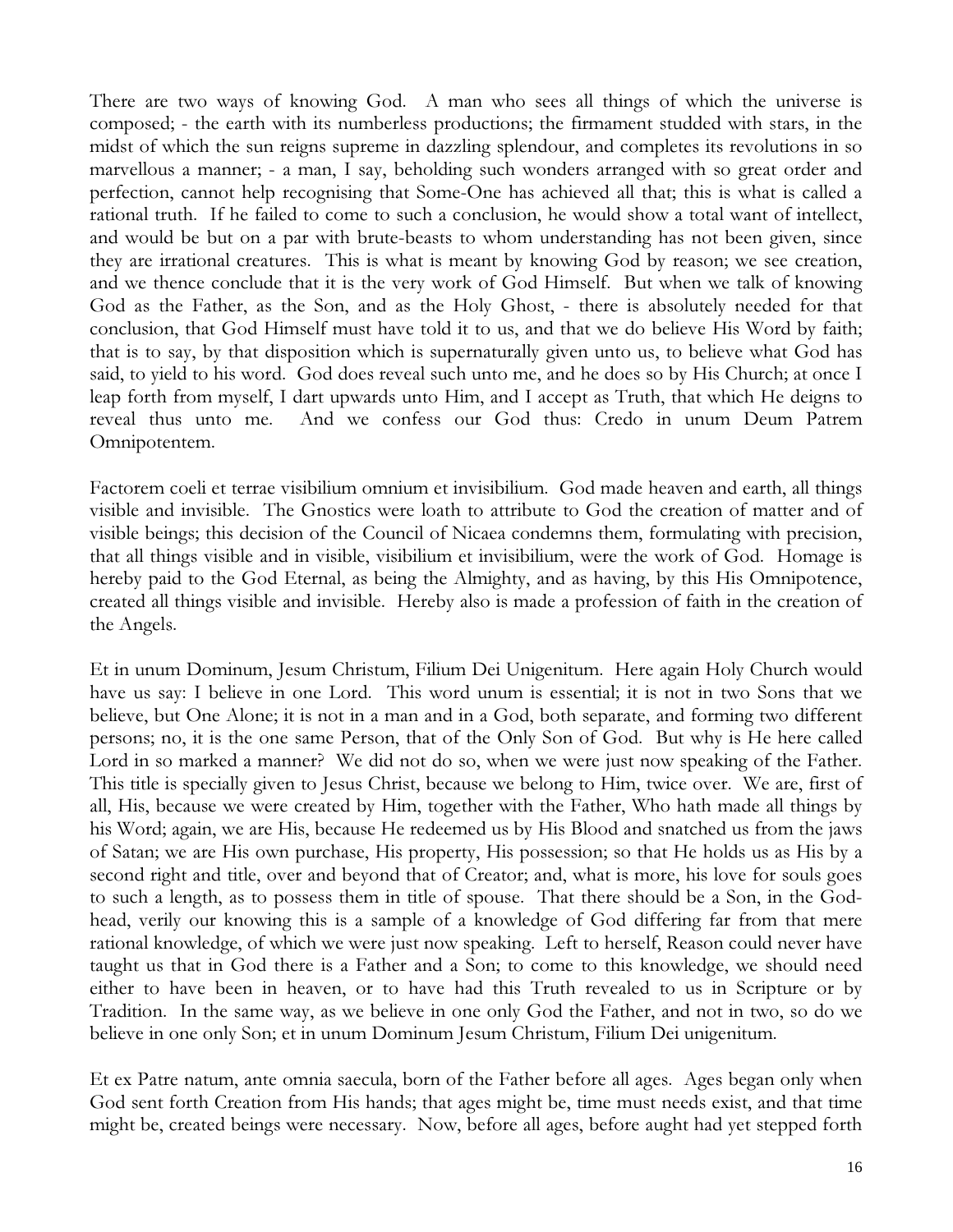from nothingness, the Son of God had issued from the Father, as we here confess in these words: Ex Patre natum ante omnia saecula. Deum de Deo, lumen de lumine, Deum verum de Deo vero. The created world proceeds from God, because it is His handiwork; but for all that, it is not God. The Son of God, on the contrary, coming from the Father, is God as He is, because Begotten by Him: in so much, that all that is said of the Father befits the Son, save only that He is not the Father; but He is ever the same Substance, the same Divine Essence. But still, how can the Son be the same Substance as the Father, without this Substance becoming thereby exhausted? St. Athanasius, speaking on this subject, gives us the following comparison, which, although material, enables us, in some measure, to seize this Truth. In the same manner, says he, as a torch lighted from another of the same substance, in no way lessens that from which it is lighted, so also the Son of God, taking the Substance of the Father, in no way diminishes this Divine Substance which He shares with Him; for He is in very deed, God of God, Light of Light, True God of True God.

Genitum non factum, Begotten not made. We human creatures have all of us been made, we are the work of God, every one of us, not even excepting Our Blessed Lady and the Angels. But as to the Word, the Son of God, it is not so: He is Begotten, not made; He came forth from the Father, but He is not His work. He has the same Substance, the same Essence, the same Nature as the Father. In God, it behoves us ever to make distinction of Persons, but we must also ever behold the same Divine Substance, as well for the Father and the Son, as for the Holy Ghost: idem quoad substantiam. Our Lord also tells us so Himself: Ego et Pater unum sumus; they are One, but the Persons are distinct; Father, Son, and Holy Ghost, these are the three terms which serve to designate them. Very important indeed, then, is this great word of the Council of Nicaea: Consubstantialem Patri, consubstantial with the Father. Yea, the Son is Begotten by the Father, He has the same Substance; there is the same Divine Essence.

Per quem omnia facta sunt, by Whom all things were made. It was said at the beginning of the Symbol, that God made Heaven and earth and all creatures visible and invisible; and now here we are told, speaking of the Word, the Son of God, that all things were made by Him. How are we to reconcile all this? It can easily be understood by means of a comparison with our own soul. Three distinct faculties are given her, for the exercising of these her three distinct acts: power, understanding, and will. These three faculties are necessary to the perfecting of an act. By power, the soul is enabled to act, but this presupposes understanding and will. In like manner God the Almighty Father has made all things by His Power; he has made all things in Wisdom by His Son; and thereon has stamped His Will by the Holy Ghost: and thus is His Act perfected. It is therefore quite correct to say, speaking of the Son: per quem omnia facta sunt.

Qui propter nos homines, et propter nostram salutem descendit de coelis. Having shown us the Word operating such great things, Holy Church adds that He has come upon this earth for us sinners. Not only has He come for man's sake, but to repair the sin of man and to snatch him from eternal misery; in a word, to operate our salvation: et propter nostram salutem. Yea, on this account is it, that He descended from Heaven: descendit de coelis. Nevertheless, He has not quitted the Father and the Holy Ghost, He is not thereby deprived of the Beatitude of the Divinity, but He has truly united Himself to man, and in this Man, He has suffered all that man can suffer, excepting sin; He descended from Heaven, to be in a creature, living in the midst of us, walking with us, conforming Himself in all things to the exigences of human nature.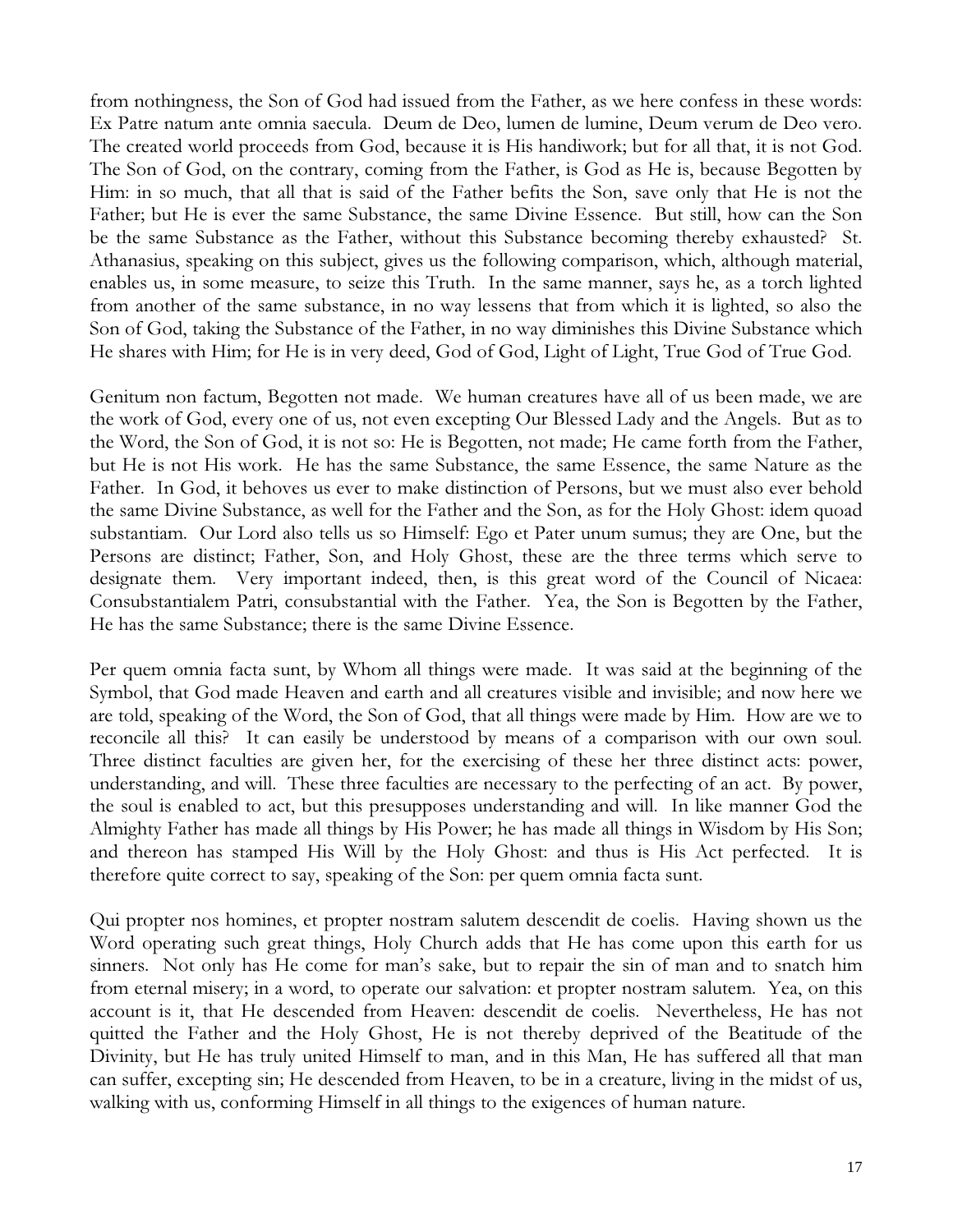Et incarnatus est de Spiritu Sancto. The Word hath become Incarnate, He hath been made Flesh, by the operation of the Holy Ghost. All things were made by God, and we have seen how they were made by all the Three Divine Persons. In the Mystery of the Incarnation, likewise, there is the Action of these Three Persons. The Father sends His Son, the Son comes down upon the earth, and the Holy Ghost overshadows this sublime Mystery.

Ex Maria Virgine. Note well these words: ex Maria. Mary it was who furnished the substance of His Humanity, that substance which was proper and personal thereunto; so that she truly took from Herself to give unto the Son of God, who thereby became indeed Her very Son, how pure must Mary needs have been to have been found worthy to furnish unto the Son of God the substance of His human Being! The Word did not choose to unite Himself to a human creature drawn immediately from nothingness, as was the first man, but He would be of the very race of Adam. In order to effect this, He became Incarnate in the Womb of Mary, which necessitated His being consequently a son of Adam; not only did He descend into Mary, but He took from Mary, ex Maria: He is of Her very substance.

Et homo factus est. And He was made Man. The Word of God has not only taken the semblance of man, but He has truly become Man. In these sublime words, we behold the Divinity Itself, espousing the Humanity. A genuflection is here made, as a mark of honour paid to the Mystery of the Incarnation.

Crucifixus etiam pro nobis, sub Pontio Pilato passus et sepultus est.

Crucifixus. The Apostles' Creed has the same expression; the Apostles were bent on saying that our Lord was crucified, not content with simply stating that He died; and this, because it was of high importance to signalise, to all, the Victory of the Cross, over Satan. As we were ruined by the wood, so God willed that our salvation also should be wrought by the wood, as we elsewhere sing: ipse lignum tunc notavit, damna ligni ut solveret. Yes; it was fitting that the artifice of our enemy should be foiled by his own trick itself: et medelam ferret inde, hostis unde laeserat, and that the remedy should be drawn thence, whence the enemy had taken the poison. It is for this very reason, that the Apostles were careful to lay so much stress on the manner of Christ's being put to death; and when first announcing the faith, to pagans, they at once spoke of the Cross. St. Paul writing to the Corinthians, tells them that, when he first came amongst them, he had not judged it meet to preach unto them anything else but Jesus, and Jesus crucified: Et enim judicavi me scire aliquid inter vos, nisi Jesum Christum et hunc crucifixum. (1 Cor. ii. 2). And previously, too, he had said to them: And we preach Christ Crucified: a scandal, indeed, to the Jews, and to the Gentiles foolishness: Judaeis quidem scandalum, Gentibus autem stultitiam. (1 Cor. i. 23).

Jesus Christ was crucified, and the Creed adds: pro nobis. In the same way as we say propter nos homines descendit de coelis, it was fitting that Holy Church should impress upon us, that, if our Lord was crucified, it was for us. Crucifixus etiam pro nobis: sub Pontio Pilato passus. The name of the Roman Governor is here mentioned also by the Apostles, because it marks a date.

Et sepultus est. Christ suffered; that is very true; but what is just as true also is, that He was buried, and it must needs so have been; for had He not been buried, how could that prophecy have been accomplished, wherein it was said that He should rise again on the third day? By this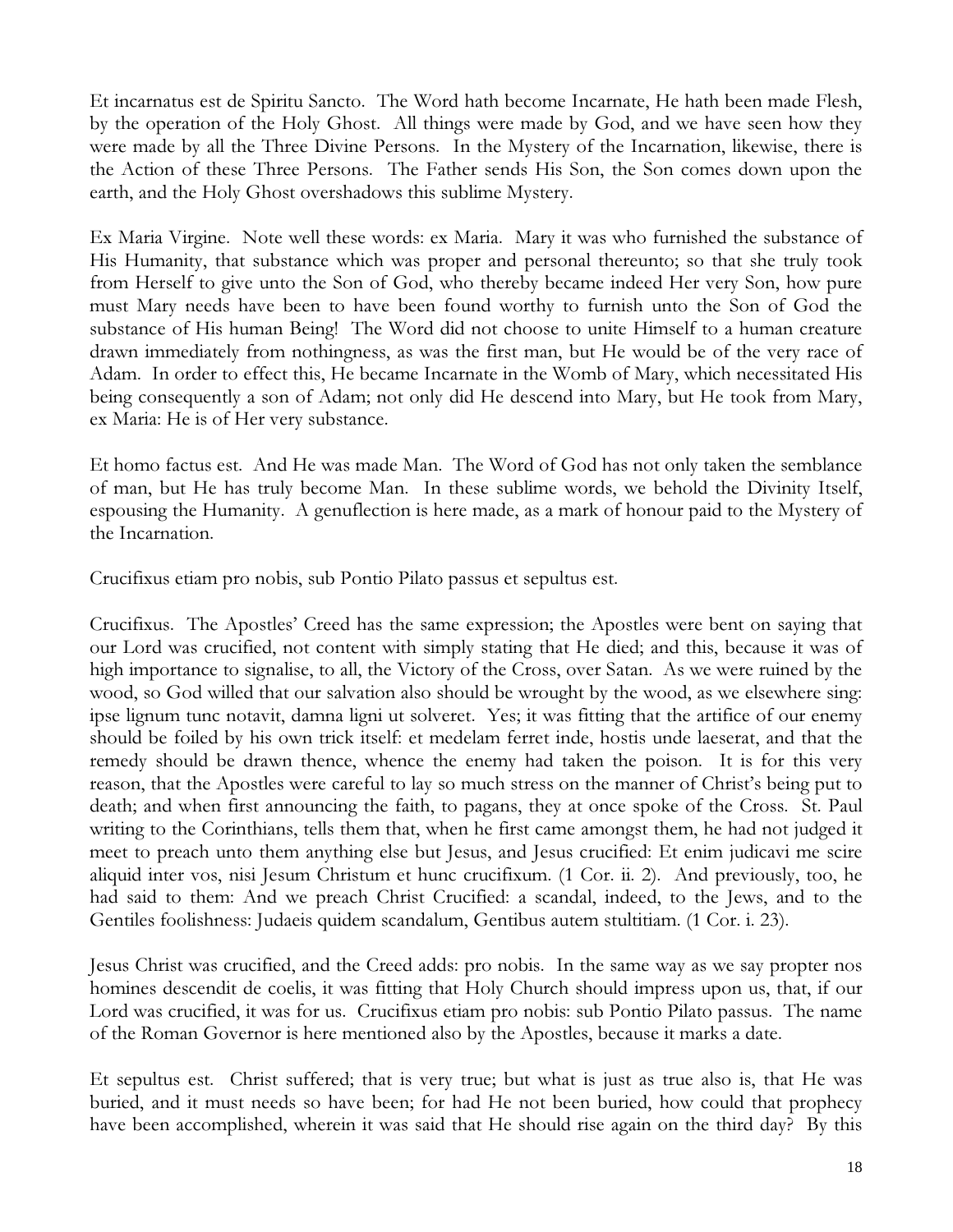also was proved the reality of His Death, complete and not fictitious Death, - since burial took place, just as is practised in the case of other men.

Et resurrexit tertia die secundum Scripturas. On the third day, He rose again, as the prophecies had foretold, specially that of the Prophet Jonas. Our Lord Himself had said: this wicked and perverse Generation seeketh a sign, but one shall not be given to it, unless it be that of Jonas the Prophet, nisi signum Jonae prophetae (S. Matth. xii. 39, S. Luc. xi. 29). For just as Jonas was in the whale's belly, three days and three nights, so shall the Son of Man be three days and three nights in the heart of the earth.

Et ascendit in coelum. He ascended into Heaven. The Word of God, coming down on earth to be made man, quitted not His Father's Bosom. In this place, it is said that He ascended into Heaven, meaning that His humanity actually went up thither, and that there It was enthroned for eternity.

Sedet ad dexteram Patris. He is seated at the Right Hand of the Father, as Master and Lord. Indeed, He was always there according to His Divine Nature, but it behoved Him to be there also according to His Human Nature, and this is what is expressed by these words. In fact, this was a necessity, because the Human Nature being united to the Divine Nature in one and the same Person, which is the Person of God the Son, it can in all truth be said: the Lord is seated at the Right Hand of the Father. David foretold this, saying: Dixit Dominus Domino meo: Sede a dextris meis. (Ps. cix. 1). This is a proof of the intimate union which exists of the Divine Nature with the Human, in the Person of Our Lord. For this reason, the Psalm cix. is essentially the Psalm of the Ascension, because that was truly the moment when the Lord, the Father, said to the Lord, the Son: Sit Thou at My Right Hand: Sede a dextris meis.

Et iterum venturus est cum gloria judicare vivos et mortuos. So, as regards our Lord, there is question of two comings: in the first He is born without Glory, and, as St. Paul expresses it, He annihilates Himself, taking the form of a servant: Semetipsum exinanivit formam servi accipiens (Philip. ii. 7); whereas in the second, He is to come in glory, venturus est cum gloria. And wherefore will He come? Not as, heretofore, to save, but to judge: judicare vivos et mortuos. Not only will He come to judge those who will be still living on earth, at the time of his second coming, but moreover all those dead from the very beginning of the world, because absolutely all must be judged.

Cujus regni non erit finis. And of His kingdom there shall be no end. This refers only to the reign of Jesus Christ in His Sacred humanity, because, in His Divinity He has never ceased to reign. This kingdom of His will not only be glorious, but it will never have an end.

The second part of the Credo here ends, and is the largest portion. It was fitting that in this public confession of our faith, Jesus Christ should be treated of, at greater length, because personally He has done most for us, though He has done nothing without the joint action and concurrence of the other two Divine Persons. Therefore it is, we call Him Our Lord: doubtless, this Title of Lord befits the Father who created us; but still it is doubly applicable to the Son, who, besides having created us (inasmuch as God hath made all things by His Word), has likewise redeemed us: so that we belong to Him by a double title.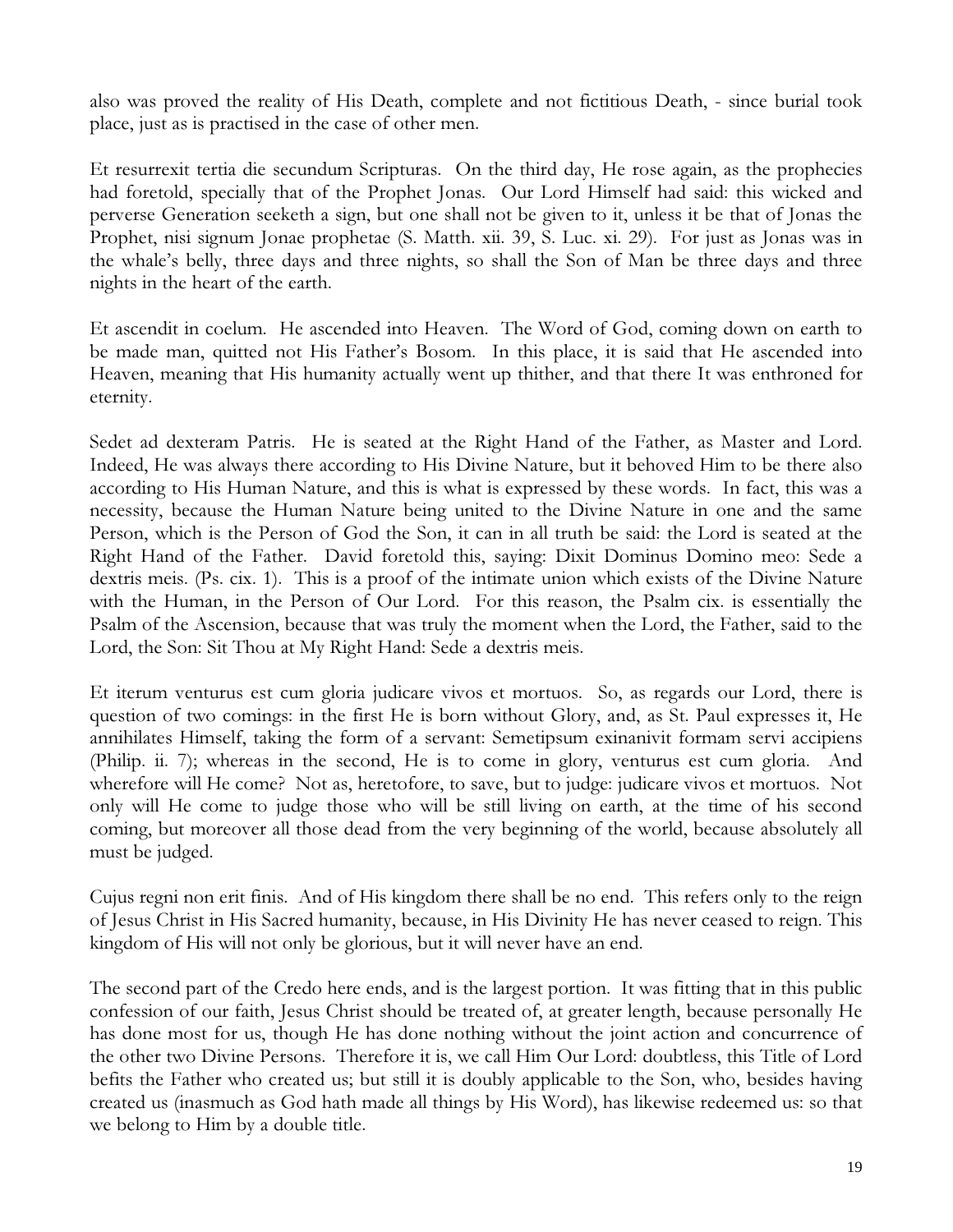Et in Spiritum Sanctum Dominum et vivificantem. I equally believe in the Holy Ghost, that is to say, by faith I go towards the Holy Ghost, I adhere to the Holy Ghost. And who is the Holy Ghost: Dominum. He is the Lord, He is the Master, just as the other two Divine Persons are. But what is He furthermore? Vivificantem, He gives life. In the same way as our soul gives life to our body, so does the Holy Ghost give life to our soul. It is this Holy Spirit who animates her by the sanctifying grace, which He pours into her, and thus does He sustain her, make her act, vivify her, and make her grow in love. In like manner also, in the Church, it is the Holy Ghost who maintains all; it is He who makes all these her members, so divers in nation, language, and customs, to live all of the same life, belonging, as they do, to the one same Body, of which Jesus Christ is the Head. In fact, all have the same faith, all draw the same graces from the same Sacraments, and all are animated by the same hopes, and are in expectation of the realisation of these same; in a word, the Holy Ghost sustains all.

Qui ex Patre Filioque procedit: this same Holy Ghost proceedeth from the Father and the Son. How could one suppose that the Father and the Son are not united? There needs must be a link uniting One to the Other. The Father and the Son are not merely in juxtaposition, but a Link unites Them, embraces Them, and this Link proceeds from Both of Them, forming but One with Them; and this Mutual Love is no other than the Holy Ghost.

At the Council of Nicaea, in drawing up the Symbol, the main attention of the Fathers was directed to what treated of Jesus Christ; at the Council of Constantinople, they resolved upon completing the Nicene Creed, by adding what regards the Holy Ghost, save the words Filioque; as they expressed it, the words simply stood Qui ex Patre procedit. The Fathers of this Council saw no necessity of saying more on the subject of the Procession, because the words of Our Lord, in the Gospel, leave no doubt on the matter. "I will send you the Spirit of Truth who proceedeth from the Father:" Ego mittam vobis a Patre Spiritum veritatis qui a Patre procedit. (S. John, xv. 26): He is therefore, likewise the Principle of the Holy Ghost, as He sends Him. The Father sends the Son, and it is evident that the Son emanates from the Father, that He is begotten by Him; Our Lord here saying: "I will send you the Spirit," proves that He is Himself the Source of the Holy Ghost, as is the Father. And if our Lord adds these words: Qui a Patre procedit, He in no way means to say that the Holy Ghost proceeds from the Father only; it is merely in order to give further expression to His own words, and to emphasise that not He alone sends this Divine Spirit, but that the Father, conjointly with the Son, sends Him.

The Greeks refused to admit this Truth, and so raised disputations on this passage, in order to overturn the Dogma of the Trinity. But we believe that the Trinity is linked in Its Three Persons, in this ineffable manner, namely, that the First Person begets the Second; the First and the Second are united to one another by the Third. If belief be refused in this Bond produced by the Father and the Son, and linking Them together, the Holy Ghost would be utterly isolated from the Son, the Trinity would be destroyed.

It was in Spain that the addition of the Filioque was first of all introduced into the Creed, in order to express with greater precision what the Fathers of Constantinople had declared; this change was begun in the eighth century; but the Roman Church did not adopt it till the eleventh. She knew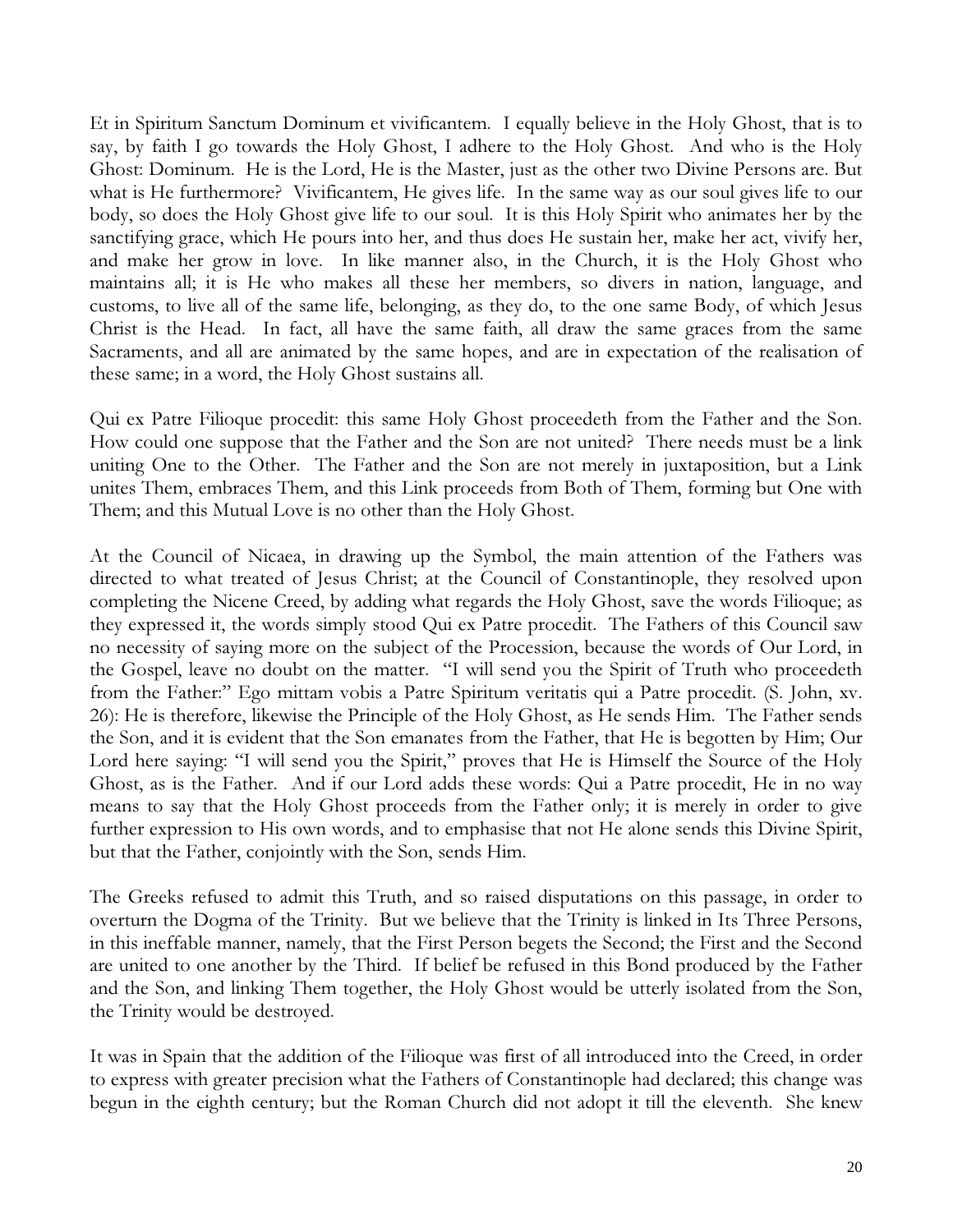that such a measure would provoke difficulties; but seeing the necessity, she decided upon it, and since then, this addition to the Symbol has become obligatory on the whole Church.

Qui cum Patre et Filio simul adoratur et conglorificatur. The Holy Ghost must needs be adored, therefore He is truly God. So to be in the True Faith, it suffices not to pay honour only, to the Holy Ghost, He must be adored as God, just as we adore the Father and the Son, simul adoratur: He is adored like the other two Divine Persons, and at the same time as They, simul. At these words, Holy Church wishes an inclination of the head to be made, as a homage paid to the Holy Ghost, whose Divinity we are here confessing. Et conglorificatur, He is conglorified, that is to say, He receives glory together with the Father and the Son; He is included in the same doxology, or glorification, for doxology means to give glory.

Qui locutus est per prophetas; here we have another Dogma. The Holy Ghost spoke by the Prophets, and the Church proclaims that He did so. In formulating this article she had chiefly in view the confounding of the Marcionites, who taught that there was a Good God and an Evil God; and, according to them, the God of the Jews was not good. The Church here declaring that the Holy Ghost spoke by the Prophets, from the Books of Moses, right up to those which near the time of Our Lord, - proclaims that the Action of the Divine Spirit was spread over our earth, from the very commencement.

On Pentecost-Day, He came down upon the Apostles, and descended upon earth, in order to abide there: His mission being wholly different from that of Our Lord. The Word made flesh came down to our earth, but after a certain time, He ascended again to heaven. The Holy Ghost, on the contrary, came, that He might abide with us for ever: so that, our Lord, when announcing the coming Paraclete to His Apostles, said to them: The Father will give you another Paraclete, that he may abide with you for ever (St. John, xiv. 16). He added, that this Paraclete would teach them all things, by giving them the remembrance of all the things which He Himself had taught them: He will bring all things to your mind, whatsoever I shall have said unto you (Id. ibid. 26).

The Church requires to be taught, guided, led, and supported. To whom does it belong to effect all this? Who is it that does it? It is the Holy Ghost, Who is to assist her even to the end of the world, according to the promise of our Lord. Thus, the Son has been sent by the Father; and then He ascended into heaven again: both the Father and the Son sent the Holy Ghost, that He might remain with the Church to the end of the world. Our Lord said: My Father will send you the Spirit: and he also said: I will send you the Spirit: and this, in order to show the relations which exist between the Divine Persons, who can never be isolated one from the other, as the heretics asserted.

Holy Church, then, has put clearly before us the dogma of the Trinity. First of all, we have the Father Almighty, Creator of all things; then, the Son, who came down from heaven, was made man, and died for us; after which He rose again from death, and ascended triumphantly into heaven, by His Ascension; finally, we have the Holy Ghost, Lord equally with the Father and the Son, the Giver of Life, who spake by the Prophets, and is God together with the Father and the Son.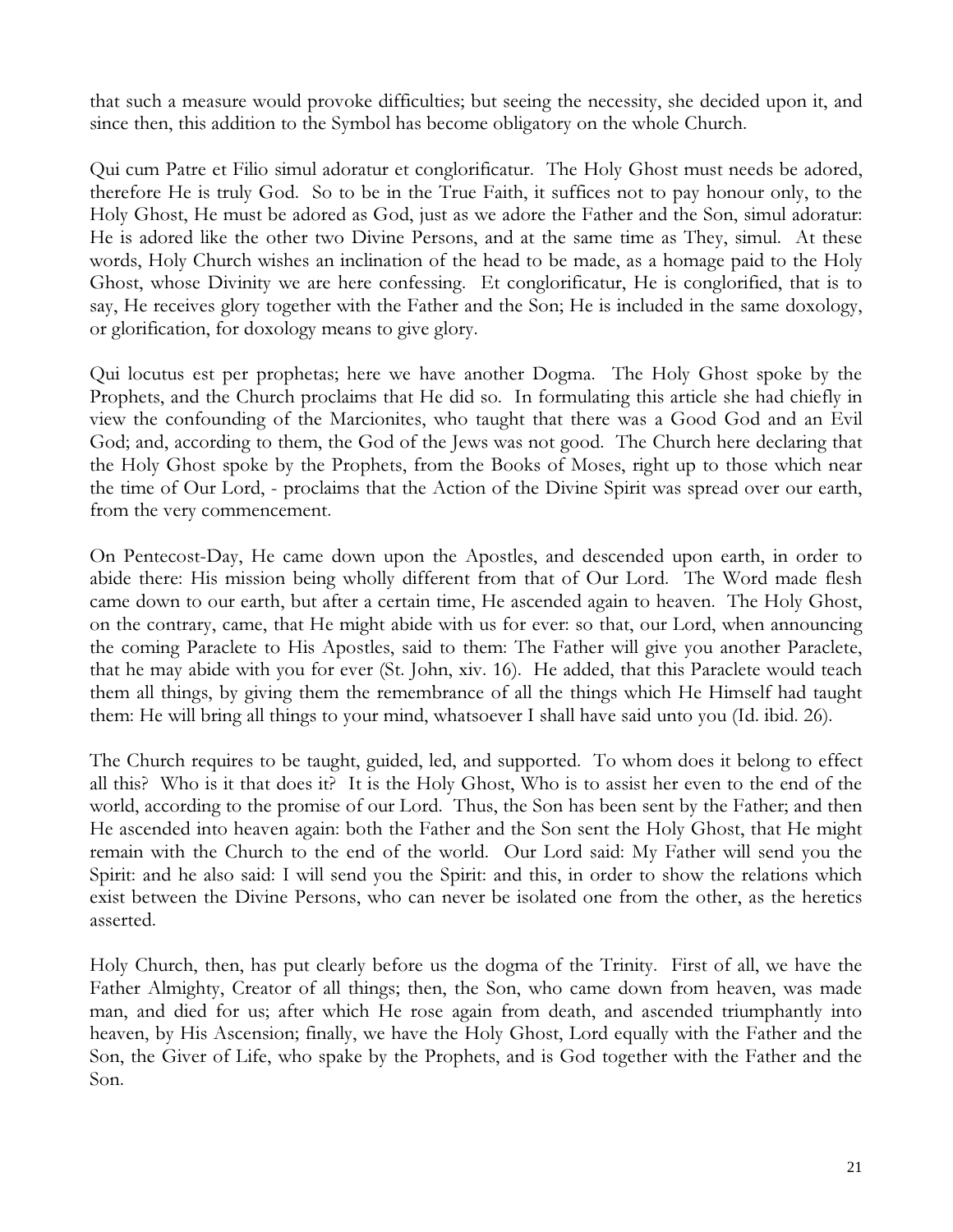After this, follows another subject: Et unam, sanctam , catholicam et apostolicam Ecclesiam. Observe, we do not say: I believe in the Church; we simply say, I believe the Church. Why is this? Because the faith which has God for its immediate object, is a movement of our soul towards God; she goes forth towards him, and rests in him; and thus, we believe IN GOD. But, as regards created and intermediate things which concern God, which help us to go to God, but are not God himself, - we simply believe them. Thus, for example, we believe the holy Church, which was founded by our Lord Jesus Christ, and in whose bosom alone is there to be found salvation: I believe the Church: Credo Ecclesiam. In this Symbol, which is said in the Mass, this article of our faith is more fully expressed than in the Apostles' Creed, where we are taught to say simply: I believe the holy Catholic Church.

We declare then, first of all, that the Church is one: Credo unam Ecclesiam. In the Canticle of Canticles, we have our Lord himself calling her My ONE; - ONE is my Dove, my perfect one is but ONE (Cantic. vi. 8). - she is, moreover, Holy: Credo SANCTAM Ecclesiam. We hear the divine Spouse again saying in the same Canticle: My Love, my Dove, my Beautiful one ... there is not a spot in thee (Ibid. ii. 10; iv. 7). Writing to the Ephesians, St. Paul likewise says, that the Church which our Lord presented unto himself, is a glorious Church, not having spot or wrinkle (Eph. v. ); therefore, the Church of Christ is Holy, there are no Holy ones, no Saints, but within her, and there are always Holy ones, Saints, within her. Moreover, being Holy, she cannot teach aught but the truth. - The Church is Catholic: Credo Ecclesiam Catholicam; that means, she is universal, because she is spread throughout the whole earth, and because she will continue to exist to the end of time; now both of these are included in the quality of catholicity. - Finally, she is Apostolic: Credo Ecclesiam Apostolicam. Yes, her existence dates from the commencement that is to say, she comes from our Lord Himself; she did not spring up all on a sudden when five, ten, or fifteen centuries had gone by, as was the case with Protestantism, for example; had she come thus tardily into being, she could not have come from our Lord. In order to her being the true Church, she must be Apostolic, that is, she must have a hierarchy which dates back even to the Apostles, and, by the Apostles, to our Lord Himself.

Thus, we believe the Church; and God wishes us to believe her to be One, Holy, Catholic, and Apostolic: Et Unam, Sanctam, Catholicam, et Apostolicam Ecclesiam. We believe her, because she is founded upon these four essential Marks, which are the very meaning of her being called a Church of divine Institution, and she is proved to be that, by the very fact of her having those four Marks.

Confiteor unam baptisma in remissionem peccatorum: I confess one Baptism for the remission of sins. The word Confiteor signifies here I acknowledge. But why does Holy Church oblige us to confess so expressly one only Baptism: Confiteor unum baptisma? Because she is bent on proclaiming that there is but one mode of spiritual birth, and, according to the words of the Apostle to the Ephesians, that there is but one only Baptism, as there is but one only God, and one only Faith: Unus Dominus, una fides, unum baptisma (Ephes. iv. 5).

Baptism makes us become children of God, at the same time giving us sanctifying grace, by which the Holy Ghost comes to dwell within us. And when, by mortal sin, man has the misfortune to lose this grace, Absolution, reconciling him to God, gives back to him this grace of Baptism, this primordial sanctification, and not another; so strong is this first grace. Baptism derives all its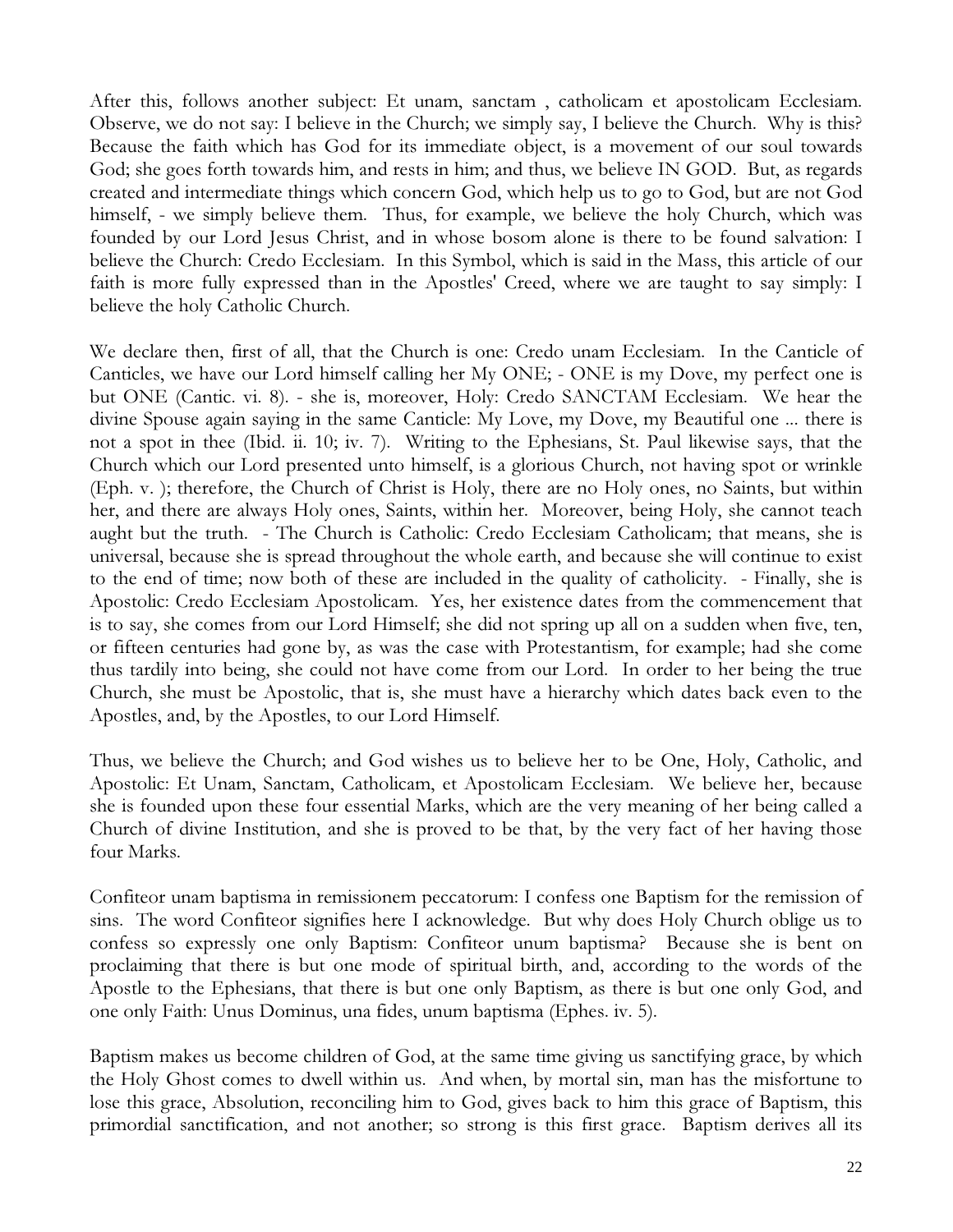power from the Water which flowed from Our Lord's side, and which hence became for us the very Principle of Life; therefore Our Lord did truly bring us forth; and this is the one only Baptism which we must confess and acknowledge.

Et exspecto resurrectionem mortuorum: I expect the resurrection of the dead. The Church does not tell us to say merely: I believe the resurrection of the dead, but I expect. We ought, indeed, to be impatient to see the coming of that moment of the resurrection, for the union of the body with the soul is necessary to the perfection of beatitude. The pagans had great difficulty in accepting this Truth, because death seems to be a condition of our very nature; our nature being composed indeed of body and soul, seeing that these elements can be separated, death maintains a certain empire over us. But for us, Christians, the Resurrection of the Dead is a fundamental Dogma. Our Lord Himself, rising again, on the Third Day after His death, confirms this Dogma in a most striking manner; for, says St. Paul, He is the first to come forth from amongst the Dead: primogenitus ex mortuis; as we are all to imitate Him, we too must all rise again.

Et vitam venturi saeculi. I expect, likewise, the Life of the World to come, which knoweth not death. On earth, we live by the Life of Grace, we are supported by Faith, Hope, and Charity; but we do not see God. In glory, on the contrary, we shall fully enjoy the sight of Him, we shall see Him Face to Face, as Saint Paul tells us: Videmus nunc per speculum in enigmate, tunc autem facie ad faciem (1 Cor. xiii. 12). Moreover, during the days of our earthly pilgrimage, we are exposed to the danger of losing grace; whereas, in Heaven, no further fear of this kind can exist any longer, and we are put in possession there, of that which alone can fully satiate the boundless cravings of the heart of man; we are put in possession of God Himself, who alone is the End of man. With good reason, then, does Holy Church bid us say: Et exspecto vitam venturi saeculi.

Such is the magnificent confession of Faith, put by Holy Church into the mouth of her children. There is yet another formula of our Creed, which was composed by Pius IV., after the Council of Trent. This, which we have just been explaining, is included in it, but with several other articles directed against Protestants, who, when they wish to make their abjuration, are required to read it aloud; without this condition being fulfilled, they could not receive absolution. In like manner, all holders of benefices, before taking possession thereof most pronounce this formula of Faith; for this reason, a Bishop does so, on arriving in his Diocese.

# OFFERTORY.

When the Symbol of Faith has been chanted by the faithful, the Priest kisses the Altar, and turning towards the people, he says: Dominus vobiscum, to which the usual response is given: Et cum Spiritu tuo. Wherefore does the Priest kiss the altar? Because being on the point of turning to the Faithful, he wishes to salute them with the kiss of Christ, and Christ Himself is represented by the Altar.

Next comes the reading of the Offertory: this is a modern custom, because formerly whatever was sung by the Choir was never said at the Altar. The distinctive functions of the different clerical orders are very clearly marked at this portion of the Mass: to the Deacon it belongs to present the Paten with the Host upon it, to the Priest. The Deacon cannot consecrate, but he may carry the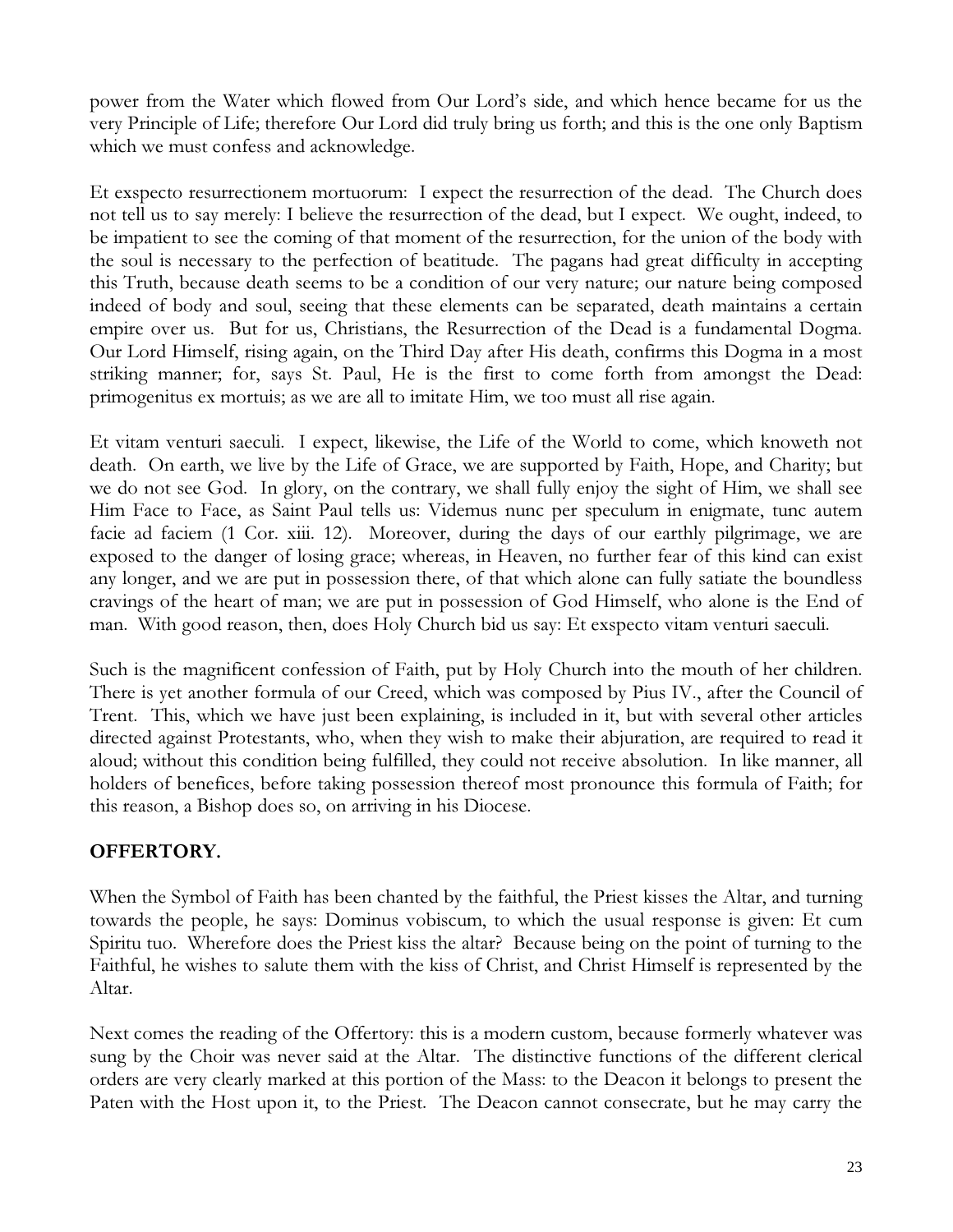Holy Eucharist, he may even touch and administer It; so we are not astonished to see what he is now doing; whereas we see the Sub-Deacon remaining much further off from the Celebrant.

The Priest, on receiving the Paten and whilst offering the Host, says the Prayer: Suscipe, sancte Pater. This Prayer dates from the Eighth or Ninth century.

In order the better to understand all these Prayers which now follow, we must keep steadily before us the Sacrifice itself, although it is not as yet offered in all its august reality. As a first instance, we have in this Prayer, the Host spoken of as being presented to the Eternal Father, although our host at this moment is not yet the Divine Host Itself. And it is said that this host is without spot: immaculatam hostiam; in these words allusion is made to the victims of the Old Testament, which were obliged to be without blemish, because they were a type of Our Lord, Who was one day to appear before us as the Immaculatus.

In this Prayer the thought of the Priest runs far on, from the present moment; he is thinking of the host which will be on the Altar after Consecration, the Host which alone is the True Victim. And for whom does he offer it? Here we see the advantage of our being actually present and assisting at the Mass; for not only does the Priest offer it for himself but also for those who are surrounding him: pro omnibus circumstantibus. He continually keeps mentioning all those who are here present. But more than this; the action of the holy Sacrifice of the Mass extends so far, that the Priest speaks also of all the faithful, and takes care not to omit the dead; of these last, he presently makes mention saying: pro omnibus fidelibus Christianis vivis atque defunctis; for not only is the Sacrifice intended to give glory unto God, but it is meant likewise to procure good things for man.

The four Prayers of the Offertory are not very ancient; it was formerly left to the option of the different churches, to choose their own formula of prayer for this moment; the Canon alone has undergone no local changes; it has always been the very same everywhere. Since Pope Pius V. issued his Missal, which is the one now in use, nothing may be altered in any of the formulae accepted therein by him; but the variety of epoch from which the several prayers date, explains the vast difference observable in the Latin of their composition and in that of the Canon, which is far more beautiful.

The Priest having finished the Oblation Prayer, makes the sign of the cross with the Paten and places the host on the Corporal. This form of the cross expresses the identity existing between the Sacrifice of the Mass and that of Calvary. Next, the Deacon puts Wine into the Chalice, and the Sub-Deacon approaches to fulfil his office, which consists in putting the water into this same Chalice; this act is the highest of all his functions.

The prayer which accompanies this ceremony is very ancient; it dates back as far as the first ages of the Church, and indeed it is easy to see that the Latin was a spoken language at the time it was composed. In it is strongly brought before us what is the importance, what the dignity of the Water here used in the Holy Sacrifice. Why is Water put in the Chalice? Because, according to Tradition, Our Lord Himself when instituting the Holy Eucharist, mixed Water with the Wine, as the abstemious are wont to do, and the Church continues to observe this custom. She avails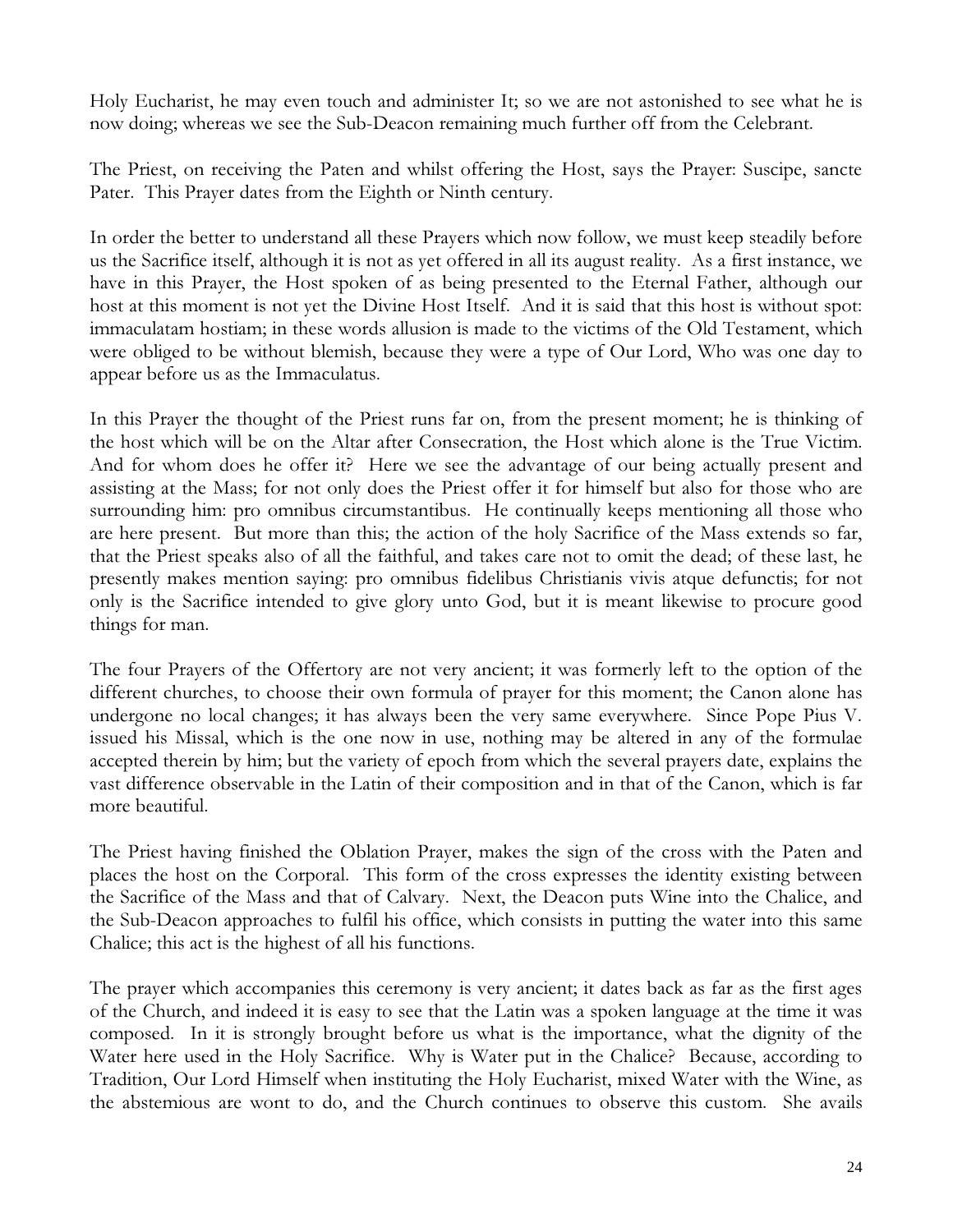herself of this opportunity to speak to us in wonderful language, unfolding to us sublimest mysteries.

Thus says Mother Church: Deus, qui humanae substantiae dignitatem mirabililer condidisti. Why speak here of the dignity of man? Why recall here, the Divinity and Humanity of Jesus Christ? Because the Wine and Water here used are figures: the Wine represents Jesus Christ as God, the Water represents Him as Man. The weakness of the Water, compared with the strength of the Wine, expresses the difference which exists between the Humanity and the Divinity of Jesus Christ. We must see ourselves too in this water, since we it was, who by Mary, furnished Our Lord with the Humanity; thus does Holy Church express herself on this subject, in sentiments of admiration; thus does she love to put forward the true dignity of man.

Already had the royal Prophet sung this our dignity, in his Psalm: Constituisti eum super opera manuum tuarum, omnia subjecisti sub pedibus ejus: Lord, Thou hast placed man over all the Works of Thy Hands; Thou hast put all things under his feet (Ps. viii.). And if we recollect the manner of his creation by God, we are not surprised to hear Holy Church here saying that he was created in an admirable manner. When there is question of man, God speaks this word: "Let Us make man to Our Own Image and Likeness." And as He said, so hath He done.

But if man has been thus created, he has been moreover, raised up in a still more admirable manner, after his fall, and Holy Church fails not to say so: mirabilius reformasti. Yes indeed, God has up-raised him in a manner far exceeding, in wonder, that of His creation, in espousing human nature by His Son, and so reforming fallen man.

Da nobis per hujus aquae et vini mysterium, ejus divinitatis esse consortes, qui humanitatis nostrae fieri dignatus est particeps, Jesus Christus Filius tuus Dominus noster. Make us, by the mystery of this Water and of this Wine, participators of the Divinity of Him, Who hath deigned to make himself Participator of our humanity, Jesus Christ Thy Son, our Lord. Holy Church here puts before us, first of all, in bold relief, the Mystery of the Incarnation, by means of this thought of the Water and the Wine being mingled together in one potion; thus does she recall the union of the Humanity and the Divinity of Our Lord, and site asks of God that we too may participate in the Divinity of the Lord Himself, just as St. Peter expresses it, in his second Epistle: ut per haec efficiamini divinae consortes naturae, that is to say, that by the promises which were fulfilled in Jesus Christ, we may be made participators of the Divine Nature. This deification, begun on earth by sanctifying grace, will be completed in heaven in glory. In the terrestrial Paradise, the devil told Eve that if she and Adam would only follow his counsel, both of them should be as gods. Herein he lied; for then, as now, by the faithful fulfilment of the divine precepts alone, can man ever attain unto God. In Heaven, we shall be as gods, not that we shall become so, by nature, but that in the Beatific Vision, we shall see God even as He sees Himself, and our state will be that of creatures placed immediately below the Divinity. Holy Church is bent on holding this Truth before our mental gaze, and she does so in this Prayer, while speaking to us of the Incarnation of the Word, the very Principle of man's true greatness.

In Masses of the Dead, the Priest does not bless the water, and here we are touching a second mystery. As we have said, the Water represents the faithful, and the Wine, Our Lord Jesus Christ. The use of Water and Wine is then the figure of two mysteries at once: the mystery of the union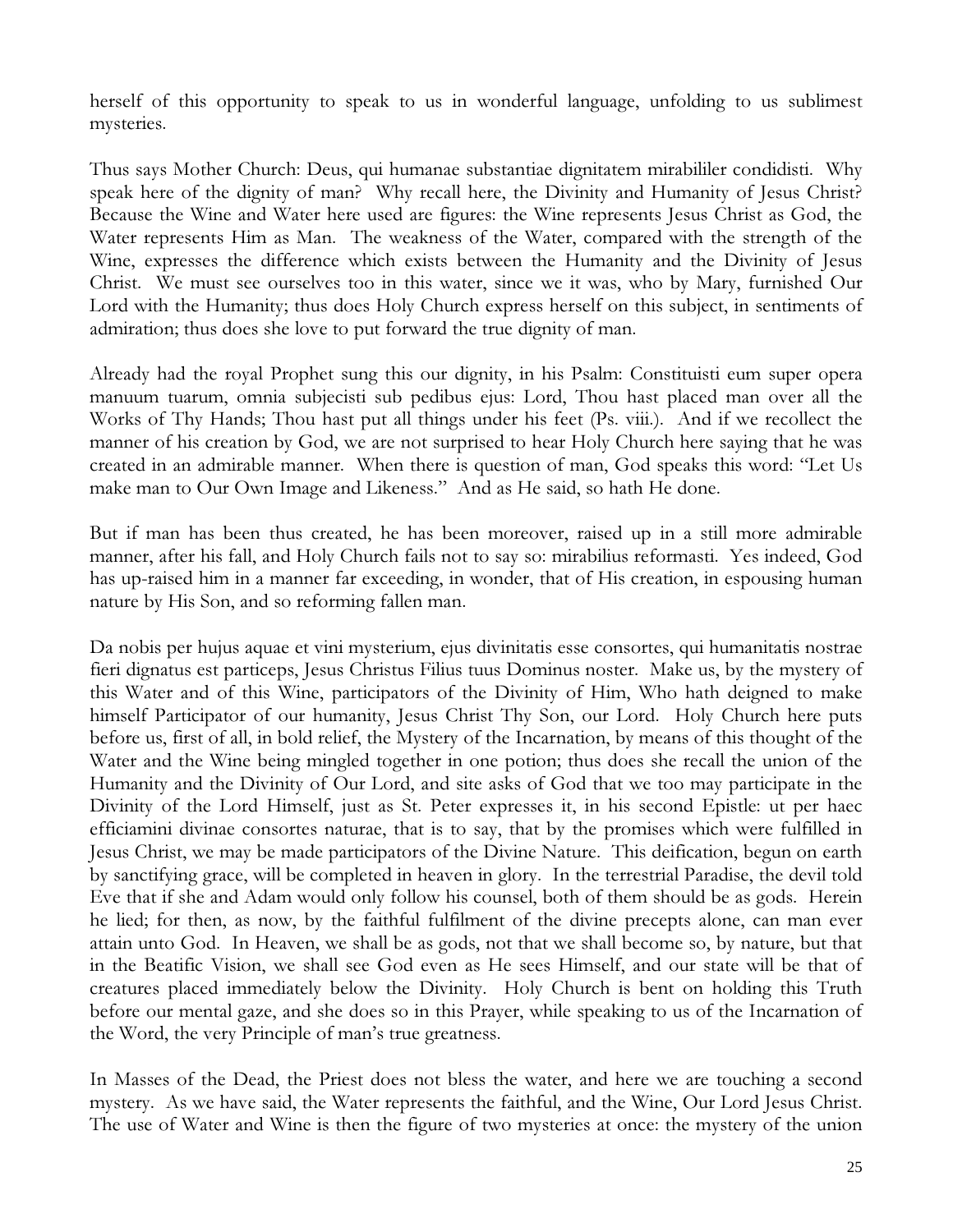of the human with the Divine Nature in Our Lord; then, the union of Jesus Christ with His Church, which is composed of all the Faithful. Now, the Church has no jurisdiction over the souls in Purgatory; she can no longer exercise over them the Power of the Keys. So long as her children are on earth, she makes use, in their regard, of the Power given her, by Our Lord, of binding and loosing; and thus does she lead each soul, either to the Church Triumphant, - and then the Church on earth bows down in honour before that happy soul; - or, to the Church Suffering, and then the Church on earth prays for that poor soul. But as to exercising any jurisdiction whatsoever, over that soul, she can do so no longer; intercession is all she now has to offer. This is what Holy Church expresses, by omitting the blessing of the Water, in Masses of the Dead; she thereby shows that she can exercise no authority over the souls in Purgatory.

Water is so indispensable for the holy Sacrifice of the Mass, that if it should happen that none could be procured, it would be necessary to abstain from saying Mass, even were it Easter-Day.

On the other hand, Water may never be mingled in so large a proportion as to alter the Wine itself; for in such case, consecration would not take place.

The Carthusians who follow the Liturgy of the Eleventh Century, and the Dominicans who follow that of the Thirteenth, do not perform this ceremony in the Church; they do so in the Sacristy, and sometimes at the Altar, but always before commencing the Mass.

The Water and Wine being mingled in the Chalice, the Priest offers this Chalice to God saying these words: Offerimus tibi, Domine, Calicem salutaris, tuam deprecantes clementiam, ut in conspectu Divinae majestatis tuae, pro nostra et totius mundi salute, cum odore suavitatis ascendat. Amen. We offer to Thee, O Lord, the Chalice of Salvation, invoking Thy clemency, that it may ascend as an odour of sweet fragrance, before Thy Divine Majesty, for our salvation and that of the whole world. Amen.

In this prayer, Holy Church is thinking, in advance, of that which this Chalice is to be come. As yet it holds only Wine; but, later on, there will remain of this Wine only the accidents, the species or appearances; the Substance will give place to the very Blood of Our Lord Himself. Holy Church, therefore, prays God to vouchsafe to look beyond that which she is actually offering to Him at this moment - and she begs that this Chalice may be in His sight as an odour of sweetness, that is to say, that it may be agreeable to His Divine Majesty, so as to operate the salvation of us all.

The Prayer of the Offertory being ended, the Priest places the Chalice on the Corporal, making the sign of the Cross with the Paten, first of all, on the spot whereon it is to stand, in order, thereby, to show, yet once again, that this Sacrifice is truly that of the Cross. In the Latin Church, the Bread is placed on the Altar in front of the Priest, the Chalice between the Bread and the Altar-cross: thus, the two offerings are in a line, one in front of the other. The Greeks, on the contrary, place them one beside the other, in a parallel line, the Host to the left, the Chalice to the right. The Chalice once placed on the Corporal is again covered with the Pall. The Pall is a linen cloth, stiffened so as to give it a certain degree of consistence, and which is placed on the Chalice to prevent anything falling into it, specially after consecration. Formerly, the Pall was not used, the Corporal being then large enough to be drawn up over the Chalice. This custom is still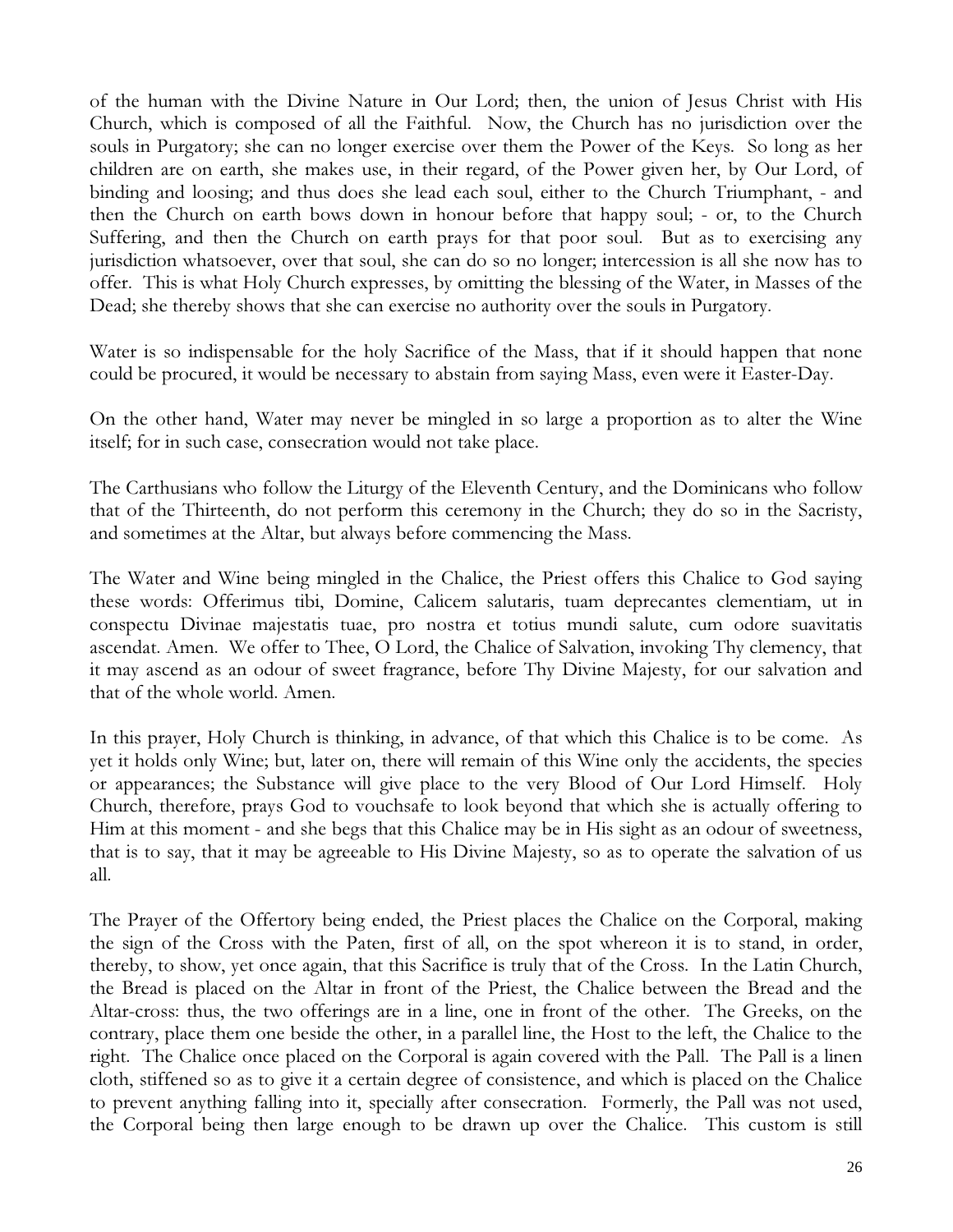observed by the Carthusians. Convenience and economy led to the adoption of the Pall; but in order to show that it is really no other than a part of the Corporal itself, the Pall is treated with the very same degree of dignity. The blessing which it receives puts it in a rank apart from such common things as may be handled by anyone; and what shows further that it is one and the same with the Corporal, is that the same form of blessing is used for both. At Rome, the Pall is made of two pieces of linen sewn together and starched. In our countries it is more usual to put thin cardboard between the two pieces of linen.

Another prayer follows the Offering of the Chalice, which is recited by the Priest at the middle of the Altar, having his hands joined and his head somewhat inclined: In spiritu humilitatis et in animo contrito suscipiamur a te, Domine, et sic fiat hoc sacrificium in conspectu tuo hodie ut placeat tibi, Domine Deus. In a spirit of humility and in contrite heart, we beg of Thee, O Lord, that we may be received by Thee, and that our Sacrifice may be such, this day in Thy sight, that it may be acceptable to Thee, O Lord, our God. This is a general Prayer placed here by Holy Church to complete the Sacred Rites. The words are those of the Three Children in the Fiery Furnace, as related in the Book of Daniel (iii. 39,40.)

Next follows a very important Benediction; the Holy Ghost must needs be invoked that He may deign to come down and operate in the holy Sacrifice; the Priest does so in these words: Veni, Sanctificator, Omnipotens aeterne Deus, et benedic (saying this word, he makes the sign of the cross on all the things offered) hoc sacrificium in tuo nomini praeparatum.

As it is the Holy Ghost Himself who operates the change of the Bread and Wine into the Body and Blood of Our Lord, in the Holy Sacrifice of the Mass, it is right that this Divine Spirit should be mentioned in the course of the Sacrifice. Holy Church here invokes Him by this Prayer, in order that as He produced Our Lord Jesus Christ in the Womb of Mary, so He would deign to produce Him again here upon our Altar. She expresses this her request in the form of craving a Blessing: Bless, says she, this Sacrifice, that is to say, make it fruitful, so that it may be pleasing to the Divine Majesty.

# INCENSING OF THE ALTAR

We have already seen how the Altar represents our Lord; this explains why it is treated with so much honour; the rest of the Church represents the members of the Mystical Body of which Christ is the Head, that is to say, the Faithful of whose aggregate Holy Church, the Bride of Christ, is composed. On first going up to the Altar, the Priest has already incensed it in every direction, thus paying homage to Christ Himself. Now again, this ceremony is performed with sacred pageantry; just as the Eastern Kings laid their rich gifts at the Feet of the Divine Infant, as the Gospel tells us, so too is the Priest about to burn incense, in his turn, as a homage to his Master and his King.

But, another ceremony must precede that of the incensing of the Altar itself. This Bread and Wine just offered by the Priest have been raised above the order of common things by this very offering made of them, so much so indeed, that were the Priest to die at this moment of the Function, this Bread and Wine must be disposed of in the Piscina. To show her reverence for them, Holy Church sheds on them the perfume of her incense, as if she were doing so to Christ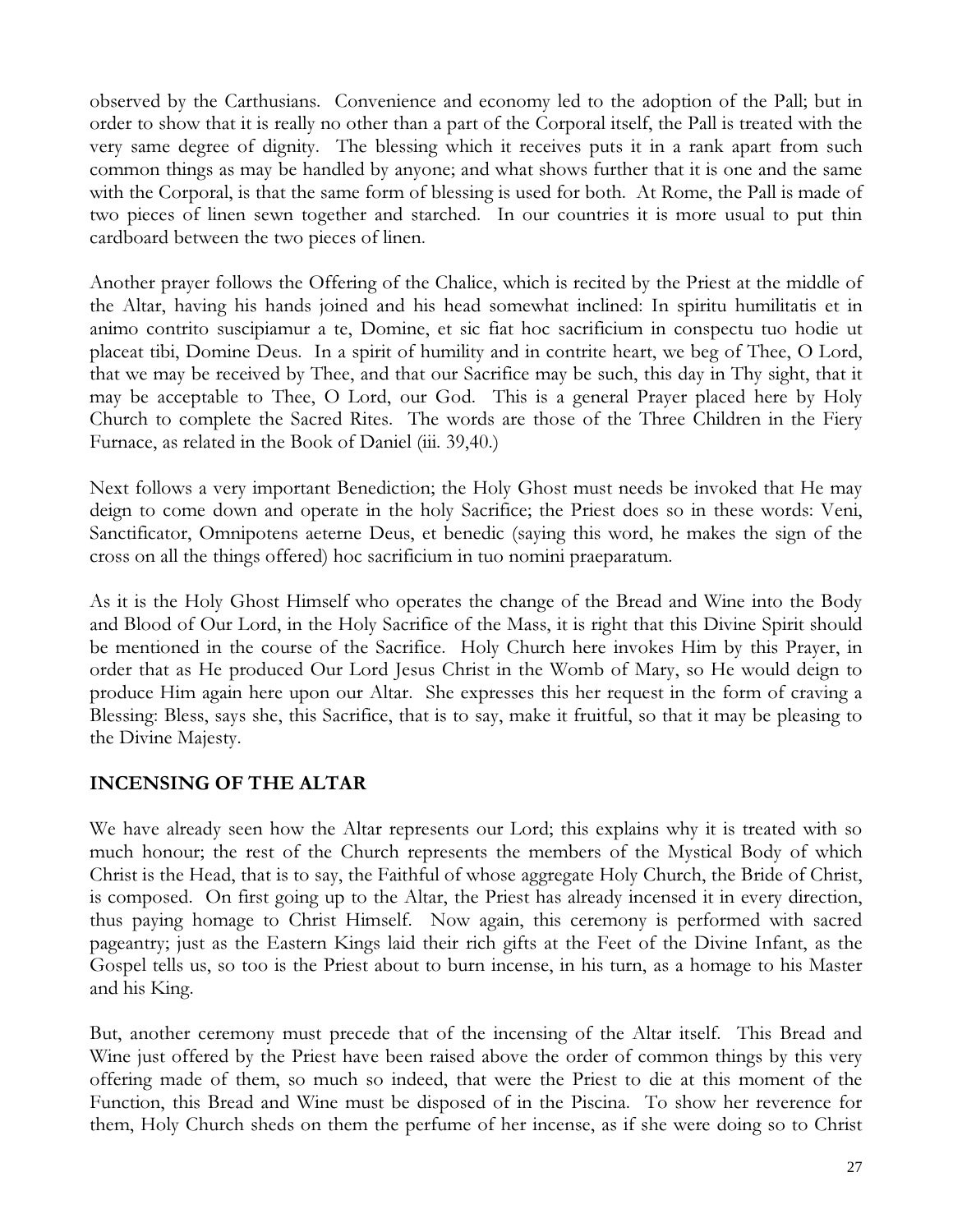himself. This custom of using perfumes in Church ceremonies began in the East, where they can be procured in rich abundance. But in our cold countries though it is much more difficult to get them, Holy Church will not allow our ceremonies to be utterly deprived of them, and so she prescribes the use at least of Incense, just as for the Chrism, she will at least have Balsam mixed with the Oil. After the incensing of the Bread and Wine, incensatio super oblata, the Altar itself is honoured in like manner. Before making use of the incense, it must be blessed; the Priest does so by the following Prayer: Per intercessionem beati Michaelis Archangeli stantis a dextris altaris incensi ... The angel who holds the golden Thurible in the Apocalypse is not named. Holy Church here names Saint Michael, Prince of the Heavenly hosts. Some have thought that there is an error in this passage, because in Saint Luke, the Angel Gabriel is named standing at the Right of the Altar; but Holy Church pays no heed to these their objections; St. Luke does not say that Gabriel held a golden Thurible. The first blessing of the Incense was less solemn; the Priest then only said: Ab illo benedicaris in cujus honore cremaberis. Mayst thou be blessed by Him in honour of whom thou art to be burned. But in this place, the Angels are called upon because the Mystery of Incense is no other than the Prayer of the Saints presented to God, by the Angels, as St. John tells us, in His Apocalypse (viii. 4): The smoke of the Incense ascends as does the Prayer of the Saints before the Throne of God: Et ascendit fumus incensorum de orationibus sanctorum de manu Angeli coram Deo.

The Priest incenses the Bread and Wine in such a way, that its odour may perfume, and wholly cloud in fragrance the Things offered; while so doing, he says these words: Incensum istud a te benedictum, ascendat ad Te Domine, et descendat super nos misericordia tua. May this incense, O blessed by Thee, ascend to Thee, O Lord, and may Thy Mercy descend upon us. This Prayer, whilst being a homage paid to God, is a wish expressed for ourselves also. The Priest divides these words, at intervals, whilst incensing at several parts to be thus honoured, in performing which ceremony, he follows what the rubrics prescribe. When he first incensed the Altar, the Priest said no Prayer; but now, when thus honouring it a second time, Holy Church bids him repeat a portion of Psalm cxl., which she selects, chiefly on account of these words which occur therein, and which are the first she puts on the lips of the Priest: Dirigatur, Domine, oratio mea sicut incensum in conspectu tuo. May my prayer, O Lord, ascend as incense in Thy sight. It is thus she always does, ever selecting with wonderful appropriateness whatsoever suits the circumstance, whether in Psalms, or in Gospels and Epistles. The Priest begins by incensing the Cross, or the Most Holy Sacrament if exposed; he then bows before the Cross, or genuflects, if the Most Holy Sacrament is reserved in the Tabernacle of that Altar; then, if there be relics there exposed, he incenses them with two throws of the Thurible, first on the Gospel side, then on the Epistle side; after which he incenses every part of the Altar. In all other respects, this incensing differs in no way front the first, nor from that which is performed at Lands and Vespers.

On returning the Thurible to the Deacon, the Priest gives expression to a good wish in his regard as well as in his own, saying: Accendat in nobis Dominus ignem sui amoris et flammam aeternae charitatis. May the Lord enkindle in its the fire of His Love and the flame of everlasting charity. On taking the Thurible, the Deacon kisses the Priest's hand, and then the top of the chains; he does the contrary, on presenting it. These customs have come to us from the East, and, inasmuch as they are marks of reverence and respect, it is to the Liturgy we owe the preservation of them. The Deacon then honours the Priest with incense, who receives it standing sideways to the Altar; but if the Most Holy Sacrament be exposed, as, for instance, at the Mass of Reposition, the Priest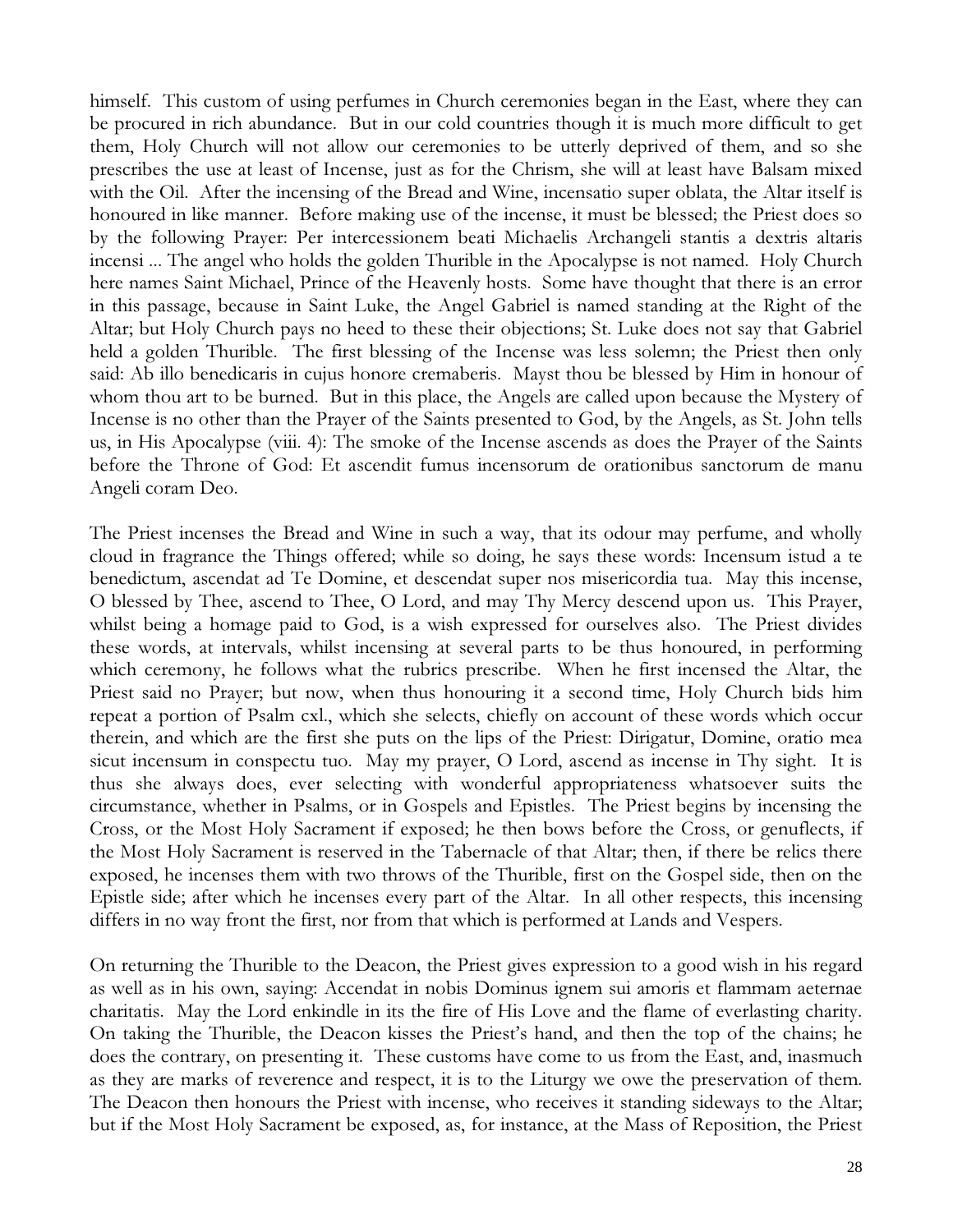comes down from the Altar, and with his face turned to the people, he receives the said honours from the Deacon, who likewise suits his position to the occasion. Then follows the incensing of the Choir, beginning with the Bishop, if present; next the Prelates, if there then the Priests and Clerics; and, finally, all the Faithful, to show that all form but one Body, of whom Jesus Christ is the Head. All, whether Bishops, Prelates, or simple Faithful, should rise on receiving the incense; the Pope alone remains seated for its reception.

## LAVABO

Whilst the Choir and people are being honoured with incense, the Priest washes his hands. This ceremony is marked, at this particular moment, because the Priest has just been using the Thurible, which always soils the hands, because of the smoke. But at the same time, this washing of the hands embodies a mystery: it expresses the necessity there is for the Priest to purify himself yet more and more, as he advances in the Holy Sacrifice. Just as Our Lord washed the feet of His Apostles before instituting the Holy Eucharist and giving them Holy Communion, so too, should the Priest purify himself. In the Ambrosian Liturgy, this rite of washing the hands takes place during the Canon, before the Consecration; the signification is ever the same, namely, the duty of self-purification incumbent on the Priest; nevertheless, the moment chosen for this rite by the Roman Church, ever discreet in all her decisions, is preferable to that adopted by the Ambrosian Liturgy.

To accompany this action, which signifies what the purity of the Priest should be, holy Church has selected the Psalm xxv., which is marked in the Monastic Office in the First Nocturn of Sunday's Matins: Judica me, Domine, quoniam ego in innocentia mea ingressus sum. In this Psalm, it is Our Lord Himself who speaks; it is easy to perceive that the Priest could never apply such words to himself. Holy Church appoints but the half of this Psalm to be said, commencing with the words: Lavabo inter innocentes manus meas et circumdabo altare tuum, Domine, ... I will wash my hands, O Lord, and make myself like to those who are in the state of innocence, so as to be worthy to approach Thine Altar, to hear Thy sacred Canticles and to recount Thy marvellous Works. Every word is wonderfully adapted to the present occasion. Further on, we come across this other remarkable expression of the Prophet: Domine, dilexi decorem domus tuae et locum habitationis gloriae tuae: Lord, I have loved the beauty of Thy House, the Place where Thy Glory dwelleth. David here speaks of that Tabernacle under the shade of which he dwelt so happy, although the Temple was not yet in existence, for it was not built till Solomon's time. The Psalm is continued to the end, so as to allow the Priest ample time for washing and wiping his hands. This other verse of the same Psalm: Ego autem in innocentia mea ingressus sum: I have walked in mine innocence, proves to us, once again, that this Psalm is altogether Messianic; the Priest, therefore, says it in the Name of Christ, with whom he is but one and the same, during the action of the Great Sacrifice. In Masses of the Dead, and at Passiontide (when the Mass is ferial), the Gloria Patri is omitted at the end of this Psalm. This omission of the Gloria in this place is always coupled with the omission of Psalm Judica at the beginning of the Mass.

## SUSCIPE, SANCTA TRINITAS.

The Priest having ended the Psalm, returns to the middle of the Altar, and there, with his hands joined and his head slightly inclined, he says: Suscipe Sancta Trinitas, hanc oblationem quam tibi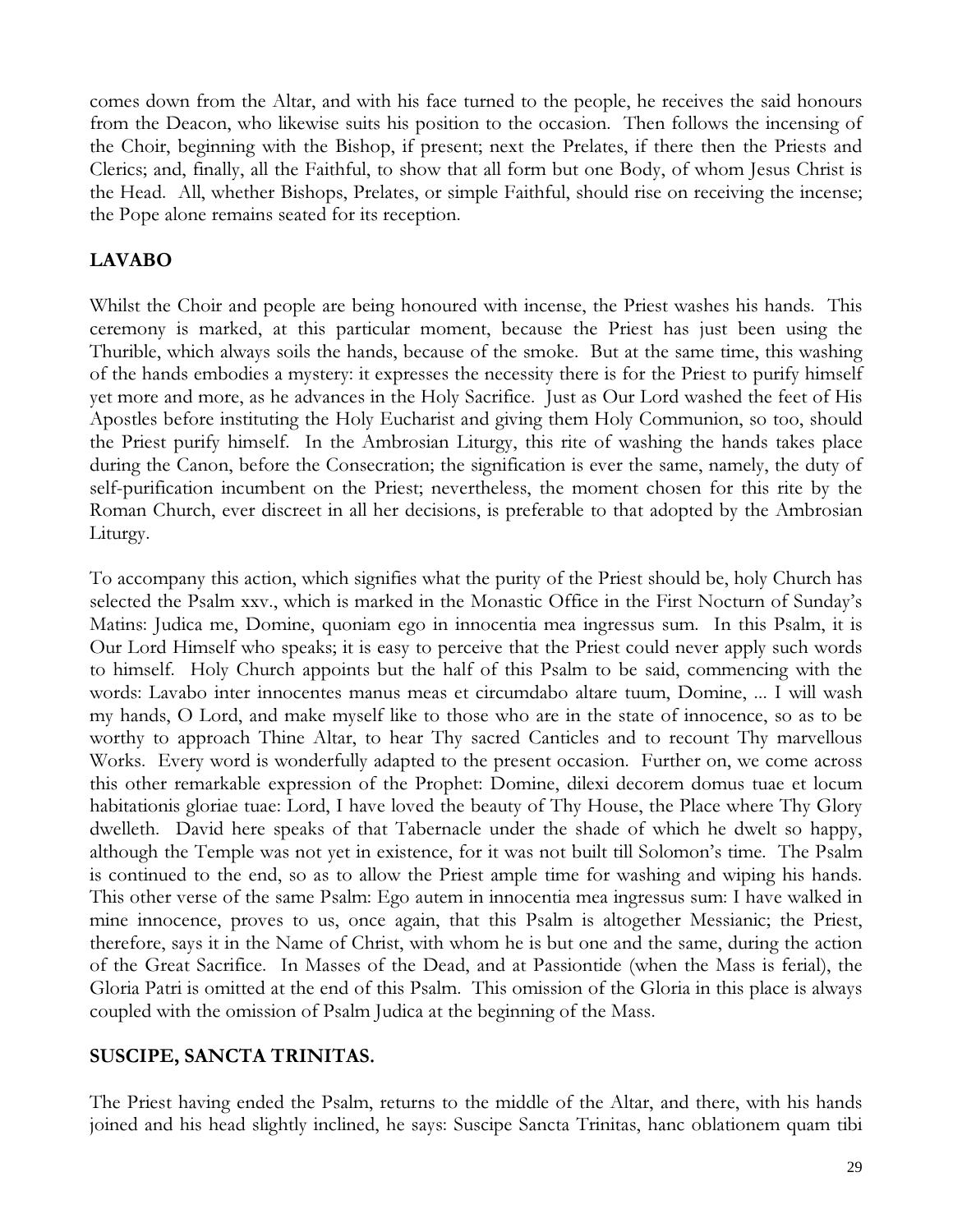offerimus ob memoriam Passionis, Resurrectionis et Ascensionis Jesu Christi Domini nostri ... Things of high import here stand before us. An Oblation is spoken of: Suscipe hanc oblationem: Receive this Oblation. The Priest says these words of the Bread and Wine just offered by him; nevertheless, he has really in view neither this Bread nor this Wine. These things are, indeed, sanctified and blessed, and hence they deserve to be treated with respect; but the Oblation here presented to the Divine Majesty, could never be confined to an order of Sacrifice purely material, as was that of the Jews; it is evident, therefore, that the Priest is here stretching forward in thought to a something far higher: he is presenting the Offering of the Great Sacrifice which is soon to be accomplished. - And, O holy Trinity, we offer this Oblation to Thee, in memory of the Passion, of the Resurrection, and of the Ascension of Jesus Christ, our Lord. So, we must here note these three things in Our Lord, without which He would not be complete. First of all, He suffered, but He could not be satisfied with suffering alone, so He died also, and these two coupled, constitute what we call His Passion; but this is not all, the Lord rose again. Death, the punishment of sin, is, as it were, the devil's triumph over man, and therefore it would have been a true defeat suffered by Christ, had He died without afterwards Rising again. But further still, He hath gone up into Heaven, by His glorious and triumphant Ascension. Our Lord could not possibly have remained on earth; until He open Heaven, and Himself enter therein, in His Human Nature, Heaven must needs remain closed to man; on this very account, therefore, our salvation is not wholly effected, unless Our Lord ascend to Heaven, after having suffered for us, notwithstanding His being truly the Risen-One, being, as St. Paul expresses it, "the First-Born from amongst the dead!" So, then, let us well drink in this great Truth, namely, that Our Lord Suffered, that He Arose, but that man's salvation is not wholly accomplished, if he still abide as an exile on our earth; to the Passion and Resurrection, must needs be added the Ascension. Such, then, should be our Faith, because such is the Economy of our Salvation, in which are contained these Three Things: the Passion, the Resurrection, the Ascension. So well does Holy Church understand that these Three are needed to complete Christ, and that therein is our whole Faith comprised, that she makes a point of insisting on our expressing the same in a marked manner, here at this moment of the Offering of the Sacrifice.

Et in honorem beatae Mariae semper Virginis. Not a single Mass is offered, but it brings glory to our Blessed Lady, who is, in Herself, a whole World apart. Therefore is it that we first of all recall the Memory of Our Lord, then of the Blessed Virgin, and finally of the Angels and Saints. The Angels are greater than we, that is to say, they are superior to us, by reason of their spiritual nature; but Our Blessed Lady, although a mere human creature, is raised far above them all, because, as before said, she forms a world apart, she is the very Master Piece of God Himself; hence Holy Church fails not to honour her as such in the Holy Sacrifice, wherein she never forgets this sublime Queen and the place apart due to her alone.

Et beati Joannis Baptistae. Holy Church holds St. John the Baptist in great veneration in the Confiteor, we have seen, she always mentions him, and here again she is delighted to give fresh honour to the Precursor of Our Lord. Et sanctorum apostolorum Petri et Pauli; it is right to pay our tribute of glory also to these two great Apostles who laboured together in founding the Holy Roman Church.

Et istorum. This expression has more than once raised a difficulty: it has been asked, many a time, who are hereby intended? Some would have it, that the saint of the day was here referred to; but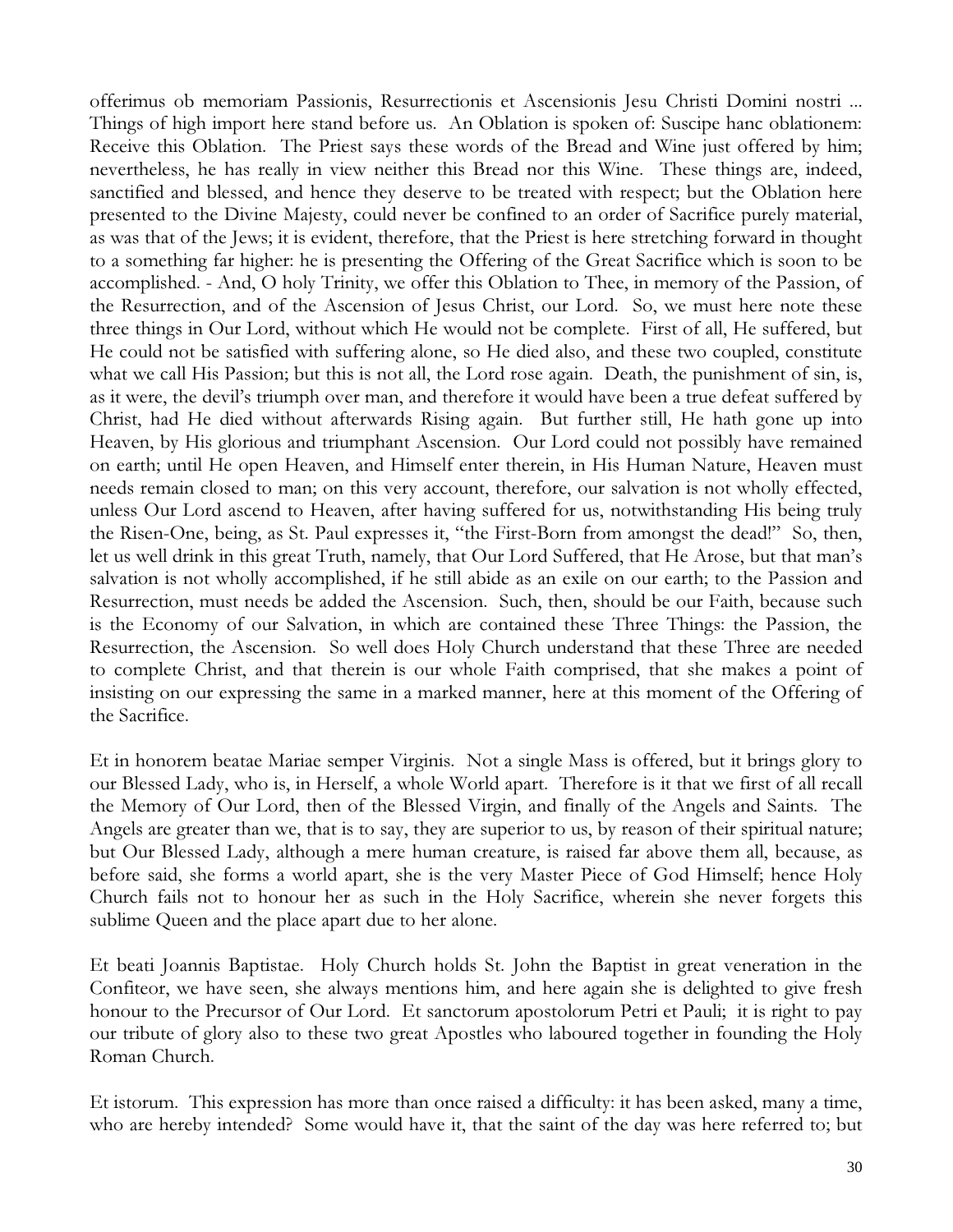in such a case, we ought to use the word istius, and not istorum; and then, again, Masses of the Dead would present another difficulty in the way of such a solution; so it is evident that the Church's meaning must be other than such a supposition. It is plain that she here intends to allude to those saints who are There, that is to say, whose relics are incorporated in the Altar itself. For this very reason, when an Altar is being consecrated, Relics of several saints must be placed therein; those of one saint only would not suffice and would not justify the Church's expression here: et istorum. Yea, says she, in honour of these Saints who here serve as the resting place of the mystery which is established upon them, of these Saints on whose bodies the Great Sacrifice is to be accomplished: - what could be more fitting than to make special mention apart of these Saints

Et omnium sanctorum ... Finally, Holy Church mentions all the saints, in general, because all have part in the Holy Mass. Ut illis proficiat ad honorem, nobis autem ad Salutem ... Observe here two things coupled in the Holy Sacrifice: on the one hand, it gives glory to God, to the Blessed Virgin Mary, and to the Saints; on the other, it is profitable to us; the Church, therefore, makes us here beg of God to deign to accept it so, that it may attain this double end proposed. As to the words which terminate this Prayer, they give us a form of invoking the saints whom holy Church specially commemorates on that particular day: Et illi pro nobis intercedere digneris in coelis quibus memoriam agimus in terris. Per eumdem Christum Dominum nostrum; note how the name of Christ is always added.

This Prayer, like the first, has only been fixed for universal use, since the the of Saint Pius V. Its Latin is less fine than that of the Canon, which originates from the earliest Christian ages, as does also the Prayer for the Benediction of the Water, which we have given above.

## ORATE FRATRES.

Then the Priest, having kissed the Altar, turns towards the people with this salutation: Orate, fratres, ut meum ac vestrum sacrificium acceptabile fiat apud Deum Patrem Omnipotentem. These words form the Priest's farewell to them, for he will not again turn to them, until the Sacrifice is consummated. But, observe that this is not his ordinary parting word; as, for instance, when he went up to the Altar, his merely said Dominus vobiscum. In this place, he recommends himself to the prayers of the Faithful, in order that this Sacrifice, which belongs, at once, both to Priest and people, may be pleasing unto God. The Sacrifice is the Priest's, for he is the direct agent therein; the Sacrifice belongs to the Faithful, because Jesus Christ instituted it for their particular profit; see now why it is that the Priest lays such stress upon these words: meum ac vestrum sacrificium. For the very same reason, likewise, he re-awakens the attention of the Faithful, urging them more and more to earnestness; for it behoves them not to forget, that they too have a share in the Priesthood, as says St. Peter, calling the Faithful a kingly Priesthood, regale sacerdotium (1 S. Peter ii. 9), by the mere fact that they are Christians. They come from Christ, they belong to Christ, they have been anointed, and by their very baptism have become other Christs; needs must be, therefore, that they too hold the power of offering Sacrifice in union with the Priest. - Thus, aroused by the Priest's voice, they hasten to respond to his desire, by giving expression to their own hearty wish: Suscipiat Dominus sacrificium de manibus tuis, ad laudem et gloriam nominis sui, ad utilitatem quoque nostram, totiusque Ecclesiae suae sanctae. May the Lord receive this Sacrifice from thy hands, for the praise and glory of His name, for our own weal,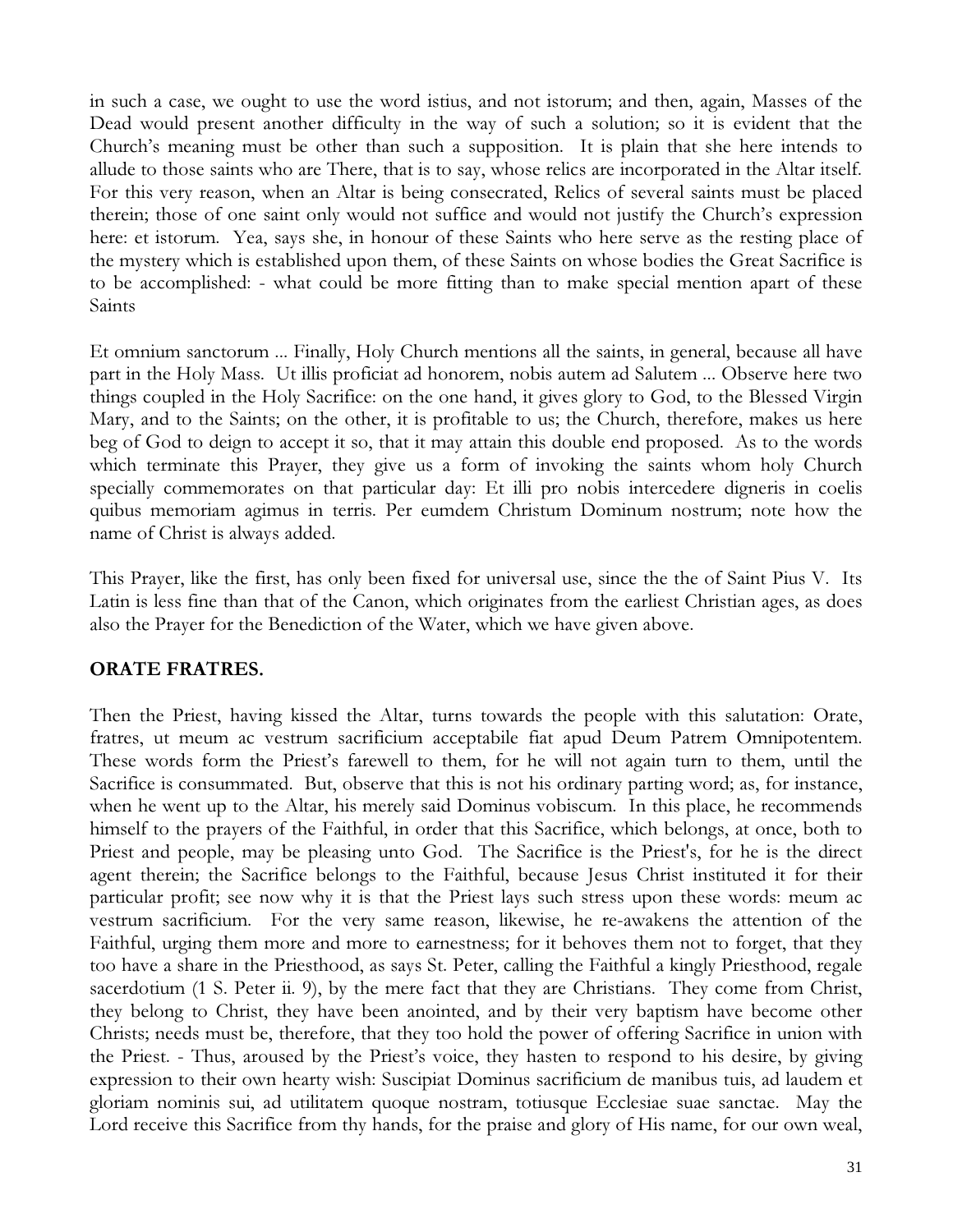and for that of His Holy Church. The Missal still retains in a parenthesis, in this place, the word meis to suit an occasion in which the Priest himself might be obliged to supply for the absence or ignorance of the server of his Mass.

This response having been made by the Faithful, they should reflect how they will indeed see the Priest's face no more, until the Lord Himself has come down on our Altar. His voice even will not be heard again, save once; and that will be for the intoning of the great and magnificent Prayer of Thanksgiving. namely, the Preface.

But, before this, he collects the desires of the Faithful, into one Prayer, which, as he says it in an undertone, has received the name of the secret; for the same reason that he prays here in silence, he does not precede it with the usual word Oremus, Let us pray, inasmuch as he is not now convening the Faithful to make it with him. In the Sacramentaries, that of St. Gregory, for example, this Prayer is entitled: Oratio super oblata.

## PREFACE.

Although the Priest has been making his petitions in a low voice, yet he terminates this his Prayer aloud, exclaiming: Per omnia saecula saeculorum; to which the Faithful respond Amen, that is to say, we ask also, for what thou hast been asking. In fact, the Priest never says anything in the Holy Sacrifice without the assent of the Faithful, who, as we have already noticed, participate in the Priesthood. They have not heard what the Priest has been saying, nevertheless they join therein and approve heartily of all, by answering their Amen, yea, our Prayer is one with thine! The dialogue here begun between Priest and people is maintained for a while, at length leaving the final word to the Priest alone, who gives thanks solemnly, in the name of all there assembled.

The Priest then salutes the people, but this time without turning to them, saying: Dominus vobiscum, the Lord be with you: lo! now is the most solemn moment of Prayer! And the Faithful respond: Et cum Spiritu tuo, may He be with thy Spirit, may He aid thee, lo! we are one with thee! - Then the Priest says: Sursum Corda! lift up your hearts! The Priest requires that their hearts be detached from earthly thoughts, so that they may be directed on God alone; for the Prayer he is about to make is that of Thanksgiving. Admire how well placed is this Prayer here, for the Priest is on the point of accomplishing the Sacrifice of the Body and Blood of Our Lord, and this Sacrifice is verily for us the Instrument of Thanksgiving; it is the means whereby we are enabled to render back to God that which we owe him. So Holy Mother Church, delighting with intensest relish in this magnificent Prayer, would fain arouse her faithful children with this cry: Sursum Corda! in order that they too may appreciate, as she does, this great Act of Thanksgiving, whereby she offers unto God a Something that is Great and worthy of Him. And now the Faithful hasten to express their reassurances to the Priest: Habemus ad Dominum! we have our hearts raised up unto the Lord! Then, replies the Priest, if indeed it is so, let us all unitedly give thanks unto the Lord: Gratias agamus Domino Deo nostro. And the Faithful at once add: Dignum et justum es! Thus do they unite themselves wholly with the Thanksgiving of the Preface which the Priest is about to speak. - This dialogue is as old as the Church herself; and there is every reason to believe that the Apostles themselves arranged it, because it is to be found in the most ancient Churches and in all Liturgies. As far as possible, the Faithful should make an effort never to be seated on any account during these acclamations. Now does the Priest take up the speech himself and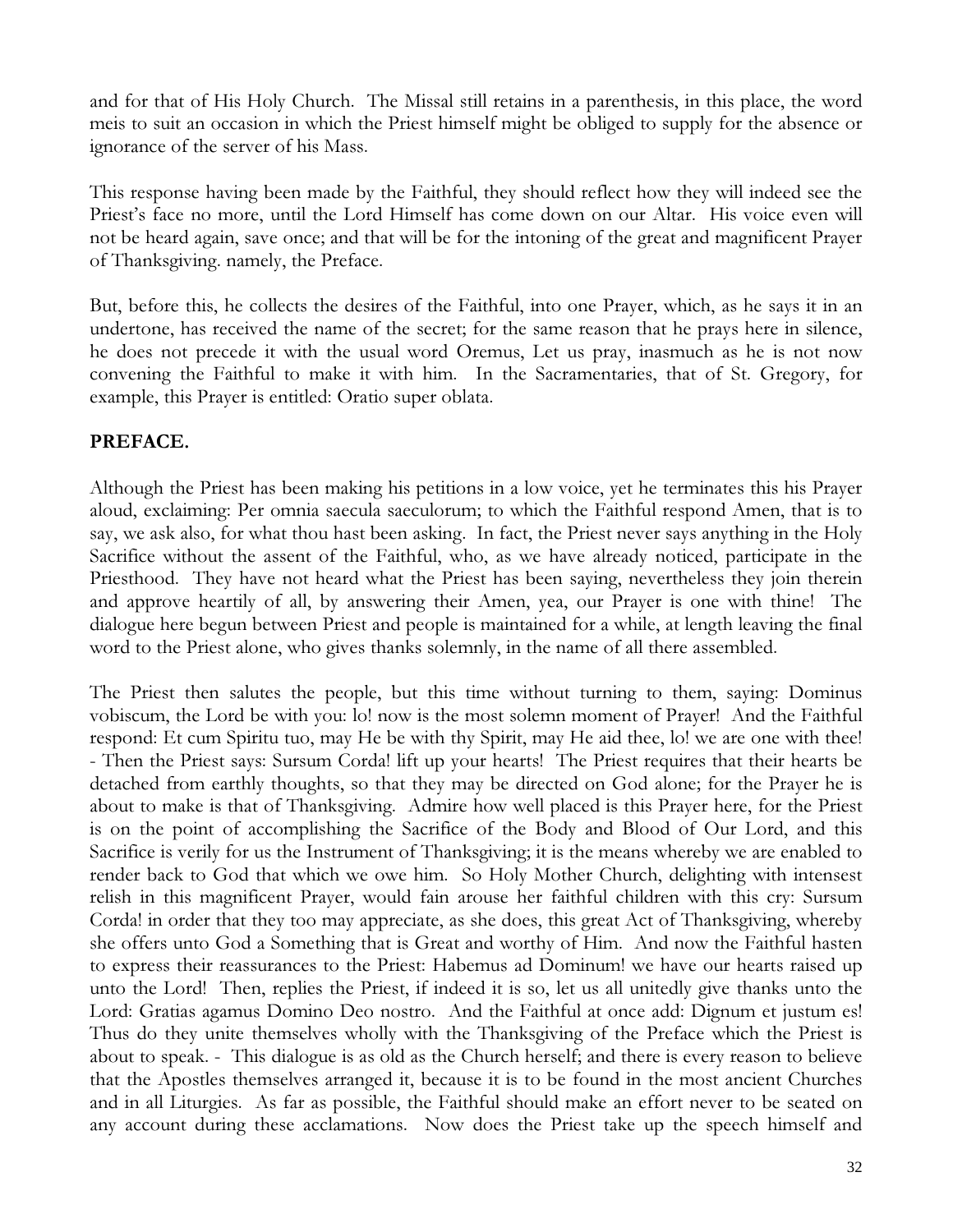continues thus alone: Vere dignum et justum est, aequum et salutare, nos tibi semper et ubique, gratias agere: Domine Sancte, Pater omnipotens, aeterne Deus, per Christum Dominum nostrum. So it is truly just to give Thee thanks, O Almighty God, tibi to Thee, Thyself, semper et ubique, always and everywhere, and to render Thee this our Thanks, through Jesus Christ, Our Lord. Yes, indeed, it is through Jesus Christ that our Thanksgiving must be made, for were we to do so in our own name, there would be the Infinite between God and ourselves, and so our Thanksgiving could never reach unto Him; whereas, made through Jesus Christ, it goes straight up, and penetrates even right to the very centre of the Divinity. But, not only must we, human creatures, go to the Father through Our Lord, but the very Angels even, have no access except through Him. Hearken once more to the Priest: Per quem Majestatem tuam laudant angeli, by Whom, (i.e., Jesus Christ), the Angels praise Thy Majesty for, since the Incarnation, they adore the Godhead, through Jesus Christ, Our Lord, the Sovereign High-Priest. Adorant Dominationes, the Dominations adore through Jesus Christ; tremunt Potestates, the Powers too, those beauteous Angels, make their celestial thrillings heard, and in awe, tremble before the Face of Jesus Christ: Coeli, the Heavens, that is to say, Angels of still higher order; coelorumque Virtutes, and the Heavenly Virtues also, Angels yet more exalted; ac beata seraphim, and the Blessed Seraphim, who by their pure love come nighest unto God, - socia exsultatione concelebrant, all these stupendous Choirs blended together in one harmonious transport concelebrate, through Jesus Christ, the Majesty Divine. The Prefaces thus terminate by mentioning the Angels, in order to lead the Church Militant to sing the Hymn of the Church triumphant. Cum quibus et nostras voces ut dimitti jubeas deprecamur, supplici confessione dicentes; yea, fain are we to join anon our feeble voice to that mighty angelic strain, and we crave leave to begin even now whilst here below, and sinners still, the great: Sanctus, Sanctus, Sanctus, Dominus Deus Sabaoth.

Thus all Prefaces are formed on the one great idea of Giving Thanks to God, gratias agere; and of making this Thanksgiving through Jesus Christ, because it is by Him Alone that we can come nigh unto God, yea, approach in union with the Angels too, with whom we join in the celestial chorus of their Trisagion.

Besides this the Common Preface, holy Church offers us others wherein we invite the Heavenly Spirits to celebrate with us, in one joint Act of Thanksgiving, the principal Mysteries of the Man-God, whether at Christmas or in Lent, or at Passion-tide, or at Easter, or, again, at Ascension or Pentecost. Nor does she fail to remember her by whom Salvation came to this our earth, the Glorious Virgin Mary; as also the holy Apostles by whom redemption was preached to the entire world.

The Preface is intoned on the very same melody used by the ancient Greeks when celebrating some hero in their feasts, and there declaiming his mighty deeds in song.

## SANCTUS.

The Trisagion is the hymn heard by Isaias when favoured with a vision of Heaven, and later by St. John also, as he relates in his Apocalypse (iv. 8). The Church could not well have placed this Song of Heaven at the beginning of the Mass, whilst we were just confessing ourselves sinners before God and the whole celestial court. What, then, is it the Angels say? Sanctus, Sanctus, Sanctus, Dominus Deus Sabaoth. They celebrate the Sanctity of God. And how do they celebrate It? In a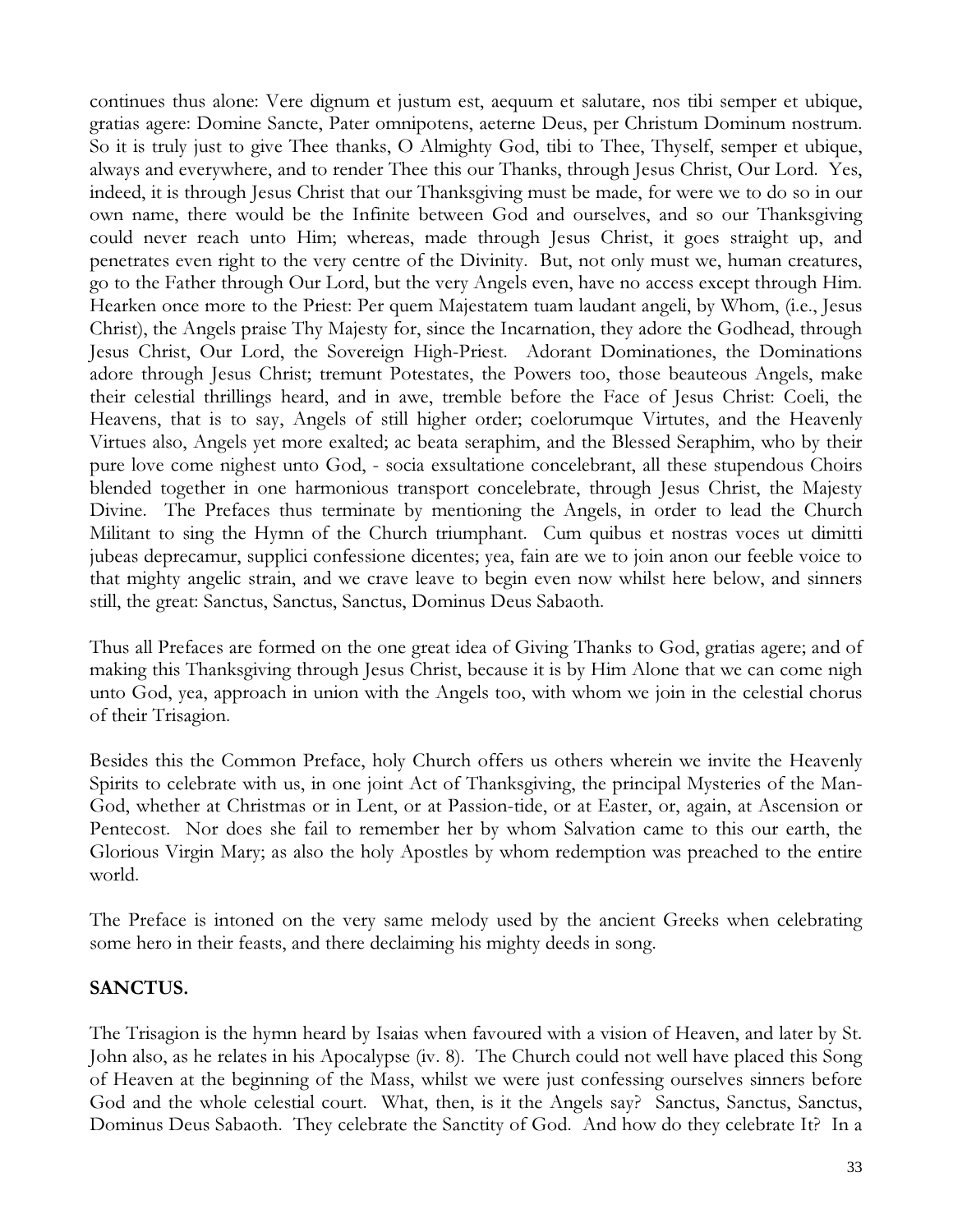manner the most complete; they use the superlative, saying thrice over that God is truly holy. We meet with the Song Trisagion in the Te Deum also: Tibi Cherubim et Seraphim incessabili voce proclamant: Sanctus, Sanctus, Sanctus, Dominus Deus Sabaoth.

Wherefore is it that God is thus expressed by the triple affirmation of Holiness? Because Holiness is the chief Perfection of God: God is Holy by Essence.

In the Old Testament even, this Angelic Cry was already made known: the Prophet Isaias heard it; in the New Testament, John, the Beloved Disciple, names it in his Apocalypse. So then, God is indeed Holy, He delights in revealing this to us. But, to Holiness is added yet more still: Sanctus Dominus Deus Sabaoth, Holy is the Lord, the God of Armies; this is like saying: Deus Sanctus et fortis, God, the Holy and the Strong. So here we have Two Things in God, Sanctity and Strength. This expression Deus Sabaoth or Deus exercituum, the God of Armies, is used, because nothing gives such an idea of Strength, as an army surmounting all obstacles, laughing at difficulties, and over-riding all that comes in its way: thus is the Strength of God vividly expressed. So then, God is Holy and Strong. This Angelic Song has received the name of the Trisagion, which is derived from Agios, Holy, and from tris, Three: God, the thrice holy.

In the Old Testament a notion of the Holy Trinity was hereby conveyed, as though it stood thus: Holy is God the Father, Holy is God the Son, Holy is God the Holy Ghost. But in order to catch a glimpse of this truth, it was needful to be learned in the understanding of the Scriptures; hence, hardly any but the Doctors of the Law could come at this knowledge; or, again, in Prayer, God would sometimes vouchsafe to reveal this Truth to privileged souls, in whom He deigned to enkindle his Light. Among the Jews, such favoured souls were always to be found.

After confessing the holiness and Strength of God, the Church adds: Pleni sunt coeli et terra gloria tua. There is no way, more magnificent than this, of expressing the Glory of God; verily there is no nook or corner of Creation where shines not forth the Glory of God; everything is produced by His Power, and everything gives Him Glory. Holy Church transported on beholding this, cries out aloud: Hosanna in excelsis. We read in the Sacred Scriptures that this cry was uttered by the Jews, when Jesus was entering into Jerusalem, on Palm Sunday, and the people shouted Hosanna filio David; yes, Hosanna, which means Salvation, a salutation of deep respect. Holy Church blends both of these together, making one of the Sanctus and of this solemn salutation: Hosanna in excelsis, Hosanna in the highest. She could never have let slip such exquisite lore. Just as at the commencement of Mass, she would have us unite with the Angels in chanting the Kyrie a very cry of distress, so now she bids us mingle our voices once again with their Angelic Choirs, but in a manner totally different to the former occasion; lo! now she has entered into the mysteries, - she is on the point of coming into complete possession thereof; - therefore is she seized with enthusiasm, and her one thought now is to sing to her God: Sanctus, Sanctus, Sanctus, Hosanna in excelsis. Verily, the Jews did well to shout their Hosanna, as they went, wending in glad procession down the Mount of Olives, towards Jerusalem, entering by the Golden Gate; all was in harmony, and breathed triumph; but how far more fitting is it for us to sing it, at this portentous moment, when the Son of God is about to come down in the midst of us who truly know Him! Well did the Jews shout: Hosanna. Hold , still they knew Him not; yet a few days and they would cry against Him: Tolle, tolle, crucifige eum.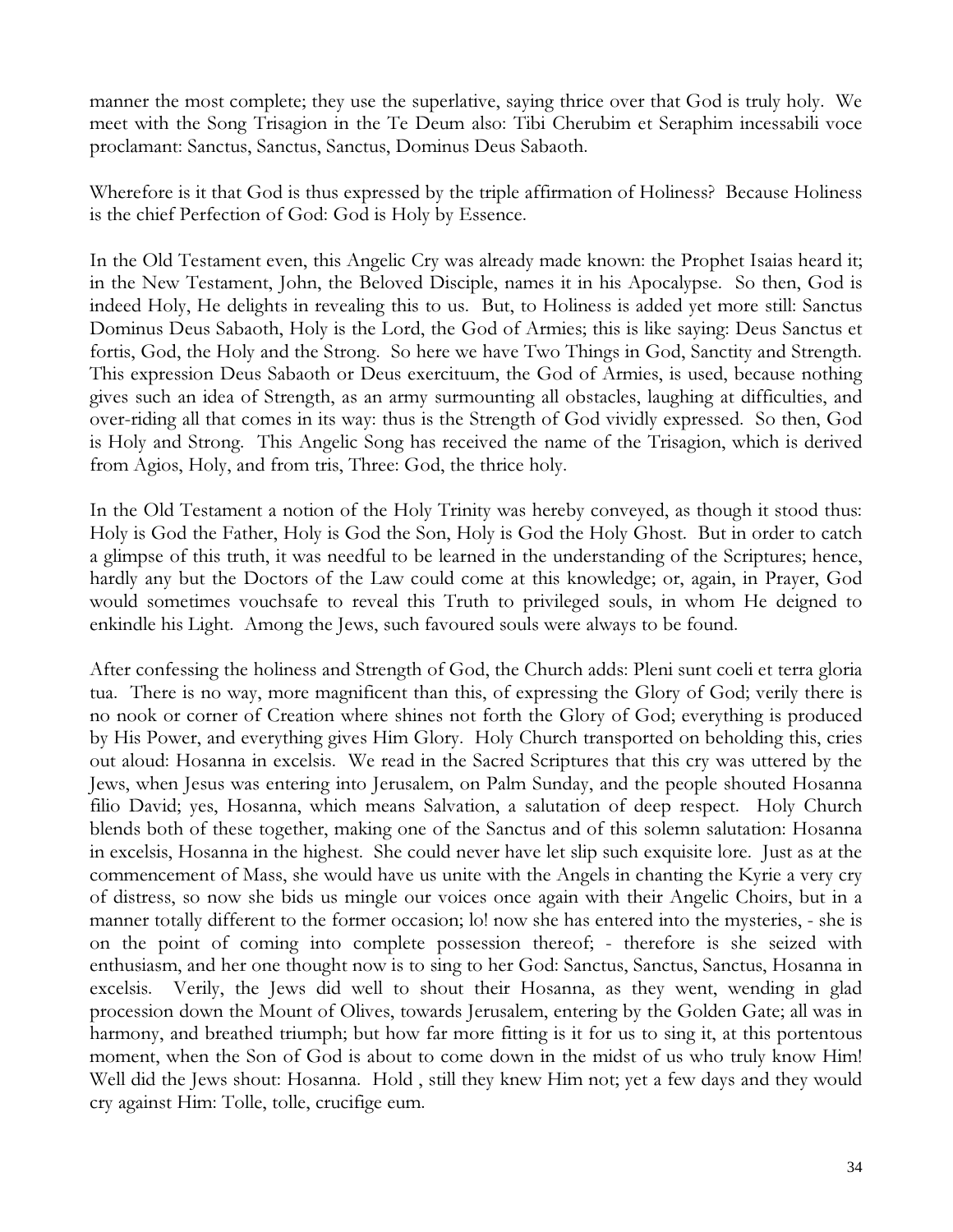This Trisagion is to be found in every Church, of whatever Liturgy, and whatever Rite it may be. Formerly, the Sanctus was sung on the Preface tone; and then there was ample time to sing the whole before the Consecration, adding even the words: Benedictus qui venit in nomine Domini. Later on, however, it was sung to more elaborate chants; hence arose the somewhat modern custom, of cutting this piece in two, because it was quite possible for the Consecration to take place before its singing was finished. So, the Choir now pauses at the Benedictus, taking up from there, after the Consecration. Hence this phrase, first intended as a salutation to Him who was about to come, must now be taken in the sense of hailing Him who is come. The Priest, however, still recites these words: Benedictus qui venit in nomine Domini, immediately after the Trisagion; and in so saying, he makes on himself the sacred sign of our Redemption, to show that these words apply to Our Lord Himself. Nevertheless this recitation of the Sanctus and the Benedictus by the Priest must not be considered as comparatively recent, as we said respecting the Introit. For, indeed, we find the Sanctus is recited by Priests of Oriental Rites; now, it is well known that Eastern Liturgies have retained their adopted rites from the highest antiquity, without suffering the slightest change therein.

### THE CANON OF THE MASS

The Preface being finished, the Sanctus is sounded, and the Priest then enters within the cloud. His voice will not be heard again, until the Great Prayer is concluded. This Prayer has received the name of Canon Missae, that is to say, Rule of the Mass, because it is this portion which essentially constitutes the Mass: it may be well termed the Mass by excellence. It finishes at the Pater, and then, as previously at the conclusion of the Offertory prayers, the termination will be signalised by the Priest himself, who will utter the concluding words in a loud voice: Per omnia saecula saeculorum; to which the Faithful will add their Amen, we approve of all that has been said and done by thee, because our intention was one and the same with thine, to bring down the Lord into our midst; and therefore are we participators in all thine acts. So then, it is to be observed that the Priest says the whole of this Great Prayer, the Canon, in an under-tone, not excepting even the various Amen which conclude the separate Prayers of which the Canon is composed. Once only, does he raise his voice a little, and then only whilst uttering two or three words, whereby he declares himself to be a sinner, as well as those who are around him: Nobis quoque peccatoribus.

In the Seventeenth Century the Jansenist heretics tried to introduce the abuse of reciting the Canon of the Mass aloud. Deceived by their tricks, Cardinal de Bissy, one of the successors of Bossuet, countenanced the admission of R. in red type, into the Missal which he had composed for his Church, as the French Bishops of that day imagined they had a right to do. These R. in red would naturally convey the idea that the people were supposed to respond the Amen thus marked. Now they can only respond to Prayers that can be heard. Hence would necessarily follow, at last, the recitation of the Canon aloud, by the Priest, which was the very thing aimed at by these Jansenists. But happily public attention was quickly drawn to this dangerous innovation, loud complaints were raised against it, and Cardinal de Bissy himself withdrew the unfortunate step he had taken.

The various Prayers of which the Canon is composed are of the highest antiquity; nevertheless, they cannot be traced to the very first days of Holy Church; this is proved by the fact that the Divine Service was at first performed in the Greek tongue, a language in much more general use,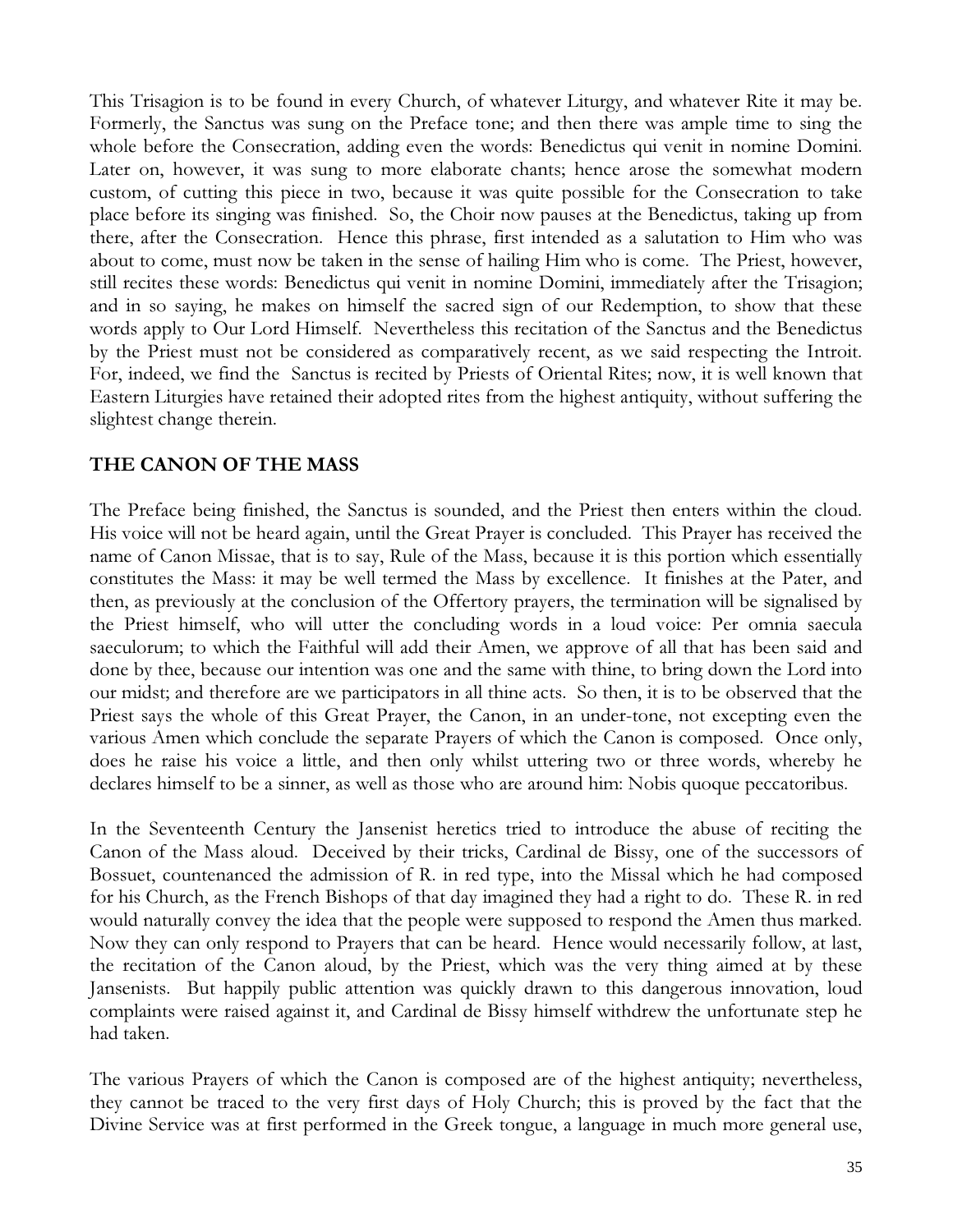at that epoch, than the Latin. It is probable, therefore, to suppose that the Prayers, such as we have them, were drawn up verging on the Second Century, or possibly as late as the first years of the Third. Every Church has its Canon; but if these differ a little as to form, the substance is always the very same, and the doctrine expressed in their various rites, agrees often identically with that expressed in our Latin Rite. We have in this fact, an admirable proof of the unity of belief, be the Rite what it may.

The initial letter of the first Prayer of the Canon is T, which is equivalent to the Hebrew Tau, and which, by its very shape, represents a Cross. No other sign could better be placed as a heading to this Great Prayer, in the course of which the Sacrifice of Calvary is renewed. Thus it was, that when those magnificent Sacramentaries were first of all written, ornamented with vignettes and rich designs of every kind, this Tau was lavishly treated in decoration, and at length came the happy idea of painting a figure of Christ on this Cross, supplied by the Text itself. By degrees the design got enlarged, until it ended in becoming a representation of the entire scene of the Crucifixion; still, large as it was, it continued to be merely an adjunct to the initial letter only of the Prayer Te igitur. But at length, a subject of so great importance, was deemed worthy of being treated quite independently of this, and the result was a separate picture. So that now, there is no complete Missal without an engraving of Christ on the Cross, placed on the leaf facing that on which the Canon begins. And this can be traced to the simple fact of this little vignette which ornamented the Ancient Sacramentaries.

As to the importance of the Tau itself, we hear mention of it even in the Old Testament; for Ezechiel says, speaking of the elect, that the blood of the Victim being taken, all those whom God had reserved to Himself should be marked therewith on the forehead with the sign of the Tau, and that the Lord had promised to spare all those thus marked (Ezechiel, ix. 46.). This is explained by the great fact that we are all saved by the Cross of Jesus Christ, which was made in the form of the Tau. In confirmation also the Bishop marks the Tau with Holy Oil, on the forehead of those whom he confirms. Our Lord's Cross was in the shape of a Tau, thus: T. Above it a piece of wood was placed as a support to the Title affixed, and thus is completed the shape of the cross such as we now have it; for we learn, in St. John, that the cause of Our Lord's death was placed above the cross: Scripsit autem et titulum Pilatus, et posuit super crucem (S. John, xix. 19).

Notice of what high importance is this one letter which commences the Great Prayer of the Canon.

# TE IGITUR.

Te igitur, Clementissime Pater, per Jesum Christum Filium tuum Dominum nostrum supplices rogamus ac petimus.

After the Sanctus, the Priest extends his arms upraised, then joining his hands, he raises his eyes to Heaven, but casts them down again immediately. Then, bowing profoundly, with his hands joined and leaning them upon the altar, he says: Te igitur, Clementissime Pater. These words Te igitur serve as a link to the one great idea; they express that the Priest has but one thought, that of the Sacrifice. It is as though he were saying to God (for all these prayers, as we see from the outset,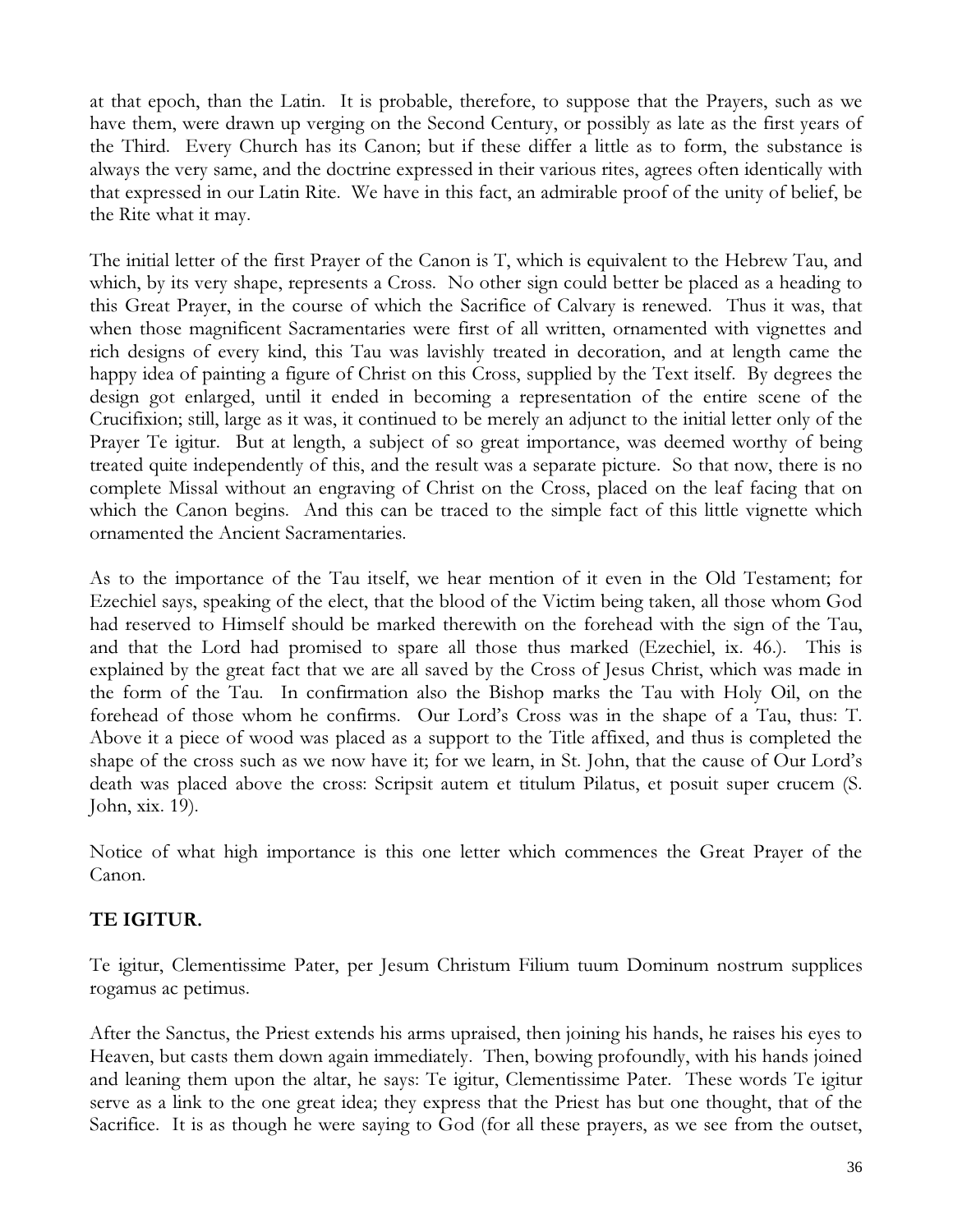are addressed to the Father), seeing that I am Thine, seeing that the Faithful have now placed all their desires in my hands, behold, we come before Thee, in the name of this very Sacrifice; then he kisses the Altar, in order to give more expression to the earnestness of his petition, and continues: uti accepta habeas et benedicas, here, he joins his hands and then prepares to begin the sign of the cross which he is to make thrice, over the oblation, whilst adding these words, haec dona, haec munera, haec Sancta sacrificia illibata; yea, this Bread and Wine which we have offered to Thee are truly pure; deign then to bless them and receive them; and bless them, not inasmuch as they are mere material Bread and Wine, but, in consideration of the Body and Blood of Thy Son, into which they are about to be changed. The sign of the cross here made by the Priest over the Bread and Wine is especially to show that he has Christ Himself mainly in view.

Again stretching out his hands, he thus continues: in primis quae tibi offerimus pro Ecclesia tua sancta catholica. The first interest at stake, when Mass is said, is Holy Church, than which nothing is dearer to God; He cannot fail to be touched, when His Church is spoken of. Quam pacificare, adunare et regere digneris toto Orbe terrarum. The word adunare gives us here God's own intention regarding her; He wishes her to be One, as He himself says in Holy Writ: una est Columba mea (Cant. vi. 8).

Entering into His Divine views, we too implore of Him to keep her always One, and that nothing may ever succeed in tearing the Seamless Garment of Christ. As in the Pater the very first petition that Our Lord bids us make, is that This Name may be hallowed: Sanctificetur nomen tuum, thereby teaching us that God's Glory and Interests must take precedence of all others; so here, just in the same way, This Glory is put forward, in what regards His Church, in primis. And our prayer for her is that she may have peace; we ask that she may be protected, that she may be indeed One, and well governed throughout the entire world.

The Priest next adds: una cum famulo tuo Papa nostro N. et Antistite nostro N. et omnibus orthodoxis, atque Catholicae et apostolicae fidei cultoribus. So, there is not a Mass offered, but it benefits the whole Church; all her members participate therein, and care is taken, in the wording of this Prayer, to name them in particular. First of all comes the Vicar of Jesus Christ on earth; and when His name is pronounced, an inclination of the head is made, to honour Jesus Christ, in the person of his Vicar. The only exception to this, is when the Holy See happens to be vacant. When the Pope himself is saying Mass, he here substitutes these words: Et me indigno servo tuo. ... The Bishop does in like manner, in his own case, for next after the Pope, the Missal makes mention of the Bishop, in whose Diocese the Mass is being celebrated, so that in all places, Holy Church may be represented in her entirety. At Rome, there is no mention made of a Bishop, because the Pope himself is Bishop of Rome. In order that all her members without exception may be named, Holy Church here speaks of all the Faithful, calling them fidelium, that is to say, those who are faithful in observing the Faith of Holy Church, for to be included in those mentioned here, it is necessary to be in this Faith; it is necessary to be Orthodox, as she takes care to specify, omnibus orthodoxis, which means, those who think aright, who profess the Catholic Faith, - the Faith handed down by the Apostles. By laying such stress on these words: omnibus orthodoxis atque catholicae et apostolicae fidei cultoribus, Holy Church would have us see, that she excludes from her prayer, on this occasion, those who are not of the household of the Faith, who do not think aright, who are not orthodox, who hold not their Faith from the Apostles.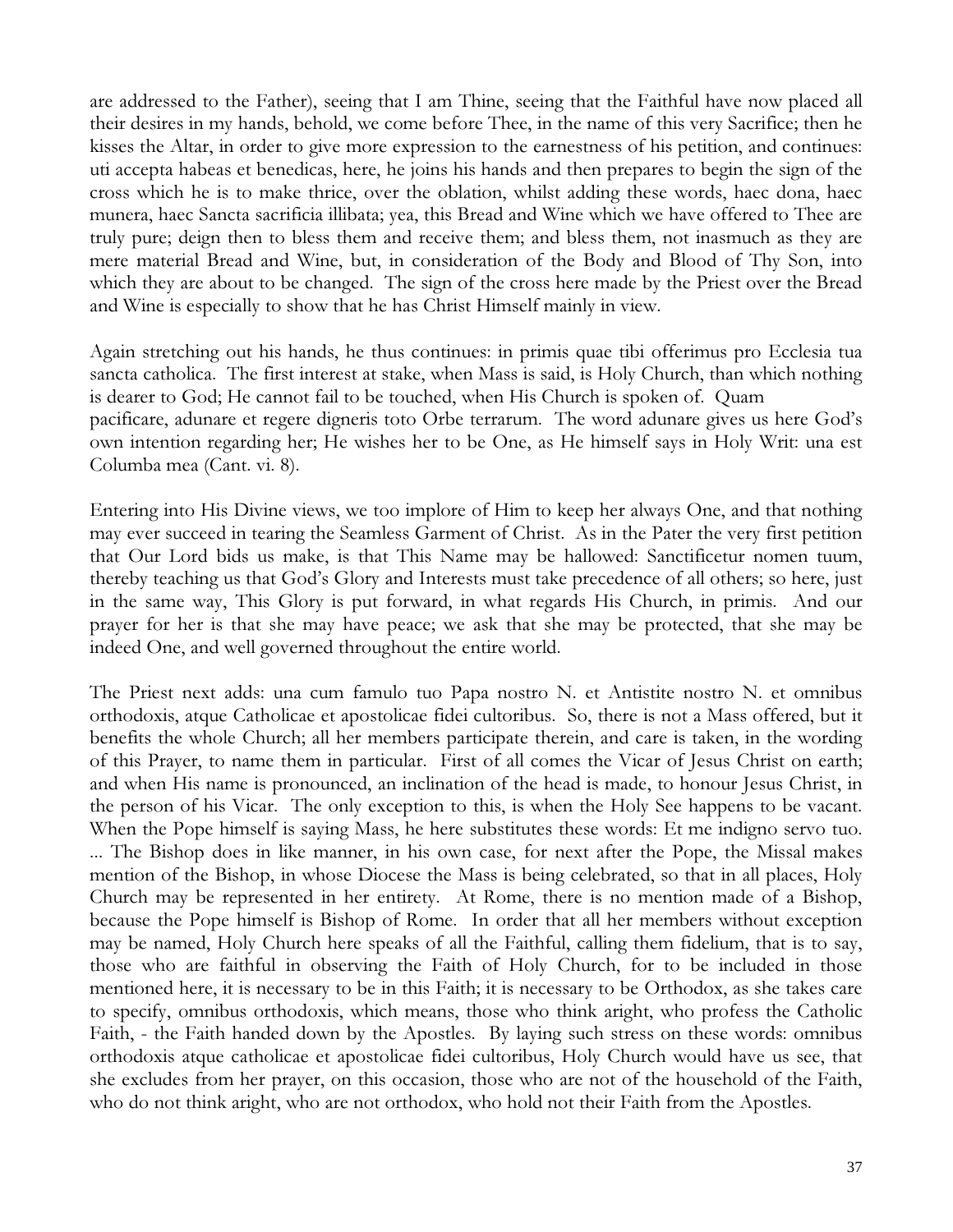The terms in which Holy Church expresses herself, throughout, show very clearly how far Holy Mass is alien to private devotions. She, then, must take the precedence of all else, and her intentions must be respected. Thus does Holy Church give all her members a participation in the Great Sacrifice; so true is this, that were the Mass to be done away with, we should quickly fall again into the state of depravity in which pagan nations are sunk: and this is to be the work of Antichrist: he will take every possible means to prevent the celebration of the Holy Sacrifice of the Mass, so that this great counterpoise being taken away, God would necessarily put an end to all things, having now no object left in their further subsistence. We may readily understand this, if we observe how, since the introduction of Protestantism, the inner strength of Society has materially waned. Social wars have been waged one after another, carrying desolation along with them, and all this solely, because the intensity of the Great Sacrifice of the Mass has been diminished. Terrible as this is, it is but the beginning of that which is to happen, when the devil and his agents let loose upon the earth, will pour out a torrent of trouble and desolation everywhere, as Daniel has predicted. By dint of preventing Ordinations, and putting Priests to death, the devil will at length prevail so far as that the celebration of the Great Sacrifice will be suspended, - then will come those days of horror and misery for our earth.

Nor must we be astonished at this, for Holy Mass is an event in God's Sight, as well as for us; it is an event which directly touches His Glory. He could not despise the voice of this Blood more eloquent a thousand times, than that of Abel; He is obliged to regard it with special attention, because His own Glory is there at stake, and because it is His own Son Himself, the Eternal Word, Jesus Christ, who is there offering Himself as victim, and who there prays for us to His Father.

In the Holy Eucharist there are three things for us ever to hold in view: Firstly, the Sacrifice whereby Glory is given to God; secondly, the Sacrament which is the Food of our souls; thirdly, the Possession of Our Lord personally in His Real Presence, so that we are able there to offer Him that adoration which is the consolation of our exile.

This mere Possession of Our Lord, whereby a means is given us of adoring Him there really present, is the least of these Three Great Things, - it is less than the receiving of the Sacrament in Holy Communion; again, if Holy Communion is less than the Sacrifice, because, there, we alone are in question; but when all these Three are unitedly realised, then the whole Mystery is complete, and that which our Lord willed in instituting the Eucharist is brought to pass. Verily, had it been given us but to be permitted to adore the Lord present in our midst, it would indeed have been a wondrously mighty Gift, but Holy Communion far surpasses this; and the Sacrifice transcends, beyond all thought, both of these great Favours: Lo! by the Sacrifice, we act directly on God Himself, and to that act He cannot be indifferent, else He would thereby derogate from His own Glory. Now, as God has done all things for His glory's sake, He must needs be attentive to the Holy Sacrifice of the Mass, and must grant, under some form or other, whatsoever is thereby asked of his Divine Majesty. Thus never is one Mass offered without these four great ends of Sacrifice being fulfilled: adoration, thanksgiving, propitiation, and impetration; because God has so pledged himself.

When Our Lord was teaching us how to pray, He told us to say: Sanctificetur nomen tuum, - this is a bold petition, one that very closely touches the interests of God's great Glory, - but in Holy Mass, we go further still, we poor creatures may there tell the Mighty God Himself; that He may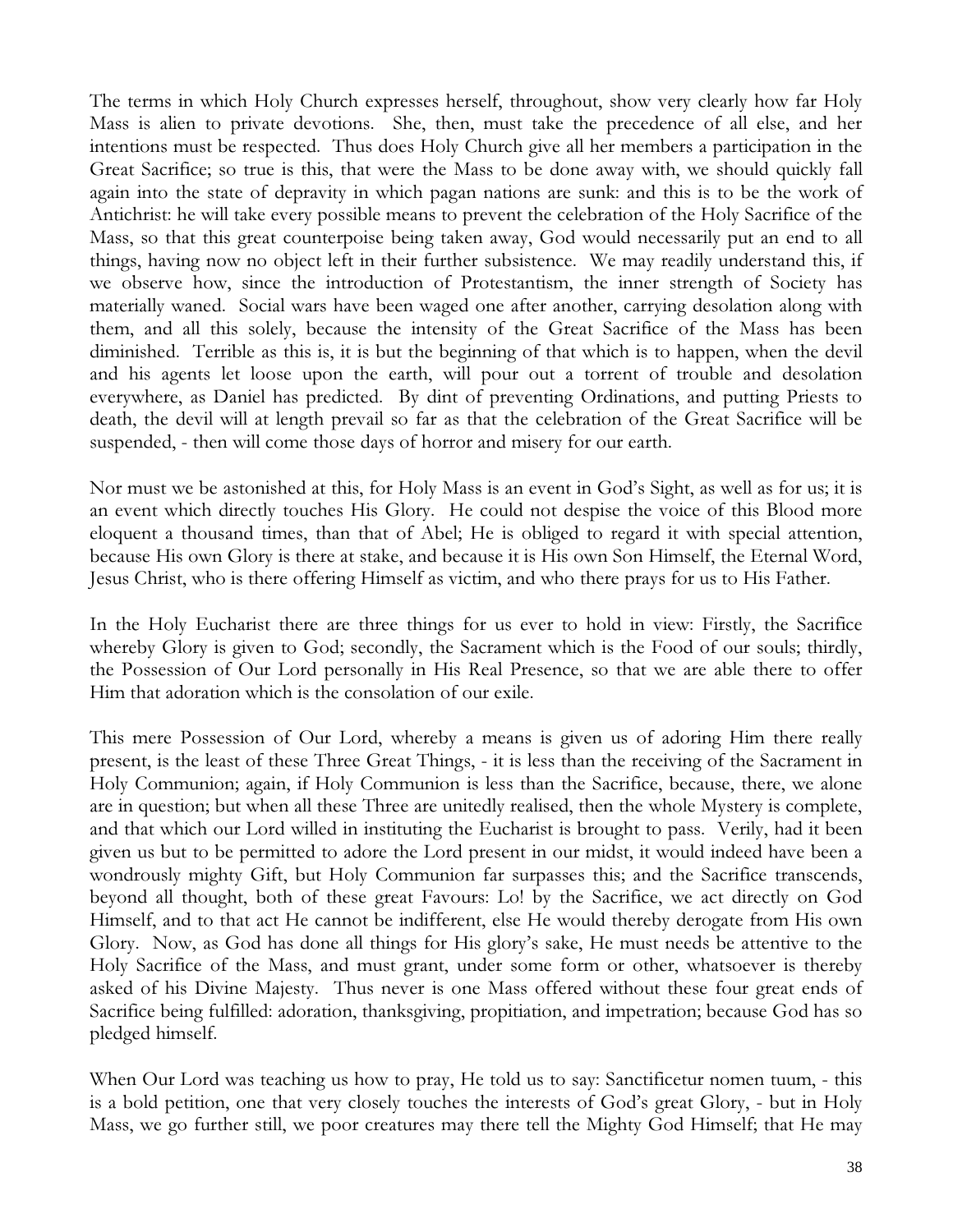not turn away from this Sacrifice, for it is even Jesus Christ Who is offering It; that He may not refuse to hearken, for it is Jesus Christ Himself who is here praying.

In former times, at this place in the Canon, the name of the king was mentioned after that of the Bishop: et rege nostro N. ... but since St. Pius V. issued his Missal for general use, this has been omitted. St. Pius the Fifth's decision on this point was owing to the difference of religion found amongst Princes, since the introduction of Protestantism. Rome alone can give particular permission to name any king in the Canon. Spain petitioned for this favour in the reign of Philip II., and it was granted. In France the Parliament of Toulouse and that of Paris, taking umbrage at the omission of the king's name in the Missal of St. Pius V. when it first appeared, prohibited the printing of the said Missal. In 1855 Napoleon III. asked and obtained of the Pope authorisation for his name to be mentioned in this part of the Mass.

There is neither the usual form of conclusion, nor the Amen, to either the first or second Prayer of the Canon.

# MEMENTO OF THE LIVING.

Memento, Domine, famulorum famularumque tuarum N. et N. ... and the Priest, joining his hands, recalls in secret, those whom he wishes to recommend to God. Thus has the Priest first of all prayed for the whole Church in general, for the Pope, the Bishop, and all Orthodox Catholics, that is to say, all who are of the Faith of Holy Church. But this great Sacrifice, the fruits of which are infinite, operates in a more particular manner on all those, for whom special prayer is made; therefore the Priest is allowed here to mention those whom he wishes to recommend to God more especially. We learn from Tradition that in all ages, the Priest has been free thus to pray more expressly for those in whom he was interested, because the fruits of the Holy Sacrifice can be applied to them in particular, without prejudice to the principal intention.

Again stretching out his hands, the Priest continues his prayer, saying: Et omnium circumstantium, quorum tibi fides cognita est et nota devotio. ... The Priest prays for all those who are present around him, because their faith has urged them to leave alone everything else, and to come gathering about the Altar, and for this reason, they deserve a special share in the Holy Sacrifice. See here, how good it is to assist at Mass as often as possible. But if we do so, it must be with faith and devotion, for the Priest particularly says: quorum tibi fides cognita est et nota devotio. It is quite clear that the Priest could never speak thus to God in behalf of such Christians as conduct themselves no differently in Church than they would anywhere else, who are in no way preoccupied with what is going on at the Altar, and who seem to have nothing else to do, but to distract themselves as far as they can, more or less respectably. So then of those who are present it is only such as assist with faith and devotion that can participate in the fruits of Holy Mass. As to those who are absent, they too can participate of the Sacrifice, by uniting themselves spiritually thereunto, and by desiring to assist thereat, with faith and devotion, were it in their power to come. If such be their dispositions, they do really share in the fruits of the great Sacrifice, how far soever distant they may be. Observe from all that has been said, how the Priest can have no mere personal idea, when approaching the Altar to offer Sacrifice. He then holds the whole Church in his hands, and he prays with outstretched arms, like Christ Himself, offering Sacrifice for all men.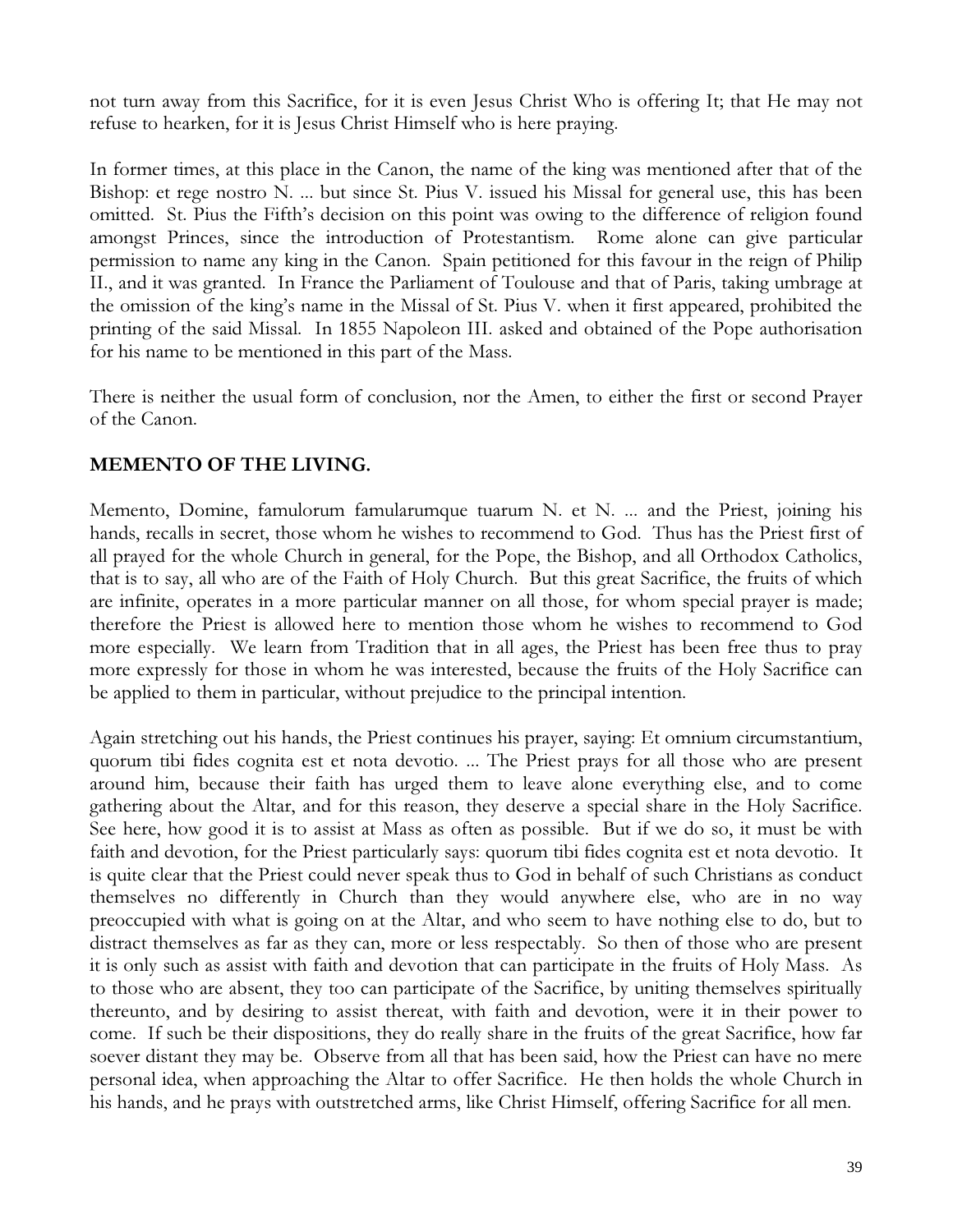The Priest here adds further instance to his prayer, singling out before God, those divers persons for whom he is offering the Holy Sacrifice: pro quibus tibi offerimus, vel qui tibi offerunt hoc Sacrificium laudis. The Church here uses this term Sacrifice of praise (though more properly applied to the Psalmody), because Holy Mass is likewise for the praise and honour of God; besides, this is a Scripture phrase, often to be met with, elsewhere.

For whom is the Sacrifice being offered The Priest, still speaking of those whom he has mentioned, continues his thought, adding: pro se, suisque omnibus, pro redemptione animarum suarum, pro spe salutis et incolumitatis suae. Thus does the Holy Sacrifice embrace all, extend to all. The soul holds the first place in this enumeration; and we have here come across that petition, so frequently found in Foundation-Charta of the Middle Ages, namely, pro redemptione animarum suarum, &c. The Church next occupies herself with the bodily needs of her children; she begs of God to keep the body safe and sound amidst all the perils by which it is surrounded. Finally, the Priest concludes by offering to the living God, the desires and wants of all the Faithful, in these words: tibique reddunt vota sua aeterno Deo vivo et vero.

The Priest cannot here pray either for Jews or for infidels, no more than he can for heretics, who by the very fact of heresy alone, are excommunicates, and consequently out of the pale of the holy Catholic Church. Neither can he pray for such as, without being heretics, are excommunicated for other causes; it would be a profanation to utter the names of any such in the midst of the Holy Sacrifice. They may be prayed for in private, but not in official prayers. They are excluded from the Sacrifice, as they are out of the Church; consequently, it is impossible to mention them during the Sacred Celebration.

## COMMUNICANTES.

The Church Militant does not wish to approach the Holy Altar all alone. She has spoken to God, about the Vicar of Jesus Christ on earth, about the Bishop under whose Jurisdiction the Diocese is placed, then about all Catholics. Now, she wants to name another class of persons, belonging not to the Church Militant, but to the Church Triumphant. She is fully aware that those who are already enjoying the Glory of the Church Triumphant are not separated from her, but, on the contrary, that they are intimately united to her, forming but one and the same Church with her. It is true, the Church is divided into the Church Triumphant, the Church Suffering, and the Church Militant; nevertheless there is but one Church. We are to present ourselves, then, before God, in company not only of the Saints on earth, but of the Saints in Heaven.

For this reason, the Priest adds: Communicantes et memoriam venerantes. ... Yes, we do indeed venerate those whom we are about to name, and our motive for thus honouring their memory is that they have already attained eternal glory and God for evermore; we are united with them, and have direct communication with them, forming but one with them, in the Holy Sacrifice. And who are they?

First of all: in primis gloriosae semper Virginis Mariae, Genetricis Dei et Domini nostri Jesu Christi. ... Our Blessed Lady has every right to an honour peculiar to her alone, and Holy Church never fails to pay it to her; on the present occasion she expresses this her thought by the word in primis: it behoves us in the first place, to speak of Mary. Yes, of Mary who always was and ever is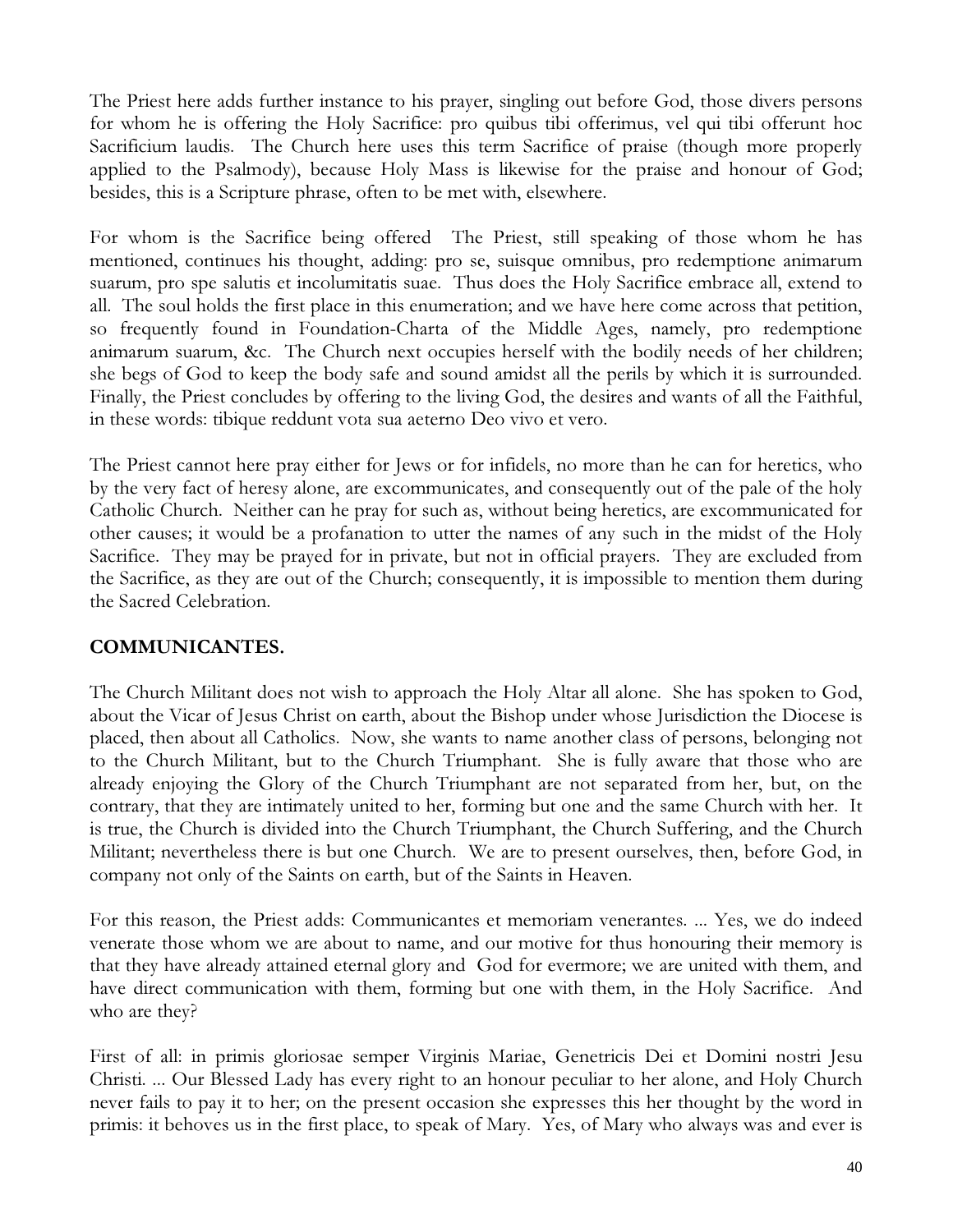a Virgin: Virgin before Birth-giving, Virgin in Birth-giving, Virgin after Birth-giving; She is, moreover, the true Mother of God, of Him who is at the same time, Our Lord Jesus Christ. All these her titles give her special right to particular mention apart from all others. Sed et beatorum Apostolorum et Martyrum Tuorum ... Holy Church adds next, the Apostles and Martyrs of Christ. She will give us the names of the martyrs presently, but not till she has given us those of the Apostles. St. Mathias is the only one omitted, but his name occurs later on, in another list, after the Consecration. The name of diptychs is applied to these lists, because they used formerly to be written on folded tablets, frequently of richly carved ivory. Several of these would be used at the Altar: on one were inscribed the Saints' names to be more particularly commemorated; on another, the name of the reigning Pontiff or the Patriarch under whose jurisdiction the place was, and of the Bishop of that Diocese, &c. Sometimes a third was specially added, for the names of the Catholic Prince of the country and his children. Finally, those who had founded the Church, in which they were assembled, or who had endowed it, or had rendered it some signal service, had their names also written on a Diptych, and as they were particularised, the list was often very long. If any one had the misfortune to fall into heresy, his name would be erased, if inscribed on the diptych, and it could not be replaced there, until he had made due submission and was reconciled to the Church. These customs have now fallen into disuse, because at last the number of persons claiming a right to be inscribed on the diptychs was so great that it became burthensome. The list of Saints was then limited and the names fixed as we now have them in the Missal; these lists are, however, a remnant of the ancient custom of the diptychs.

St. Joseph is not mentioned here, no more than he is in the Confiteor, because devotion to this great Saint was reserved for the latter Days, and because just at first, in the earlier ages, the attention of the Church was more specially drawn to the Apostles and Martyrs, for all the honours of her worship. Later on, when the time for fixing the Canon came, holy Church recoiled from rehandling and making modifications, even of smaller details, in a Liturgical Prayer fixed and consecrated by Christian Antiquity. With her ever wise discretion, Holy Church has limited the Saints' names mentioned here. Let us go through the list.

Petri et Pauli. The Priest has this one thought uppermost in his mind, that he is in close union with all these Saints, and that he is engaged in honouring their memory. He names St. Peter and St. Paul together, because these two Saints are really one, belonging as they both do to the Holy Roman Church which was founded by their joint labours. Then come the other Apostles: Andreae, Jacobi, James the Great, Johannis, John, the beloved disciple, Thomae, Jacobi, James the Less, Philippi, Bartholomaei, Matthaei, Simonis, et Thaddai, Thaddeus, called also Jude.

These holy ones just named by the Church, all belong to the Gospel; but in order to show that she belongs to all ages, she deems it well to couple with these venerable names of the very Foundations of the Church, others no less dear to her. So these three Popes are mentioned in the same list: Lini, Cleti, Clementis. Linus, Cletus, Clement, were all three ordained by St. Peter; so that at the Apostle's death, there were these three Bishops in Rome. St. Peter had appointed Clement to be his successor, but he contrived at first to escape the burthen; nevertheless he was at last forced to accept it, but whether he succeeded St. Linus, before or after St. Cletus, on the Chair of Peter, is uncertain. Xysti, here we have another Pope; it is Sixtus II., he who had St. Laurence for his deacon. He is a very celebrated Pontiff: he was beheaded in the Cemetery Pretextatus; and the Cemetery of St. Calixtus where is the Crypt of St. Camilia, is also called by his name, i.e., of St.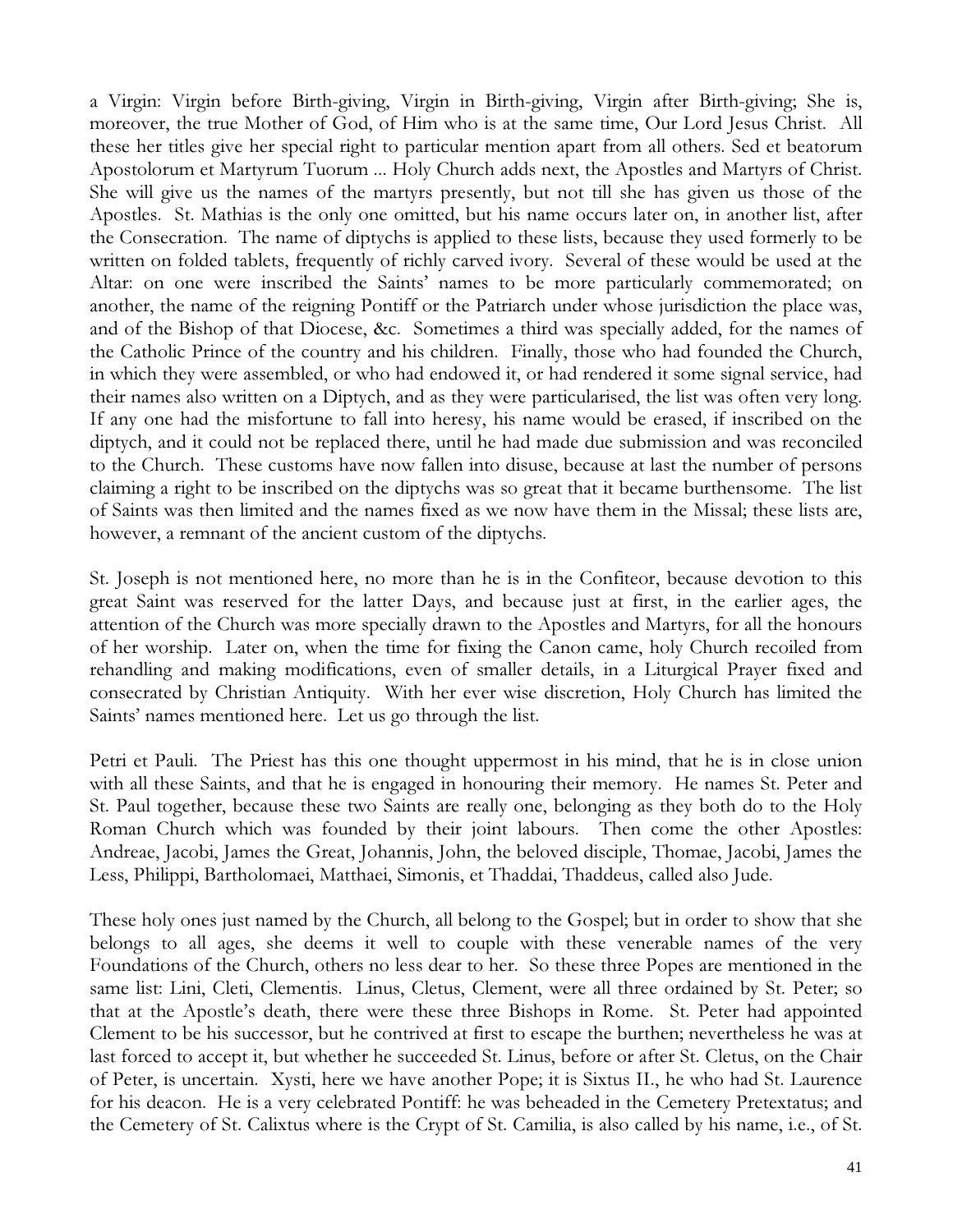Sixtus. Then follows Cornelius, Cornelii, whose epitaph, lately discovered in the Catacombs by the Commedatore De Rossi, has been a subject of such lively interest; this epitaph was found in two separate pieces, on one was only Cor, on the other, nelius.

After these Popes, we are given a Bishop's name: it is St. Cyprian, Bishop of Carthage, Cypriani. He is coupled, on the diptychs, with his friend, St. Cornelius. Laurentii, the great Deacon St. Laurence ever so markedly honoured by Holy Church. These Martyrs all suffered in the persecution under Valerian; but the next, St. Chrysogonus, Chrysogoni, comes under Diocletian. As regards SS. John and Paul, Johannis et Pauli, they are much later, being put to death in the reign of Julian the Apostate. Finally, Cosmae et Damiani, both physicians; they were not Romans, but their bodies were brought to Rome later; they suffered under Diocletian. These two names close the list adopted by Holy Church, and no others may now be added. She terminates her Prayer by naming all the Saints, by whose merits she remends herself to God: et omnium Sanctorum tuorum, quorum meritis precibusque concedas, ut in omnibus protectionis tuae muniamur auxilio.

Thus ends this third Prayer, which is, like the other two, a Prayer of recommendation. First of all, the Priest prayed for Holy Church, the Pope, the Bishop, all Catholics, then for those for whose intention the Holy Sacrifice is being offered; to these he joined other persons in whom he is interested, finally, he reminded God of the union which exists between the Church Militant and the Church Triumphant, and then the names of the Saints in Heaven were heard at our Altar here below. These three Prayers form but one, for which reason, only at the conclusion of this third, the Priest, joining his hands, terminates with the usual words: Per eumdem Christum Dominum nostrum. Amen. He says the Amen himself and in a whisper; his voice is not to be heard, until the Pater.

# HANC IGITUR.

This Prayer being ended, the Priest, extending his hands over the Oblation, prays anew. This gesture is of high importance and must be here remarked; it comes to us from the Old Law. When a Victim was presented in the Temple to be offered in Sacrifice, the right of the imposition of hands had a twofold meaning and was of double efficacy. The victim was, by means of this rite, set apart for ever from all profane use, and was devoted to the service and honour of God alone. The Lord, thereby, took possession of the victim, whatever it happened to be. So now, Holy Church after having already, at the Offertory, alienated the Bread and Wine from all profane use, and having offered them unto God, does so now once again, and yet more earnestly, seeing that the moment of Consecration is close at hand. In the holy impatience of an expectation well nigh realised, the Priest stretches out his hands over the Bread and Wine, so that his oblation may have favourable acceptance, before the Throne of God; and he says these words: Hanc igitur oblationem servitutis nostrae, sed et cunctae familiae tuae, quaesumus Domine, ut placatus accipias: diesque nostros in tua pace disponas, atque ab aeterna damnatione nos eripi, et in electorum tuorum jubeas grege numerari. Thus, whilst offering the Holy Sacrifice of the Mass, and at this very moment when he is so specially pointing to his Oblation itself, the Priest prays for himself, for all those who are present, and for all those who are united with them; and he begs that peace may be granted unto us in this world, that we may escape hell, and that we may, together with the elect, enjoy the Glory of Heaven.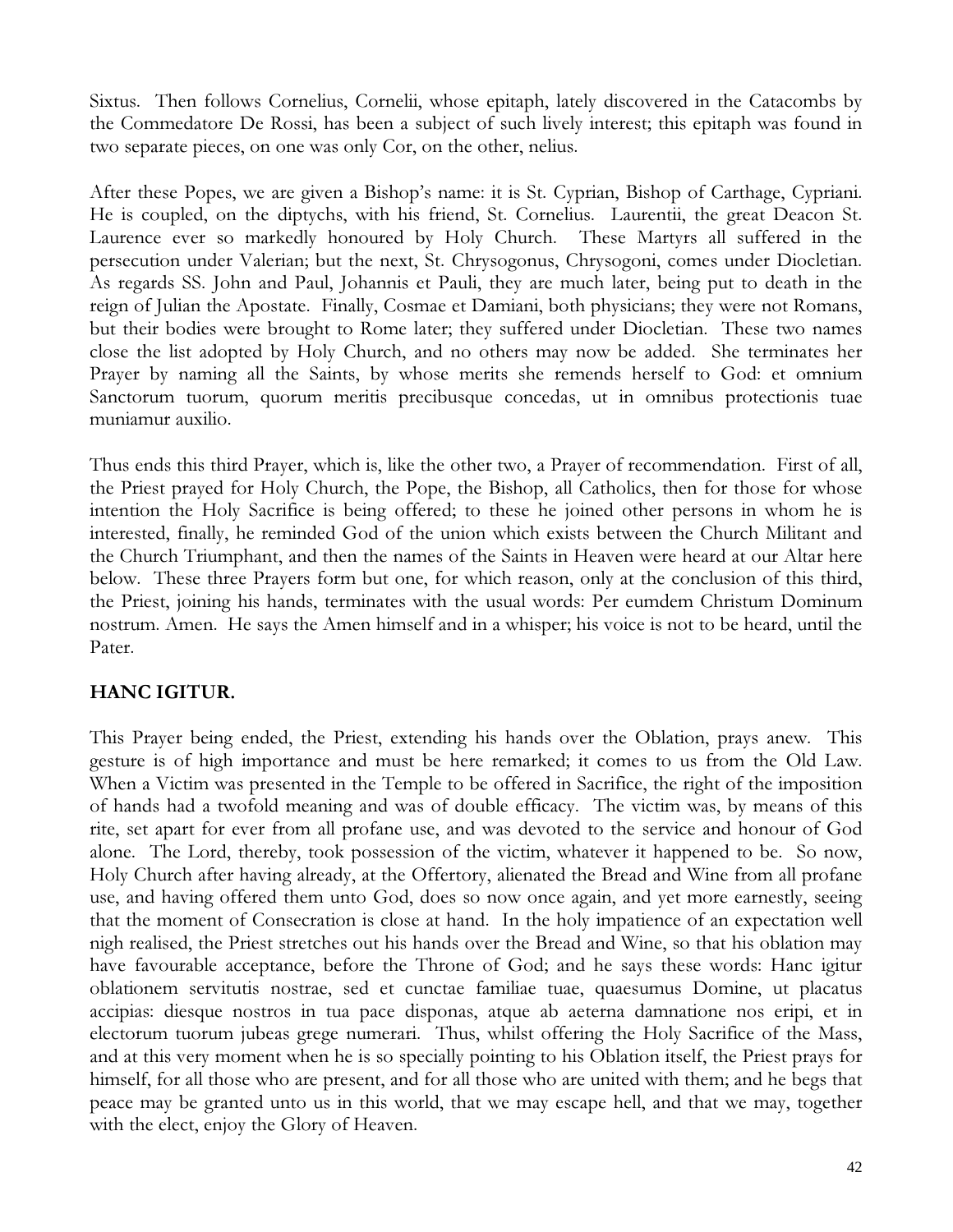There is an addition in this Prayer which deserves our notice. Holy Church had not, at first, these words: diesque nostros in tua pace disponas. They were added by Pope Saint Gregory the Great, whilst Rome was being besieged by the Lombards, and the City was, consequently, in the utmost peril. Holy Church, since then, has judged it expedient to continue this petition for peace at the present; she was heedful not to retrench from her text words inspired to so holy a Pope, by the Holy Ghost Himself, Who, as we are told by John the Deacon, often showed Himself visibly in the form of a Dove on the head of Saint Gregory, whispering in his ear what he was to say or do, on certain grave occasions. This Prayer ends with: Per Christum Dominum nostrum, which words are said by the Priest, with hands joined, and to which he adds for himself in a whisper: Amen.

#### QUAM OBLATIONEM.

Here begins the Great Prayer which continues up to the Memento of the dead, and in the midst of which the sublime Mystery of Trans-substantiation is accomplished. Thus speaks the Priest: Quam oblationem tu, Deus, in omnibus, quaesumus, adscriptam, ratam, rationabilem, acceptabilemque facere digneris. Holy Church continues wholly absorbed in the Oblation, imploring of God to bless it, and, in order to this, the Priest makes thereon the Sign of the Cross, so that thus sanctified it may be lovingly accepted by the Lord; adscriptam (here the Cross is again signed): this Oblation is of such real importance, that it must be registered, He is begged to note it down; ratam (again, the sign of the Cross), it must needs be ratified, approved, confirmed in Heaven, as a Thing most truly Good and Fitting; lastly, the Priest begs that this Oblation may be rationabilem. To understand this expression, we must call to mind what those victims of the Old Law were, they were, after all, but gloss and figurative, having no worth, save in as far as they had reference to the Sacrifice of the Cross. Whereas, the Bread and Wine, or rather, - anticipating in thought, together with Mother Church herself, the stupendous effect of the Sacred Consecration, let us say, - the Body and Blood of Jesus Christ are here, on our altar, the true and real Victim, the Spiritual Oblation whereby all other sacrifices are rendered superfluous and sterile, it is in this sense that St. Paul, writing to the Romans, tells them to offer unto God in their own persons, an interior and wholly spiritual host: Obsecro vos, fratres per misericordiam Dei, ut exbibeatis corpora vestra hostiam viventem, sanctam, Deo placentem, rationabile obsequium vestrum (Rom. xii. 1). You, who are Christians, says the Apostle, ought to offer your bodies as a living sacrifice, holy, agreeable unto God, and reasonable, that is to say, spiritual, in contradistinction to the Sacrifices of the Old Law. So then, the Christian must offer to God, even his very body, making it to take its share in prayer; and this he does by imposing fasts and penances upon it, in order to prevent its continually dragging downwards, according to its own material tendency; in a word, he must so act that the inferior part be continually upheld, so that it may without hindrance unite itself to the superior part of his being.

But let us return to the Offering that is on the Altar. Were this Bread and Wine to remain such as they are they would be no better than the Sacrifices of the Old Law; but inasmuch as they are soon to be changed into the Body, Blood, and Soul of Our Lord Jesus Christ, verily this will be a reasonable Host, essentially reasonable. This is not all: our Oblation must needs be acceptabilem, so that the Lord may truly say: I am wholly satisfied with the Offering made to Me. Ut nobis Corpus et Sanguis fiat dilectissimi Filii tui Domini nostri Jesu Christi. At the words Corpus et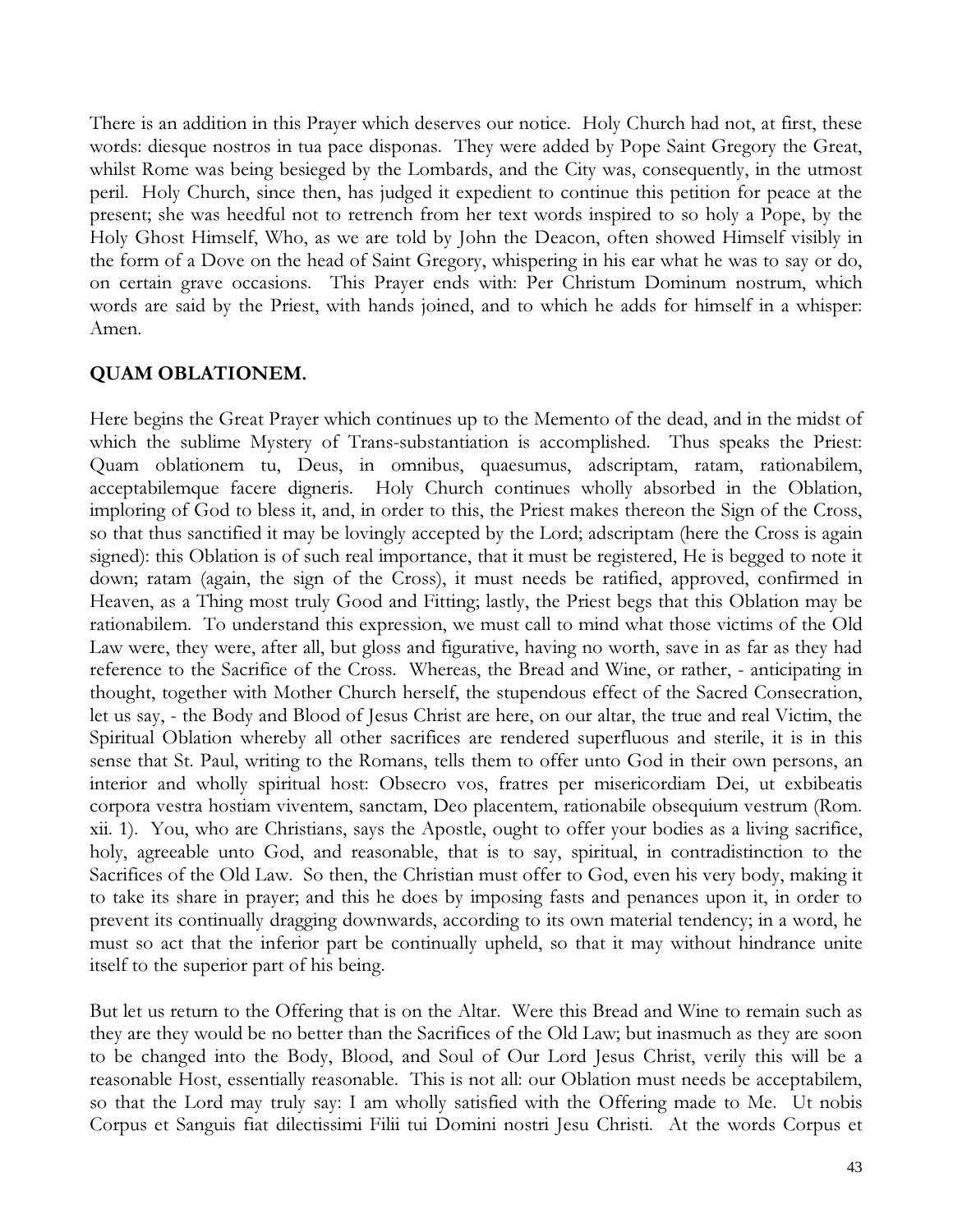Sanguis, the Priest makes the Sign of the Cross over the Host and over the Chalice. Oh! may this Oblation become the Body and Blood of Jesus Christ! Truly the Body and Blood of Jesus Christ are for ever in Heaven, but we are asking that They may be produced here below in this Oblation which we are offering. So then, it is for our own sakes that we make such a petition to God, as that this Oblation may be changed into the Body and Blood of the Lord, for the Church particularly puts these words on our lips: Fiat nobis, in order that this Body and Blood may be at our own disposal and may even become our very Food.

## CONSECRATION OF THE HOST.

Quam pridie quam pateretur. These words were added by Pope Alexander I., the sixth Successor of St. Peter. This he did, in order to recall the Passion, because the Sacrifice of the Mass is one and the same with the Sacrifice of the Cross; for the same Lord, when He first immolated Himself in the Cenacle, on the Eve of His Sacrifice, was to be immolated the next day on Calvary. Accepit panem in sanctas ac venerabiles manus suas. At these words the Priest does the very same, he takes the Bread into his hands, et elevatis oculis in coelum, he too raises his eyes to heaven, imitating what he is saying that Our Lord did. It is not mentioned in the Gospel that Jesus raised His eyes to heaven, on this occasion, but tradition tells us so, - a tradition so certain that Holy Church makes a point of giving it here her full acceptance. Ad Te Deum Patrem suum omnipotentem, tibi gratias agens. This is the Eucharist, or thanksgiving; and Holy Church is careful to call attention to it; for, behindhand as we ever necessarily are in paying our ceaseless debt of gratitude to God, for His countless Benefits, we should constantly have Thanksgiving in our hearts and on our lips. Benedixit (at this word the Priest signs the Cross upon the host) fregit deditque discipulis suis. Accipite et manducate ex hoc omnes. HOC EST ENIM CORPUS MEUM.

The Priest then holds the Host in both his hands, between the thumb and index finger, and pronounces the words of Consecration, in a whisper, yet distinctly, and keeping his eyes fixed on the Host which he intends to consecrate. The moment that these words of Consecration are uttered, the Priest, on bended knees, adores the Sacred Host. The rubric says statim, at once; he must leave no interval, for the Bread has gone, there remain now but the species, the appearances; it has yielded its place to the Lord, it is the Lord Himself whom the Priest adores. Rising from his own act of Adoration, the Priest uplifts the Host, raising It above his head, to show It to the Faithful so that they too may adore.

Formerly the Host was not elevated at this part of the Mass, but only just before the commencing of the Pater. In the Eleventh Century, Berengarius, Archdeacon of Angers, having dared to deny the Real Presence of Our Lord in the Holy Eucharist, this Showing of the Sacred Host to the people, in the Mass, immediately after Consecration was introduced, in order to excite them to adoration.

After this august ceremony, the Priest lays the Sacred Host on the Corporal and again kneels in adoration before It. From this moment, each time that the Priest touches the Host, he will genuflect both before and after doing so; before, because he is going to touch the Lord, and after, in order to pay Him homage. Besides this, he will not disjoin the thumb and index finger of each hand, until the Ablution, because these fingers are sacred, and have alone the honour of touching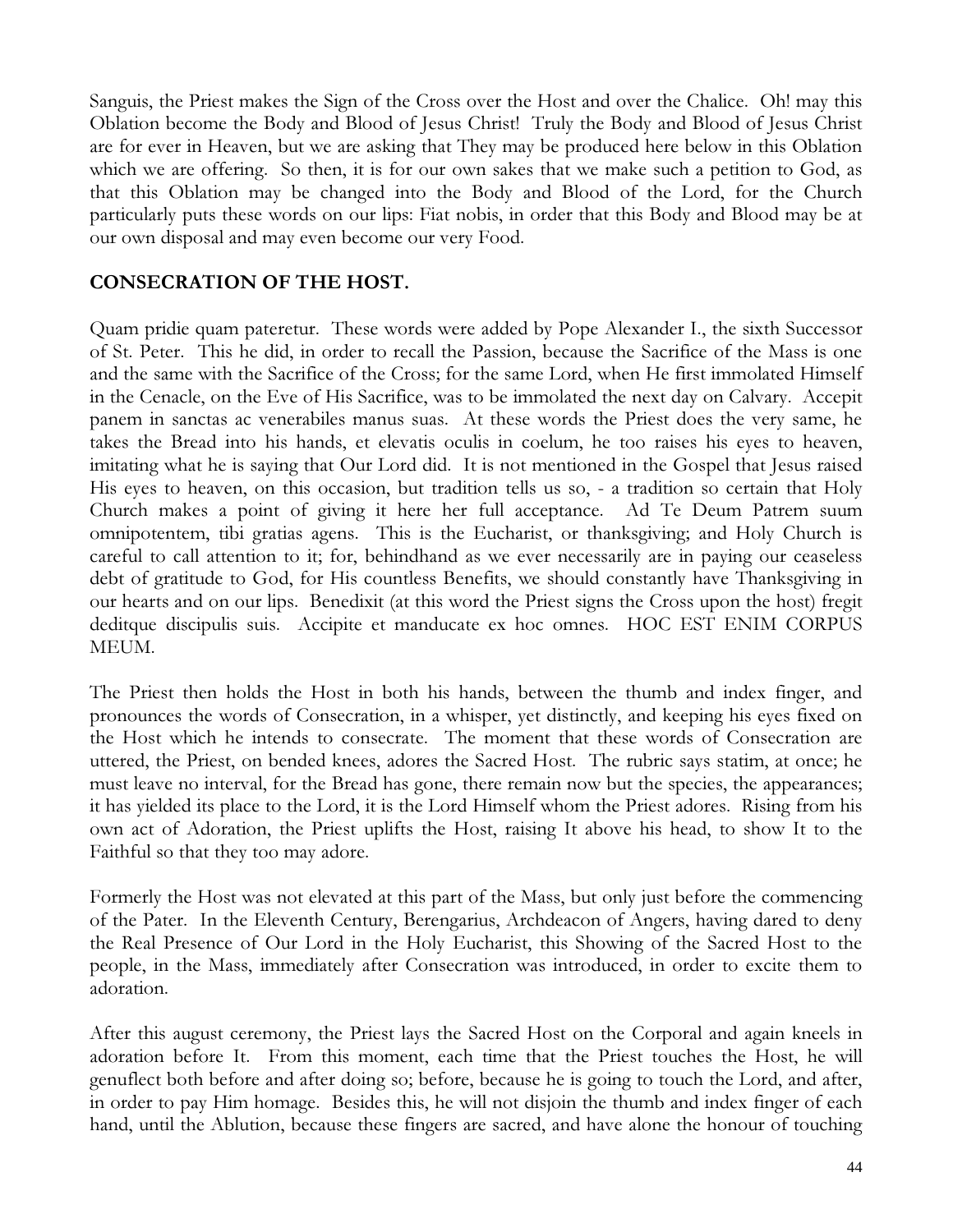the Lord. For this reason, at his Ordination, the Bishop consecrated these fingers in a more special manner, putting the holy oil upon them first, and thence spreading it over the rest of the hand; if a Priest were to lose one of his index fingers, he would need permission from the Pope himself to touch the Body of the Lord with another finger.

Thus is accomplished the Great Mystery of Transubstantiation (that is to say, the changing of one substance into another), according to that word of Our Lord to His Apostles: Do this in commemoration of Me: Hoc facite in meam commemorationem (St. Luke xxii. 19); on condition, however, that the Minister be a Priest validly ordained, and that he pronounce these sacramental words over true bread and natural wine, with the intention of consecrating as the Church does. These conditions fulfilled, God is not free, He is bound by His own Word, and the Mystery must consequently be achieved.

The word enim is put in, to link this phrase with the preceding; it is not to be found in any of the three Gospels which mention the institution of the Eucharist, neither does St. Paul give it in his Epistle (1 Cor. xi. 24). Nevertheless Our Lord must have said this word, as this Tradition has come down to us from St. Peter and the Apostles. A Priest who were to omit the enim would sin, but his consecration would be valid. If he were to omit the meam there would be no consecration, because it is necessary to determine whose Body it is that the Priest is holding in his hands.

As soon as these above named sacred Words are pronounced, the Body of Our Lord is truly on the Altar; but because, since His Resurrection, the Body, Blood, Soul, and Divinity of our Redeemer cannot be separated, he is on our Altar in a Living State, just as He is in heaven, that is to say, glorious as He has ever been since His Ascension.

The showing of the Body of Our Lord which now takes place, is, as we have explained above, of comparatively modern institution. The Eastern Churches do not observe a similar ceremony, at this part of the Mass; but on the other hand, they give far more pomp and importance, than we do, to the Elevation that immediately precedes the Pater, and thereby attract the attention of the people to profound adoration: for this purpose, the Priest then takes the Body and Blood of the Lord in his hands, and turning towards the Faithful, as at the Orate Fratres, holds Them up for adoration.

## CONSECRATION OF THE WINE.

The Chalice being uncovered, the Priest pronounces these words: Simili modo post coenatum est and then taking the Chalice into his hands, he continues: accipiens hunc praeclarum calicem in sanctas et venerabiles manus suas. Notice this expression, praeclarum calicem. How Holy Church extols this Chalice which held the Blood of the Lord, and which she is now placing in the hands of her Priest! In the Psalm, we have the Prophet telling us: Et calix meus inebrians quam praeclarus est! (Ps. xxii. 5). Yea, truly, my chalice is inebriating! how august is it! how glorious, how magnificent! Mother Church finds this phrase so well suited to the Sacred Cup which is used to hold the Blood of Jesus Christ, that she now pours out her own sentiments in these very word. The Priest continues: item tibi gratias agens. The Priest spoke previously of this giving of thanks, when, at the consecration of the Host, he said that Our Lord, raising His eyes, gave thanks. Then,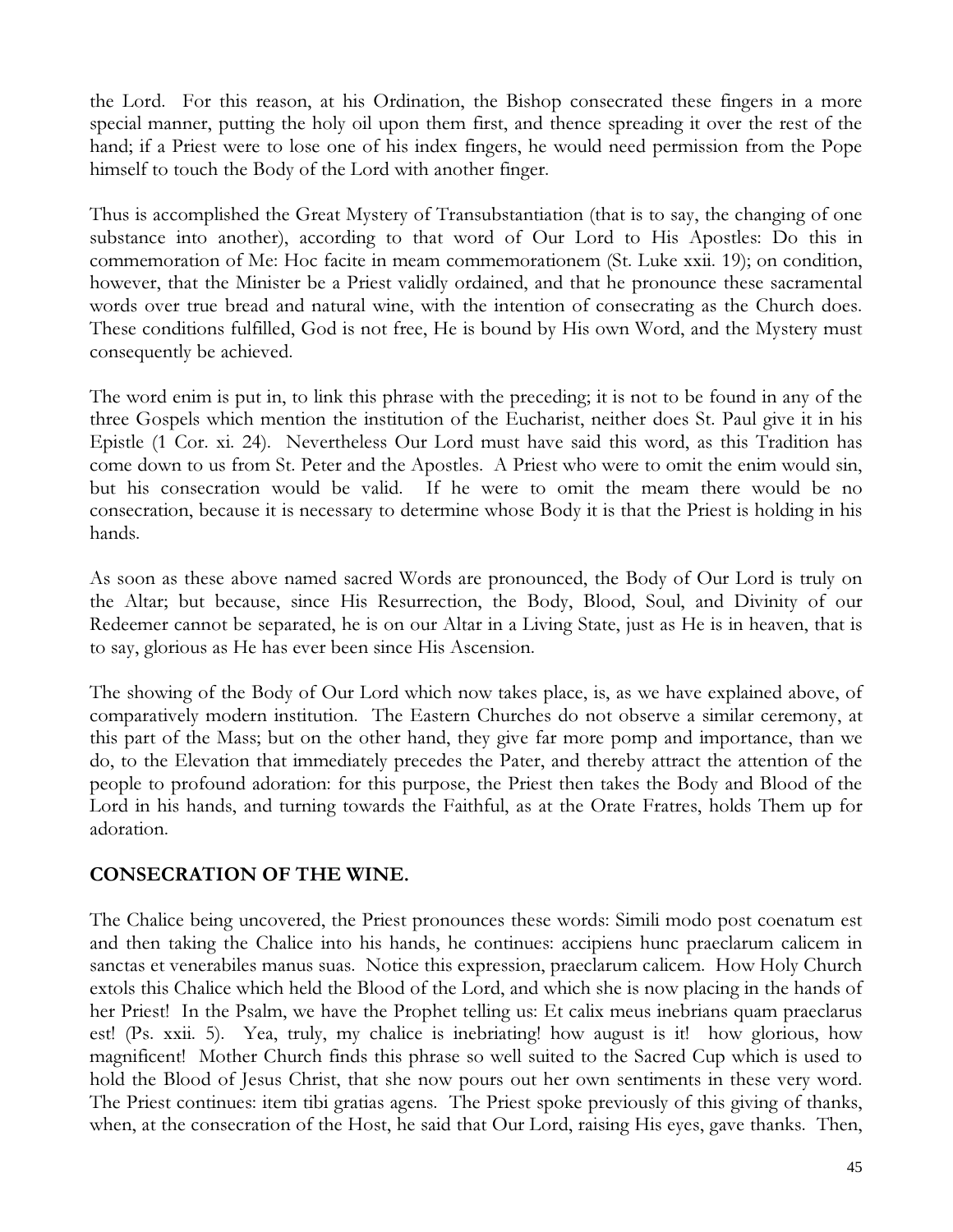taking the Chalice in his left hand, and blessing it with his right, he says: benedixit, deditque discipulis suis, dicens: Accipite et bibite ex eo omnes. The Priest thou pronounces the words of Consecration over the wine, whilst he holds the chalice somewhat raised. These are the Sacred Words: HIC EST ENIM CALIX SANGUINIS MEI, NOVI ET AETERNI TESTAMENTI MYSTERIUM FIDEI QUI PRO VOBIS ET PRO MULTIS EFFUNDETUR IN REMISSIONEM PECCATORUM.

Notice that the word enim comes in here just as it was at the Consecration of the Bread, to connect what precedes with what is to follow.

The Words used for the Consecration of the wine resemble those of the Gospel with some slight differences. We have received them by the tradition of the Church of Rome, founded by St. Peter, who had himself heard Our Lord speak. Novi et aeterni testamenti. So then this very Chalice of ours holds the Blood of the Lord, the Blood of the New Testament, called also here, eternal, to distinguish it from the Old Covenant which was to last only till the coming of Our Lord. Mysterium fidei. Mystery, that means the Mystery which specially and above all others, proves our faith; for, according to the word of St. Peter, our faith must needs be proved. And so truly is It the mystery of faith, that St. Paul, writing to Timothy, tells him, on the subject of the Eucharist, that Deacons should be pure and holy, guarding the Mystery of faith in a clean conscience: Habentes mysterium fidei in conscientia pura. It is well known that the Holy Eucharist was given to the special custody of the Deacons, who could even administer It to the Faithful, in the absence of a Priest. Finally, let us notice there other words: pro multis effundetur in remissionem peccatorum. This Blood shall be shed for many, unto the remission of sins. Our Faith is that it was shed for all, and not merely for a large number, but all would not profit of It for the remission of their sins.

Such are the words of Consecration of the Wine, the effect of which is so tremendous. They constitute together with the Words of Consecration of the Bread, the Sacrificial Act itself. Our Lord is the Victim, the Victim immolated on our Altar; not merely in the sense that the Holy Mass, by the mystic separation of the Body and Blood, represents and recalls to us the bloody sacrifice of Calvary; but furthermore, because of the very state and proper destination of the Body and Blood of Our Lord, under the Eucharistic Species. Never was victim in any sacrifice, more truly slain and immolated, than is this Divine Victim of ours, as soon as the Consecration is achieved, when He who is the Splendour of God the Father, has now no other end and destination for this His Divine Glory, Beauty, and very Life, than to enter into us, there to be wholly lost and consumed.

So then, the Sacrifice is verily and indeed accomplished. God has looked upon It, and we can truly say to Him: Behold what was done on Calvary, and were it not for the immortality of Thy Son, the resemblance would be complete. For the accomplishing of this Sacrifice, the Priest lends his ministry to Our Lord who has bound Himself to come down to be thus immolated each time any mortal man invested with the Sacerdotal dignity, holding in his hands bread and wine shall pronounce over them certain words. But who is it that here offers the Sacrifice? Is it the Priest, or is it Jesus Christ? It is Our Lord Himself, in the person of the Priest, who is but one with Him; there is but this single restriction, i.e., that he would not come down on the Altar, if the Priest did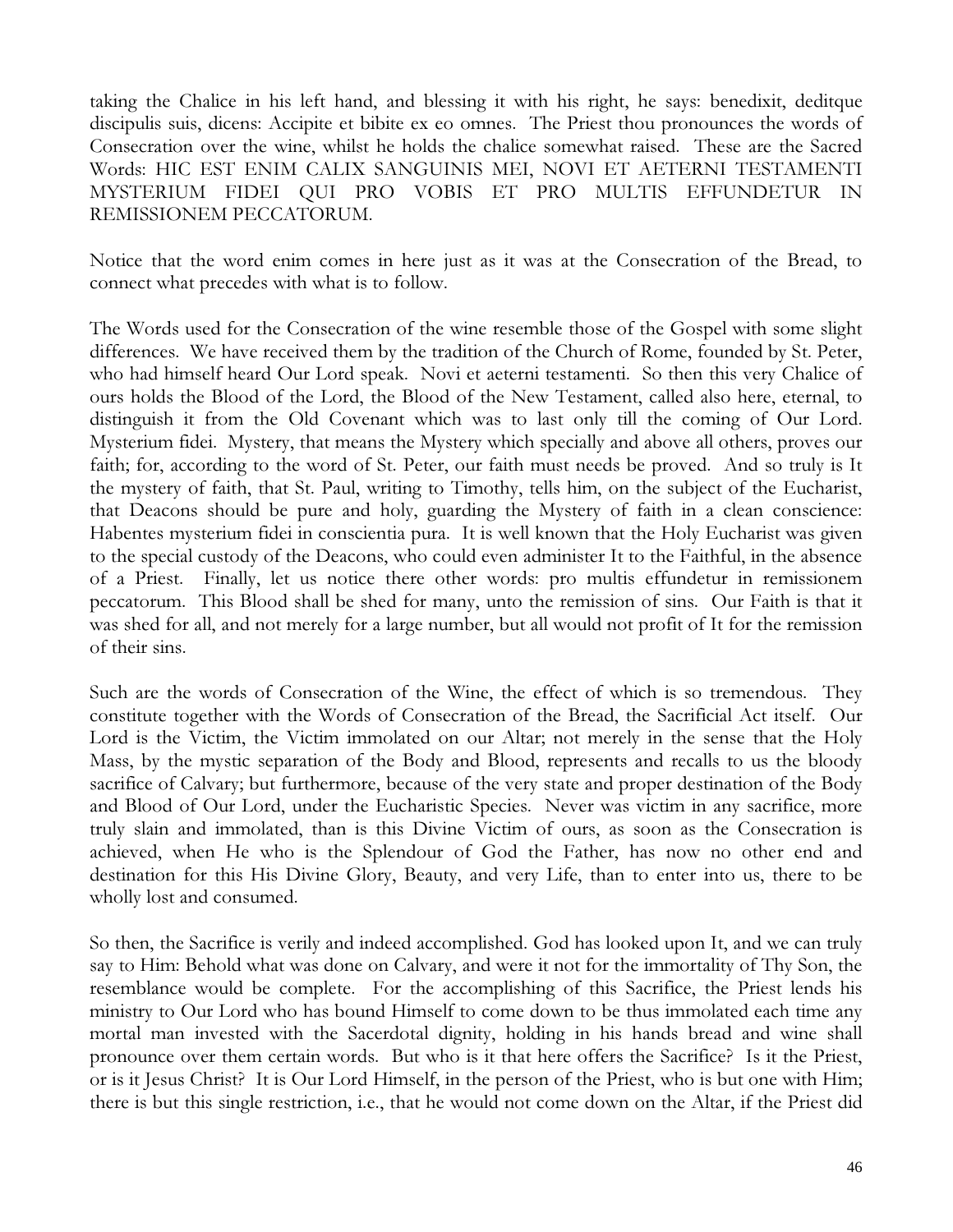not give his concurrence. The Sacrifice, then, is but one, whether it be offered on Calvary or on the Altar.

At the words of Consecration, the Priest, while placing the Chalice on the Corporal, adds the following: Haec quotiescumque feceritis, in mei memoriam facietis. When Our Lord said this to to his Apostles, He, thereby, gave to them, and in their persons, to all Priests, power to do what He had just done, that is to say, to immolate Him. So that, consequently, it is not man who speaks at this solemn moment of the Consecration, it is rather Christ Himself who makes use of man for the purpose.

Such is the dread Christian Sacrifice, which takes us back to Calvary, and shows us how tremendous is the Justice of God which required such a Victim. By itself alone, this Sacrifice could have saved millions of worlds. But Our Lord willed that it should be perpetuated. Having been immolated once on Calvary, He can do no more; yet, nevertheless, knowing what human weakness is, he feared lest the Sacrifice of the Cross, only once offered, might at last make little impression on the Faithful. Before long, man would have treated the Sacrifice of Calvary as a mere historic fact, consigned to the pages of the Church's Annals, where few even would think of seeking it. So Our Lord said to himself: What was done once on Calvary must needs be renewed until the end of time. See here why, in His Love, he devised this Divine Mystery, whereby He comes into the host and immolates Himself anew. And God too sees the importance of this work, and by its very means He is moved to Compassion, and Mercy, and Pardon towards man.

Now let us next examine and find out who it is that produces this change of the Bread and Wine into the Body and Blood of Our Lord is it that operates in this mystery? It behoves us to remember that whenever any One of the Three Divine Persons of the Blessed Trinity acts, the other Two Persons concur in this same Act, in perfect accord. In the Incarnation, the Son becomes Incarnate but it is the Father Who sends Him, and it is the Holy Ghost Who operates the Mystery. In like manner, in Holy Mass, the Father sends the Son, - the Son comes down, the Holy Ghost operates Trans-substantiation, or the changing of the one substance into another. Thus, in order to express the Action of the Holy Ghost in this Mystery, the Church in her prayer at the Oblation, called upon this Divine Spirit, as we observed, in these words: Veni Sanctificator Omnipotens, aeterne Deus, et benedic hoc sacrificium tuo sancto nomini praeparatum.

The Eastern Church has not this Prayer, in her Liturgy; but wishing, as she does, to make known to the people, the action of the Holy Ghost in this Great Mystery, after pronouncing the Words of Consecration over the Bread, the Celebrant says: O Lord, God, deign to send Thy Spirit that He may change this Bread into the Body of Thy Son; and all the people answer: Amen. After consecrating the Wine, the Celebrant again says: O Lord, God, deign to send Thy Spirit that He may change this Wine into the Blood of Thy Son; and all the people answer Amen. But this looks like an anomaly; for when the Priest utters each of these invocations, Trans-substantiation has already been effected. Why then call on the Holy Spirit? This is a remark that has more than once been made; their custom has been maintained, and this is the reason alleged. In order not to mix the acclamation of the people with the words of the Sacred Mysteries, the Eastern Church placed after these the invocations relative to the operation of the Holy Ghost, that is to say, they occur at the very moment chosen in the Latin Church for the Elevation, when she presents the Body and Blood of our Lord, to the adoration of the Faithful. Then it is that the Eastern Church pays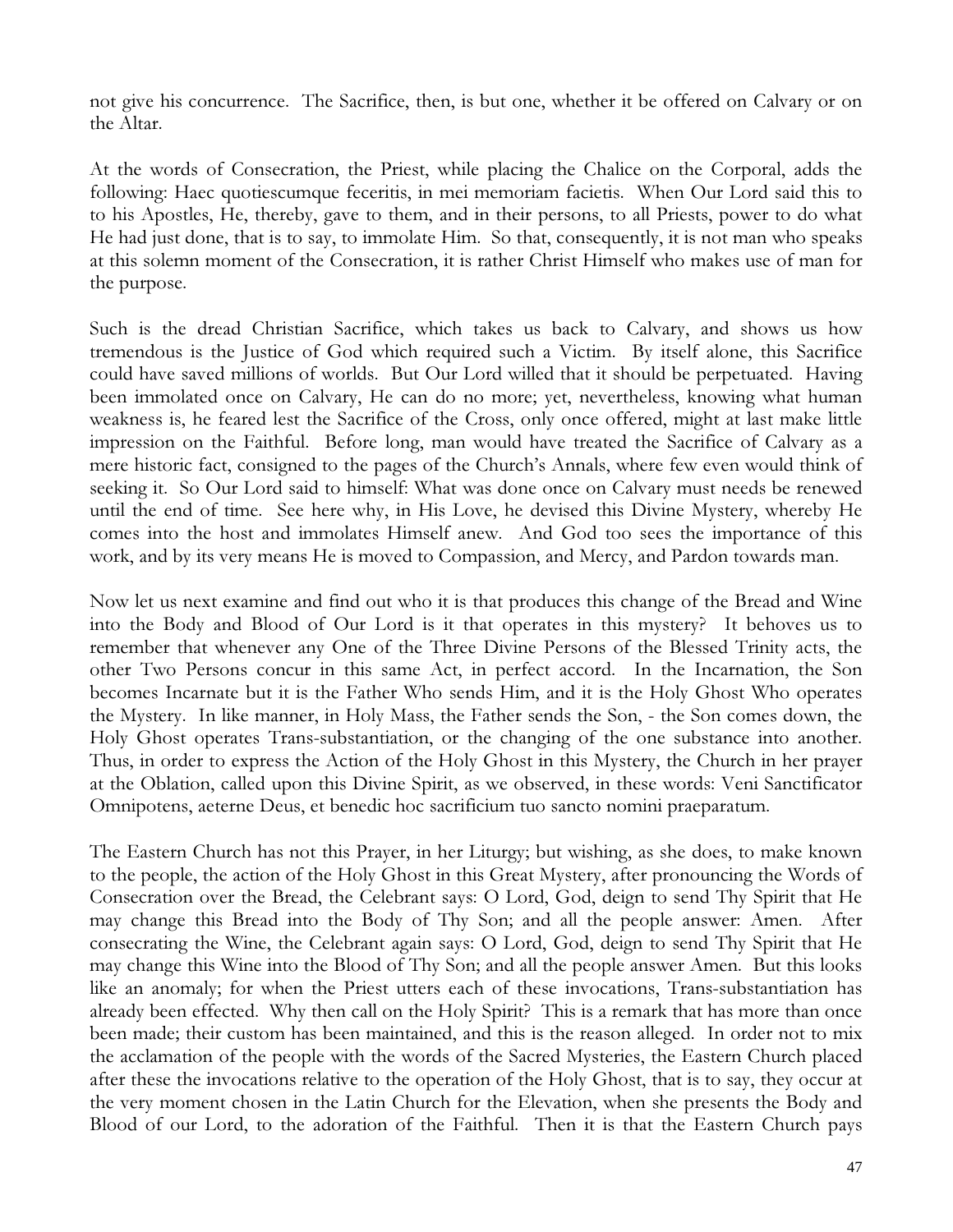homage to the Power and Work of the Holy Ghost. This, we Latins do, beforehand, both in the Prayer: Veni Sanctificator Omnipotens, and in the Prayer: Quam oblationem, in which we say: Ut Corpus et Sanguis fiat. Nevertheless, the Latin Church does not ask the people to approve of her Prayer by an acclamation; and in this place, would imply the recitation of this Prayer, in a loud voice. Now, we have already explained that the Prayer of the Canon is entirely secret, and must be wholly recited in a low voice.

### UNDE ET MEMORES.

The Priest having adored the Precious Blood, has shown It to the Faithful, and then again adored. He now, once more, extends his hands, and continues his Prayer: Unde et memores, Domine, quaesumus, nos servi tui, sed et plebs tua sancta, ejusdem Christi Filii tui tam beatae Passionis, necnon et ab inferis Resurrectionis sed et in coelis Gloriosae Ascensionis. Offerimus praeclarae majestati tuae ... So do we call to mind. The Priest says we, for there is question not of himself alone, but of all the people. He reminds God the Father of this; and we all, united with him, call to mind the Blessed Passion, the Resurrection, and the Ascension of Our Divine Redeemer. During the Oblation, these three great Mysteries were brought prominently forward; but Holy Church is not satisfied with that; she wants to insist on the same thought again, and with still more delight in this place. She well knows that God has done all for man, and she wishes that not one of His Benefits should escape her.

Yea, verily, we are indeed offering a something very great, for we have here before us the Body and Blood of Jesus Christ. We call to mind His Passion which has been so blessed a Boon for us; here too the Victim is immolated but more than that, the Victim which we here possess as ours, is also He who rose again. Nor is this even all: we call to mind, likewise, His Glorious Ascension into Heaven. Yes indeed, He who is here present, is the Risen One; He it is, who scaling the Heavens, was seated at the Right Hand of the Father, whilst the angels re-echoed the glad shout: Attolite portas, principes, vestras et elevamini portae aeternales, et introibit Rex gloriae (Ps. xxiii. 7). So then we have really here, upon our Altar, Him Who suffered, Who rose again, and Who is now reigning in Triumphant Glory in heaven. Oh! yes, indeed, we do indeed recall these things, and this it is that gives us such full confidence, that we dare to say with holy boldness: Offerimus praeclarae majestati tuae de tuis donis ac datis. We talk of offering! We who have nothing! absolutely nothing! Yea, it is true, we have naught of our own, but we offer to Thee Thine Own Gifts, that is all we can say. This Bread and Wine were given to us by Thee; then they became the Body and Blood of Thy Son, Whom, likewise, Thou didst give unto us, whole and entire; we are then drawing out from Thine own exhaustless riches, and we are offering unto Thee what Thou Thyself hast given us.

And what qualities does this our offering possess? It is pure, holy, and spotless. But, upon earth, all is impure, nothing is holy, everything is tainted and defiled; how then can the Priest dare to speak thus? We must recollect what our Offering is. It is the very Son of God Himself in Whom have been accomplished the Great Mysteries of the Passion, the Resurrection, and the Ascension. Behold here what gives Holy Church such boldness of speech. Bride, as she is, she steps forth in face of the Glorious Trinity, and says I am endowed with Thine Own riches, I possess him as mine own, Who hath performed all this that I am now calling to mind, He is mine, for Thou hast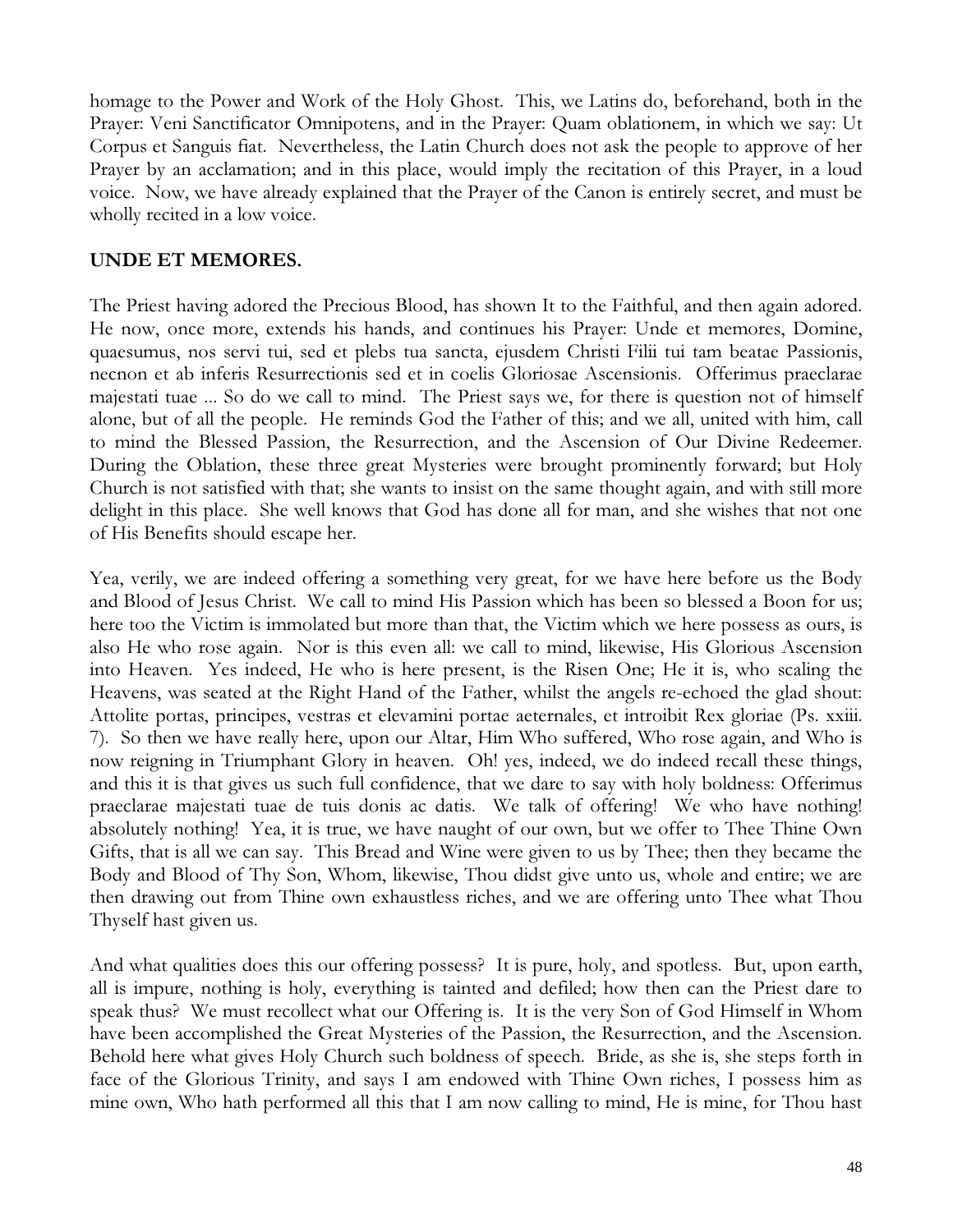given him to me. Behold now, I offer Him unto Thee, and this my Offering is worthy of Thee for It is indeed pure, and holy, and spotless.

This Sacrifice is so powerful, that God is enforced to look upon our Offering; He cannot refuse It; and the whole Strength of the Sacrifice rests on this, namely, that the Son hath been given unto us, as our own. By Him alone, we realise the four ends of the Christian Sacrifice; we thus lay hold on the part of God Himself, Who is obliged to accept this Offering, and to own Himself fully satisfied therewith. In the Old Law, it was not so; for how could sacrifices of bullocks and lambs have any such effect upon the Great God; what did He want with them? But here, on our Altar, under the frail appearances of Bread and Wine, there is a Something which forces the attention of God Himself, and obliges Him to prove unto us that What is offered is indeed acceptable to Him. Well may the devil be enraged at such a sight, well may he make every effort to do away with faith in the Real Presence, striving to overturn our Altars, and to diminish the number of Priests, so that, at least, fewer Masses be offered unto God.

Oh! what a thought is it, that it is a mere sinful man that operates such stupendous Things, that stands thus powerful before the very God Almighty! If only this ministry had been reserved unto Angels, those pure spirits, untouched by the breath of sin, one could better comprehend it. But no; it is man, sinful man, whom God chooses and whom alone He honours with such a privilege. This man must needs tremble, it is true; but he feels himself all-powerful, holding, as he does, in his very hands, the Son of God Himself.

This host, pure, holy, spotless, which the Priest is offering unto God, is moreover: Panem sanctae vitae aeternae, ac Calicem salutis perpetuae. Here we have the Eucharist brought before us as the Sacrament. If it is a Sacrifice offered unto God, it is just as truly a Sacrament destined to feed our souls, to give them Eternal Life and Salvation.

In this magnificent Prayer, the Priest, whilst pronouncing these words: Hostiam puram, hostiam sanctam, hostiam immaculatam, makes the Sign of the Cross, thrice, over the host and the Chalice at the same time; then, whilst saying: panem sanctae vitae aeternae, he makes it again over the Host; and, when saying: Calicem salutis perpetuae, he makes it over the Chalice. Can this possibly imply that he here ventures to give his blessing to Our Lord? No, assuredly not. Up to the moment of Consecration, he has really blessed the Bread, because he has the right to do so, having received sacerdotal powers of giving blessings. But now he holds no longer Bread in his hands: it is the Divine Author himself of all Benediction Who is now upon our Altar. If, then, the Priest thus makes the Sign of the Cross, it is merely in order to show that this Sacrifice, is the Sacrifice of the Cross Itself, a Sacrifice truly pure, holy, and spotless. He signs the Host separately, in order to express that this is indeed the Lord's very Body, which was crucified; and then the Chalice, to signify that it contains the very Blood which was Poured out upon the Cross. So we must observe that from the moment of the Consecration, all Signs of the Cross made by the Priest are prescribed by Holy Church to indicate and recall the Sacrifice of the Cross; and are in no way meant as signs of Benediction made over Our Lord.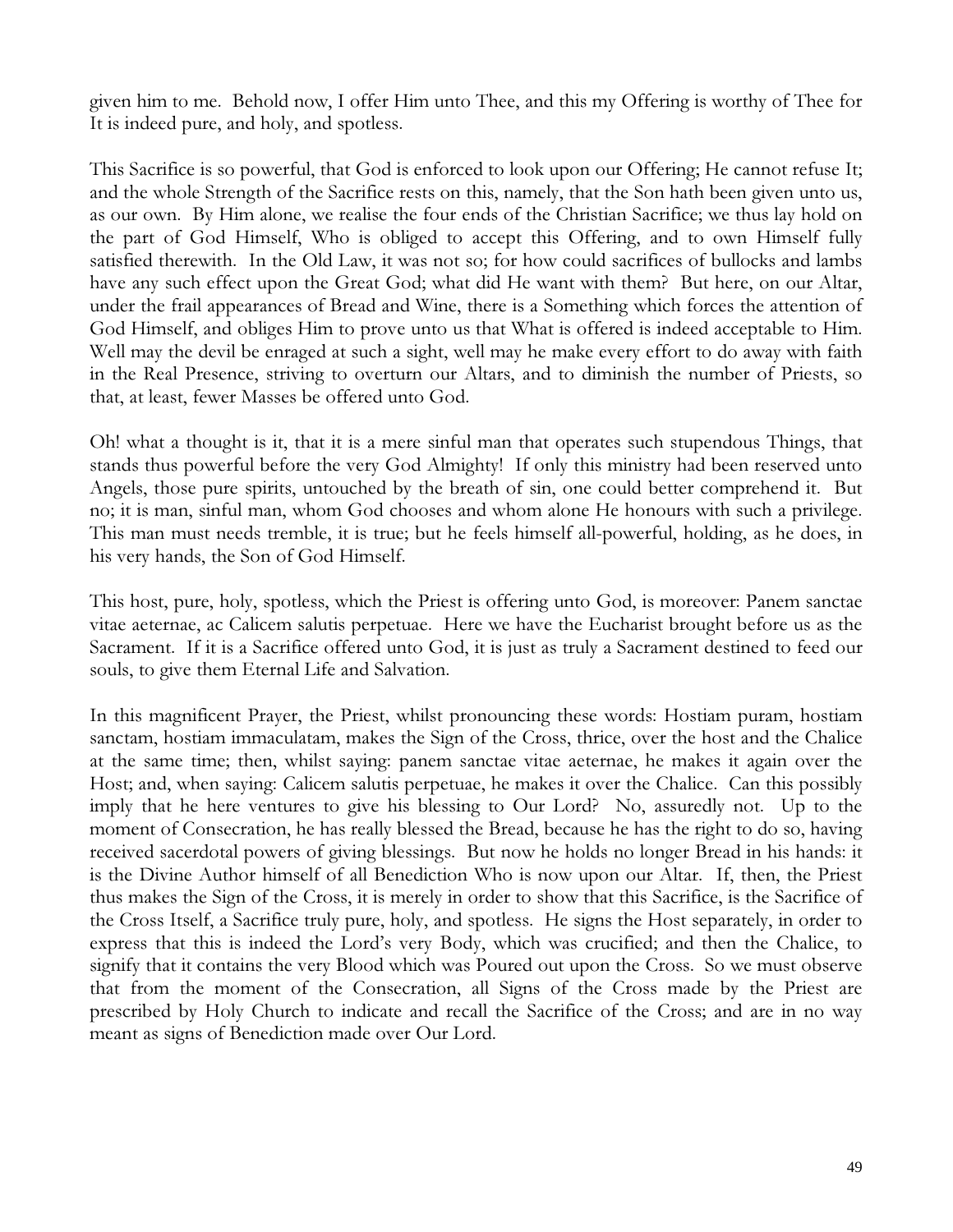#### SUPRA QUAE PROPITIO.

The Priest again stretching out his hands continues the Great Prayer, saying: Supra quae propitio ac sereno vultu respicere digneris. Yea, Lord, although Thou art Infinite Sanctity, Infinite Power, Sovereign Being Itself, deign in Thy Goodness and Mercy to cast Thine eyes upon this earthly dwelling of ours, and vouchsafe to incline Thy Face unto that which we are now offering unto Thee: supra quae respicere digneris.

Et accepta habere. Formerly, up to the time of St. Leo, this Prayer did not end in the way it now does; the word illa, those things, was understood here, as the complement of the phrase. St. Leo thought it would be better to give it a more determined close, and so he added these words to the said Prayer: Sanctum sacrificium, immaculatam hostiam. Such then is the real sense: et accepta habere sanctum Sacrificium, immaculatam hostiam. The remainder of the phrase forms a kind of parenthesis to the preceding, as it now stands: sicuti accepta habere dignatus es munera pueri tui justi Abel. ... Receive, then, O Lord, this Sacrifice (says the Priest), as Thou didst accept the offerings of Thy servant, the Just Abel. The Gifts of Abel, O Lord, were agreeable unto Thee; and yet what he offered was infinitely inferior to That which we are now able to present unto Thee: there is no comparison possible, between these two Sacrifices; nevertheless, lowly as was Abel's Sacrifice, Thou didst graciously accept it.

Nor is this all; there was yet another ancient sacrifice that God held dear: et sacrificium patriarchae nostri Abrahae, it was the Sacrifice of Abraham. The first-named, that of Abel, was in a bloody manner, but Abraham's was unbloody: it was a Father's Sacrifice, consenting as he did, to the immolation of his son, demanded by God. The Lord said unto him: Take thy son and go and offer him to Me in holocaust, on the mountain that I will show thee. And Abraham obeyed God, and set out with his son. The whole consisted in this acquiescence of the great Patriarch; his Sacrifice was all spiritual, for God, contented with his Obedience, bade him spare his son; the blood shed on this occasion was but that of a ram, immolated instead of Isaac. Abel and Abraham are coupled in this Sacrifice of Jesus Christ, who has given up His honour and His Life, offering unto His Father devotedness the most complete, immolating himself truly, since His Body and Blood are here separated before Him. It is then most fitting to recall here the Sacrifice of Abel and that of Abraham; observe also how the Sacrifice of blood is primordial, but still that of Abraham is so agreeable unto God, that, in return, it makes this holy Patriarch become the direct ancestor of Christ, who truly had flowing in his veins the blood of this Father of the faithful.

Further still, the Priest here adds other words whereby is proved the existence of a third Sacrifice: et quod tibi obtulit summus sacerdos tuus Melchisedech. This third Sacrifice is wrapped in mystery: it was offered by the High-Priest Melchisedech, himself a mysterious personage, and God found his offering truly acceptable. We can here remind Him of what He Himself says to His Divine Son, in Psalm cix: Tu es Sacerdos in aeternum secundum ordinem Melchisedech. Yes, O Lord, when Thou wishest to honour Thy Son, Thou dost tell Him He is Priest according to the Order of Melchisedech; how agreeable, then, unto Thee must not the Sacrifice of this mysterious person have been. In the Holy Mass we have at once united, the Sacrifice of Abel, that of Abraham, and that of Melchisedech: the Sacrifice of Abel, which represents the Sacrifice of the Cross, with which the Mass forms but one and the same Sacrifice; the Sacrifice of Abraham, in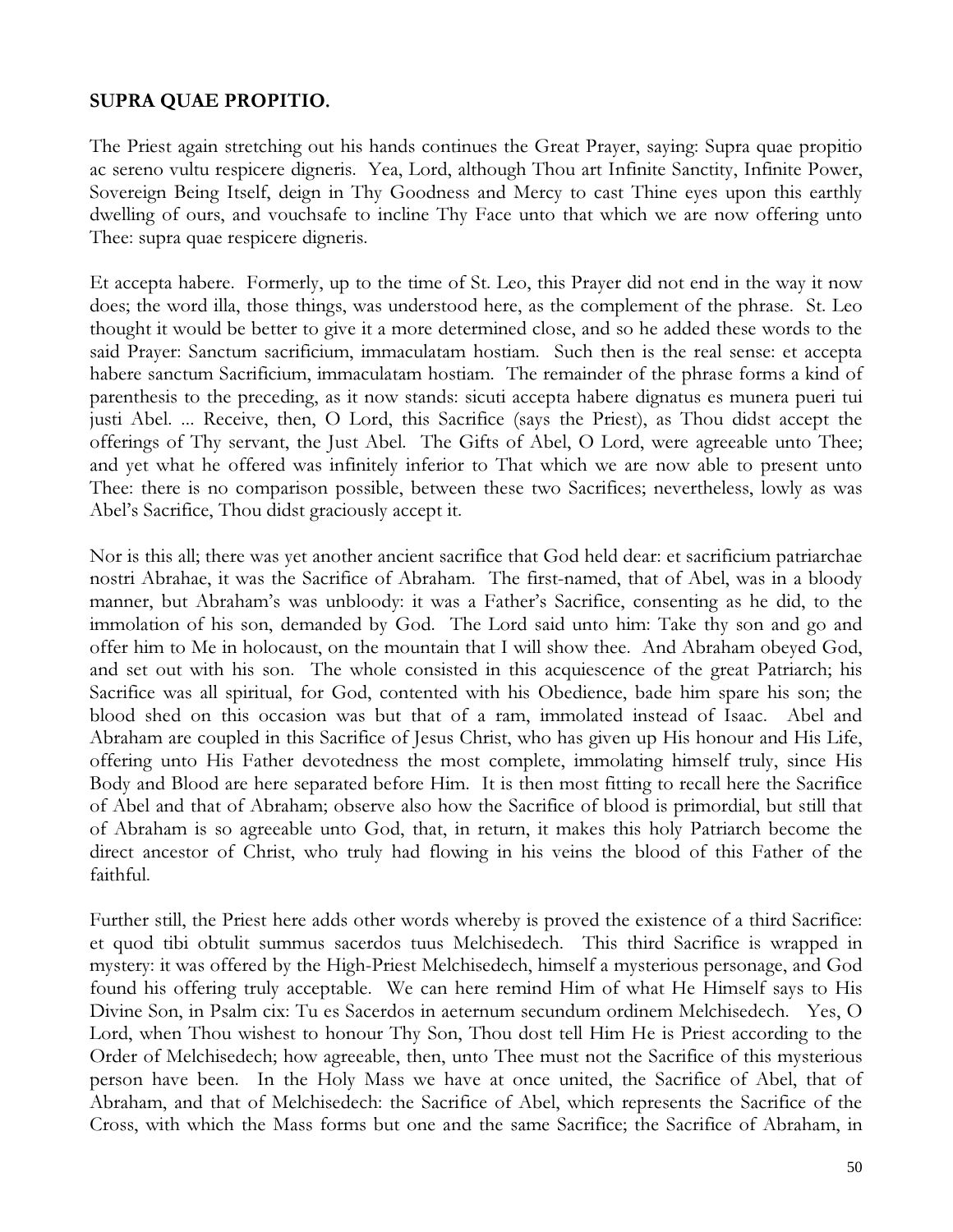which the immolation takes place in an unbloody manner, as is the case in the Sacrifice of the Mass; finally, the Offering of Melchisedech which represents the Sacrifice of the Mass, in which Bread and Wine are used upon the Altar; but, after Consecration, there remains neither Bread nor Wine, but only the species or appearances, serving but to veil the Divine Victim.

## SUPPLICES TE ROGAMUS.

During the following Prayer, the Priest no longer has his hands out-stretched, because he is bowing down, in lowly supplication; placing his joined hands on the Altar, he says: Supplices Te rogamus, Omnipotens Deus: jube haec perferri per manus sancti Angeli tui in sublime Altare tuum, in conspectu divinae Majestatis tuae. Dread words are these, says Innocent III., in his treatise on the Mass! The Priest designates his offering by the simple word haec, these Things; he knows that God sees them, and knows their priceless worth, so he contents himself with merely saying: jube haec perferri, command that these Things be carried.

And whither does he want them to be carried? in sublime altare tuum. This altar of ours here on earth suffices us not; we aspire even so far, as that this our Offering may be placed on that Altar which St. John saw in heaven, and on which he pictures to us a Lamb, as it were, slain: et vidi Agnum stantem tamquam occisum. This Lamb is standing, says St. John; nevertheless, he adds: tamquam occisum, as it were, slain. Truly, Our Lord will ever bear the marks of His Five Wounds, but, now all resplendent as suns; and this Lamb is standing, because He is living, and dieth now no more; thus does St. John show Him unto us. Such is the Altar, on which the Lord standeth, in His Immortal Life, bearing the marks of what He has suffered for us: Agnum tamquam occisum, there is He for ever, before the Throne of Divine Majesty. So now, the Priest begs of God to send His Angel to take up the Victim from this our Altar on earth, and to place It on the Altar of Heaven.

To what Angel does the Priest here refer? There is neither Cherub, nor Seraph, nor Angel, nor Archangel that can possibly execute what the Priest here asks God to command to be done. It is an Act wholly beyond the power of any created being. Now, observe the meaning of the word Angel; it signifies sent, and the Son of God was the One Sent, by the Father; He came down upon earth among men, He is the true Missus, Sent, as He says of Himself: Et qui misit me Pater (S. John, v. 37). Our Lord is not simply in the rank of those spirits whom we term Angels and Archangels, placed near to us by God. No, He is the Angel by excellence, He is, as the Scripture expresses it, the Angel of the Great Counsel, Angelus magni consilii, of that great Counsel of God whereby willing to redeem the world, He gave His own Son. So then, the Priest begs of God that the Angel may bear away haec (What is upon the Altar), and may place It upon the Altar of heaven; he makes this petition in order to show the identity of the Sacrifice of Heaven, with the Sacrifice of earth.

Here we have something similar in idea, to what is found in the Greek Liturgy. After the Consecration, the Orientals beg of the Holy Spirit to come down and operate the Mystery, as we before noticed, in order to show that it is the Holy Ghost who works here, just as he operated in the Blessed Virgin. The Act is accomplished, it is true, and the Greek Priest should refrain from such a Prayer, seeing that, without it, the Holy Ghost has already operated the Mystery. But no; this is but their way of affirming what we have just seen expressed in the Latin Prayer we are now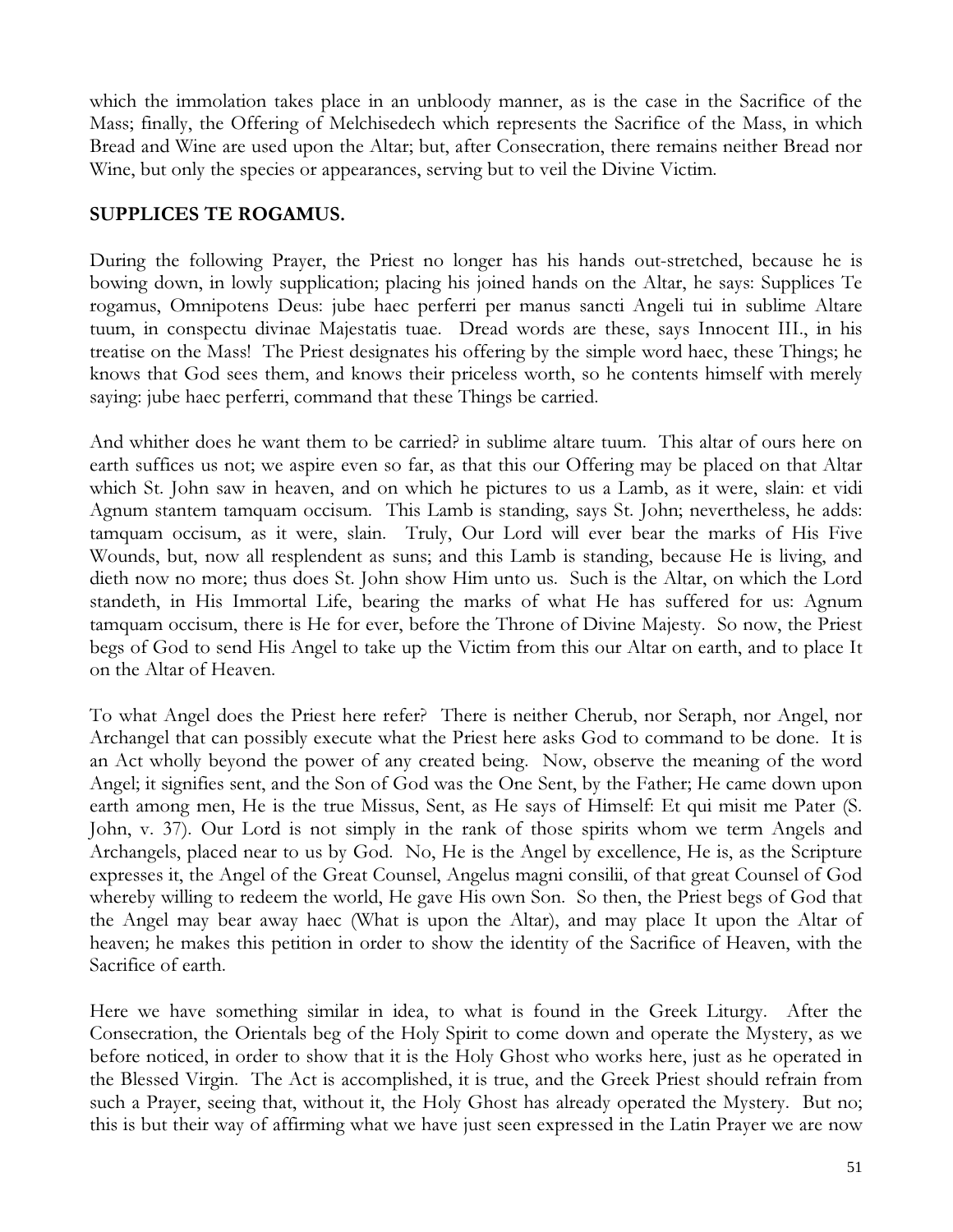studying, namely, the identity of the Sacrifice of the Lamb, whether on the Altar of Heaven or that of earth. In Heaven, the Lamb is standing, although, as it were, slain; here below, He is in like manner slain. Now Who is it that can make these two Sacrifices, to be both one? It is Jesus Christ, the Sent, the Angel of the Great Counsel.

The Priest then adds: ut quotquot ex hac altaris participatione. The Priest kisses the Altar, whilst pronouncing these words. Holy Church has the profoundest veneration for this Altar which represents Jesus Christ, Who is himself the Living Altar; therefore, in its sanctification and consecration, does she lavish her most beauteous rites. The Priest continues: Sacrosanctum Filii tui Corpus et Sanguinem sumpserimus (here he signs with the cross the Host and Chalice, as also himself), omni benedictione coelesti et gratia repleamur. Per eumdem Christum Dominum nostrum. So we here beg to be filled with all graces and blessings, just as if we were already admitted in Heaven, to the participation of that Living Altar there, Jesus Christ, Who sheds around Him grace and benediction. We crave these graces and blessings, in virtue of our participating at this Altar of earth, which Holy Church treats with such veneration. It is in the name of this Altar that the Priest asks all sorts of blessings for all mankind. Observe how the Priest never speaks for himself alone, so here he says repleamur, that we may be filled, he signs himself with the cross, whilst saying these last words, in order to show that this benediction comes to us by the Cross, and also to signify that we accept it with our whole heart.

Here ends the second part of the Canon, that which is consecrated to the Offering. These three Prayers wrap the Act of Consecration, just as the preceding ones prepared for it. Now, Holy Church would bring us back to Intercession.

## MEMENTO OF THE DEAD.

Besides the Church Triumphant and the Church Militant, there exists a third part of this Great Body. Yes, God has given us the power to intercede for the Church Suffering, to come to her aid and to do her good; therefore the Holy Sacrifice can be offered in behalf of her suffering members, and Holy Church in her maternal love, wishes that in every Mass that is said, mention should be made of them, because thereby fresh succour is procured for those of her children who are still detained in this place of expiation. It is a point of Faith that the Holy Sacrifice brings relief to the souls in Purgatory. This Doctrine has been handed down to us by Tradition. As early as the Second Century, we find Tertullian speaking of Prayer for the Dead. There used, formerly, to be a separate Diptych set aside exclusively for the names of the Departed, whose memory was particularly to be preserved - Benefactors, for example.

The Priest now addresses himself to God, in behalf of these suffering members: Memento etiam, Domine, famulorum famularumque tuarum N. et N. qui nos praecesserunt cum signo fidei et dormiunt in somno pacis. We say that we are interceding for those who have gone before us, with the sign of faith. What does the Church understand by this sign of faith? It is the sign of Baptism, and that of Confirmation, which latter makes the perfect Christian. Baptism alone already gives us the sign of faith, because in it we are marked with the Cross, so truly so that when the body of a deceased person is brought to the Church, the Priest pronounces this Prayer over it: Non intres in judicium cum servo tuo, Domine ... qui, dum viveret, insignitus est signaculo sanctae Trinitatis. Yes, it was signed with the sign of faith, signum fidei, the sign of the Trinity; it is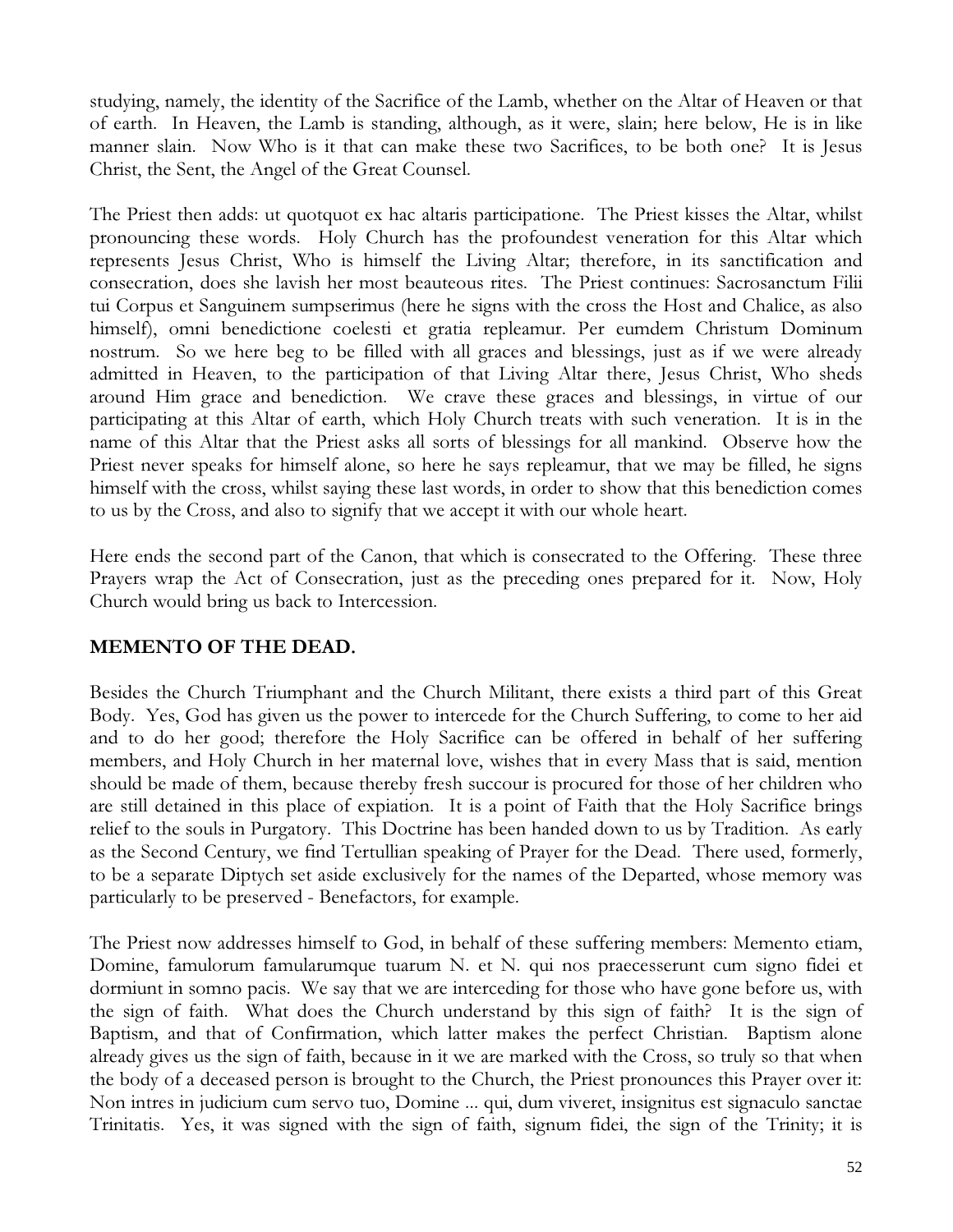therefore entitled, O Lord, to be taken into consideration by Thee, and not to be judged too severely. This expression of Holy Church, signum fidei, gives a proof, once more, that we may not here pray for infidels, as we have already noticed above, speaking of the Memento of the living, since they are not in communion with Holy Church.

Et dormiunt in somno pacis. Holy Church puts here strongly before us, in what light she regards death in the case of a Christian. It is a sleep, she tells us, for those of whom we speak, dormiunt; for the same reason she gives the name of Cemetery to places reserved for burial, because this word means a dormitory, or sleeping place. Yes, they sleep and it is the sleep of peace, in somno pacis. Holy Church uses this expression, because those for whom she is praying, died in peace with her, and in true filial submission to her; they died in Jesus Christ, in the kiss of the Lord; even were they still in Purgatory, it can yet be said of them, that they sleep in peace, because they are saved in Jesus Christ, Who bringeth Peace along with Him. In the Catacombs these words in pace are frequently found graven on tombstones; this was the Early Christians' way of speaking of death; so too, in the Office of Martyrs we sing: Corpora sanctorum in pace sepulta sunt. This very ancient Office recalls the language of the Catacombs: in pace. Holy Church preserves a vestige of the same, when praying for her dead, she bids the Priest say: dormiunt in somno pacis.

The Rubric here directs the Priest to join his hands when ending this first part of the Prayer. Then it is that he prays for such of the deceased as he more particularly wishes to recommend. Having done so, again stretching out his hands, he continues thus Ipsis, Domine, et omnibus in Christo quiescentibus; here we see that every Mass is of profit to all the souls in Purgatory. Locum refrigerii, lucis et pacis, ut indulgeas, deprecamur. Notice here these three things asked for by Holy Church refreshment, light, and peace. Now, what is Purgatory? It is a place in which souls stand in need of refreshment, for those piercing flames are keenly felt. Moreover, it is a place where there is no light, since Holy Church craves for these poor souls, locum lucis; so there is nothing ever in this place of expiation, to distract them from their fearful sufferings. Furthermore, it is a place where sweet peace reigns not; there, is ceaseless agitation, the soul striving towards God whom it may not reach; there, in direst trouble and anguish, the misery of the poor soul in having thus put herself into such straits of wailing sorrow and frightful pain. Yes, Purgatory is indeed a place the very opposite of that abode where reign endless refrigerium, lux, et pax. These three expressions are of the highest importance, because they reveal to us, that whenever we pray for the Dead, the succour that reaches them by our means, is always in the form of refreshment, light, and peace.

The Priest terminates the Prayer, in the usual manner: Per eumdem Christum Dominum nostrum. Amen. Besides this, there is a special rubric which bids him bow his head whilst saying these concluding words, which is not prescribed in the case of closing other prayers. It is meant as one more earnest pleading; for at this moment, light shines in Purgatory, as prayer offered for these poor souls can never be ineffectual. As it were, the dismal prison is uncovered now, to allow the sweet dew of refreshment, light and peace to distil gently on those burning sufferers; and this triple aid is given to the different souls, in the proportion assigned to each by the Justice of God; for Holy Church can only pray for the dead, by way of suffrage; she has no longer those rights she had over them when they were her members on earth. But, on the other hand, we also know that her prayer has always a salutary effect on the souls suffer in Purgatory, and that God never allows any prayer said in their behalf to be of no avail.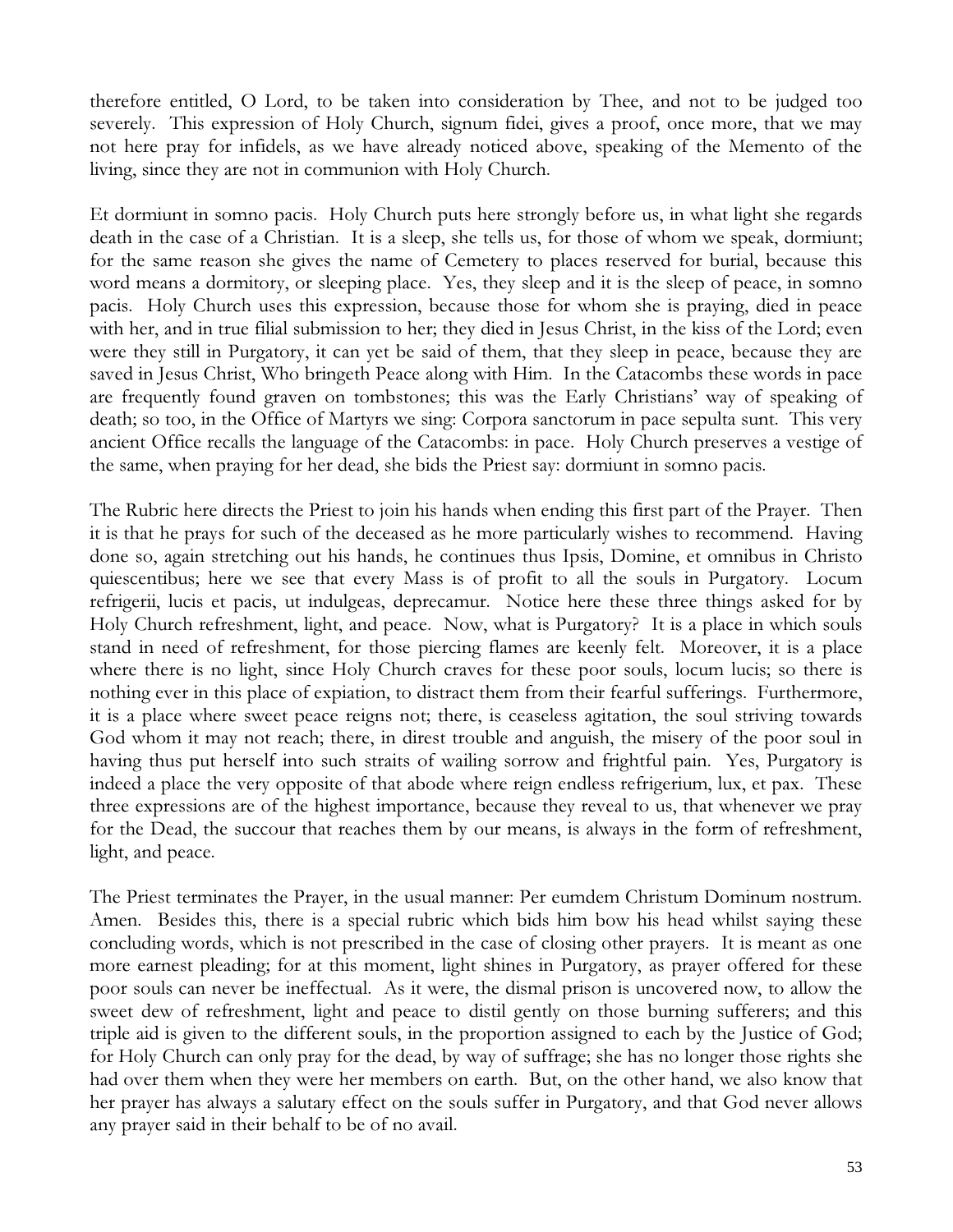#### NOBIS QUOQUE PECCATORIBUS.

Now having shown how the precious Blood of Christ has flowed plentifully in Purgatory, let us turn our thoughts upon our selves. The Priest is going to speak in his own and our interest. He declares himself a sinner, as we ourselves are. Nobis quoque peccatoribus famulis tuis, de multitudine miserationum tuarum sperantibus partem aliquam et societatem donare digneris cum tuis sanctis. ... We also, although sinners, claim our share of happiness; we would not be excluded from it. This is the only occasion on which the Priest speaks aloud during the Canon; and whilst thus speaking, he strikes his breast, and the Faithful should do in like manner. Our fraternal charity has urged us to pray for such of our Brethren as are dead, and have not, as yet, been admitted into a participation of the bliss of heaven. But, we beseech our Lord, that He would give us to partake of the like happiness; it is in his Goodness and Mercy, that we put our trust.

And with whom is it that we desire to have a share and fellowship? Cum tuis sanctis Apostolis et Martyribus: with thy holy Apostles and Martyrs. It seems to Holy Church, that she has not as yet named a sufficient number of Saints; but still not deeming it fitting to add other names to her first list, she found this moment a favourable one, for speaking of those that had rendered themselves especially dear to her. As it is a most marked glory for the Saints that their Names should thus be registered in what is the Great Act of the Church, - therefore has God chosen his Elect that are thus to be commemorated in the very presence of Jesus Christ Himself. Here, again, we meet afresh with Apostles and Martyrs: Cum tuis sanctis Apostolis et Martyribus. Neither must we forget, that, in the early ages, the Cultus of mere Confessors was not, as yet, established; holy honours were only given to Apostles and Martyrs: it is for this reason that these are the only two classes mentioned. Therefore we desire to be with them; and then also cum Johanne: with John. Who is the John that is mentioned here? It is John the Baptist, our Lord's Precursor. - Stephano, with Stephen, the Proto martyr. Why has not this model, this first of Martyrs, been named until now? Because, in the first diptych, after having mentioned Saint Peter and the Apostles, Holy Church passed on at once to the first Popes: Linus, Cletus, and Clement. By thus naming St. Peter and his three successors, the Church is straightway established, as is the power of Peter, by this glorious trinity of holy Popes. St. Stephen's name would have deranged this order of ideas, had he taken his place in the first list. The same must be said of St. John the Baptist, who is looked upon neither as an Apostle nor a Martyr, although he preached penance and the Coming of Christ, and although he was put to death because of the earnestness wherewith he took up the cause of Chastity: the Church, however, desirous of mentioning these two great Saints, assigned them this place. Matthia, with Mathias: here we have an Apostle. The reason of his name being put here, is, because, as Holy Church enumerated Twelve Apostles on her first diptych, adding St. Paul to the Twelve, - Mathias, who was chosen to complete the Apostolic College, after Judas's apostasy, was not to forfeit the right to his position, and it was but fair to put his name at the head of the second diptych. Barnaba, with Barnabas, the companion of St. Paul in many of his evangelical travels. Ignatio, with Ignatius, the great Martyr, who after Evodius, had succeeded Peter in the See of Antioch. He it is, who wrote that magnificent Letter to the Romans, wherein he speaks of the happiness that awaits a Christian, when he may have the happiness of dying for Christ. He came to Rome under Trajan, as it were, to mingle his ashes with those of Peter and Paul; for it was in that City that he suffered Martyrdom. - Alexandro, with Alexander: here comes the name of a great Pope. He was the fifth or sixth successor of St. Peter. It was a happy thought to insert his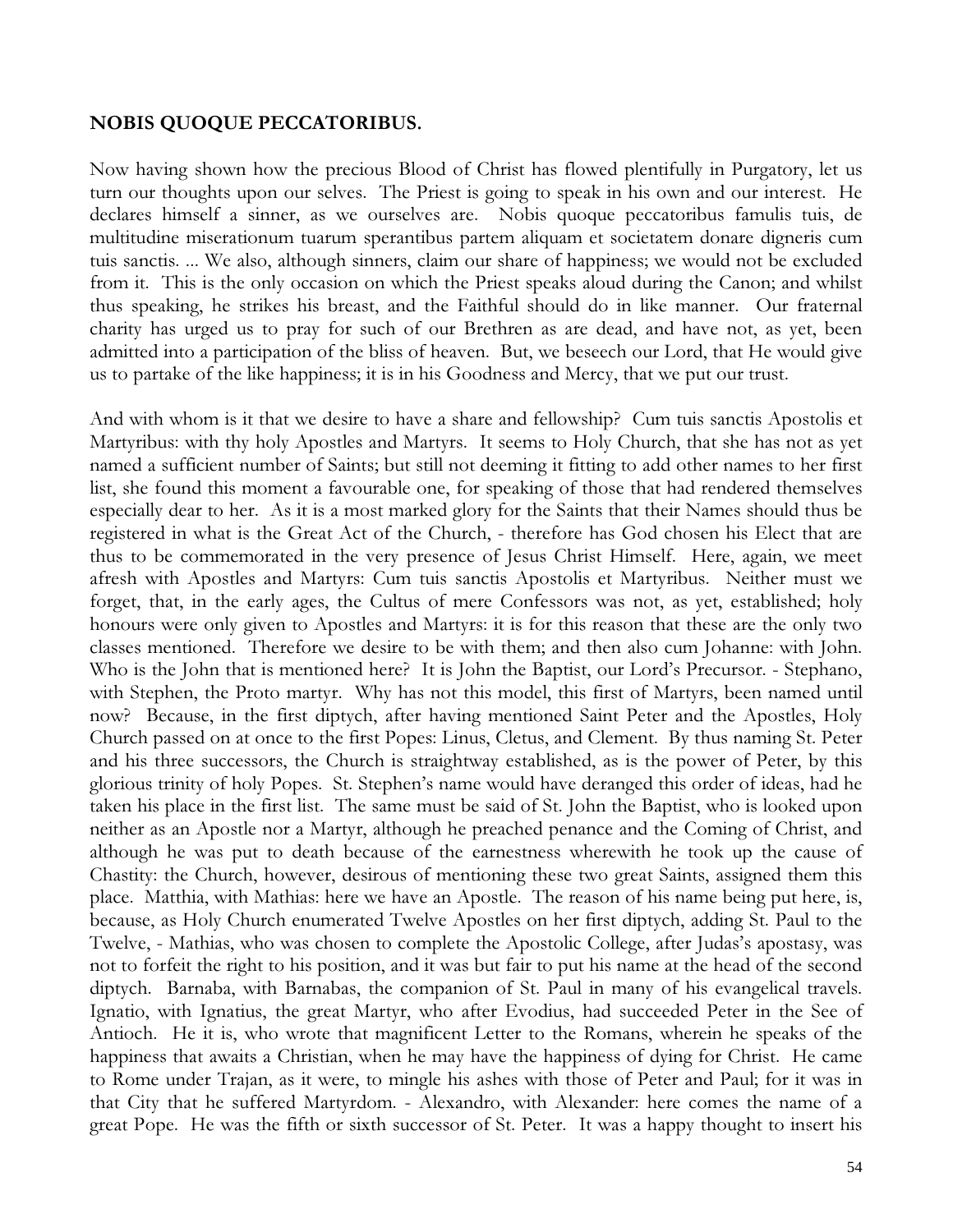name here; for, it was he that prescribed that these few words should be put in the Canon: Qui pridie quam pateretur, (who the day before he suffered,) and this in order to recall to our minds, at this solemn moment, the memory of the Passion. - Marcellino, Petro, with Marcellinus and with Peter. These are two of those who suffered in the persecution of Diocletian. Marcellinus was Priest, and Peter Exorcist. Their names are never separated. So far there has been no mention made of any holy woman, in the Canon. Holy Church could never omit them. Who, then, is the first she speaks of? Felicitate, - With that great Felicitas, the Mother of the Seven Martyred Children, who thus renewed under the persecution of Marcus Aurelius, the generous sacrifice of the Mother of the Macha bees. So illustrious was she, together with her children, that the Catacombs being already opened at the period of their martyrdom, the Christians divided amongst them the bodies of her children, in order to place them in the various cemeteries. Felicitas was martyred on the 29th of November; whereas her children had been thus honoured in the preceding July. She was buried in the Cemetery of Priscilla, together with two of her sons. - Perpetua, this is that noble lady of Carthage. As her name is put after that of St. Felicitas, this affords us an additional proof that this Felicitas is certainly the one of Rome, and not she who suffered at Carthage together with Perpetua. In this place Perpetua represents her companion as well as the rest who suffered with her; she is emphasised as being the foremost among them all, and as having written certain portions descriptive of her martyrdom. Agatha, Lucia, with Agatha, Lucy: Until the time of St. Gregory the Great, they used to say: Perpetua, Agnes, Cecilia but this holy Pontiff, loving Sicily, where he had himself founded six monasteries, inserted in the Canon the names of the two Sicilian Virgins, Agatha of Catania, and Lucy of Syracuse. Out of courtesy, due to strangers, he gave them the precedence of the two Roman Virgins, Agnes and Caecilia. Why then does Agnes come in here before Caecilia? She did not suffer until under Diocletian, whereas Caecilia is to he found under Marcus Aurelius. Perhaps, harmony of phrase is the sole real reason for this. - Anastasia, she is the noble Roman widow who suffered martyrdom under Diocletian, and who is so illustrious at Rome, that formerly the Sovereign Pontiff used to celebrate the Second Mass of Christmas Day in her Church. Although this practice is now discontinued, a commemoration of this great Saint is still made in that same Mass. - Intra quorum nos consortium, non aestimator meriti, sed veniae quaesumus, largitor admitte. After having mentioned the Saints anew, the Priest begs that God would deign to admit us amongst them; not assuredly because of any merit of ours giving us any right thereunto, but because God's Goodness, Mercy, and Pardon are able to do so: (but of thine own gratuitous pardon.) The Priest terminates by the ordinary conclusion: Per Christum Dominum nostrum.

#### PER QUEM HAEC OMNIA.

In former times a certain ceremony was here observed, which is now discontinued. There were brought and placed near the Altar, bread, wine, vegetables, and fruits, whilst the Priest pronounced the following words (which are still said immediately after the conclusion of the preceding prayer): Per quem omnia, Domine, semper bona creas, sanctificas, vivificas, benedicis et praestas nobis. Whilst, saying these words, the Priest, who is then standing in the very presence of Our Lord himself, and in all the grandeur of his sublime ministry, gave the blessing to everything at that moment presented at the Altar. The difference which is to be found between the customs observed in former times and those of our own day, at once explains both the existence of this ceremony in the early ages and its omission in later centuries. Formerly, each Church had only one Altar, which was placed and arranged according to what is described by St. John in the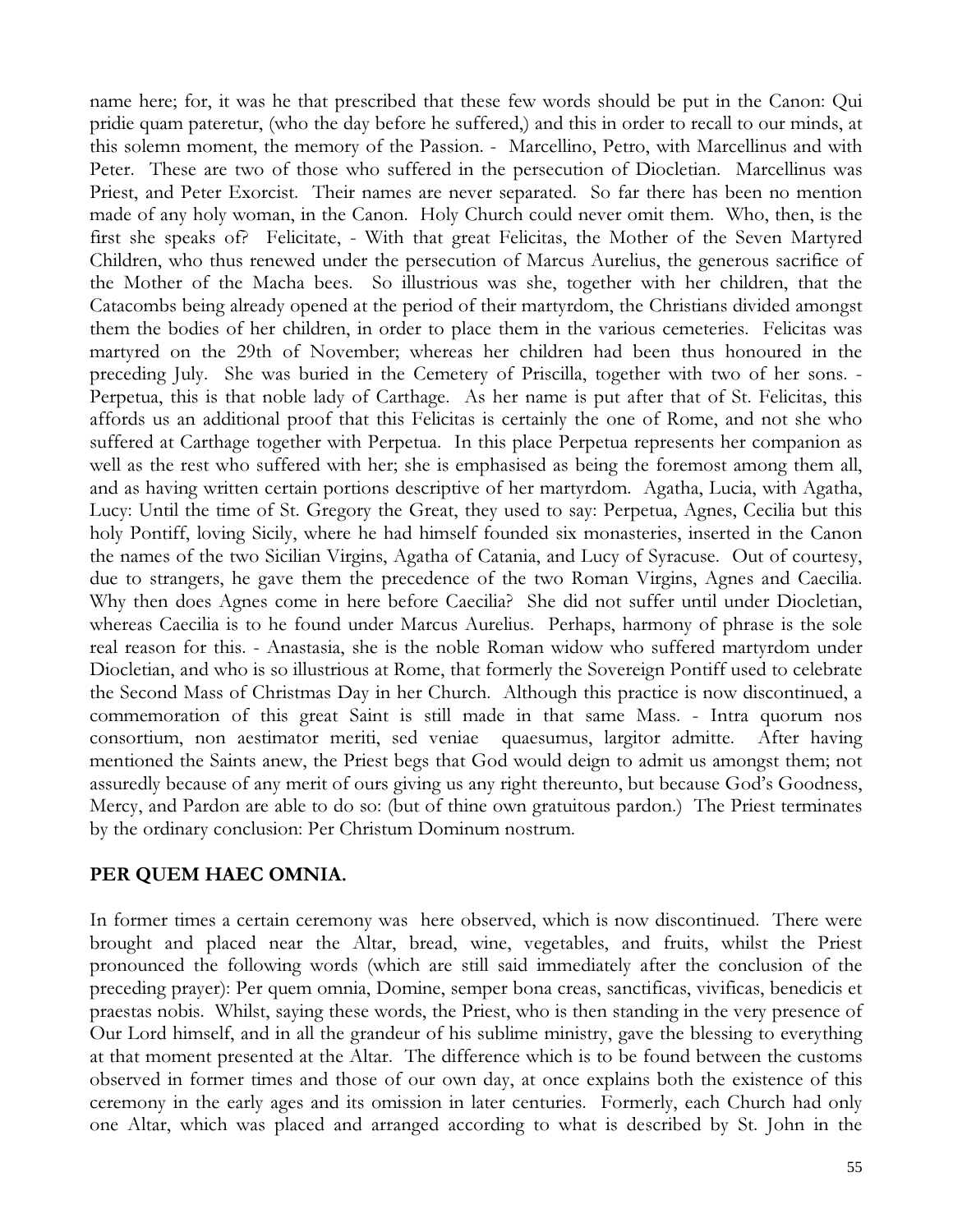Apocalypse. In the furthest recess of the mysterious Apsis was the throne of the Father, in front of which was the Altar, the Ancients on each side thereof, and the Lamb placed thereupon. One only Mass was said and this even not always every day; it was celebrated by the Bishop, all the Priests joining with him and consecrating together with him. The faithful then would come presenting the fruits of the earth and whatever serves as food, to be blessed by the Bishop at this single Mass. Later on, about the Eighth Century, there was developed, by the secret impulse of the Holy Spirit, a popular devotion for the more frequent celebration of Holy Mass. Altars were multiplied, and the number of Masses increased. But in proportion as this custom was introduced, that of bringing fruits and vegetables to be blessed was gradually discontinued.

What, then, would holy Church do with these words of benediction? The Priest turns them, now from their primitive sense, and applies them to the Body of Our Lord Jesus Christ, present on the Altar, by Whom all things are given unto us. Thus, even the Priest signs with the cross the Chalice and Host at these words Sanctificas, vivificas, benedicis. Perhaps this appears somewhat strained; but at any rate it shows us how great is the respect of Holy Church for the sublime Prayer of the Canon. In order not to lose these few words, she prefers now to apply them to the Body of Jesus Christ, which was created, which by the Mysteries of His Passion, of His Resurrection, and of his Ascension, accomplishes what is expressed by these words: vivificas, benedicis; in fine, praestas nobis, for It is given to us as Food.

We have just a vestige left of this ancient ceremony, in these our days. On the Feast of the Transfiguration, grapes are blessed at this same moment; but the words used for this purpose are not those of the Canon. The prayer made use of by the Benedictines is taken from the Cluny-Missal. - In the same way also, on Maundy Thursday, it is at this same moment that the Bishop blesses the oil of the sick.

The Canon is nearing its close; it will terminate with the Priest raising his voice to say its concluding words, and to recite the Lord's Prayer. The Greeks call the Canon the Liturgy. In the course of ages the signification of this word was extended so as to express the whole aggregate of that which composes the entire Divine Office; but originally it was strictly understood of the Canon of the Mass only, which is the work by excellence, as the Greek word expresses it. In the same way, we find marked, in the Latin Missal: infra actionem, to signify that which is done in the action of the Sacrifice; that is to say the Action by excellence. Furthermore, the very word Canon is also a Greek word, as we have before remarked; and there is nothing surprising in this, since it is well known how widely spread was the use of the Greek tongue, at the period of the birth of Holy Church. Out of the four Gospels, three were certainly written in Greek.

Before the conclusion of the Great Prayer, a very solemn rite is performed; it is Holy Church's last confession of the identity existing between the Sacrifice of the Cross and that of the Mass. The Priest uncovers the Chalice containing the Blood of Our Lord, and after making a genuflection, he takes in his right hand the Sacred Host, and in his left hand the Chalice, then he three times makes the sign of the cross with the host, over the Chalice, going from one lip of the Chalice to the other, saying: per ipsum, et cum ipso, et in ipso, - then, making the sign of the cross between the Chalice and his own breast, with the sacred host, as before, he adds: est tibi Deo Patri omnpotenti, in unitate Spiritus Sancti: he replaces the Host above the Chalice and slightly elevates both saying: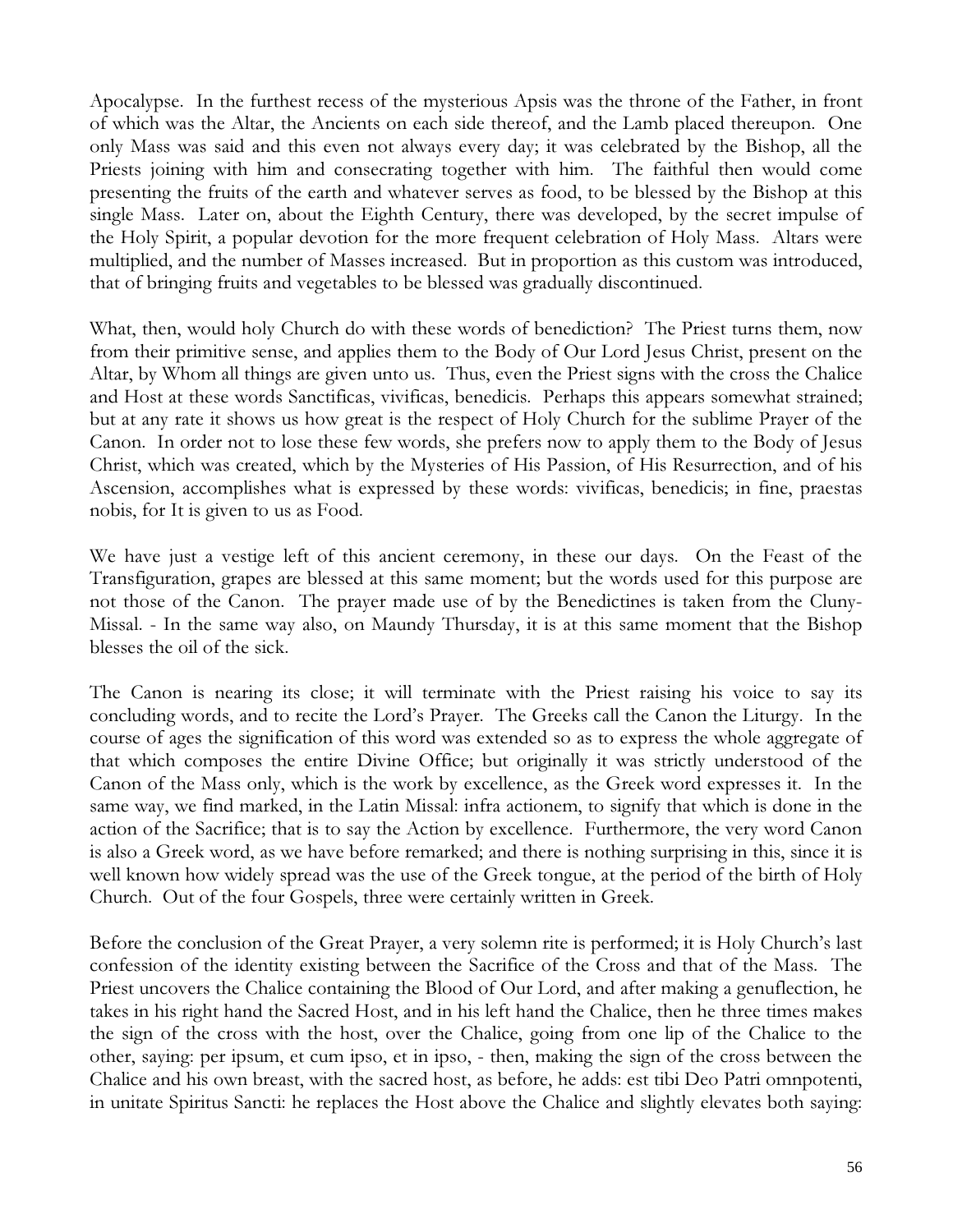omnis honor et gloria, he then puts down the Host again, and re-covers the Chalice; and having done so, says: Per omnia saecula saeculorum, and the people answer: Amen.

What does this action of the Priest signify? Holy Church possesses her Spouse in the state of immolation and of sacrifice; nevertheless, He is living. Thence she would here bring out, in a marked manner, this His character of the living God, and she expresses it by thus reuniting the Body and Blood of the Lord, placing the Host immediately over the Precious Blood, in order to give Glory to God. She then bids the Priest say: per ipsum, by Him is the Father Glorified; et cum ipso, with Him is He glorified, because God the Father has not a glory superior to that of the Son, nor isolated from that of the Son (see what majesty in this cum ipso); and, in ipso, in Him is the Father glorified: the glory, which is brought by the Son to the Father, is in the Son, and not outside of Him, in ipso. Thus, by Him, with him (that is to say, conjointly with Him), and in Him, are all honour and glory to God the Father. The Priest, twice again, makes the sign of the cross, but this time he makes it between the Chalice and his own breast. And why this difference? He is pronouncing these words: est tibi Deo Patri omnipotenti, in unitate Spritus Sancti; as neither the Father, nor the Holy Ghost have been immolated, it would be unbecoming, whilst naming them, to place the Host over the Blood which belongs to the Son alone, Who alone was clad in our human nature, and alone was immolated for us. But whilst pronouncing these last words: omnis honor et gloria, the Priest again holds the Sacred Host over the chalice, expressing thereby, that in the veins of the Divine Victim that he is offering, the Precious Blood flows together with immortality for evermore. So the Priest can now say to God: omnis honor et gloria; this offering is the most glorious Act that can possibly be made to thine honour, for we possess the risen Christ, and it is His very Self that is immolated to thine honour, on this Altar. No, He who is offered is not a mere creature; but by Him, and with Him, per ipsum et cum ipso, are all honour and glory to God. Thus, this glory goes straight to God; He cannot refuse the homage which is paid to Him, which is rendered by Him who is immolated, but yet is living still. The Sacrifice thus truly offered indeed, is the greatest Act which can be done for God. On Calvary, the immolation of our Lord was a hideous and abominable crime; but here, this immolation is all that is most glorious for God, and it is so, because He who is offered is living. It is the Living God we offer; it is the Living Son offered to the Living God. What more grand, what more just, than to express this thought by placing the Body of our Lord directly over His Blood? See here how it is that the Sacrifice of the Mass is the most glorious Act that can he done for God, since all honour and all glory are rendered to Him at this sublime moment; per ipsum, et cum ipso, et in ipso.

This solemn rite, of which we are treating, shows us how much God has loved the world. When we consider that He whom the Priest is thus holding in his hands, is not only He by whom all glory is given to God, but even He who shares this same glory together with Him: per ipsum, et in ipso! It is the Word of the Father who allows himself to be lifted in one's hands, to be touched, because He wishes that all glory should be given to God, omnis honor et gloria, He wishes that there should ascend to God a homage from which He cannot turn away. What now are all the homages of men compared with the worship paid by our Lord Himself to His Father!

Yes, the Holy Sacrifice of the Mass is verily the most glorious Act we can possibly do for God; one can offer a prayer, or perform an act of virtue, but that does not force the attention of God; whereas at the Mass He is forced, by all This own Infinite Perfections, to be attentive to the worship there paid Him.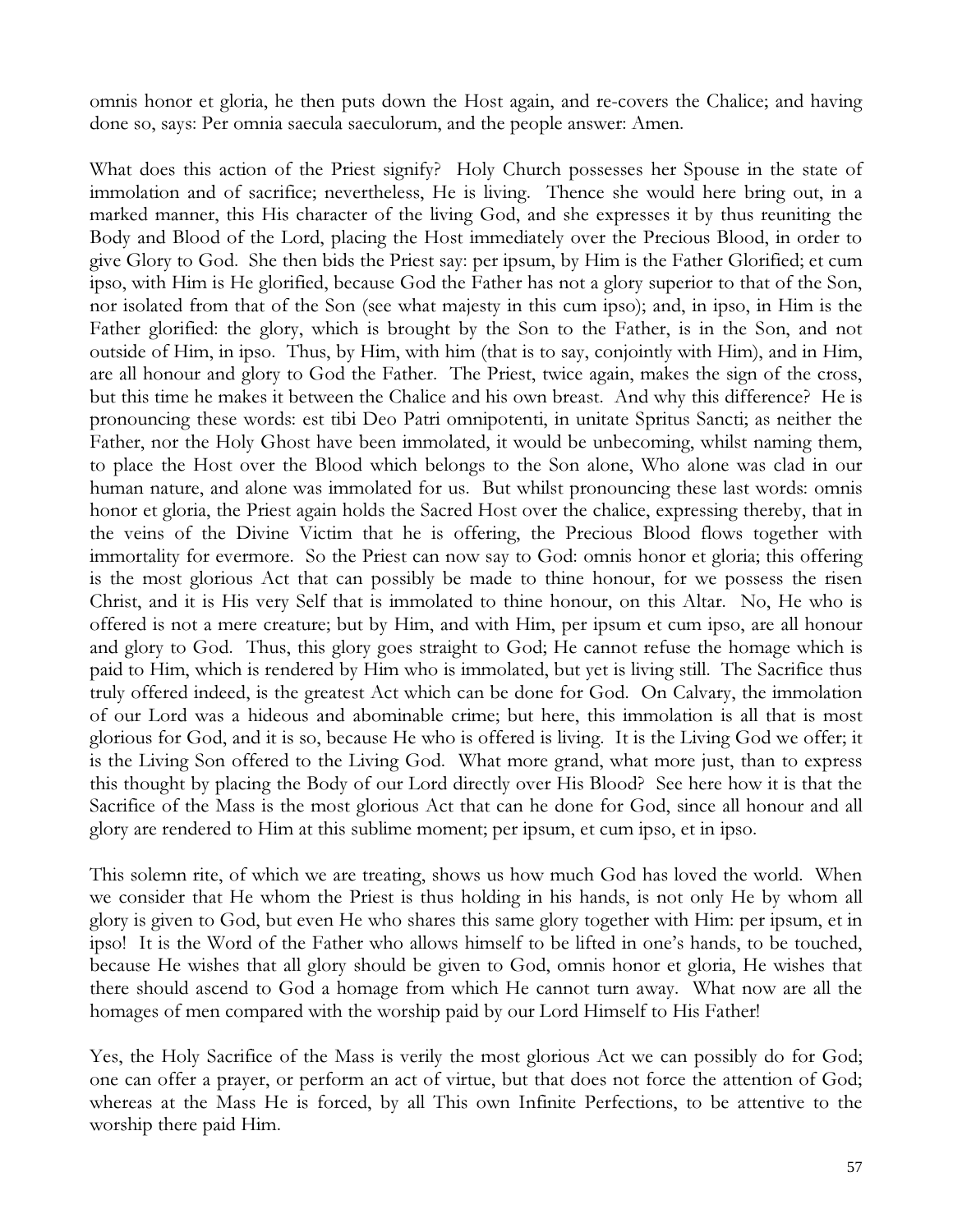Now let us see if this important rite can be traced up to the first centuries. It is certainly very ancient; it must have existed in all ages, as it is to be found everywhere. It can at once be understood that Holy Church, offering up her Spouse unto God, could never say that He is dead; she has immolated Him, it is true, but He whom she has thus immolated is living and this she must needs confess. Lo! now are accomplished the three great Mysteries, the Passion, the Resurrection, and the Ascension. That our Christ is indeed our very own, is what these three Mysteries truly express, and Holy Church right well remembers it. Before these were accomplished, there was not so much richness, if we may be allowed the expression. He was born at Bethlehem, but the Incarnation alone was not to save us, according to the designs of God; although it would have sufficed thereunto and superabundantly, if such had been the Divine Decree. Then, Christ suffered His bitter Passion, but that was not enough; there must be his Victory over Death, His Resurrection. There must yet be something more. Christ must open Heaven, He must have His Ascension; it needs must be, I say, that our human nature, which He deigned to take to Himself, in which He suffered, by means of which He subjected Himself to death, - that this very human nature should be throned in heaven, - His Ascension, therefore, is a very necessity. So truly and indeed, He whom we hold in our hands, is the Lord himself, He who suffered, He who died, He who hath risen again, He who hath ascended into Heaven.

Behold here the reason why we owe great thanks to our Lord, for having allowed us to be born since the accomplishment of all these stupendous Mysteries. For in the case of those who died between the taking place of the Resurrection and the Ascension, although happier far than those who preceded them in point of time, still are we much more fortunate than they, for in their day, Christ was not as yet completed in his Mysteries. Those who died between the Death of Our Lord and His Resurrection, were less happy than the first named; and as to those who died before our Saviour, they had but the hope, and they were obliged to quit this life, before seeing this hope realised. Oh! how far more highly favoured are we, than those who have gone before us! and so we say: unde et memores Domine, nos, servi tui, sed et plebs tua sancta ejusdem Christi Filii tui Domini nostri tam beatae Passionis, nec non et ab inferis Resurrectionis, sed et in coelos gloriosae Ascensionis. What energy in these words! but moreover what profound reverence, and what love ought we not to have for one single Mass, since it is the one grandest thing which Our Lord Himself has done! It is even all that He can do; it is that which He will ever do, for the ministry of Our Lord is never to cease; Priest He is and ever will be: tu es sacerdos in aeternum.

It is His Father Himself who declares the perpetuity of His Priesthood: Juravit Dominus et non paenitebit eum: tu es Sacerdos in aeternum secundum Ordinem Melchisedech. The Lord hath sworn it, juravit: thou art Priest for ever, saith He, according to the order of Melchisedech. The Lord adds this, because Jesus Christ is to exercise His ministry by means of bread and wine which were likewise the matter of the Sacrifice of Melchisedech. Priest, then, is He for ever, offering Himself ever for us, living for ever; and all this, as Saint Paul says in order to make intercession for us: Semper vivens ad interpellandum pro nobis; yet retaining ever the wounds of His Passion, so as to bespeak the sacrifice and to offer these His wounds to His Father for us. Confidently then, does Holy Church say to God: Jube haec perferri per manus Sancti Angeli tui in sublime altare tuum, in conspectu divinae Majestatis tuae, that is to say, these things which we are here offering, in order that they may be wholly one with that Altar yonder in Heaven, since of this they are truly worthy. For on the Altar of earth, just as on the Altar of Heaven, it is always and ever Jesus Christ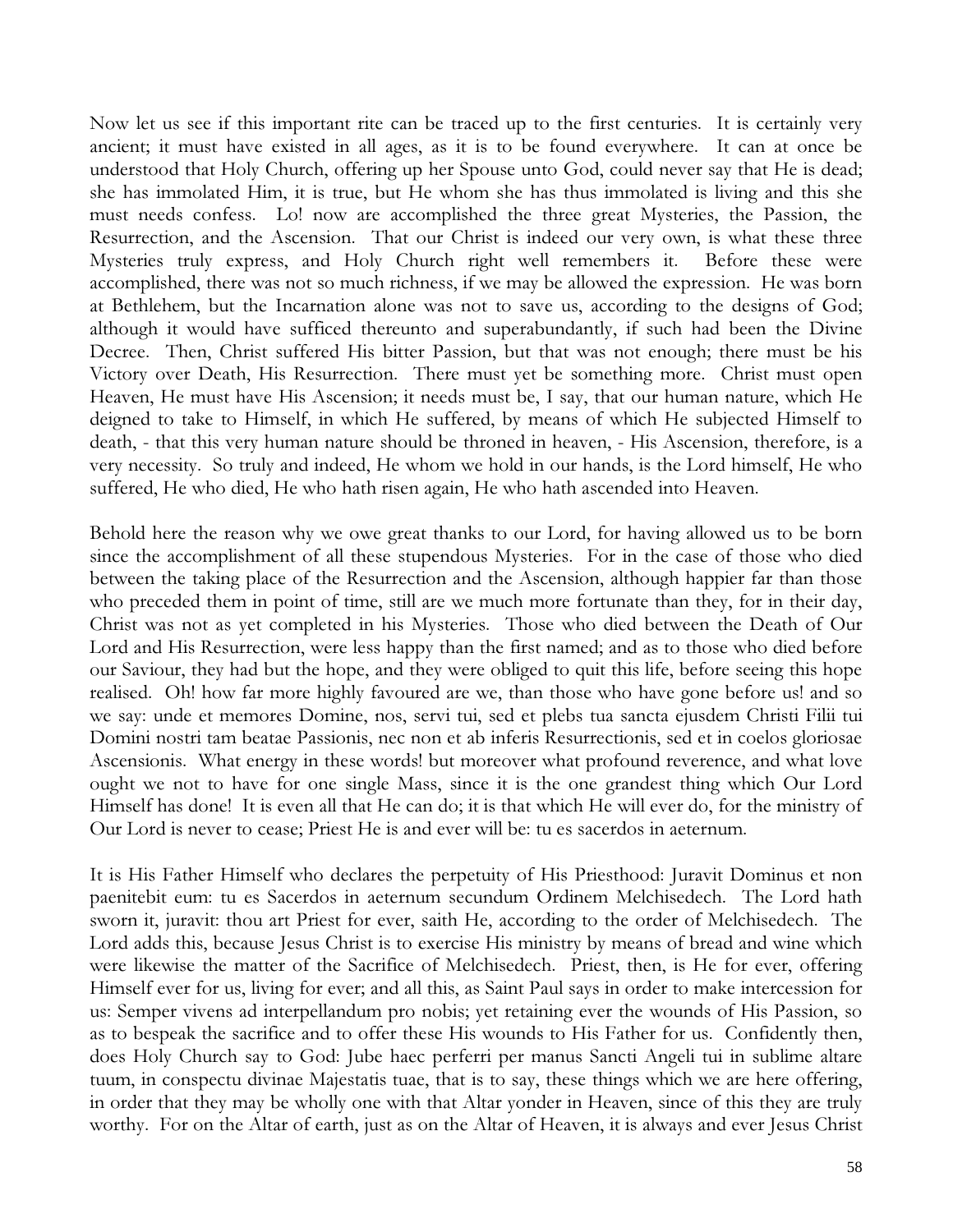who is the Offerer, being Priest for ever, and who is likewise, at the same time, the Victim also. Yea even when the world ceases to exist, Our Lord will continue to render unto God, the very same worship, in his quality of Priest: Sacerdos in aeternum, because it is meet that God should be honoured for ever. Nevertheless, the two ends of Sacrifice which regard propitiation and impetration shall exist no more; Jesus Christ, Sacerdos in aeternum, will continue only to adore and give thanks.

It is well to remark here, that the Sacrifice of praise surrounds the Sacrifice of the Mass, whereby true life is given to the former. Holy Church has fixed the hour of Tierce for the offering of the Holy Sacrifice of the Mass. This was the hour at which the Holy Ghost came down upon the Church; hence at the beginning of this hour we are bid, in the Office, to say: Nunc Sancte nobis Spiritus. ... The Church invokes this Divine Spirit who by His very presence gives warmth to her love and prepares her to offer the Great Sacrifice. Ever since Matins, the entire Office has been lighted up by the beaming rays of this Sublime Sacrifice; and this its influence will last on, even unto the Compline hour, which concludes the Sacrifice of Praise.

Formerly, as we have already said, the Elevation used to take place at the end of the Canon. The Greeks have retained this Custom which is observed as follows. The Priest having placed the host above the Chalice and said the words: Omnis honor et gloria, turns towards the assembled faithful, holding the Body and Blood of our Lord, which he shows to the people, whilst the Deacon utters aloud these words: Sancta Sanctis, holy things for the holy!

The Great Prayer of the Canon being terminated, the Priest interrupts the silence which reigns in the holy assembly, by exclaiming: Per omnia saecula saeculorum. And the people answer: Amen, as a sign of approbation of what has just been done, and of union with the offering just presented to God.

# PATER NOSTER.

Our Lord has told us: "When you would pray say: Our Father who art in heaven, hallowed be Thy name, etc., etc." What better occasion could there be than the present, of making this prayer to God? So the Priest now, is going to let us hear the Pater noster. ... As in our own day, so in all past ages, the Lord's Prayer has had a place in the course of the Holy Sacrifice, for we meet with it in every Liturgy and in every Canon of the Mass. Moreover, it is used by the Church, on all solemn occasions; it is our support; it is the pledge which Our Lord has given us, saying: when you would pray, say: Pater noster. Holy Church preludes this Prayer, with these magnificent words: Praeceptis salutaribus moniti, et divina institutione formati, audemus dicere. Yes, if we dare to speak, if we formulate the petitions which follow, it is because we rely on the very precept which we have received so to pray, a precept given us by our great Master for our salvation. Thus have we been instructed by His own Divine Mouth, so we dare to say, audemus dicere: Pater noster.

The Priest is about to present to God successively, the seven Petitions of the Lord's Prayer. The first three regard God Himself and treat, therefore, of the Love of Benevolence, thus does Our Lord set us on the road of the purest love. Pater noster qui es in coelis, sanctificetur nomen tuum, hallowed be thy name, that is to say, let all honour and respect be paid to it as it deserves, because that is thy very right. - Adveniat regnum tuum. Thy kingdom come that is, we beg that thy reign be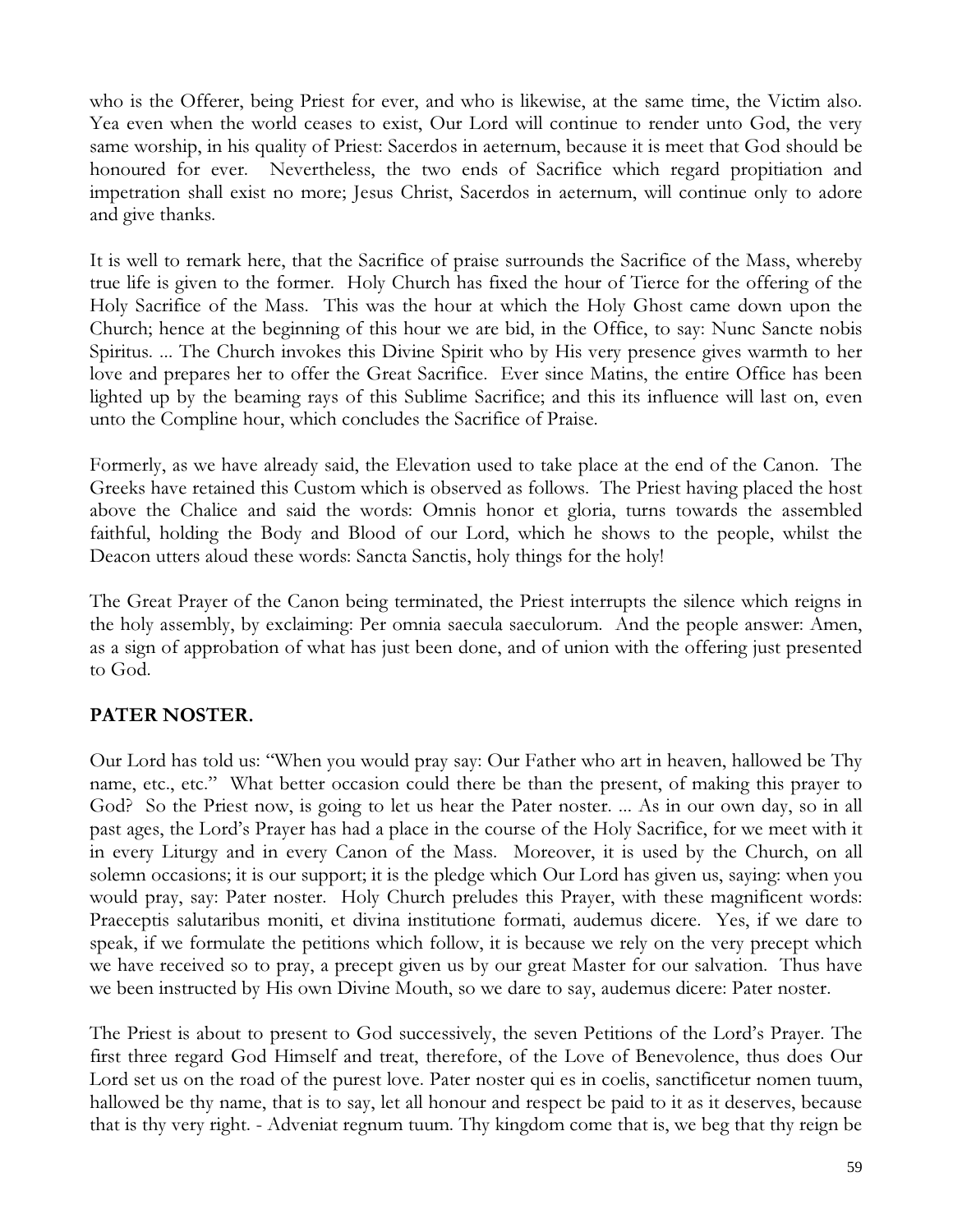established in all and over all, because thou art truly king. Fiat voluntas tua sicut in coelo et in terra. Thy Will be done on earth; that is to say, by men, as it is in heaven, by the Angels and the blessed.

Having thus prayed, following the teaching of Our Lord Himself, that God's kingdom may come, that His Glory may be realised in all creation, the Priest adds the other four Petitions of the Lord's Prayer, which treat of that which is necessary for ourselves. Panem nostrum quotidianum da nobis hodie. Here we ask for our daily bread; God so understands it, and Our Lord thus points out to us, by bidding us say only daily bread, that it is useless to be preoccupied without cause, seeing that we do not even know if we shall be alive to-morrow. But we are asking bread, not for the body only, but also for the soul, which likewise needs food. For this reason, one of the Evangelists has it: panem nostrum supersubstantialem da nobis hodie (Matth. vi. 11). Lo! this Bread is on the Altar; there it is to feed our souls; and now is the moment to ask It of God. - Then, as we are sinners, it behoves us to beg for pardon Et dimitte nobis debita nostra, sicut et nos dimittimus debitoribus nostris; yea, forgive what ever we have done against thee. And we ourselves mark the measure of this our pardon, by begging Him to forgive us, as we forgive them that trespass against us. - Et ne nos inducas in tentationem, and lead us not into temptation, that is to say, ward and defend us when temptation strikes us. Although it be in the designs of God that we should thus be tried, in order that we may gain merit, still may we beseech Him to spare us therein, for we are weak and may so easily fall.

Sed libera nos a malo, but deliver us from evil. Here two things must be understood: we ask to be delivered from evil, from the evil one, that is the devil, who is ever seeking to make us fall into evil. Moreover, if we have committed it, we beg of God mercifully to withdraw us from its grasp.

\* "This does not mean that man's forgiveness is the measure of God's, but that the more mercy we show "to others, the more will be extended to ourselves."

## LIBERA NOS QUAESUMUS.

Here begins another part of the Mass, which continues up to the second Prayer before the Communion. Communion is the means taken by Our Lord to unite all men one with the other, so as to make of them all, one whole. Thus when Holy Church would drive forth from her bosom one of her members who has rendered himself unworthy of her, she excommunicates him; he has no longer any share in this communion of the faithful. In order to express this union, holy Church wishes that peace, the result of that charity which reigns amongst the faithful, should be the object of very special attention. So now, she is about to ask it, in the following prayer; and then presently, the kiss of peace will be mutually given amongst the faithful and will give expression to their charity one with the other.

Our Lord hath said: if whilst offering thy gift at the altar, thou rememberest that thy brother hath something against thee, leave there thy gift before the altar, and go first and be reconciled with thy brother; and then coming, thou mayest offer thy gift. Holy Church entering fully into this thought of her Lord, is here occupied at this solemn moment, with the maintenance of peace and charity amongst all her members. In Masses of the Dead, this kiss of peace is not given, thus keeping ever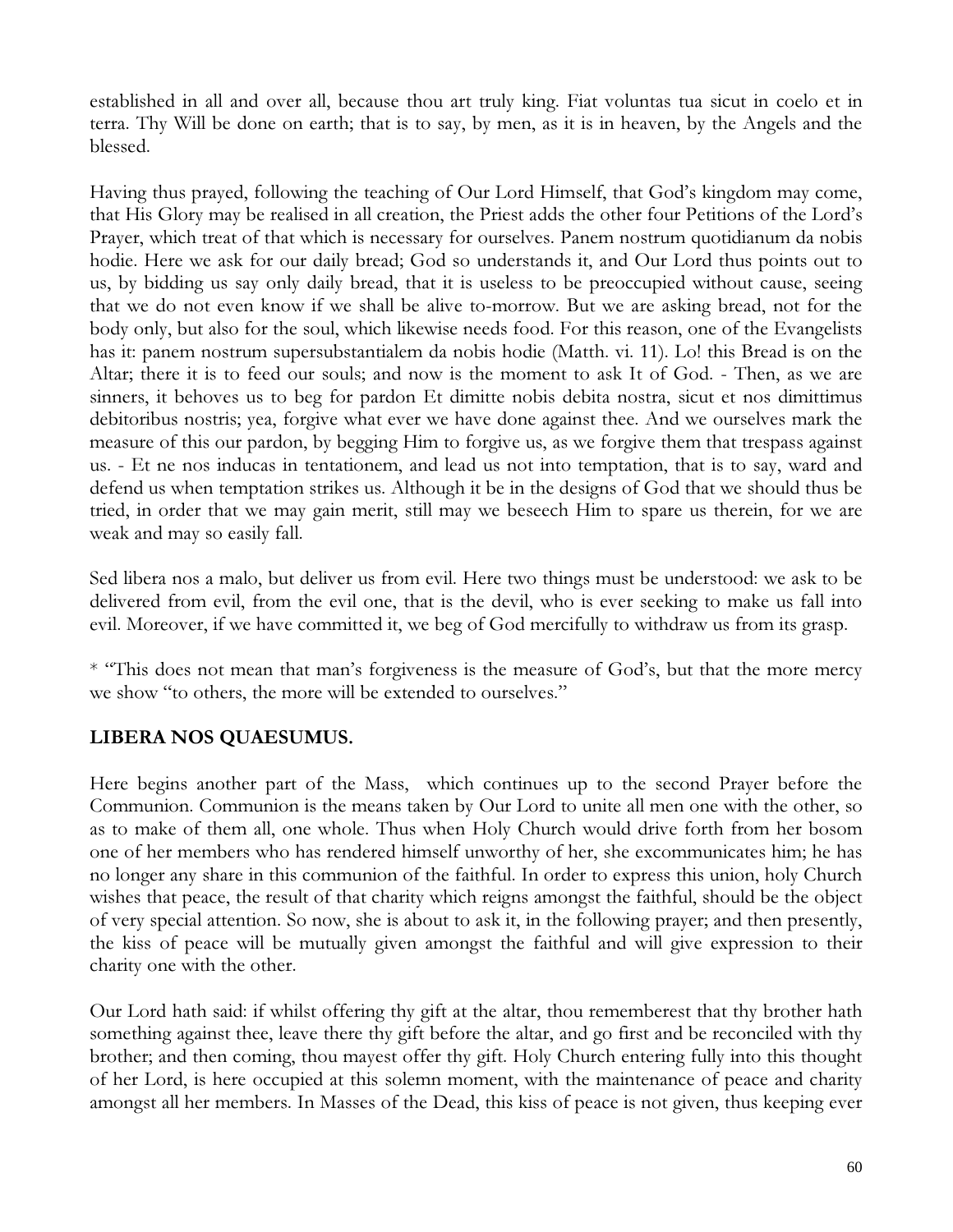in view, that the Dead being no longer under power of the keys of Holy Church, she cannot give them peace; our relations with them are utterly changed.

The Priest, therefore, says, as if developing the last petition of the Lord's Prayer: Libera nos, quaesumus, Domine, ab omnibus malis praeteritis, praesentibus et futuris. Yea, Lord, strengthen us, because our past evils have caused us to contract spiritual weakness, and we are as yet but convalescents. Deliver us from the temptations of which we are now being made the butt, and from the other afflictions which are weighing us down, as well as from the sins of which we may be guilty. In fine, preserve us from those evils which may be lurking for us in the future. Et intercedente beata et gloriosa semper Virgine Dei Genitrice Maria, cum beatis Apostolis tuis Petro et Paulo, atque Andreae et omnibus sanctis. Holy Church, standing in need of intercessors, fails not to have recourse to the Blessed Virgin, as well as to the holy Apostles Peter and Paul. But why is St. Andrew alone, here added on to these? Simply because the holy Roman Church has ever had a very special devotion to this Apostle. Da propitius pacem in diebus nostris, ut ope misericordiae tuae adjuti, et a peccato simus semper liberi, et ab omni perturbatione securi. Give us, Lord, peace in these our days, so that aided by the help of Thy mercy, we may be delivered, in the first place, from all sin, and then be secured against all evil attacks that might surprise us unawares.

Such is this magnificent Prayer of Peace, which is used by Holy Church for this special Mystery of Holy Mass. Towards the middle of this Prayer, just when the Priest is saying et omnibus Sanctis, he makes the sign of the cross with the Paten, which he has been holding in his right hand, from the commencement; he then kisses it, as a mark of honour to the sacred vessel on which the Body of the Lord is about to repose: for it is never permitted to kiss the Host Itself. The Prayer being ended, the Priest places the Paten under the Host, he uncovers the Chalice, takes up the host and holding it over the Chalice, breaks it through the middle, whilst saying this portion of the concluding words: Per eumdem Dominum nostrum Jesum Christum Filium tuum. He then replaces, on the Paten, the part of the host which is in his right hand, and breaks off a Particle of the other half which he is holding in his left hand, saying: qui tecum vivit et regnat in unitate Spiritus Sancti Deus; then placing also on the Paten the portion of the host which he has in his left, and holding over the Chalice the small Particle which he has just broken off, he says in a loud voice: Per omnia saecula saeculorum. The people, in approval of his petition and making it also with him, answer: Amen. Then making three times the sign of the cross over the chalice, with the Particle, he says aloud: Pax + Domini sit + semper vobis + cum. R. Et cum spiritu tuo. Holy Church never loses sight of the peace for which she has just been asking, and she here profits of this moment to refer to it again.

The Priest then allows the Particle which he had in his hand, to fall into the chalice, thus mingling the Body and the Blood of the Lord, and saying at the same time: Haec commixtio et consecratio corporis et Sanguinis Domini nostri Jesu Christi, fiat accipientibus nobis in vitam aeternam. Amen. What is the meaning of this rite? What is signified by this mingling of the Particle with the Blood which is in the Chalice? This rite is not one of the most ancient, although it is quite a thousand years old. Its object is to show, that, at the moment of Our Lord's Resurrection, His Blood was reunited to His Body, by flowing again in His veins as before. It would not have sufficed if This soul alone had been reunited to His Body; His Blood must necessarily be so likewise, in order that the Lord might be whole and complete. Our Saviour, therefore, when rising, took back his Blood which was erstwhile spilled on Calvary, in the Praetorium, and in the Garden of Olives.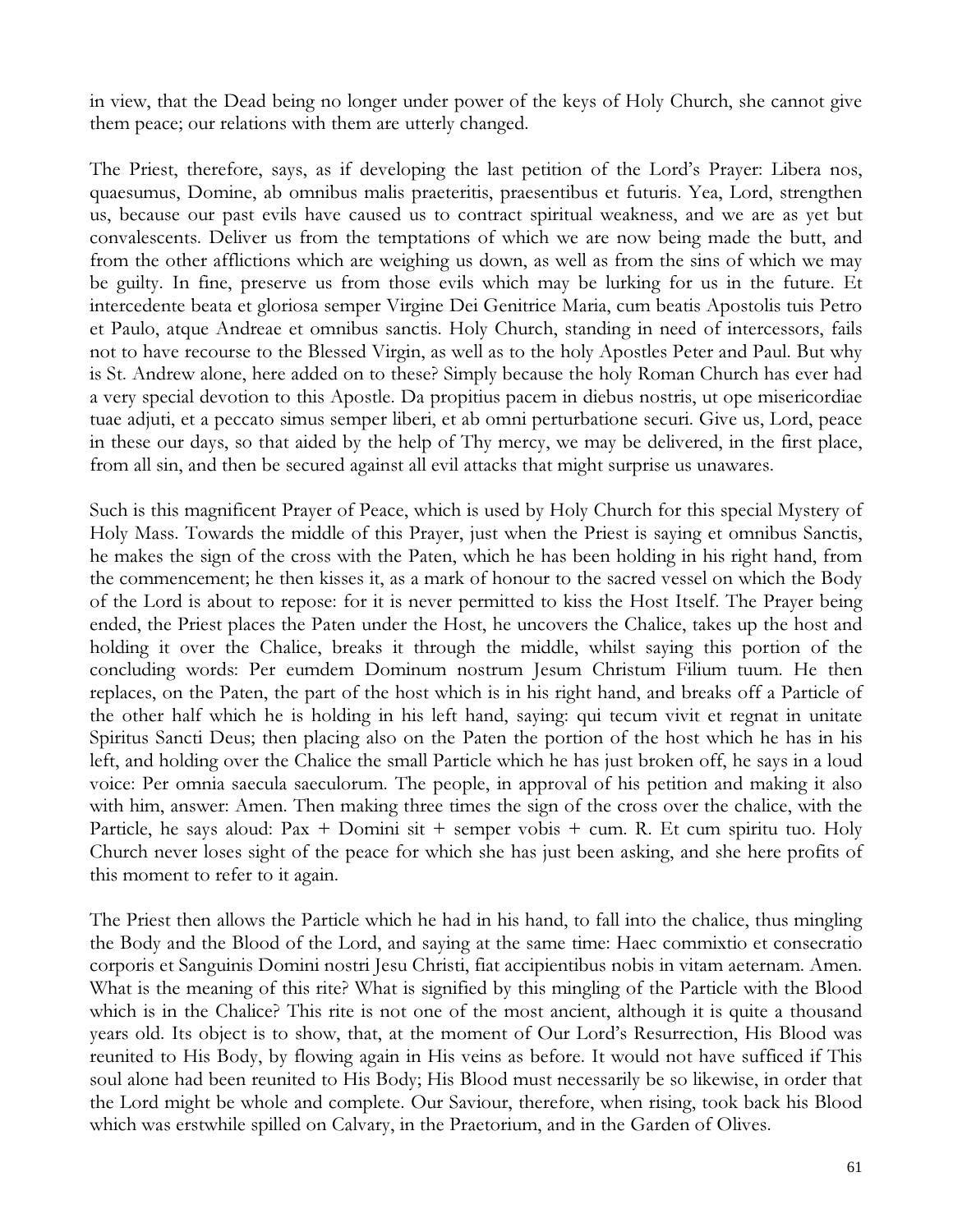We may here mention a custom of the Orientals which has only been introduced since their separation from the Church, and certainly a very whimsical and venturesome usage, dating only from the Fourteenth Century. After the Consecration, a chafing-dish is placed on the Altar, upon which boiling water is kept hot, from this at several intervals small quantities are taken and mingled with the Precious Blood, but so, however, as not to alter the Sacred Species.

In the Prayer which the Priest recites whilst mingling the Particle of the host with the Precious Blood, the word consecratio must not be taken in the sense of sacramental consecration, but simply as signifying the reuniting of Sacred Things.

# AGNUS DEI

After this mingling, the Priest bowing before the Most Holy Sacrament, and joining his hands, recalls the words of Saint John Baptist and says: Agnus Dei, qui tollis peccata mundi, miserere nobis. These words could hardly be better introduced than now. Thus it is that Holy Church is wont to seek everywhere, the most lovely things in order to blend them together in one beautiful whole, in the great action of the Holy Sacrifice. Therefore does she take up the song which the angels sing in Heaven, and she too cries with them: Sanctus, Sanctus, Sanctus, Dominus Deus Sabaoth. Then she adds the gladsome shout of the Hebrew children: Benedictus qui venit in nomine Domini. But now she sings with the Precursor Agnus Dei. Yea, at this moment, the Lord is verily and indeed Himself the immolated Lamb, and twice does she implore of him, who hath taken our sins upon him, to have mercy on us, miserere nobis. The third time she adds: Dona nobis pacem, because the Eucharist is, as we have said, the Sacrament of peace, by means of which all the faithful become united together.

In Masses of the Dead, instead of miserere nobis, there is said dona eis requiem, and the third time, sempiternam is added, which very clearly expresses the character of the petition we are making for the souls of the faithful departed; we are asking for them, not now, as formerly, union in peace, but rest in the Eternal Peace.

## PRAYERS BEFORE THE COMMUNION.

Now comes the Prayer of Peace: Domine Jesu Christe, qui dixisti Apostolis tuis, pacem relinquo vobis, pacem meam do vobis, ne respicias peccata mea, sed fidem Ecclesiae tuae, eamque secundum voluntatem tuam sanctificare et coadunare digneris. Qui vivis et regnas Deus, per omnia saecula saeculorum. Amen.

Such is the Formula whereby the Priest petitions for peace and union amongst the faithful, at the very moment when they are about to partake of the Holy Mysteries. This Prayer is not said in Masses of the Dead. - When it is ended, the Priest who is celebrating the Mass, gives the Peace to the Deacon, who gives it to the Sub-Deacon, by whom it is passed, in like manner to the Choir. If the celebrant is a Bishop, he gives the Peace to the Assistant Priest, who, in his turn, passes it to the Choir, whilst the Deacon and Sub-Deacon approach to receive it directly from the Prelate himself.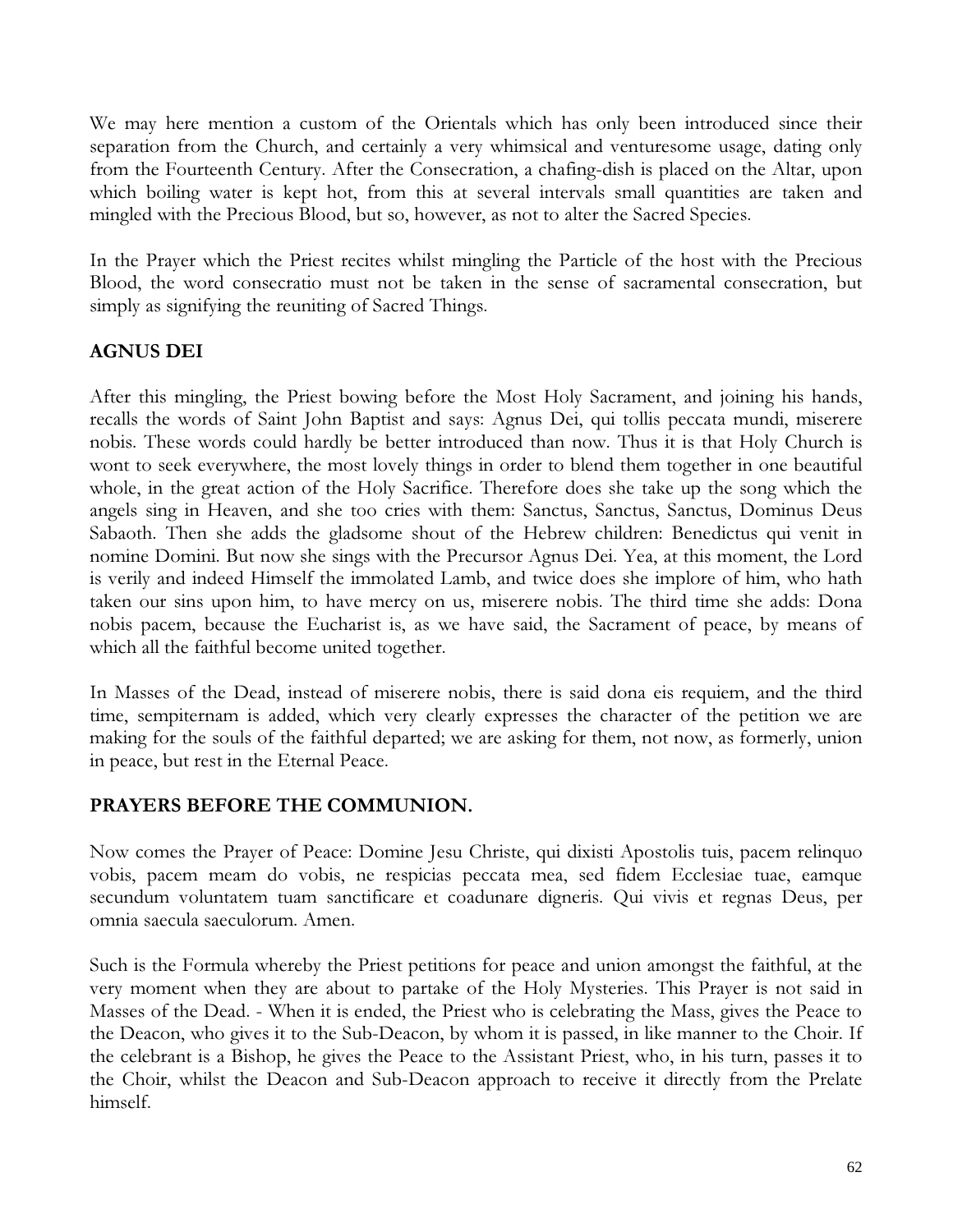As to the Celebrant, he takes the Peace, by kissing the Altar, in front of the Sacred Host. Thus, it is our Lord Himself who gives it to him. A plate of precious metal (called for that reason instrumentum pacis), may be used for the giving of the Peace; in which case, the Celebrant kisses this plate, after having kissed the Altar. Should there be present any Princes, Princesses, or other personages of high rank whom it is fitting thus to honour, the instrumentum pacis is taken to them, to kiss in their turn.

We have already remarked that the Peace is not given in Masses of the Dead; the same omission is observed on Maundy Thursday, as a protest against the kiss of Judas, whereby he betrayed Our Saviour, delivering him up into the hands of His enemies. On Holy Saturday, likewise, the kiss of peace is not given, thus keeping up the ancient custom peculiar to that day, when its celebrations took place during the night hours; and this because the great number of Neophytes might have then occasioned confusion. Another reason, too, for its omission on Holy Saturday, is that it was not until the Evening of Easter-day, that Our Risen Lord addressed the disciples assembled together, with the words: Pax vobis. Out of respect for the least details in the Life of her Divine Spouse, the Church omits, for one and the same reason, in the Mass of Holy Saturday, both the Agnus Dei, wherein occur the words: dona nobis pacem, and the ceremony of the kiss of peace, for the resuming of which she waits until the Mass of Easter-Day.

The Priest has yet two other Prayers to recite before the Communion. Those now found in the Missal are not very ancient; nevertheless, they are at least a thousand years old. Formerly, what was said at this moment was traditionary, just as were the prayers of the Offertory; so that these Prayers are not to be found in the Sacramentary of St. Gregory, which contains only the Prefaces, the Canon, and the Collects, Secrets, and Postcommunions. All the rest was transmitted by Tradition, and varied in the several Churches. The two now fixed in this Missal were chosen from out of the variety of Prayers thus handed down. These two Prayers are always said, even when the Prayer of Peace is omitted.

The first of these begins thus: Domine Jesu Christe, Fili Dei vivi, qui ex voluntate Patris, cooperante Spiritu Sancto, per mortem tuam mundum vivificasti. ... Lo! in the death of Our Lord, the whole Blessed Trinity acts; the Father wills it, the Holy Ghost co-operates and assists the Sacred humanity of Our Lord in the voluntary Offering that He makes of Himself. But let us continue the Prayer: libera me per hoc Sacrosanctum Corpus et sanguinem tuum, ab omnibus iniquitatibus meis, et universis malis. The first thing we ought to desire, when approaching Holy Communion, is that our sins may disappear; and as we have not the present moment alone in view, we moreover beg to be freed from all evils, adding this petition regarding the future: et fac me tuis semper inhaerere mandatis et a Te numquam separari permittas. Qui cum eodem Deo Patre et Spiritu Sancto vivis et regnas Deus in saecula saeculorum. Amen. Here three things are begged by us, of the God who is coming unto us in the holy Communion: first, that we may he delivered from our sins; then, that we may ever adhere closely to his commandments; and finally, that He would never allow us to be separated from Him.

Let us now pass on to the third Prayer: Perceptio Corporis tui, Domine Jesu Christe, quod ego indignus sumere praesumo, non mihi proveniat in judicium et condemnationem. This is in allusion to the words of St. Paul about the Holy Communion, when he says, in his first Epistle to the Corinthians: qui enim manducat et bibit indigne, judicium sibi manducat et bibit (1 Corinth. xi.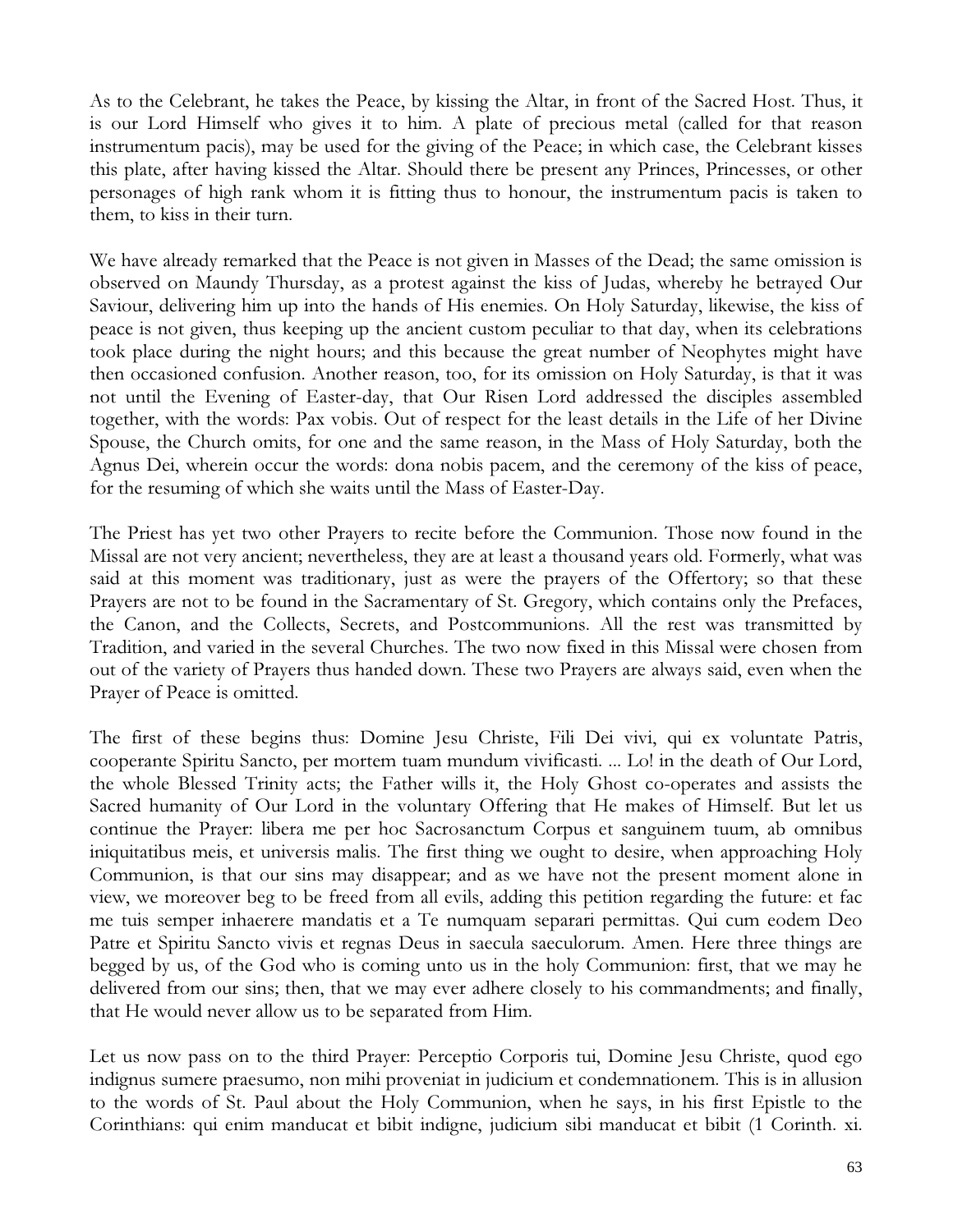29). The Prayer terminates with these words: sed pro tuae pietate prosit mihi ad tutamentum mentis et corporis, et ad medelam percipiendam. Qui vivis et regnas. There is here an evident oversight on the part of the Liturgists who composed this Prayer. In all the others, care has been taken to mention both the Body and the Blood of Our Lord, whereas, in this place, the Body alone is named. This Prayer might almost appear little needed, were it not for its striking use in the Good Friday's Function. On that day, the Priest really does receive under the species of Bread alone, but he is not then offering the holy Sacrifice. For the Immolation of the Victim, the two species of both Bread and Wine would be necessary, But on Good Friday, the memory of the Great Sacrifice effected on Calvary, so completely occupies the thought of holy Church that she recoils from renewing it on the Altar. She confines herself merely to partaking of the sacred mystery, by Communion; and in so doing, she makes use of this third Prayer, to the exclusion of the preceding, in which mention is made of the Sacrifice. This Prayer can very appropriately be used by the faithful when about to communicate.

These Prayers being ended, the Priest says the following words, which are a free rendering of Psalm cxv: Panem coelestem accipiam, et nomen Domini, invocabo. Holy Church never loses an opportunity of drawing from the Psalms; because she there finds the true source, model, and type of Prayer.

Having pronounced these words, the Priest takes up in his left hand, the two portions of the host, beneath which he holds the Paten; and, striking his breast three times, he says: Domine, non sum dignus ut intres sub tectum meum; sed tantum dic verbo, et sanabitur anima mea. These were the words addressed by the Centurion to our Lord, who was coming to heal his servant. Once again let us repeat, Holy Church is ever showing how she possesses the happy secret of choosing the loveliest passages of Sacred Scripture, to place in the Holy Mass; as it were enchasing them there, like priceless diamonds! We likewise say Domine non sum dignus. ... In our case, it is not for our servant that we beg a cure; it is our own poor soul craving help for herself, and making use of these words as a last appeal to God. We sorely need to be cured; and the nearer we approach the Lord who alone can cure us, the greater should be our confidence in asking. Assuredly nothing can be so certain and manifest, as our unworthiness; but, on the other hand, who is so powerful as the Lord. There is nothing for us, but to appeal to Him, and crave with true humility: sed tantum dic verbo, et sanabitur anima mea. Yea, say but one word, and my soul shall be healed!

#### COMMUNION.

After this act of Humility the Priest disposes himself to make his Communion; signing himself, therefore, in the form of a cross with the Host, which he holds in his right hand, he says: Corpus Domini nostri Jesu Christi custodiat animam meam in vitam aeternam. Amen. Let us observe the words, in vitam aeternam, unto Life Eternal. The Priest speaks as if he were to communicate but once only in his life. One communion would of itself be sufficient to preserve our soul unto Life Eternal, for such is the intrinsic efficacy of this Divine Sacrament, provided for our wants by God. Of this truth Our Lord has vouchsafed to give occasional examples, amongst others, that of St. Mary of Egypt, who being bidden to prepare herself for Holy Communion, received It from the hand of the holy Abbot Zozimus; and this one only Communion did verily preserve her soul unto Life Eternal. Observe also, that this Divine Sacrament is not a pledge of Life Eternal for the soul alone, it is likewise a pledge of the body's future resurrection. Thus, when the Bishop gives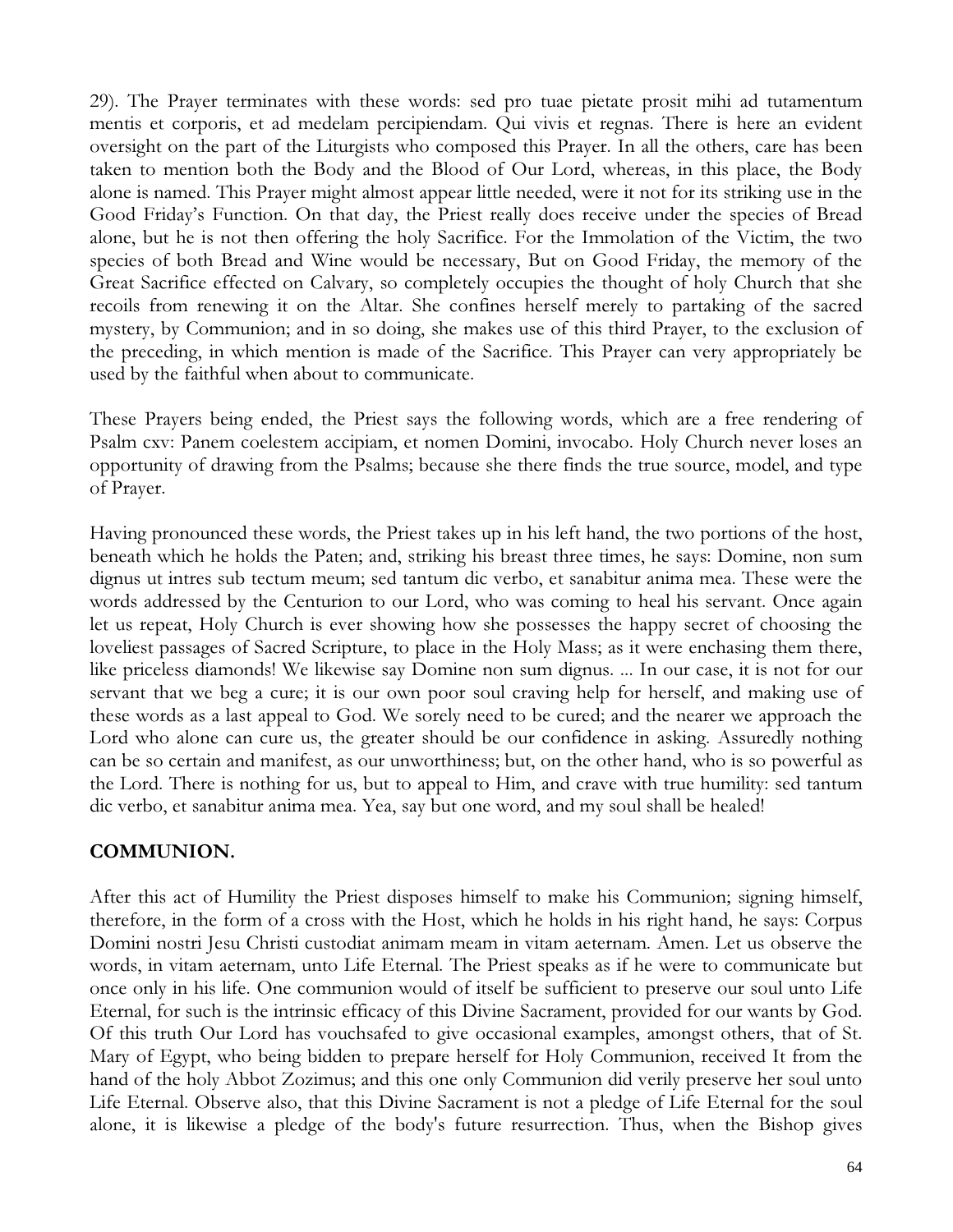Communion to newly Ordained Priests, he says to each one, Corpus Domini nostri Jesu Christi custodiat TE in vitam aeternam.

Having communicated, the Priest pauses a moment in recollection, and then uncovering the Chalice, he puts therein the small particles of the Host, which may have adhered to the Corporal and Paten; whilst doing so he says these words: Quid retribuam Domino pro omnibus quae retribuit mihi? Calicem salutaris accipiam, et nomen Domini invocabo. What return shall I make to the Lord, for all He hath rendered to me? I will take the Chalice of Salvation and will call on the name of the Lord. These words are culled from Psalm cxv; in speaking here of the Chalice, Calicem Salutaris, David had no common kind of drink in view; the prophetic phrase here stands out clearly; one already catches a glimpse of man to be saved by a potion with which none other may compare, a potion which is no other than the very Blood of his Saviour. - Then the Priest adds: Laudans invocabo Dominum, et ab inimicis meis salvus ero. Now, will I praise the Lord, for my tongue is now fitted for his praise, by reason of the gifts He has given me; and being delivered from mine enemies, I shall have nothing more to fear, He then takes the Chalice in his right hand and making the sign of the cross with the Chalice itself, says: Sanguis Domini nostri Jesu Christi custodiat animam meam in vitam aeternam. Amen. Then he receives the Precious Blood as well as the Particle which he mingled therewith at the moment. when he was addressing his wish of peace to the people.

This is now the proper time for communicating the faithful, if any approach to receive; if not, the Priest at once purifies the Chalice. The Server pours a little wine into the Chalice which is presented to him by the Priest, who says: Quod ore sumpsimus, Domine, pura mente capiamus. Et de munere temporali fiat nobis remedium sempiternum. These words are very ancient, as may be seen by noticing the Latin itself, which is very fine, quite classic, in fact. Remark the expression, munere temporali, this is said because Communion belongs to time. God is Eternal, it is true, and he gives himself in Communion; but nevertheless, this Communion itself takes place on a certain day, and at a determined hour and moment: hence it is truly a temporal Gift. But by means of this very Gift, our Lord achieves the union of the soul with himself; and as he is Strength Itself, he turns this Singular Act of His into a Remedy, the energising faculty of which, should last for ever, and thus is the soul cured.

Then, a second time, the Priest has wine put into the Chalice, by the Server; but on this occasion, water is mingled with it; he purifies his fingers at this moment, and thenceforth he can disjoin them. Whilst these things are being done, the Priest says: Corpus tuum Domine, quod sumpsi, et sanguis quem potavi adhereat visceribus meis, et praesta: ut in me non remaneat scelerum macula, quem pura et sancta refecerunt sacramenta, Qui vivis et regnas in saecula saeculorum. Amen. This Prayer, like the preceding, is also very fine and is certainly very ancient: both of them, in fact, as well as the Prayer of Peace, must be dated from the first ages. At the first Ablution the Priest puts wine only, into the Chalice, out of respect for the Precious Blood, with which the Chalice is still moistened, and of which something may yet remain. For this reason, it is prescribed that, in case an accident should occur and this wine be spilled, it must be treated with the same respect as the Precious Blood itself, and whatever it has touched must be purified. Rubricians recommend the Priest to turn this wine all round the inside of the Chalice, so as to gather up with it, every smallest drop of the Precious Blood that might possibly be still remaining therein.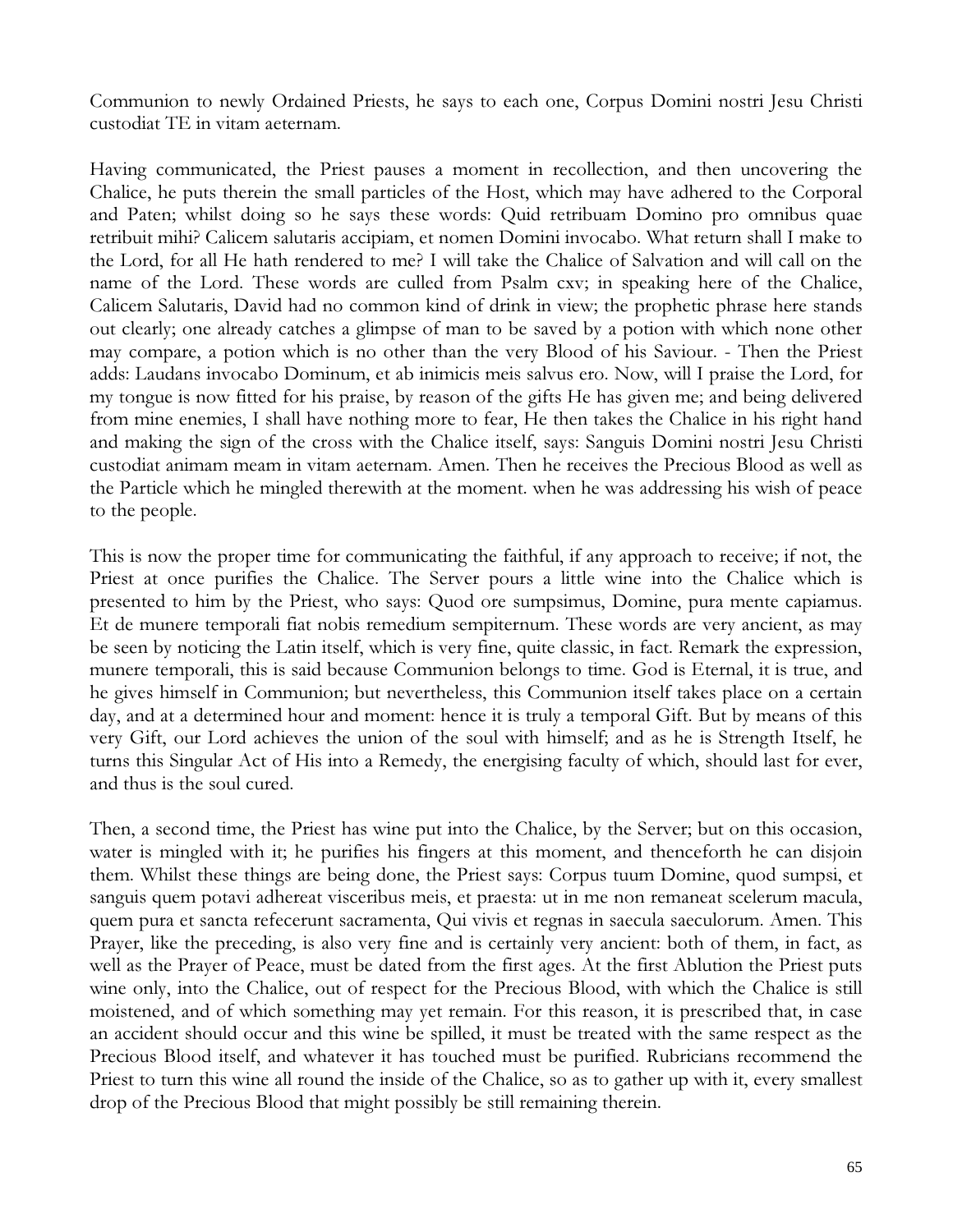At the second Ablution, water is mingled with the wine, because the Blood of our Lord is no longer there. The Priest must always drink from the same side of the Chalice; and for this reason, a small cross is always engraven on its foot. Without this precaution, the Priest would be liable, if he were not very attentive, to wipe off, with the purificatory, the Precious Blood still wet on the lip of the Chalice.

## POSTCOMMUNION.

All these things being completed, the Priest, after saying Dominus vobiscum, recites the final Prayer, which is now called the Postcommunion, but which, in the Sacramentary of Saint Gregory was designated as: Oratio ad complendum. No mention is there made of the Communion Antiphon being to be said by the Priest, because this being one of the sung parts, has no place in the Sacramentary. It was but the Antiphon of a Psalm, sung during the Communion. We have a vestige of this custom in the Mass of the Dead. It was the same also with the Introit, the chanting of which used to accompany the Priest from the moment of his quitting the Sacrarium till he reached the Altar.

This Prayer called the Postcommunion is an important one: in it, mention is always made of the Communion just received. It is immediately followed by the ordinary good wish of the Priest to the people: Dominus Vobiscum. Then the Deacon, turning towards the assembly of the faithful, intones the following words:

## ITE MISSA EST.

These words are usually translated thus: "Go, the Mass is said." However, we must here observe that this is not their proper sense. This formula, adopted by the Church, was in general use amongst the Romans, in public assemblies, to announce the termination of the meeting. So, these words: Ite, concio missa est, meant "go, the assembly is dismissed."

In the early ages, the Holy Sacrifice was never called by our word Missa, the Mass. When the Sacrifice was finished, the assembled faithful were dismissed by the Deacon, in the form usual at all public meetings. Later, the word missa having been adopted, the confusion of ideas became complete, when by the putting of a capital M to this formula, it ended in Ite Missa est, being thus translated amiss: Go, the Mass is said. In Masses at penitential times, in Lent, for example, instead of the Ite Missa est, the Deacon says Benedicamus Domino; the faithful are not dismissed, because it is supposed that they would like to remain longer in prayer, during these days of expiation. The Ite Missa est is consequently a sign of joy, and, as such, it is excluded from Requiem masses: a Song of joy would be out of keeping with a Mass breathing only sadness and supplication

The Ite Missa est having been said, the Priest turns again to the Altar, and bowing somewhat, with his hands joined, he says: Placeat tibi Sancta Trinitas obsequium servtutis meae, et praesta ut Sacrificium, quod oculis tuae majestatis indignus obtuli, tibi sit acceptabile, mihique et omnibus, pro quibus illud obtuli, sit, te miserante, propitiabile. Per Christum Dominum nostrum. Amen. This prayer is a kind of epitome made by the Priest, reminding the Holy Trinity of all he has just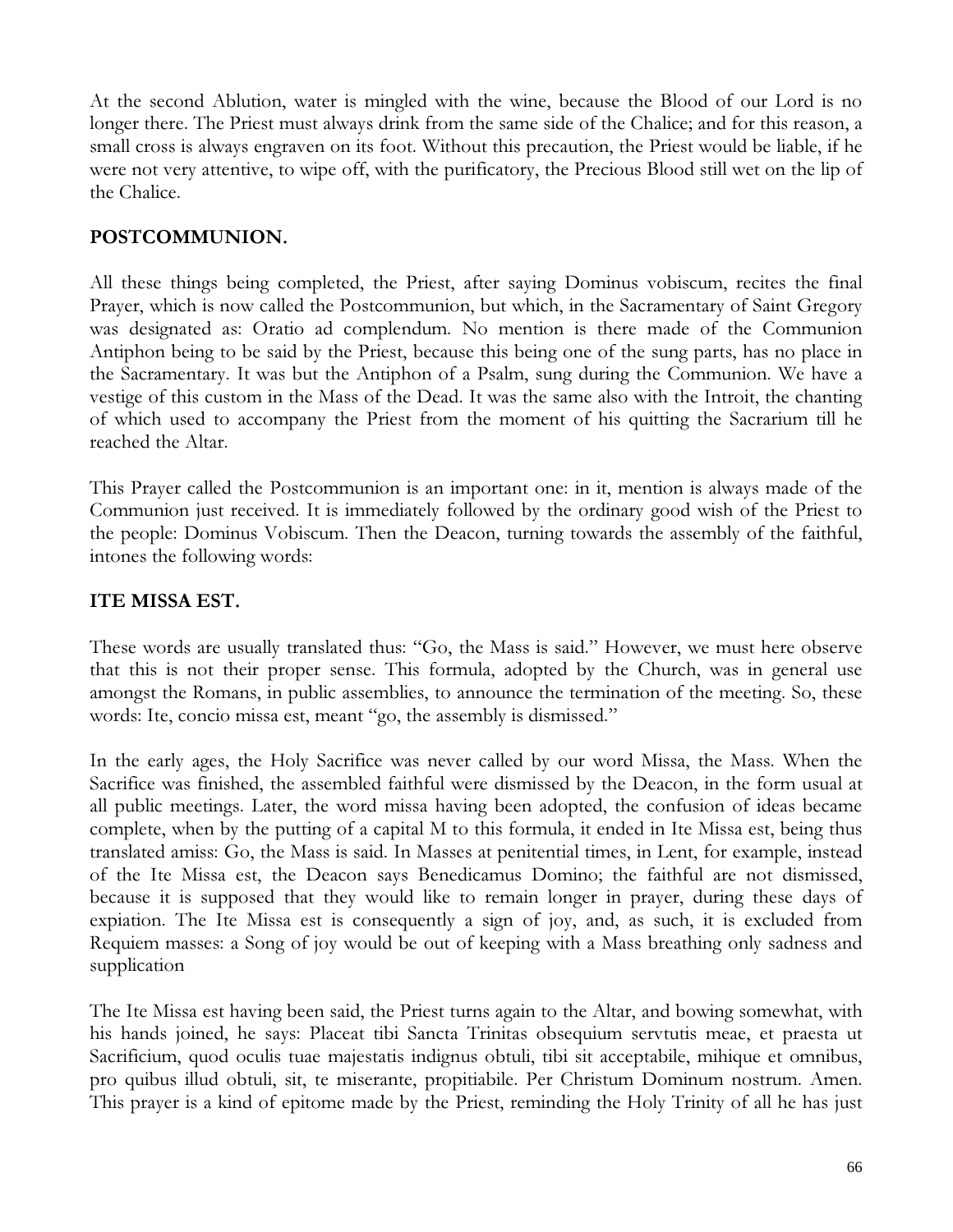been doing, begging acceptance of this Sacrifice, and that it may be profitable to all those for whom he has been praying.

## THE BLESSING.

After this prayer, the Priest kisses the Altar, raises his eyes to heaven, stretches out his hands, and then bows before the Cross, saying: Benedicat vos omnipotens Deus, then turning round to the people, he adds, blessing them: Pater, et Filius, et Spiritus Sanctus; to which they answer: Amen. A simple Priest should only give the blessing once, even in solemn Masses; whereas, Bishops, by way of distinction, give it thrice. Prelates likewise bless three times, when they celebrate pontifically. Some of them are even allowed to do so in a Low Mass; but if so, it is only by privilege. The Blessing is not given in a Requiem Mass, because it is a sign of joy which would ill contrast with the mournfulness pervading the function.

## THE LAST GOSPEL.

The Blessing having been given, the Priest goes to the Gospel side of the Altar, and there reads the beginning of the Gospel according to St. John. Formerly, the Priest having no book in front of him, used to make the sign of the cross on the Altar before signing himself. The cards on which are written the prayers of the Ordinary of the Mass, with the exception of the Canon, and which we nevertheless call altar-canons, are of very recent date. Since their introduction, it has become customary to make thereon, at this moment, the sign of the cross; but the Priest is still allowed to make it on the Altar, which is the figure of Christ who died upon the Cross for us, whose twofold Generation this Gospel recounts.

But why is this reading made? The custom originates from the Middle Ages. At that period, as in earlier times also, the faithful had a great devotion to the having a portion of the Gospel read over them, and the commencement of that of St. John was a special favourite. Demands at last became so multiplied, that the number of Priests was insufficient to satisfy all: to simplify the matter, it was decided to recite it over all those assembled, at the end of the Mass. The devotion of the faithful, therefore, alone originated this addition. When a Saint's feast is kept on Sunday, or on some Feria having a proper Gospel, the Priest substitutes this Gospel for that of St. John. This too is but a consequence of the custom introduced of reading the Gospel at the end of the Mass, and it dates only from the time of St. Pius V. The Pontifical itself has not accepted this change on the ancient usage and hence a Pontiff recites the Gospel of St. John, whilst coming down from the Altar.

Let us here remark that in this phrase of St. John's Gospel: Omnia per ipsum facta sunt, the Latin Church, up to the time of St. Pius V, followed a mode of punctuation different from that used by the Greeks. St. Augustine and all the Latin Fathers, as well as St. Thomas read it thus Sine ipso factum est nihil. Quod factum est, in ipso vita erat, et vita erat lux hominum; whereas St. John Chrysostom, and, in general, the Greek Fathers read it: sine ipso factum est nihil quod factum est. In ipso vita erat, et vita erat lux hominum. Manuscripts having neither full stops, nor commas, (the use of which was only introduced much later,) this diversity was produced; and St. Pius V, in his edition of the Missal, kept to the Latin punctuation, for this passage. But shortly after him, the custom of reading it according to the manner of the Greeks, was introduced into the West.